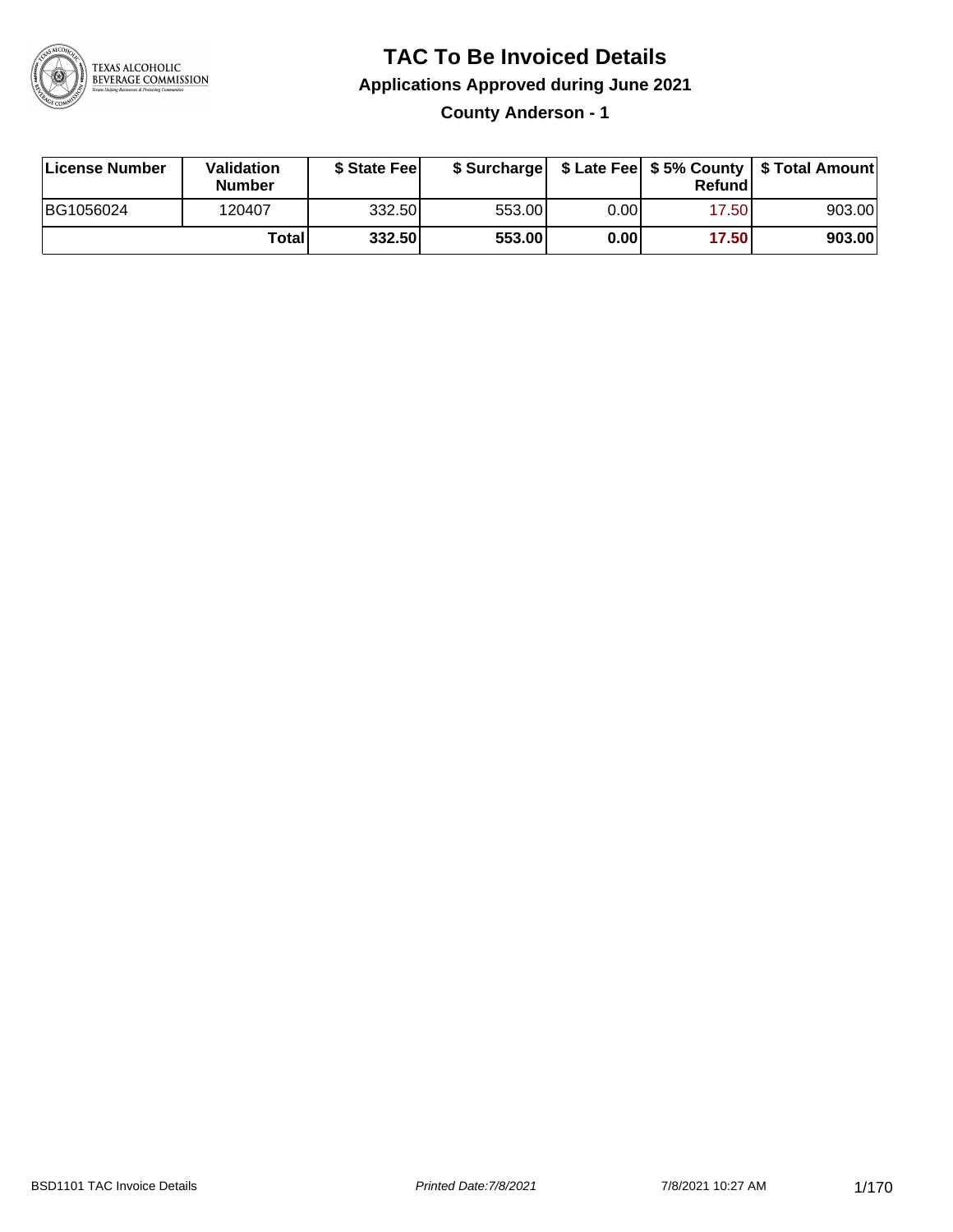

**County Andrews - 2**

| License Number | Validation<br><b>Number</b> | \$ State Fee |        |      | Refundl | \$ Surcharge   \$ Late Fee   \$5% County   \$ Total Amount |
|----------------|-----------------------------|--------------|--------|------|---------|------------------------------------------------------------|
| BQ1123500      | 8492                        | 114.00       | 553.00 | 0.00 | 6.00    | 673.00                                                     |
|                | <b>Total</b>                | 114.00       | 553.00 | 0.00 | 6.00    | 673.00                                                     |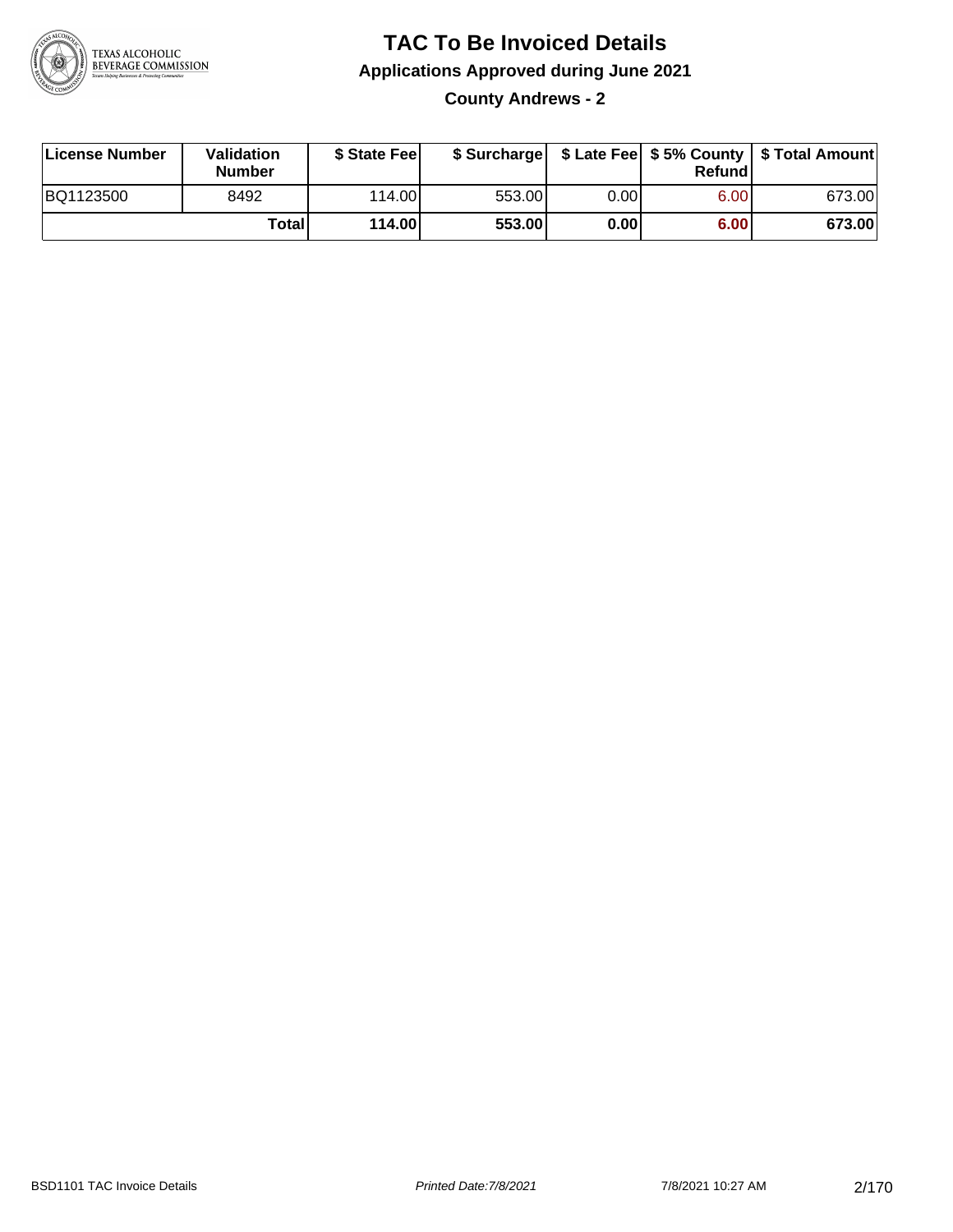

#### **TAC To Be Invoiced Details Applications Approved during June 2021 County Angelina - 3**

| License Number | Validation<br><b>Number</b> | \$ State Fee |        |      | Refund | \$ Surcharge   \$ Late Fee   \$5% County   \$ Total Amount |
|----------------|-----------------------------|--------------|--------|------|--------|------------------------------------------------------------|
| BQ1061123      | 122229                      | 114.00L      | 553.00 | 0.00 | 6.00   | 673.00                                                     |
|                | Totall                      | 114.00       | 553.00 | 0.00 | 6.00   | 673.00                                                     |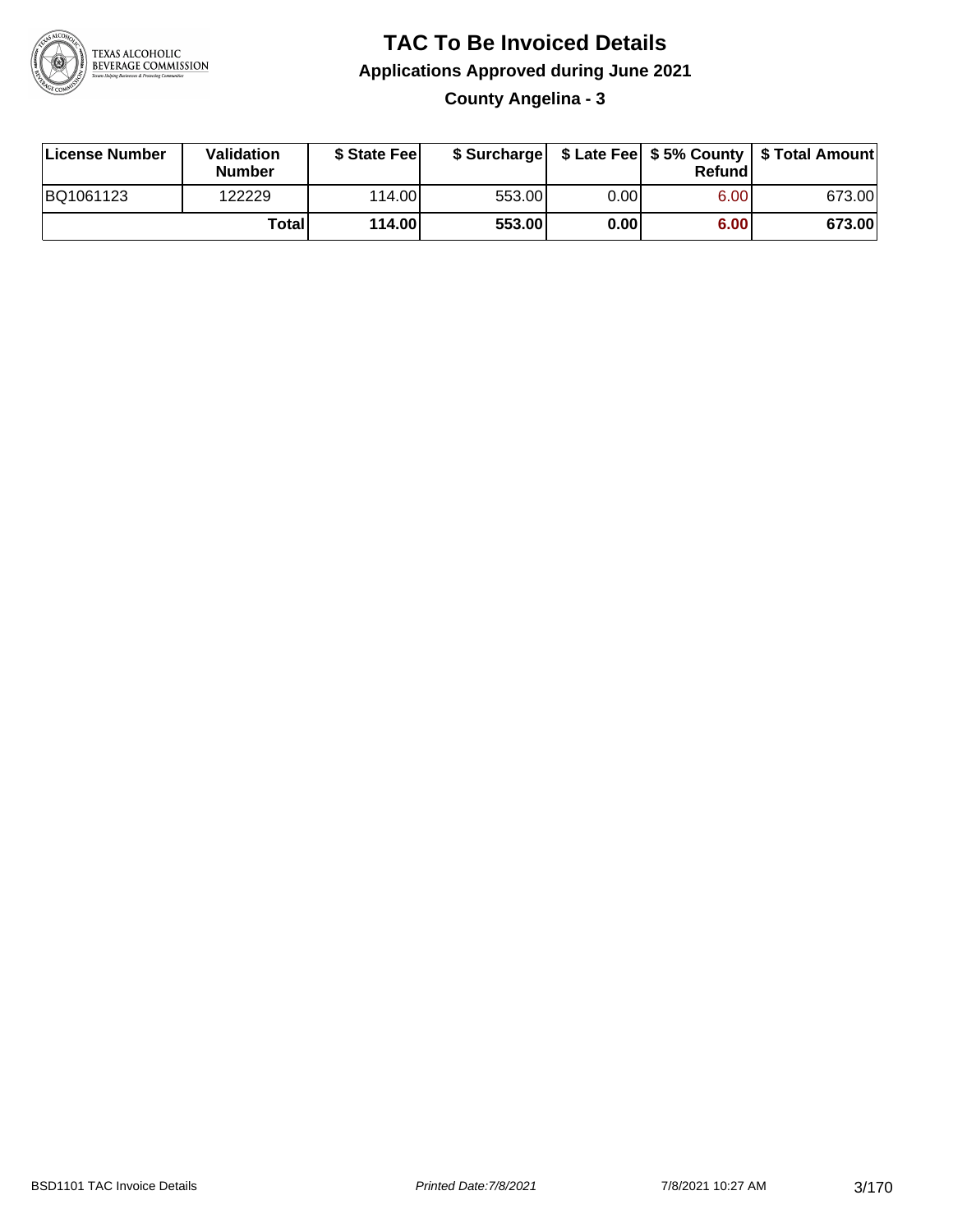

**County Archer - 5**

| License Number | <b>Validation</b><br><b>Number</b> | \$ State Feel |          |      | Refundl | \$ Surcharge   \$ Late Fee   \$5% County   \$ Total Amount |
|----------------|------------------------------------|---------------|----------|------|---------|------------------------------------------------------------|
| BQ1122401      | 8095                               | 114.00        | 553.00   | 0.00 | 6.00    | 673.00                                                     |
| BQ1122101      | 8099                               | 114.00        | 553.00   | 0.00 | 6.00    | 673.00                                                     |
|                | Totall                             | 228.00        | 1,106.00 | 0.00 | 12.00   | 1,346.00                                                   |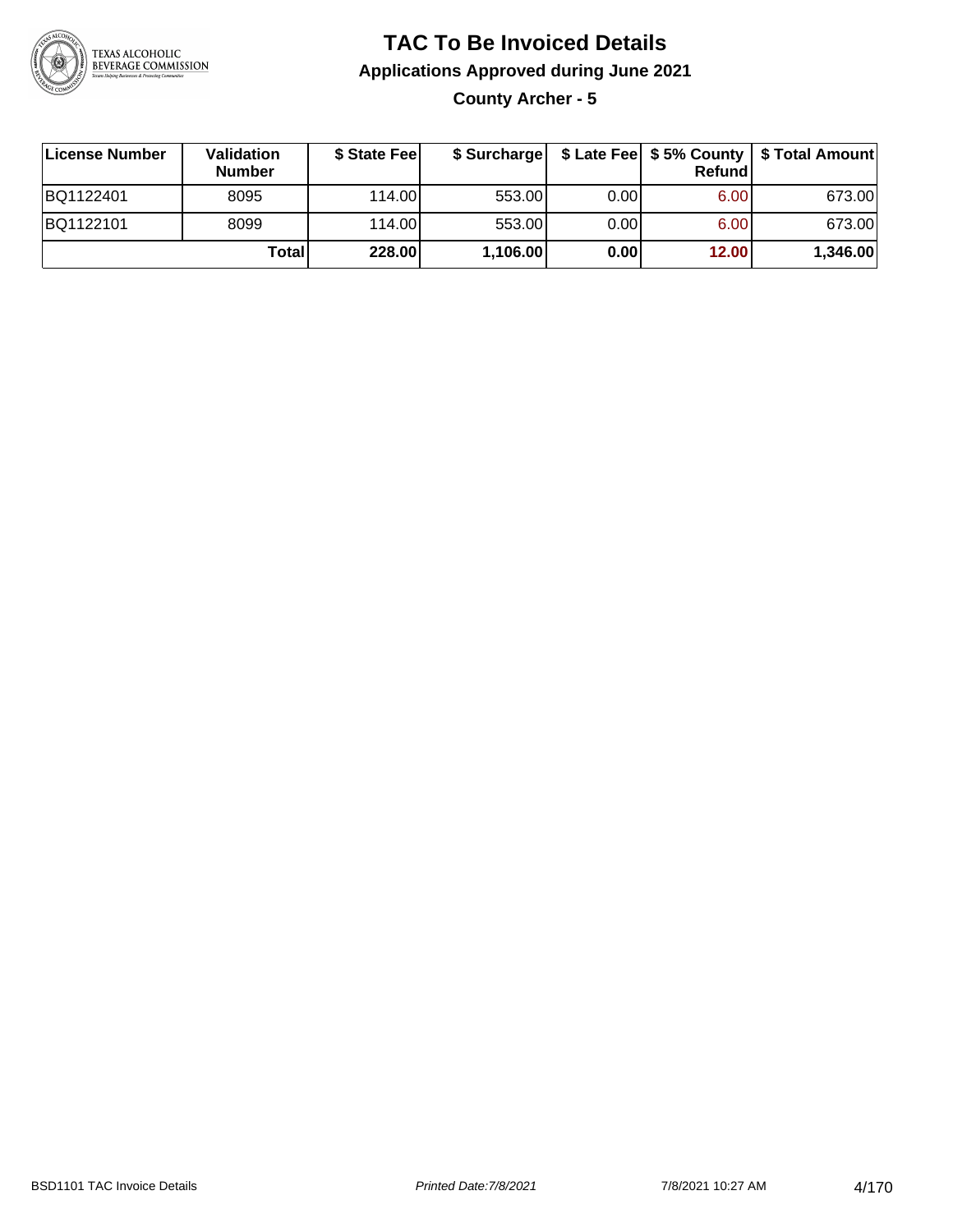

**County Atascosa - 7**

| License Number | Validation<br><b>Number</b> | \$ State Feel |        |      | Refundl | \$ Surcharge   \$ Late Fee   \$5% County   \$ Total Amount |
|----------------|-----------------------------|---------------|--------|------|---------|------------------------------------------------------------|
| BQ1121993      | 8088                        | 114.00        | 553.00 | 0.00 | 6.00    | 673.00                                                     |
|                | Totall                      | 114.00        | 553.00 | 0.00 | 6.00    | 673.00                                                     |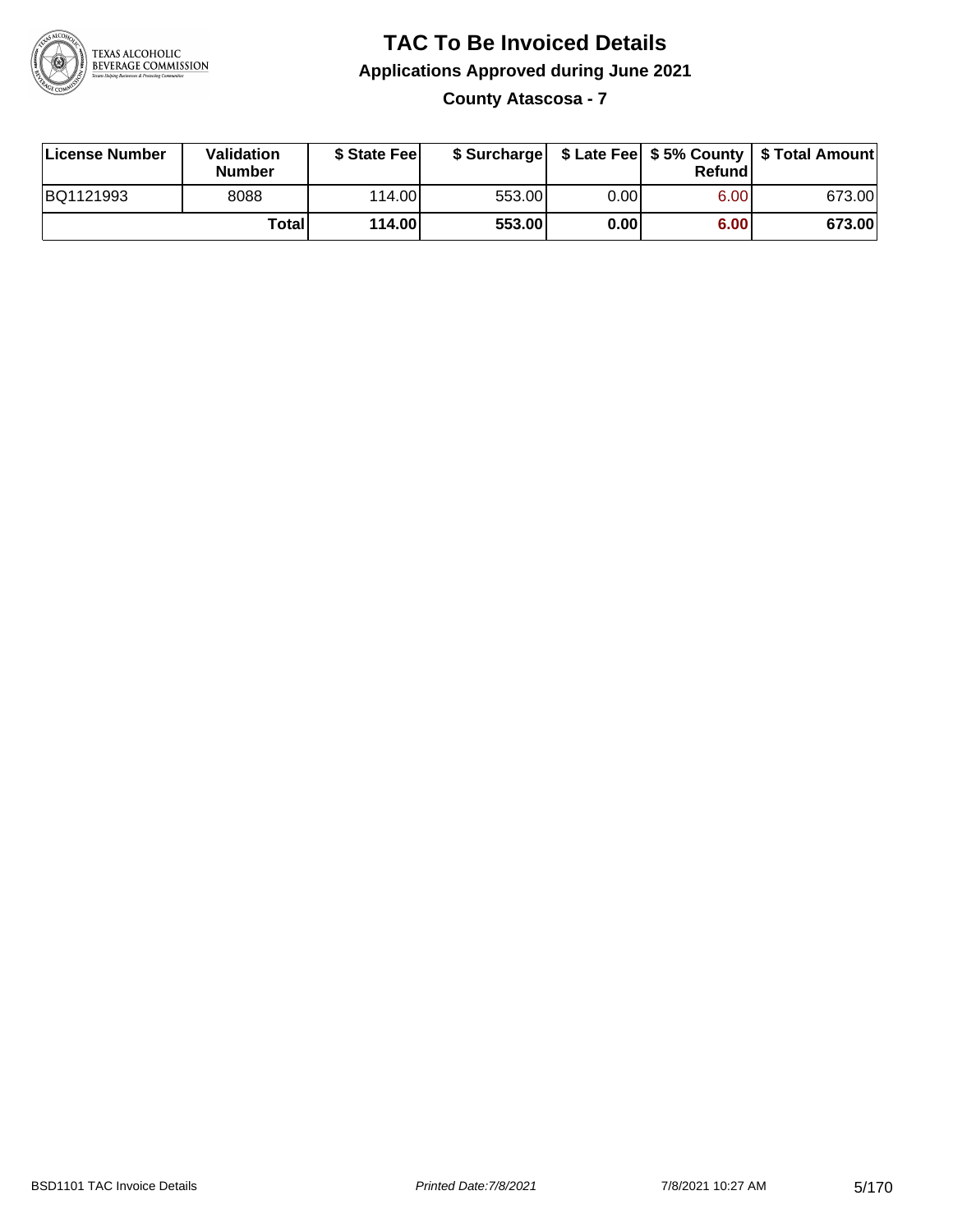

**County Austin - 8**

| ∣License Number | <b>Validation</b><br><b>Number</b> | \$ State Fee |          |      | Refundl | \$ Surcharge   \$ Late Fee   \$5% County   \$ Total Amount |
|-----------------|------------------------------------|--------------|----------|------|---------|------------------------------------------------------------|
| <b>BF912478</b> | 512779                             | 114.00       | 553.00   | 0.00 | 6.00    | 673.00                                                     |
| <b>BF913195</b> | 512853                             | 114.00       | 553.00   | 0.00 | 6.00    | 673.00                                                     |
|                 | <b>Total</b>                       | 228.00       | 1,106.00 | 0.00 | 12.00   | 1,346.00                                                   |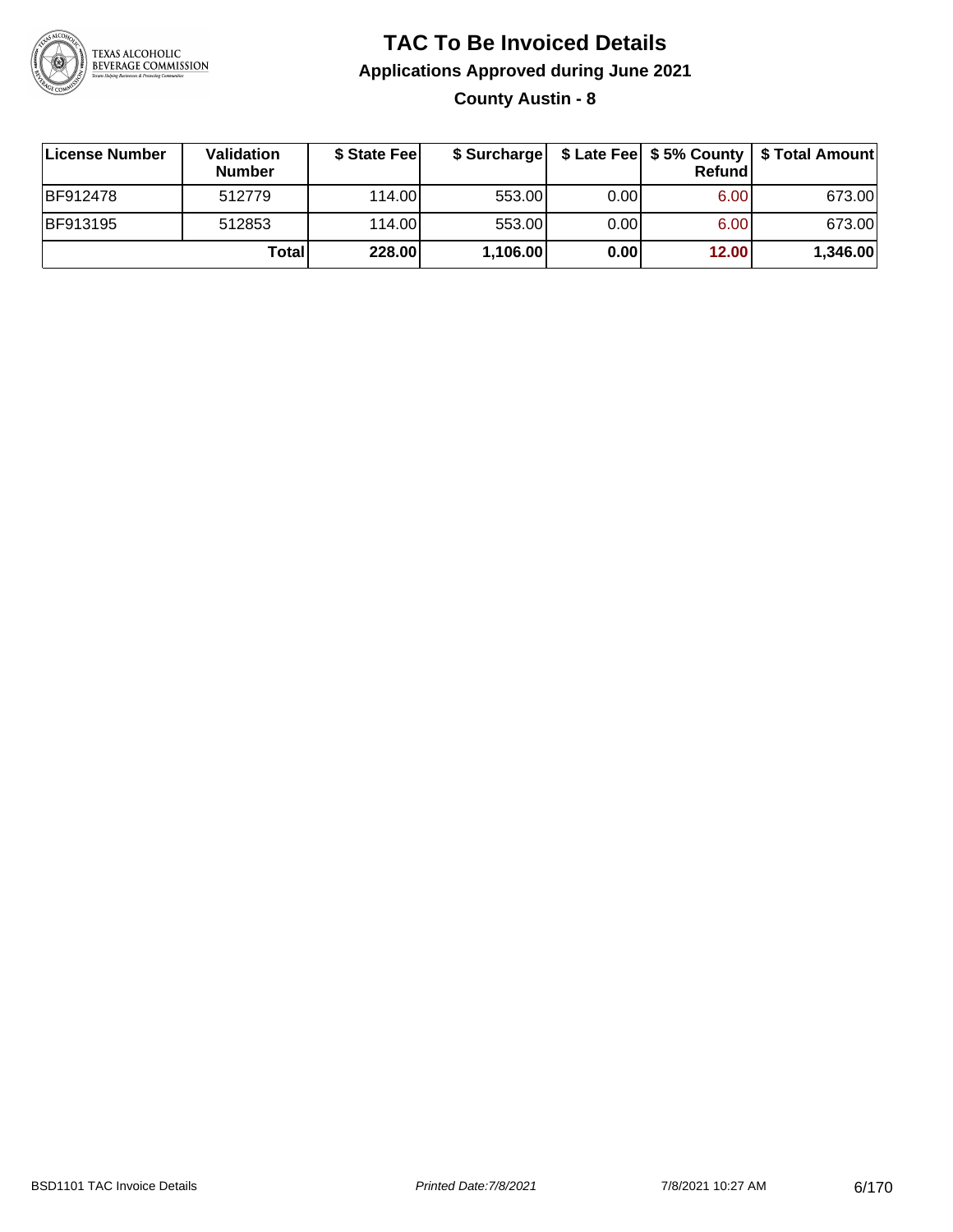

#### **TAC To Be Invoiced Details Applications Approved during June 2021 County Bailey - 9**

**License Number Validation Number \$ State Fee \$ Surcharge \$ Late Fee \$ 5% County Refund \$ Total Amount** BG1123319 | 8281 | 332.50| 553.00| 0.00| 17.50| 903.00 BQ912316 119762 114.00 553.00 0.00 6.00 673.00 BQ912317 119762 114.00 553.00 0.00 6.00 673.00 **Total 560.50 1,659.00 0.00 29.50 2,249.00**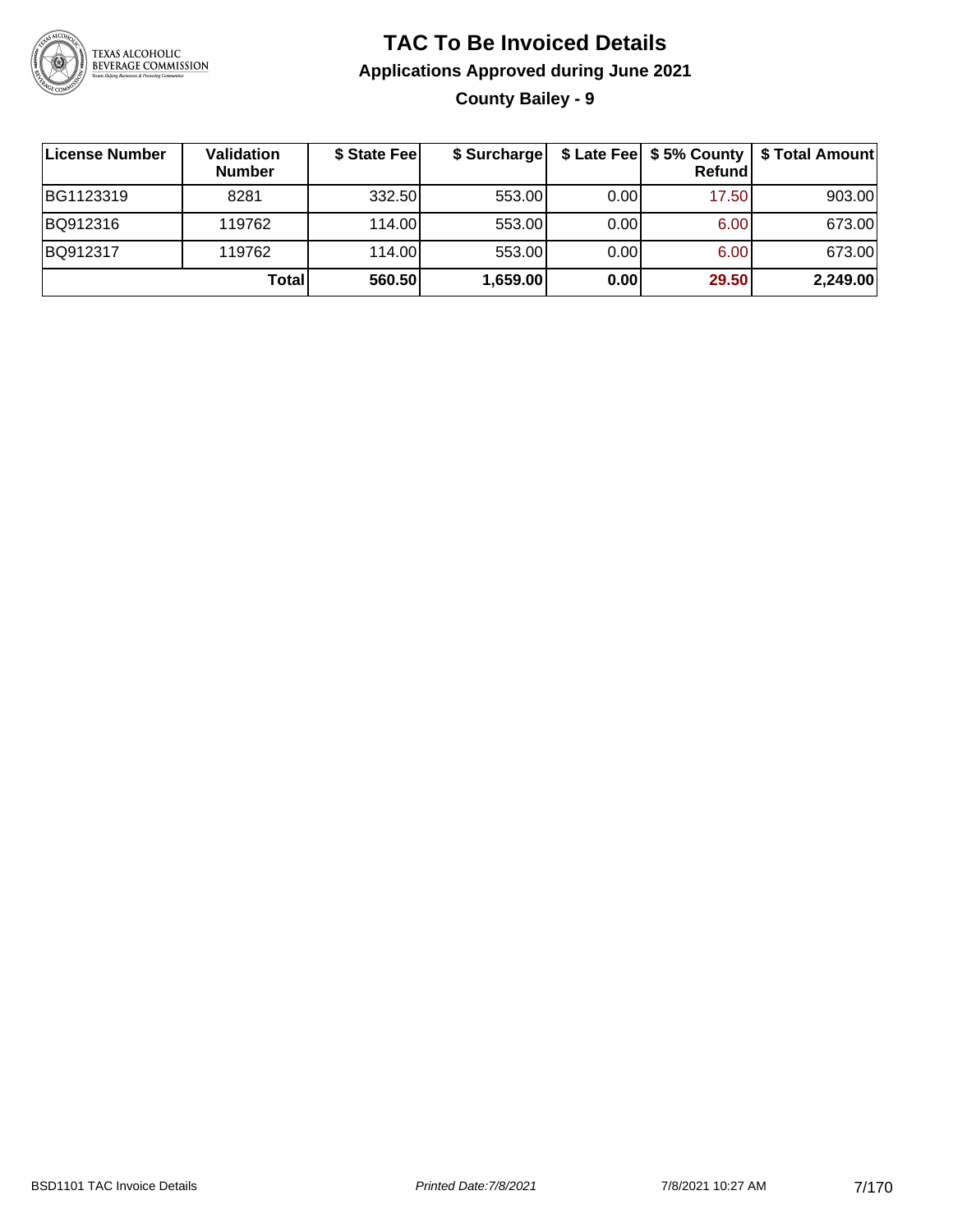

### **TAC To Be Invoiced Details Applications Approved during June 2021 County Bastrop - 11**

| <b>License Number</b> | <b>Validation</b><br><b>Number</b> | \$ State Fee | \$ Surcharge | \$ Late Fee | \$5% County<br>Refundl | \$ Total Amount |
|-----------------------|------------------------------------|--------------|--------------|-------------|------------------------|-----------------|
| BF1121521             | 7342                               | 114.00       | 553.00       | 0.00        | 6.00                   | 673.00          |
| BF1121629             | 7882                               | 114.00       | 553.00       | 0.00        | 6.00                   | 673.00          |
| BQ1123298             | 8689                               | 114.00       | 553.00       | 0.00        | 6.00                   | 673.00          |
| <b>BG777725</b>       | 121939                             | 332.50       | 553.00       | 0.00        | 17.50                  | 903.00          |
| BG1054753             | 510636                             | 332.50       | 553.00       | 0.00        | 17.50                  | 903.00          |
| BQ988018              | 512362                             | 114.00       | 553.00       | 0.00        | 6.00                   | 673.00          |
| BQ988022              | 512366                             | 114.00       | 553.00       | 0.00        | 6.00                   | 673.00          |
|                       | <b>Total</b>                       | 1,235.00     | 3,871.00     | 0.00        | 65.00                  | 5,171.00        |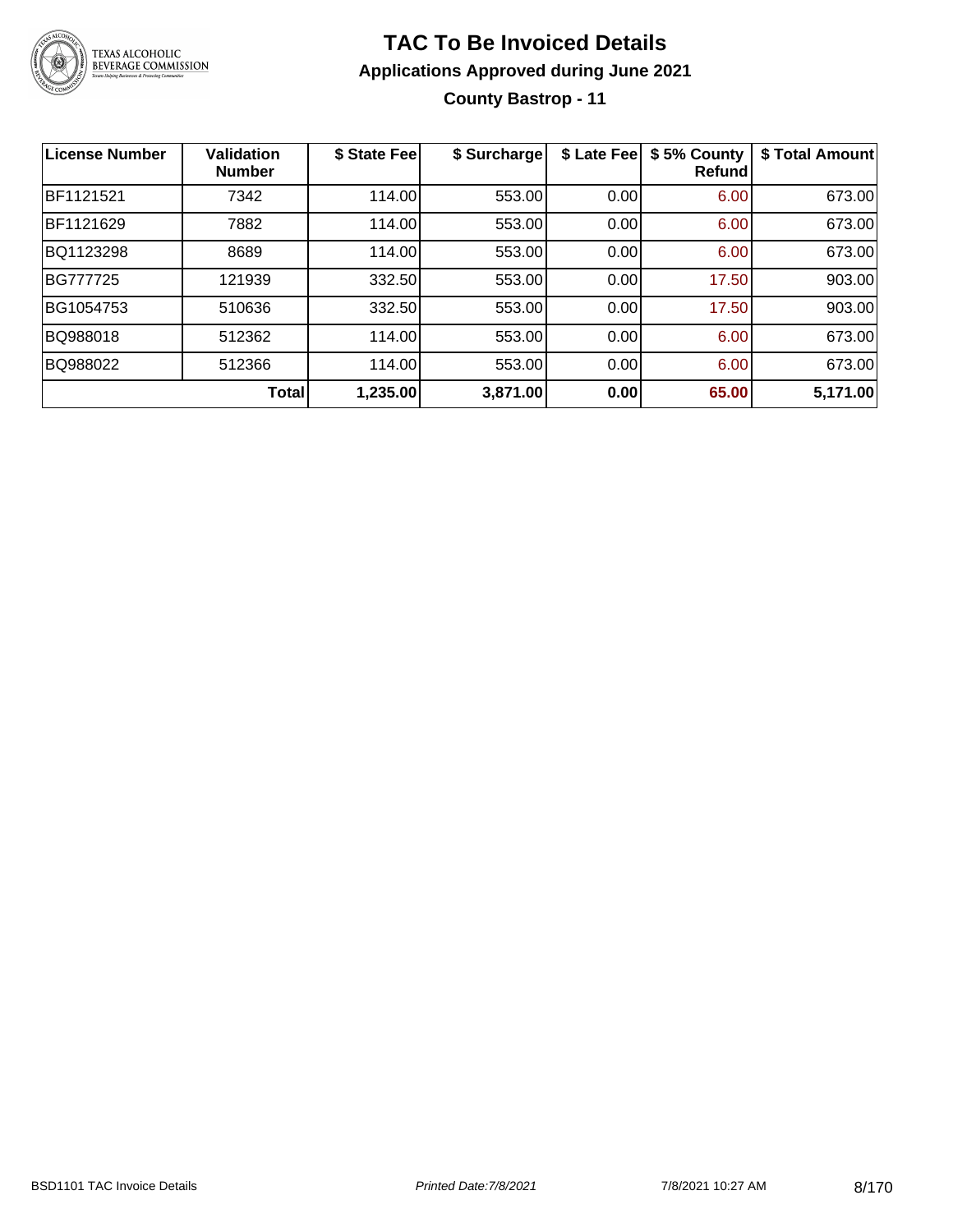

**County Bell - 14**

| <b>License Number</b> | <b>Validation</b><br><b>Number</b> | \$ State Fee | \$ Surcharge |      | \$ Late Fee   \$5% County<br><b>Refund</b> | \$ Total Amount |
|-----------------------|------------------------------------|--------------|--------------|------|--------------------------------------------|-----------------|
| BG1120736             | 6926                               | 332.50       | 553.00       | 0.00 | 17.50                                      | 903.00          |
| BF1120719             | 6946                               | 114.00       | 553.00       | 0.00 | 6.00                                       | 673.00          |
| BG1120807             | 7102                               | 332.50       | 553.00       | 0.00 | 17.50                                      | 903.00          |
| BQ1122593             | 8231                               | 114.00       | 553.00       | 0.00 | 6.00                                       | 673.00          |
| BQ1122641             | 8349                               | 114.00       | 553.00       | 0.00 | 6.00                                       | 673.00          |
| BQ1123342             | 8851                               | 114.00       | 553.00       | 0.00 | 6.00                                       | 673.00          |
| BI835286              | 111413                             | 38.00        | 278.00       | 0.00 | 2.00                                       | 318.00          |
| BQ1053586             | 119224                             | 114.00       | 553.00       | 0.00 | 6.00                                       | 673.00          |
| BQ912437              | 121178                             | 114.00       | 553.00       | 0.00 | 6.00                                       | 673.00          |
| BG1057132             | 121400                             | 332.50       | 553.00       | 0.00 | 17.50                                      | 903.00          |
| BQ844995              | 121489                             | 114.00       | 553.00       | 0.00 | 6.00                                       | 673.00          |
| BG977492              | 512970                             | 332.50       | 553.00       | 0.00 | 17.50                                      | 903.00          |
| BG778250              | 513230                             | 332.50       | 553.00       | 0.00 | 17.50                                      | 903.00          |
|                       | Total                              | 2,498.50     | 6,914.00     | 0.00 | 131.50                                     | 9,544.00        |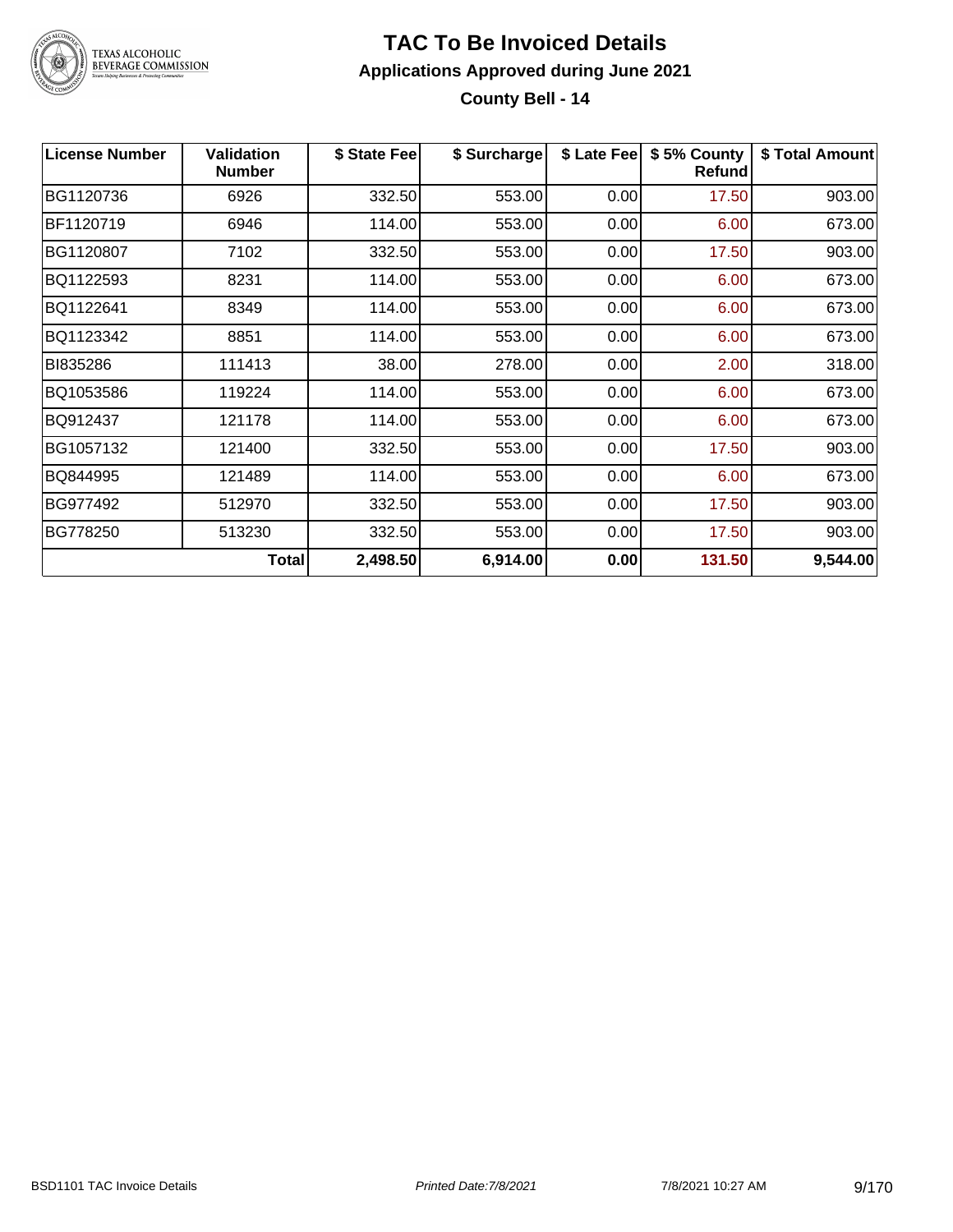

# TEXAS ALCOHOLIC<br>BEVERAGE COMMISSION

#### **TAC To Be Invoiced Details Applications Approved during June 2021 County Bexar - 15**

| <b>License Number</b> | Validation<br><b>Number</b> | \$ State Fee | \$ Surcharge |      | \$ Late Fee   \$5% County<br>Refund | \$ Total Amount |
|-----------------------|-----------------------------|--------------|--------------|------|-------------------------------------|-----------------|
| BF1120872             | 6850                        | 114.00       | 553.00       | 0.00 | 6.00                                | 673.00          |
| BQ1121967             | 7154                        | 114.00       | 553.00       | 0.00 | 6.00                                | 673.00          |
| BG1120716             | 7526                        | 1,900.00     | 553.00       | 0.00 | 100.00                              | 2,553.00        |
| BF1120703             | 7628                        | 114.00       | 553.00       | 0.00 | 6.00                                | 673.00          |
| BG1120739             | 7678                        | 1,900.00     | 553.00       | 0.00 | 100.00                              | 2,553.00        |
| BQ1122483             | 7830                        | 114.00       | 553.00       | 0.00 | 6.00                                | 673.00          |
| BQ1121401             | 7857                        | 114.00       | 553.00       | 0.00 | 6.00                                | 673.00          |
| BF1121987             | 7897                        | 114.00       | 553.00       | 0.00 | 6.00                                | 673.00          |
| BQ1121456             | 7917                        | 114.00       | 553.00       | 0.00 | 6.00                                | 673.00          |
| BG1121992             | 7988                        | 1,900.00     | 553.00       | 0.00 | 100.00                              | 2,553.00        |
| BG1120998             | 8025                        | 1,900.00     | 553.00       | 0.00 | 100.00                              | 2,553.00        |
| BG1123284             | 8030                        | 1,900.00     | 553.00       | 0.00 | 100.00                              | 2,553.00        |
| BG1122105             | 8092                        | 1,900.00     | 553.00       | 0.00 | 100.00                              | 2,553.00        |
| BF1121995             | 8097                        | 114.00       | 553.00       | 0.00 | 6.00                                | 673.00          |
| BQ1121788             | 8244                        | 114.00       | 553.00       | 0.00 | 6.00                                | 673.00          |
| BQ1122909             | 8277                        | 114.00       | 553.00       | 0.00 | 6.00                                | 673.00          |
| BQ1123263             | 8317                        | 114.00       | 553.00       | 0.00 | 6.00                                | 673.00          |
| BG1123265             | 8354                        | 1,900.00     | 553.00       | 0.00 | 100.00                              | 2,553.00        |
| BF1122897             | 8420                        | 114.00       | 553.00       | 0.00 | 6.00                                | 673.00          |
| BG1123273             | 8422                        | 1,900.00     | 553.00       | 0.00 | 100.00                              | 2,553.00        |
| BG1123533             | 8496                        | 1,900.00     | 553.00       | 0.00 | 100.00                              | 2,553.00        |
| BG1122464             | 8516                        | 1,900.00     | 553.00       | 0.00 | 100.00                              | 2,553.00        |
| BG1055561             | 118051                      | 1,425.00     | 553.00       | 0.00 | 75.00                               | 2,053.00        |
| BQ1054964             | 118161                      | 114.00       | 553.00       | 0.00 | 6.00                                | 673.00          |
| BQ1055025             | 118161                      | 114.00       | 553.00       | 0.00 | 6.00                                | 673.00          |
| BQ1055065             | 118161                      | 114.00       | 553.00       | 0.00 | 6.00                                | 673.00          |
| BQ1055071             | 118161                      | 114.00       | 553.00       | 0.00 | 6.00                                | 673.00          |
| BQ843110              | 118184                      | 114.00       | 553.00       | 0.00 | 6.00                                | 673.00          |
| BQ905487              | 118223                      | 114.00       | 553.00       | 0.00 | 6.00                                | 673.00          |
| BG1053568             | 118345                      | 1,425.00     | 553.00       | 0.00 | 75.00                               | 2,053.00        |
| BF776437              | 119914                      | 114.00       | 553.00       | 0.00 | 6.00                                | 673.00          |
| BQ775867              | 120032                      | 114.00       | 553.00       | 0.00 | 6.00                                | 673.00          |
| BG1057879             | 120588                      | 1,425.00     | 553.00       | 0.00 | 75.00                               | 2,053.00        |
| BF1057858             | 120671                      | 114.00       | 553.00       | 0.00 | 6.00                                | 673.00          |
| BF1058037             | 120674                      | 114.00       | 553.00       | 0.00 | 6.00                                | 673.00          |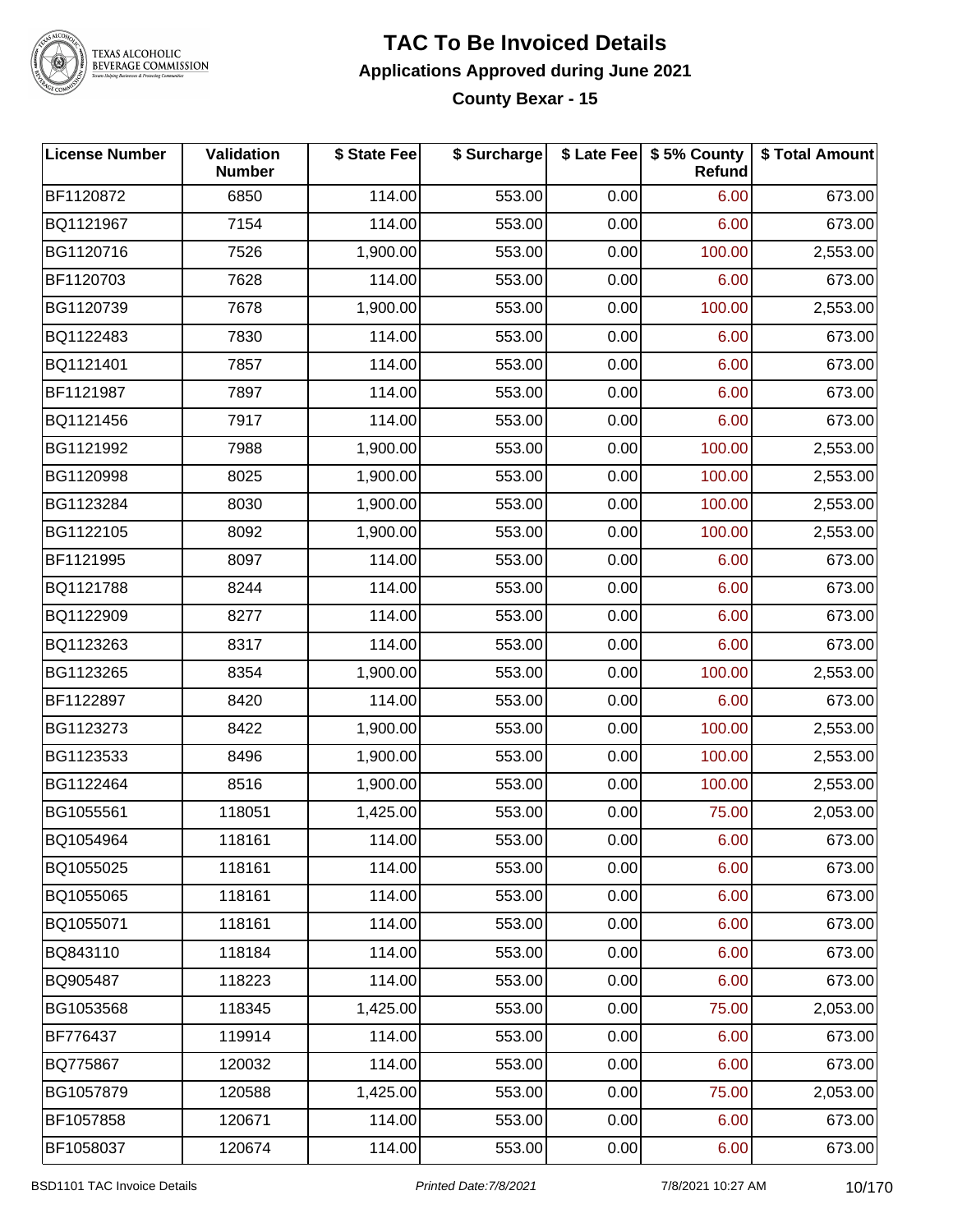| <b>License Number</b> | Validation<br><b>Number</b> | \$ State Fee | \$ Surcharge |        | \$ Late Fee   \$5% County<br>Refund | \$ Total Amount |
|-----------------------|-----------------------------|--------------|--------------|--------|-------------------------------------|-----------------|
| BQ844881              | 120689                      | 114.00       | 553.00       | 0.00   | 6.00                                | 673.00          |
| BQ1055998             | 120768                      | 114.00       | 553.00       | 0.00   | 6.00                                | 673.00          |
| BG911592              | 120787                      | 1,425.00     | 553.00       | 0.00   | 75.00                               | 2,053.00        |
| BP911592              | 120787                      | 950.00       | 426.00       | 0.00   | 50.00                               | 1,426.00        |
| BF845246              | 120815                      | 114.00       | 553.00       | 0.00   | 6.00                                | 673.00          |
| BQ986498              | 120969                      | 114.00       | 553.00       | 0.00   | 6.00                                | 673.00          |
| BG1058056             | 121058                      | 1,425.00     | 553.00       | 0.00   | 75.00                               | 2,053.00        |
| BQ843087              | 121096                      | 114.00       | 553.00       | 0.00   | 6.00                                | 673.00          |
| BQ845783              | 121590                      | 114.00       | 553.00       | 0.00   | 6.00                                | 673.00          |
| BQ843418              | 121754                      | 114.00       | 553.00       | 100.00 | 6.00                                | 773.00          |
| BG1060228             | 121797                      | 1,425.00     | 553.00       | 0.00   | 75.00                               | 2,053.00        |
| BQ988293              | 121816                      | 114.00       | 553.00       | 0.00   | 6.00                                | 673.00          |
| BQ845942              | 121901                      | 114.00       | 553.00       | 0.00   | 6.00                                | 673.00          |
| BQ779464              | 122082                      | 114.00       | 553.00       | 0.00   | 6.00                                | 673.00          |
| BG845745              | 122099                      | 1,425.00     | 553.00       | 0.00   | 75.00                               | 2,053.00        |
| BQ844865              | 122184                      | 114.00       | 553.00       | 0.00   | 6.00                                | 673.00          |
| BQ1058581             | 122320                      | 114.00       | 553.00       | 0.00   | 6.00                                | 673.00          |
| BQ1059256             | 122469                      | 114.00       | 553.00       | 0.00   | 6.00                                | 673.00          |
| BQ1057381             | 122526                      | 114.00       | 553.00       | 100.00 | 6.00                                | 773.00          |
| BG831737              | 508889                      | 1,425.00     | 553.00       | 0.00   | 75.00                               | 2,053.00        |
| BQ1046655             | 509339                      | 114.00       | 553.00       | 0.00   | 6.00                                | 673.00          |
| BQ777997              | 510261                      | 114.00       | 553.00       | 0.00   | 6.00                                | 673.00          |
| BQ778024              | 510265                      | 114.00       | 553.00       | 0.00   | 6.00                                | 673.00          |
| BQ778027              | 510277                      | 114.00       | 553.00       | 0.00   | 6.00                                | 673.00          |
| BG436326              | 510347                      | 1,425.00     | 553.00       | 0.00   | 75.00                               | 2,053.00        |
| BQ911071              | 511151                      | 114.00       | 553.00       | 0.00   | 6.00                                | 673.00          |
| BQ911074              | 511151                      | 114.00       | 553.00       | 0.00   | 6.00                                | 673.00          |
| BF1055632             | 511778                      | 114.00       | 553.00       | 0.00   | 6.00                                | 673.00          |
| BQ915372              | 512380                      | 114.00       | 553.00       | 0.00   | 6.00                                | 673.00          |
| BQ780464              | 512405                      | 114.00       | 553.00       | 0.00   | 6.00                                | 673.00          |
| BQ780164              | 512410                      | 114.00       | 553.00       | 0.00   | 6.00                                | 673.00          |
| BQ780153              | 512413                      | 114.00       | 553.00       | 0.00   | 6.00                                | 673.00          |
| BG770216              | 512549                      | 1,425.00     | 553.00       | 0.00   | 75.00                               | 2,053.00        |
| BQ1059496             | 512728                      | 114.00       | 553.00       | 0.00   | 6.00                                | 673.00          |
| BG909729              | 512996                      | 1,425.00     | 553.00       | 0.00   | 75.00                               | 2,053.00        |
| BG906967              | 513132                      | 1,425.00     | 553.00       | 0.00   | 75.00                               | 2,053.00        |
| BQ913776              | 513253                      | 114.00       | 553.00       | 0.00   | 6.00                                | 673.00          |
| BF1052250             | 513448                      | 114.00       | 553.00       | 0.00   | 6.00                                | 673.00          |
| BB1057251             | 513548                      | 570.00       | 701.00       | 0.00   | 30.00                               | 1,301.00        |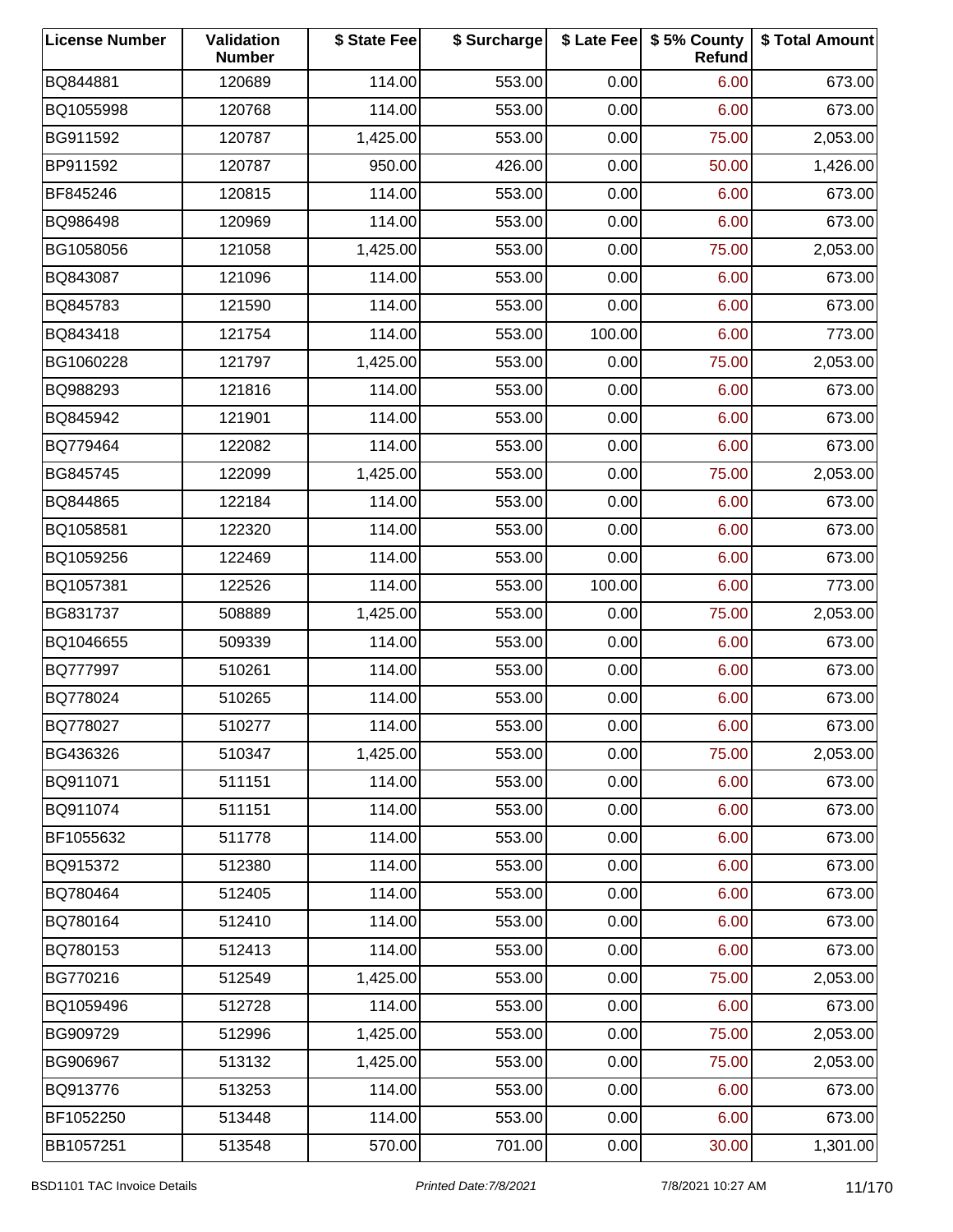| <b>License Number</b> | Validation<br><b>Number</b> | \$ State Fee | \$ Surcharge | \$ Late Fee | \$5% County<br>Refund | \$ Total Amount |
|-----------------------|-----------------------------|--------------|--------------|-------------|-----------------------|-----------------|
| BG1056907             | 513662                      | 1,425.00     | 553.00       | 0.00        | 75.00                 | 2,053.00        |
| BL1056907             | 513662                      | 475.00       | 327.00       | 0.00        | 25.00                 | 827.00          |
| BG840617              | 513852                      | 1,425.00     | 553.00       | 0.00        | 75.00                 | 2,053.00        |
| BQ1059442             | 513960                      | 114.00       | 553.00       | 0.00        | 6.00                  | 673.00          |
| BG751099              | 514952                      | 1,425.00     | 553.00       | 0.00        | 75.00                 | 2,053.00        |
| BL751099              | 514952                      | 475.00       | 327.00       | 0.00        | 25.00                 | 827.00          |
|                       | Total                       | 48,659.00    | 43,809.00    | 200.00      | 2,561.00              | 95,229.00       |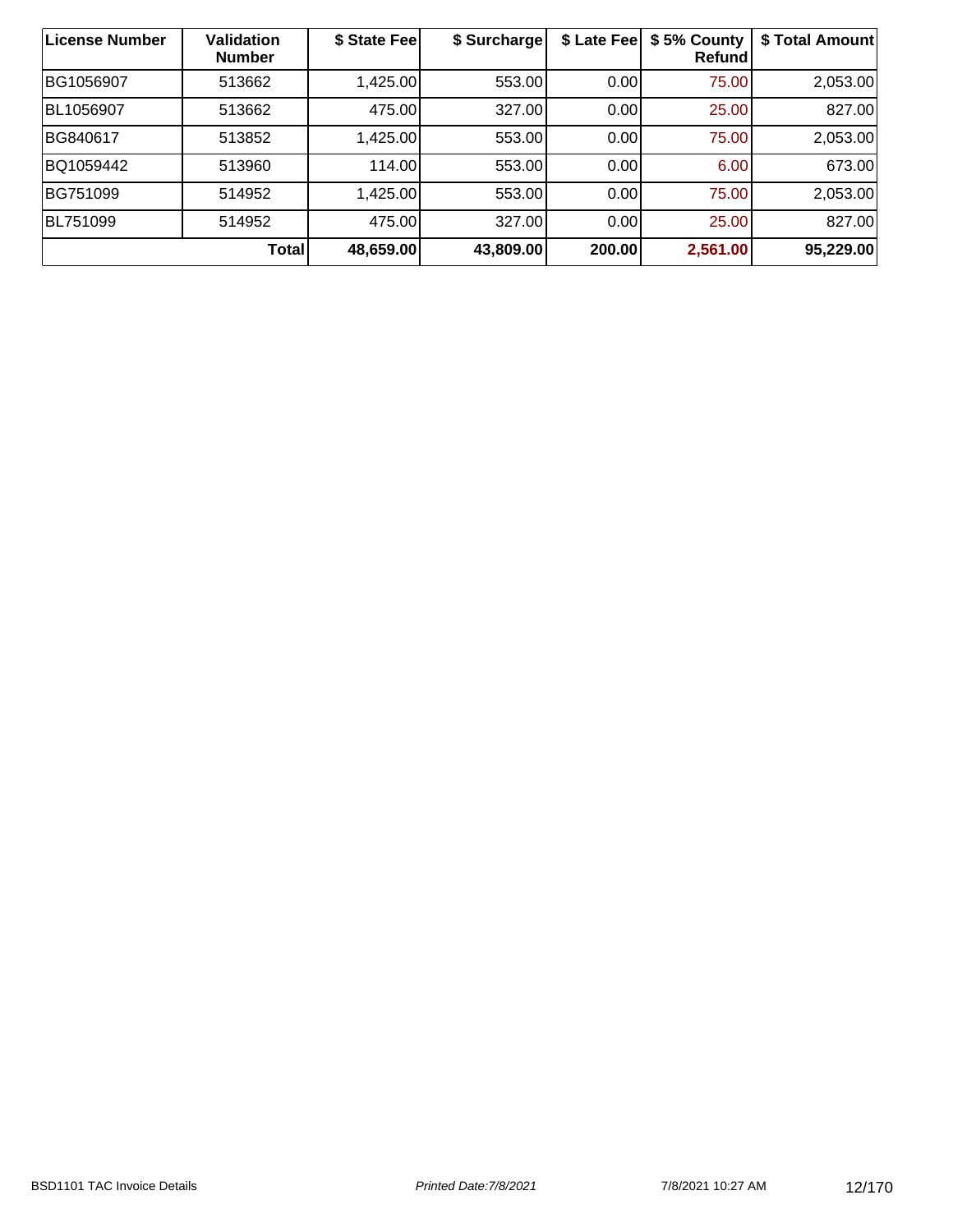

#### **TAC To Be Invoiced Details Applications Approved during June 2021 County Blanco - 16**

| License Number | Validation<br><b>Number</b> | \$ State Fee |        |      | Refundl | \$ Surcharge   \$ Late Fee   \$5% County   \$ Total Amount |
|----------------|-----------------------------|--------------|--------|------|---------|------------------------------------------------------------|
| BG987766       | 122034                      | 332.50       | 553.00 | 0.00 | 17.50   | 903.00                                                     |
|                | Totall                      | 332.50       | 553.00 | 0.00 | 17.50   | 903.00                                                     |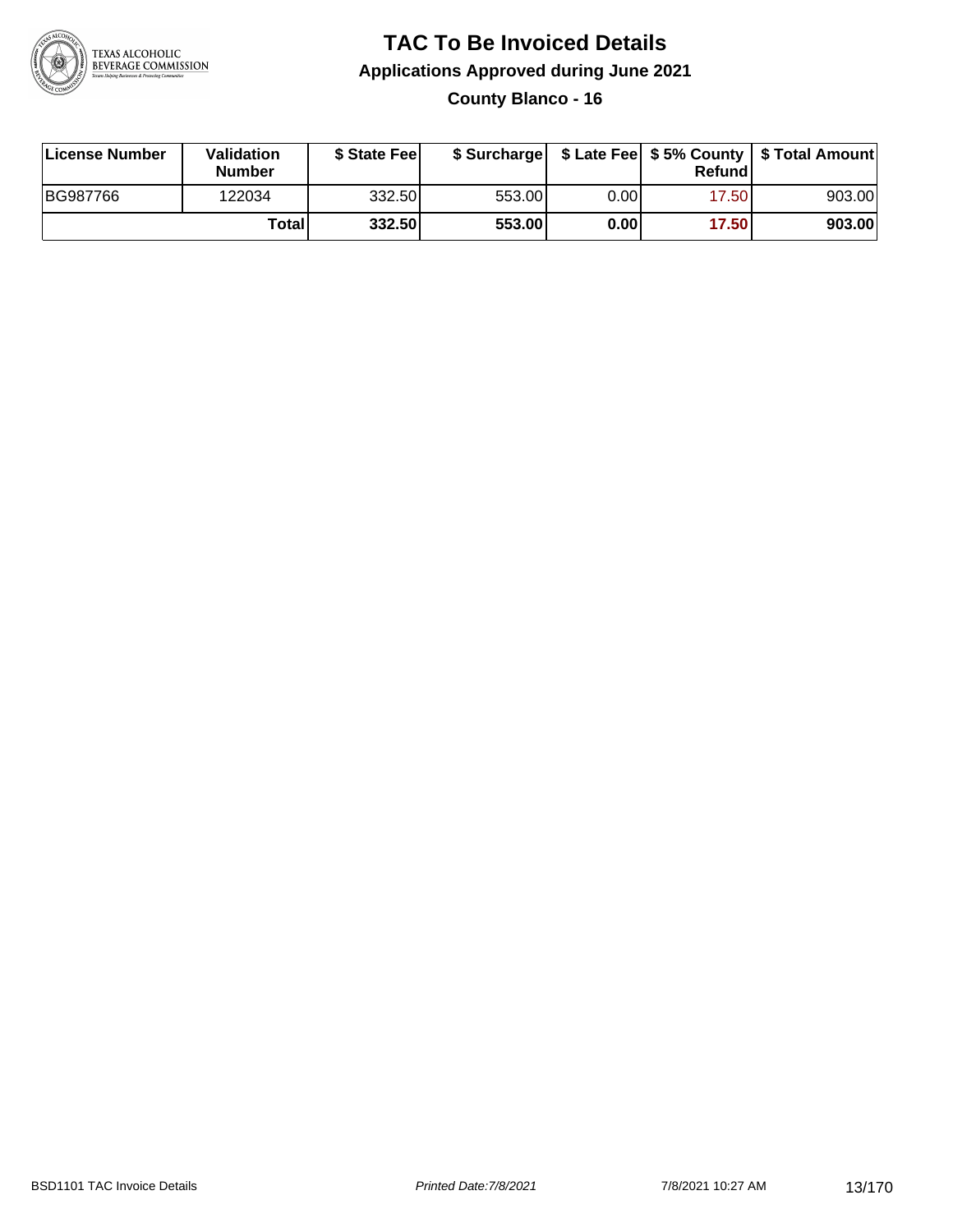

### **TAC To Be Invoiced Details Applications Approved during June 2021 County Bosque - 18**

| ∣License Number | <b>Validation</b><br><b>Number</b> | \$ State Fee | \$ Surcharge |       | <b>Refund</b> | \$ Late Fee   \$5% County   \$ Total Amount |
|-----------------|------------------------------------|--------------|--------------|-------|---------------|---------------------------------------------|
| BQ1122655       | 7979                               | 114.00L      | 553.00       | 0.001 | 6.00          | 673.00                                      |
| <b>BF730486</b> | 8808                               | 114.00L      | 553.00       | 0.00  | 6.00          | 673.00                                      |
|                 | Total                              | 228.00       | 1,106.00     | 0.00  | 12.00         | 1,346.00                                    |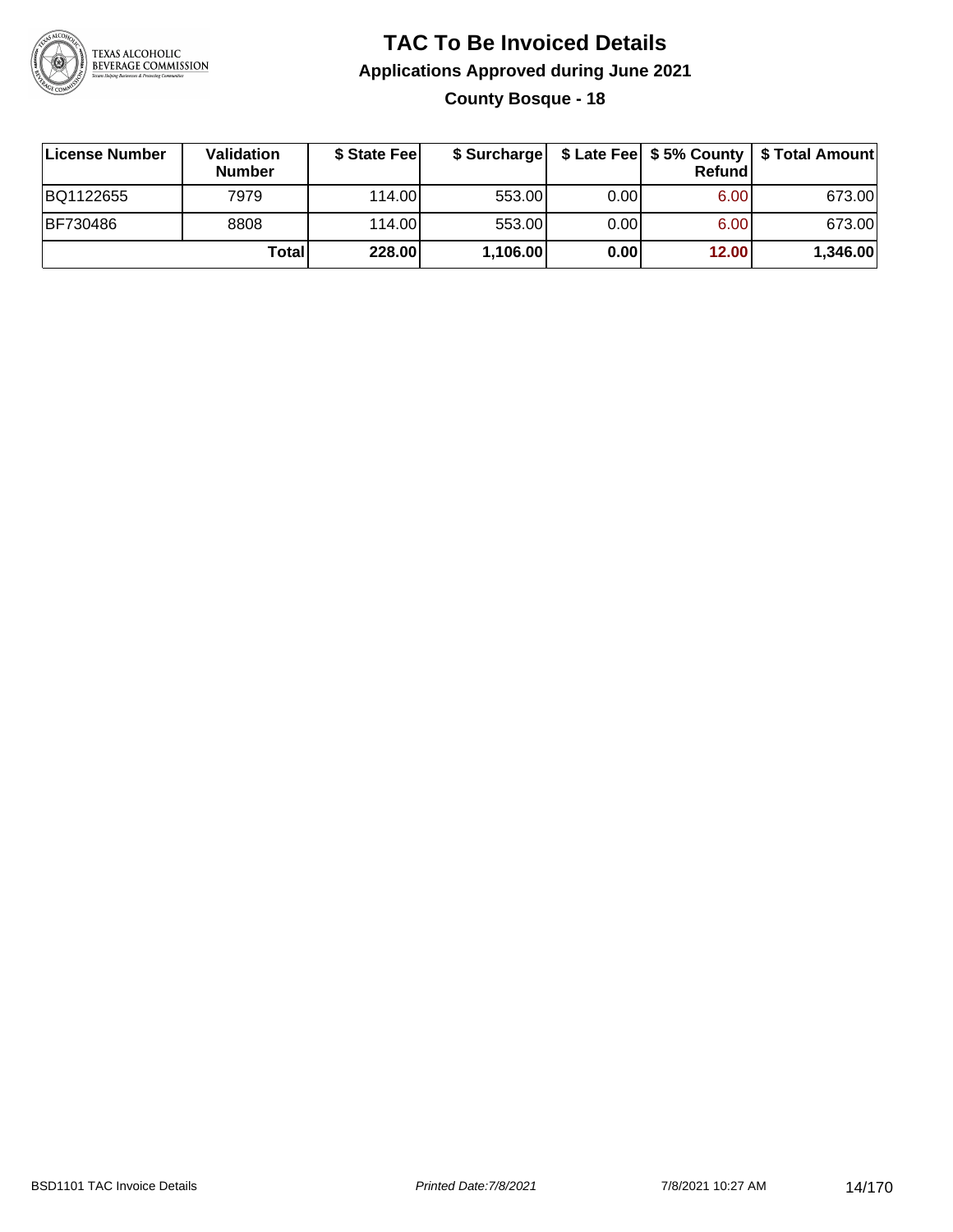

**County Bowie - 19**

| License Number | Validation<br><b>Number</b> | \$ State Feel |        |       | Refundl | \$ Surcharge   \$ Late Fee   \$5% County   \$ Total Amount |
|----------------|-----------------------------|---------------|--------|-------|---------|------------------------------------------------------------|
| BG1120668      | 7087                        | 332.50        | 553.00 | 0.00I | 17.501  | 903.00                                                     |
|                | Totall                      | 332.50        | 553.00 | 0.00  | 17.50   | 903.00                                                     |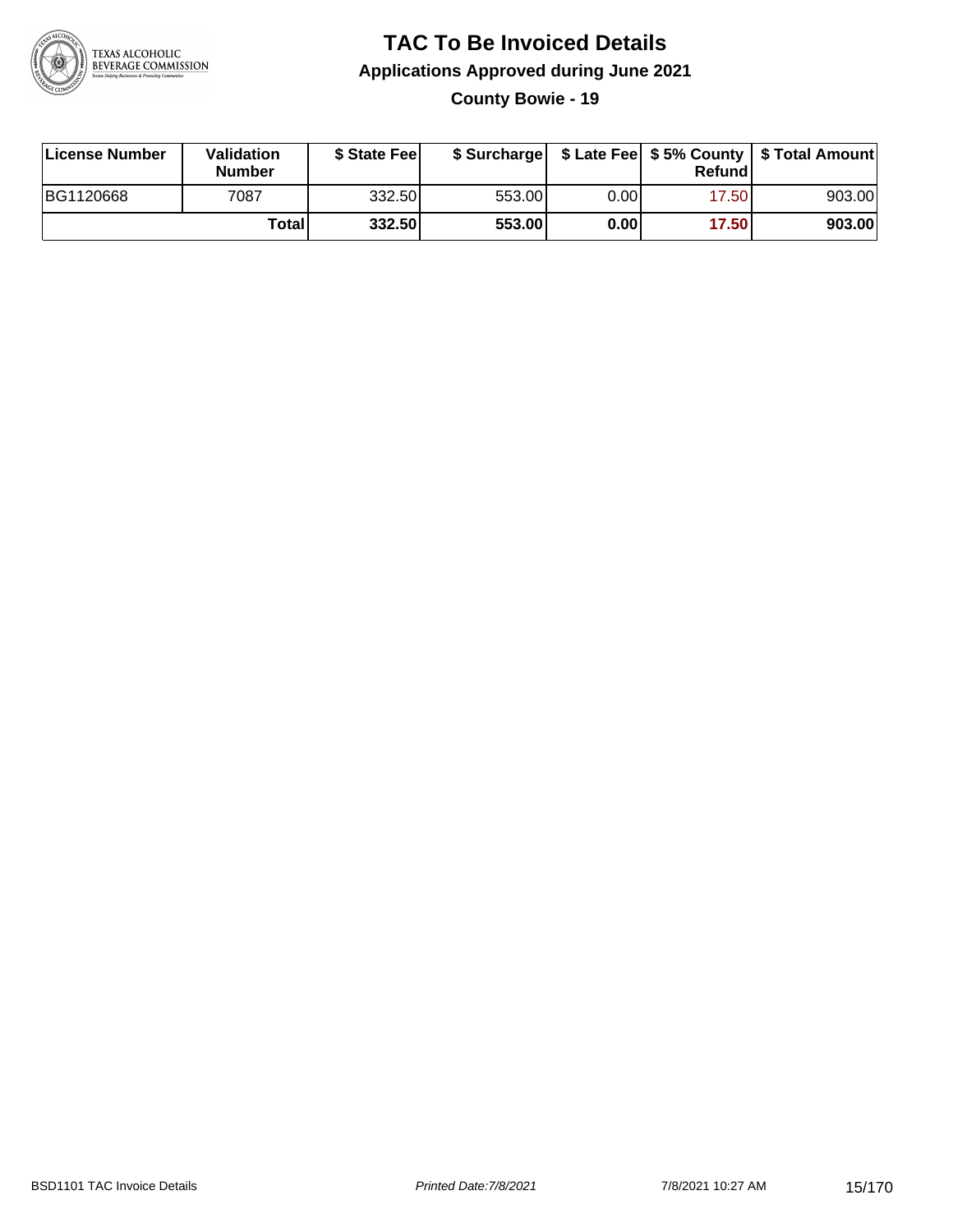

# TEXAS ALCOHOLIC<br>BEVERAGE COMMISSION

#### **TAC To Be Invoiced Details Applications Approved during June 2021 County Brazoria - 20**

| <b>License Number</b> | <b>Validation</b><br><b>Number</b> | \$ State Fee | \$ Surcharge |      | \$ Late Fee   \$5% County<br><b>Refund</b> | \$ Total Amount |
|-----------------------|------------------------------------|--------------|--------------|------|--------------------------------------------|-----------------|
| BQ1123253             | 6618                               | 114.00       | 553.00       | 0.00 | 6.00                                       | 673.00          |
| BF1121567             | 6664                               | 114.00       | 553.00       | 0.00 | 6.00                                       | 673.00          |
| BQ1121829             | 6821                               | 114.00       | 553.00       | 0.00 | 6.00                                       | 673.00          |
| BG1122661             | 7149                               | 332.50       | 553.00       | 0.00 | 17.50                                      | 903.00          |
| BQ1122960             | 7668                               | 114.00       | 553.00       | 0.00 | 6.00                                       | 673.00          |
| BE1121730             | 8119                               | 285.00       | 553.00       | 0.00 | 15.00                                      | 853.00          |
| BL1121730             | 8119                               | 475.00       | 327.00       | 0.00 | 25.00                                      | 827.00          |
| BQ1122727             | 8238                               | 114.00       | 553.00       | 0.00 | 6.00                                       | 673.00          |
| BE1122312             | 8395                               | 285.00       | 553.00       | 0.00 | 15.00                                      | 853.00          |
| BG1123377             | 8412                               | 332.50       | 553.00       | 0.00 | 17.50                                      | 903.00          |
| BQ1059279             | 119822                             | 114.00       | 553.00       | 0.00 | 6.00                                       | 673.00          |
| BG909955              | 120799                             | 332.50       | 553.00       | 0.00 | 17.50                                      | 903.00          |
| BQ913286              | 121414                             | 114.00       | 553.00       | 0.00 | 6.00                                       | 673.00          |
| BQ778572              | 510288                             | 114.00       | 553.00       | 0.00 | 6.00                                       | 673.00          |
| BG1012984             | 512104                             | 332.50       | 553.00       | 0.00 | 17.50                                      | 903.00          |
| BQ1061839             | 512398                             | 114.00       | 553.00       | 0.00 | 6.00                                       | 673.00          |
| BQ1059713             | 512400                             | 114.00       | 553.00       | 0.00 | 6.00                                       | 673.00          |
| BQ914473              | 513877                             | 114.00       | 553.00       | 0.00 | 6.00                                       | 673.00          |
|                       | <b>Total</b>                       | 3,629.00     | 9,728.00     | 0.00 | 191.00                                     | 13,548.00       |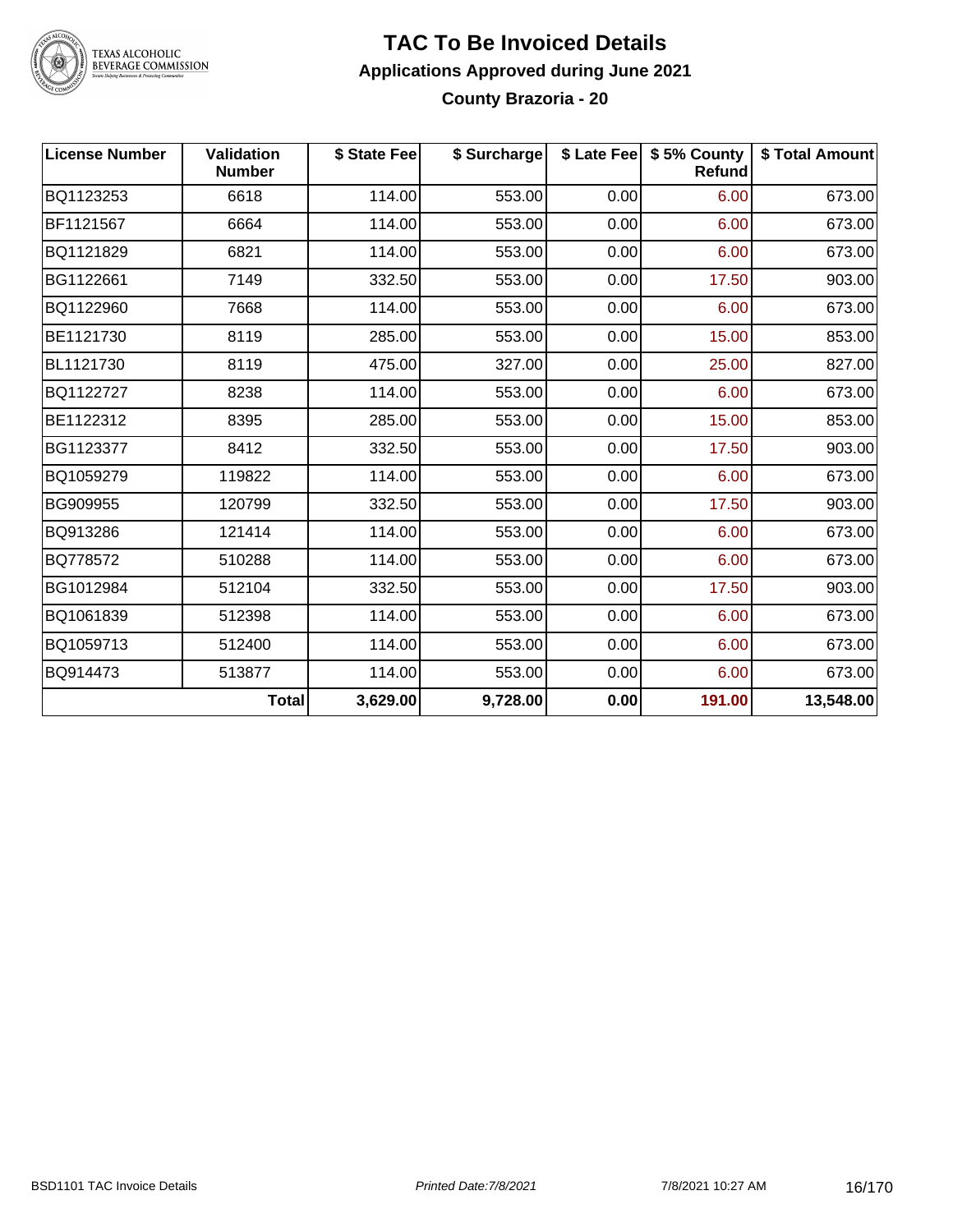

### **TAC To Be Invoiced Details Applications Approved during June 2021 County Brazos - 21**

| <b>License Number</b> | <b>Validation</b><br><b>Number</b> | \$ State Fee | \$ Surcharge | \$ Late Fee | \$5% County<br>Refundl | \$ Total Amount |
|-----------------------|------------------------------------|--------------|--------------|-------------|------------------------|-----------------|
| BG1121341             | 7134                               | 332.50       | 553.00       | 0.00        | 17.50                  | 903.00          |
| BG984375              | 120657                             | 332.50       | 553.00       | 0.00        | 17.50                  | 903.00          |
| BQ1060007             | 121381                             | 114.00       | 553.00       | 0.00        | 6.00                   | 673.00          |
| BQ845648              | 121385                             | 114.00       | 553.00       | 0.00        | 6.00                   | 673.00          |
| BQ987512              | 121793                             | 114.00       | 553.00       | 0.00        | 6.00                   | 673.00          |
| BG981908              | 513459                             | 332.50       | 553.00       | 0.00        | 17.50                  | 903.00          |
|                       | <b>Total</b>                       | 1,339.50     | 3,318.00     | 0.00        | 70.50                  | 4,728.00        |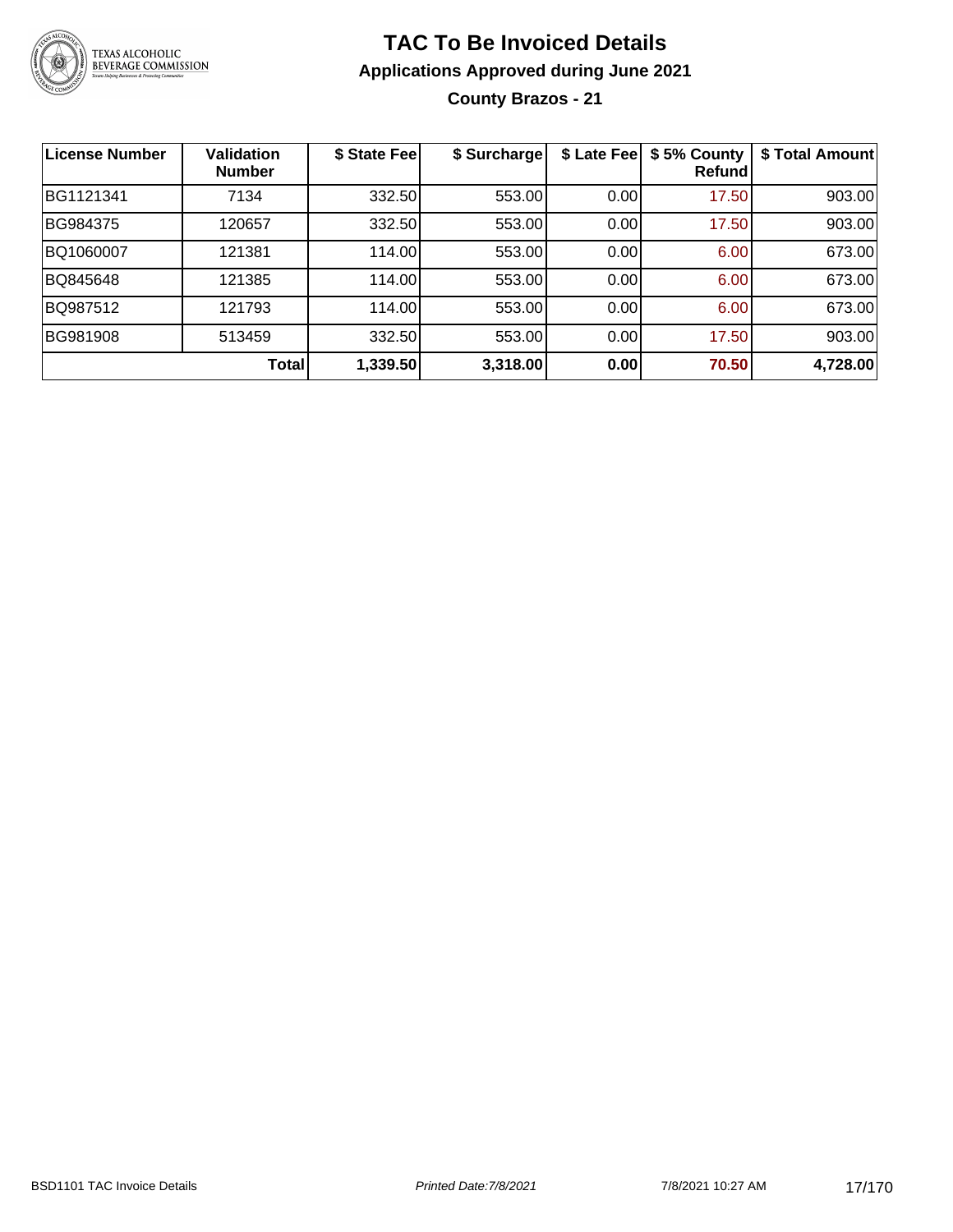

**County Brewster - 22**

| License Number  | Validation<br><b>Number</b> | \$ State Feel |          |      | Refundl | \$ Surcharge   \$ Late Fee   \$5% County   \$ Total Amount |
|-----------------|-----------------------------|---------------|----------|------|---------|------------------------------------------------------------|
| BQ1121509       | 8087                        | 114.00        | 553.00   | 0.00 | 6.00    | 673.00                                                     |
| <b>BF778730</b> | 121649                      | 114.00        | 553.00   | 0.00 | 6.00    | 673.00                                                     |
|                 | Totall                      | 228.00        | 1,106.00 | 0.00 | 12.00   | 1,346.00                                                   |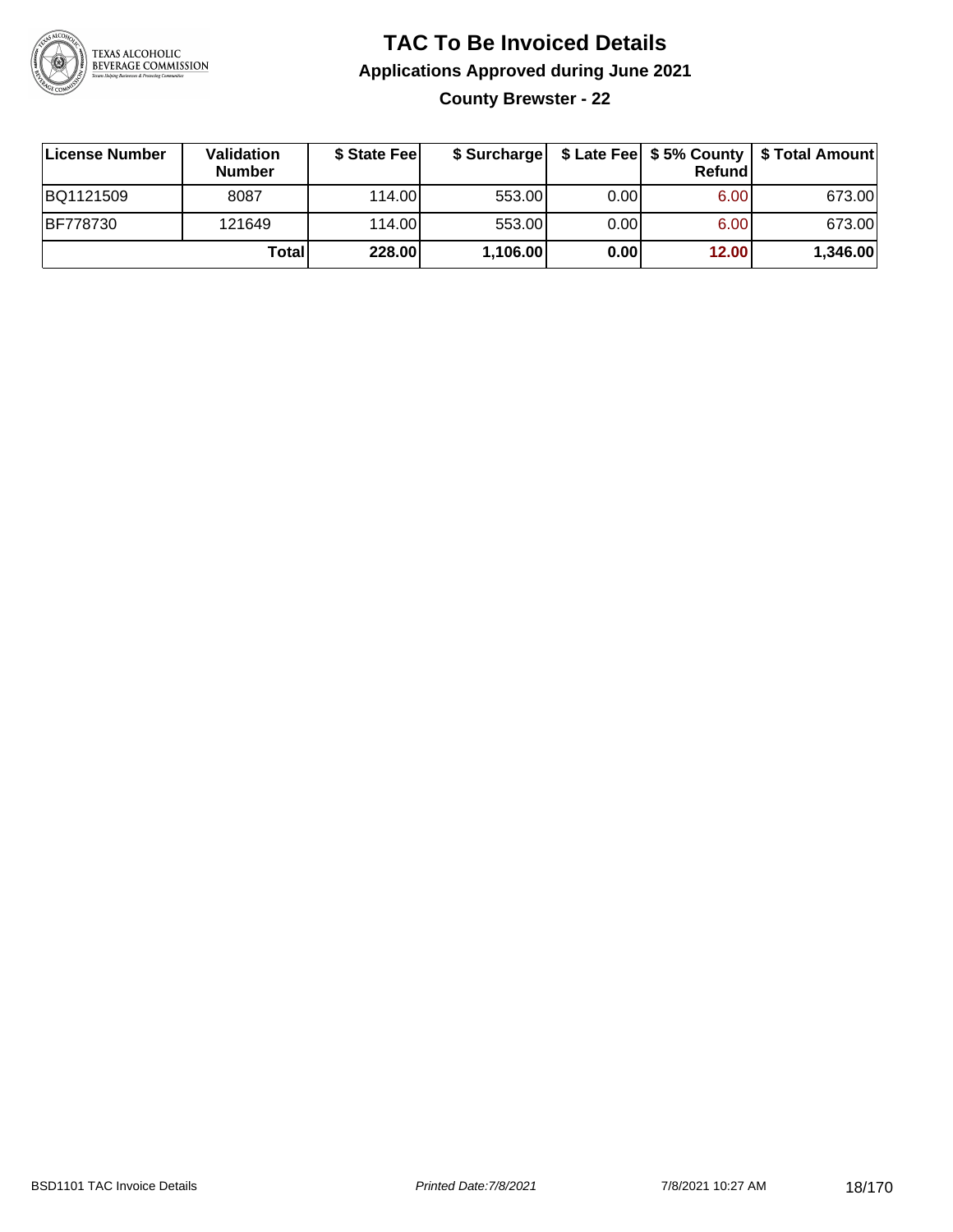

### **TAC To Be Invoiced Details Applications Approved during June 2021 County Brown - 25**

| License Number | <b>Validation</b><br><b>Number</b> | \$ State Fee | \$ Surcharge | \$ Late Fee | \$5% County<br>Refund | \$ Total Amount |
|----------------|------------------------------------|--------------|--------------|-------------|-----------------------|-----------------|
| BG1121958      | 8147                               | 332.50       | 553.00       | 0.00        | 17.50                 | 903.00          |
| BG1057595      | 120973                             | 332.50       | 553.00       | 0.00        | 17.50                 | 903.00          |
| BG1055592      | 120980                             | 332.50       | 553.00       | 0.00        | 17.50                 | 903.00          |
| BG1054896      | 512730                             | 332.50       | 553.00       | 0.00        | 17.50                 | 903.00          |
|                | Total                              | 1,330.00     | 2,212.00     | 0.00        | 70.00                 | 3,612.00        |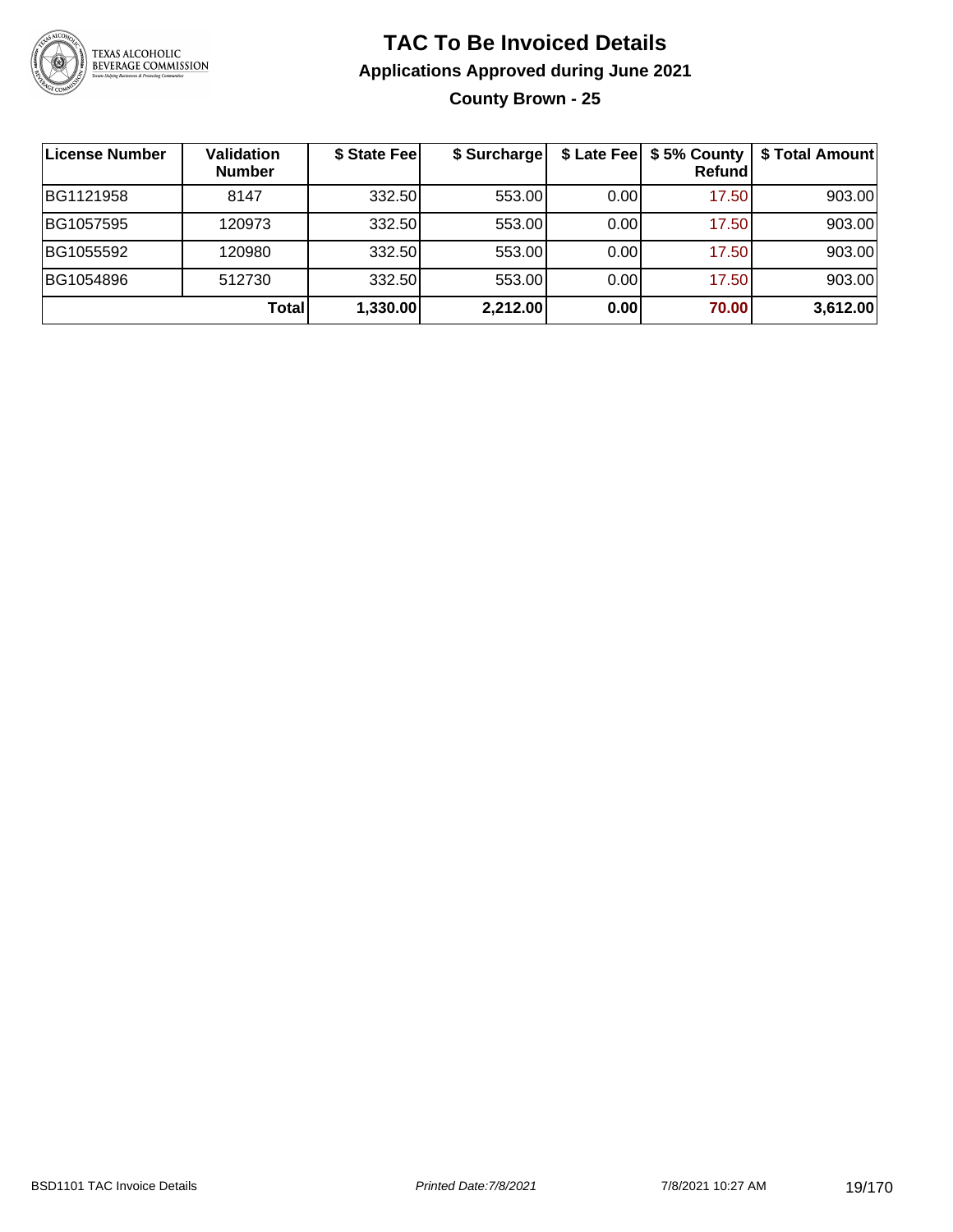

### **TAC To Be Invoiced Details Applications Approved during June 2021 County Burleson - 26**

**License Number Validation Number \$ State Fee \$ Surcharge \$ Late Fee \$ 5% County Refund \$ Total Amount** BG1121079 7809 332.50 553.00 0.00 17.50 903.00 BG1123442 | 8413 | 332.50| 553.00| 0.00| 17.50| 903.00 **Total 665.00 1,106.00 0.00 35.00 1,806.00**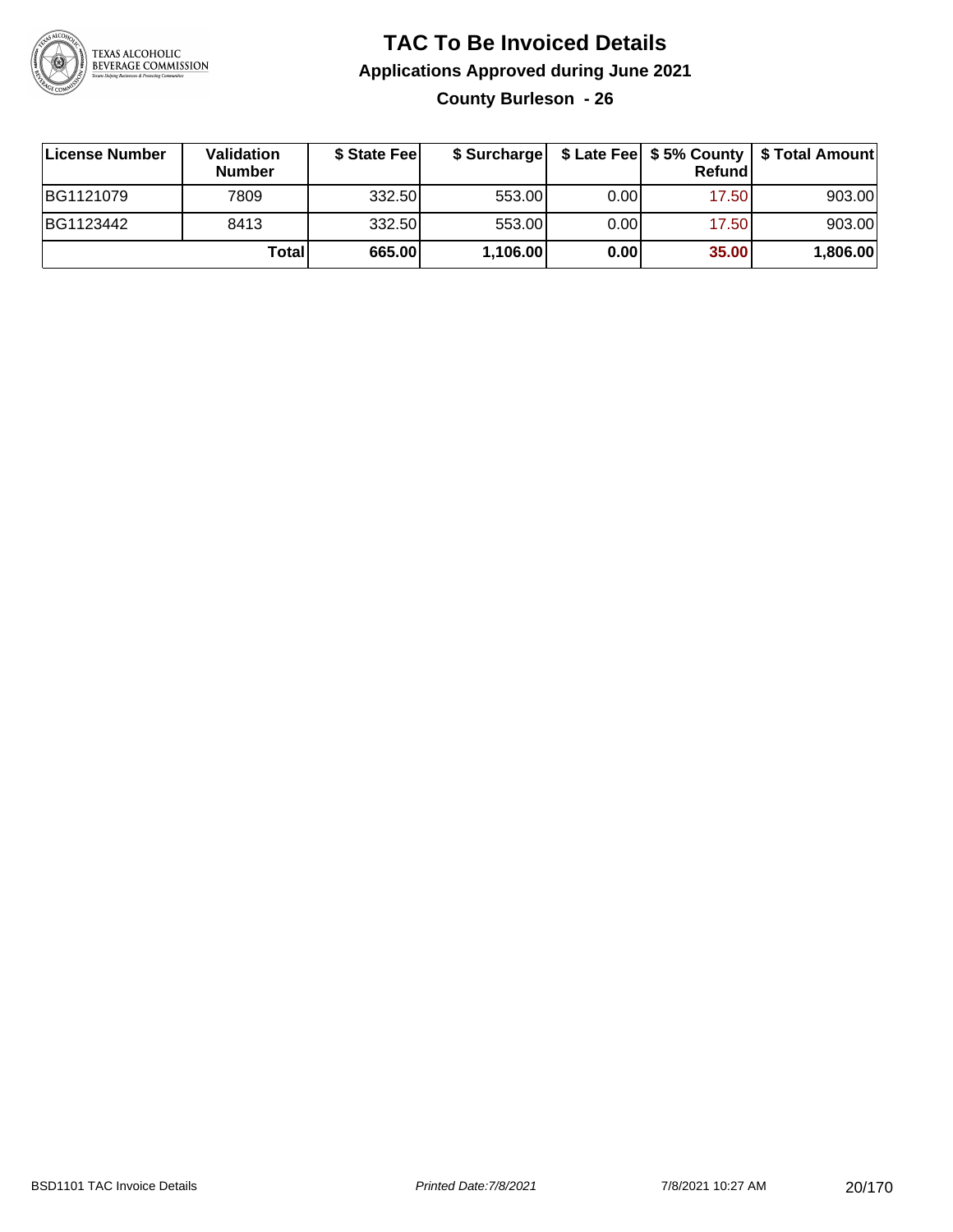

#### **TAC To Be Invoiced Details Applications Approved during June 2021 County Burnet - 27**

| License Number | Validation<br><b>Number</b> | \$ State Feel |        |      | Refund | \$ Surcharge   \$ Late Fee   \$5% County   \$ Total Amount |
|----------------|-----------------------------|---------------|--------|------|--------|------------------------------------------------------------|
| BG1058365      | 512897                      | 332.50        | 553.00 | 0.00 | 17.50  | 903.00                                                     |
|                | Totall                      | 332.50        | 553.00 | 0.00 | 17.50  | 903.00                                                     |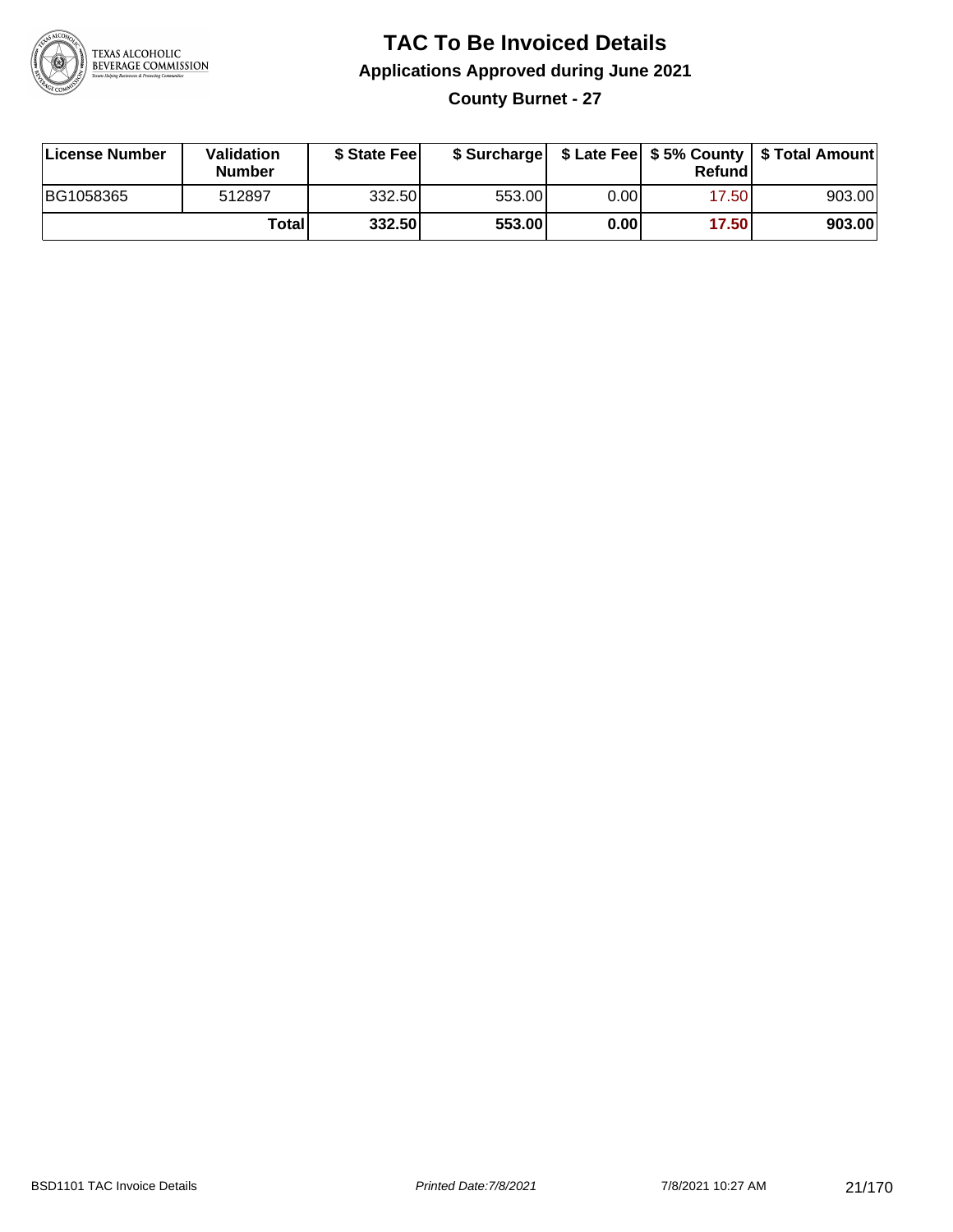

### **TAC To Be Invoiced Details Applications Approved during June 2021 County Caldwell - 28**

| License Number | <b>Validation</b><br><b>Number</b> | \$ State Fee |          |      | Refundi | \$ Surcharge   \$ Late Fee   \$5% County   \$ Total Amount |
|----------------|------------------------------------|--------------|----------|------|---------|------------------------------------------------------------|
| BQ1122273      | 6617                               | 114.00L      | 553.00   | 0.00 | 6.00    | 673.00                                                     |
| BG1121555      | 7362                               | 332.50       | 553.00   | 0.00 | 17.50   | 903.00                                                     |
|                | Total                              | 446.50       | 1,106.00 | 0.00 | 23.50   | 1,576.00                                                   |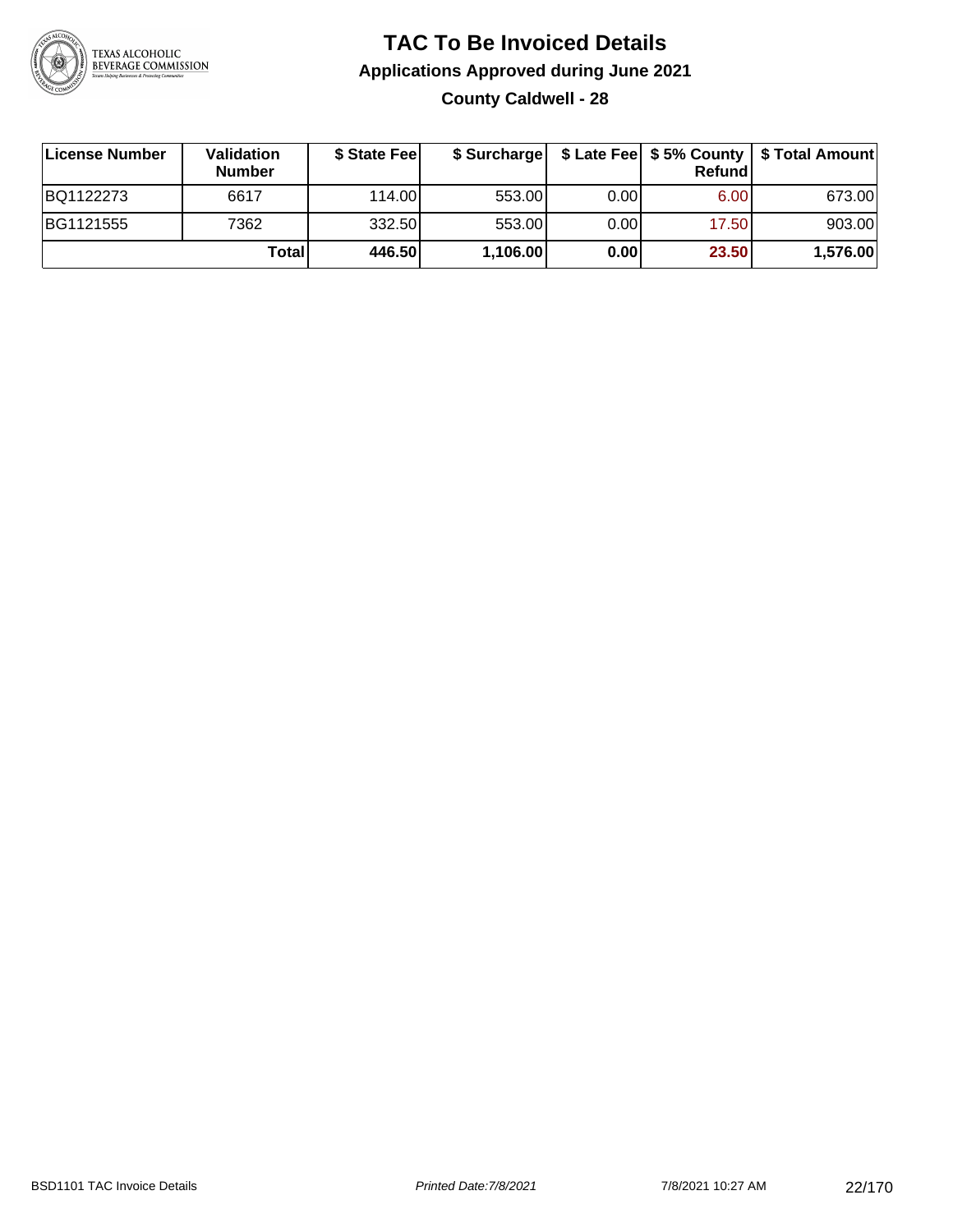

### **TAC To Be Invoiced Details Applications Approved during June 2021 County Calhoun - 29**

| License Number | Validation<br><b>Number</b> | \$ State Fee | \$ Surcharge |      | \$ Late Fee   \$5% County  <br>Refund | \$ Total Amount |
|----------------|-----------------------------|--------------|--------------|------|---------------------------------------|-----------------|
| BE1056334      | 120901                      | 285.00       | 553.00       | 0.00 | 15.00                                 | 853.00          |
| BG911535       | 122277                      | 332.50       | 553.00       | 0.00 | 17.50                                 | 903.00          |
| BG1061431      | 122299                      | 332.50       | 553.00       | 0.00 | 17.50                                 | 903.00          |
|                | <b>Total</b>                | 950.00       | 1,659.00     | 0.00 | 50.00                                 | 2,659.00        |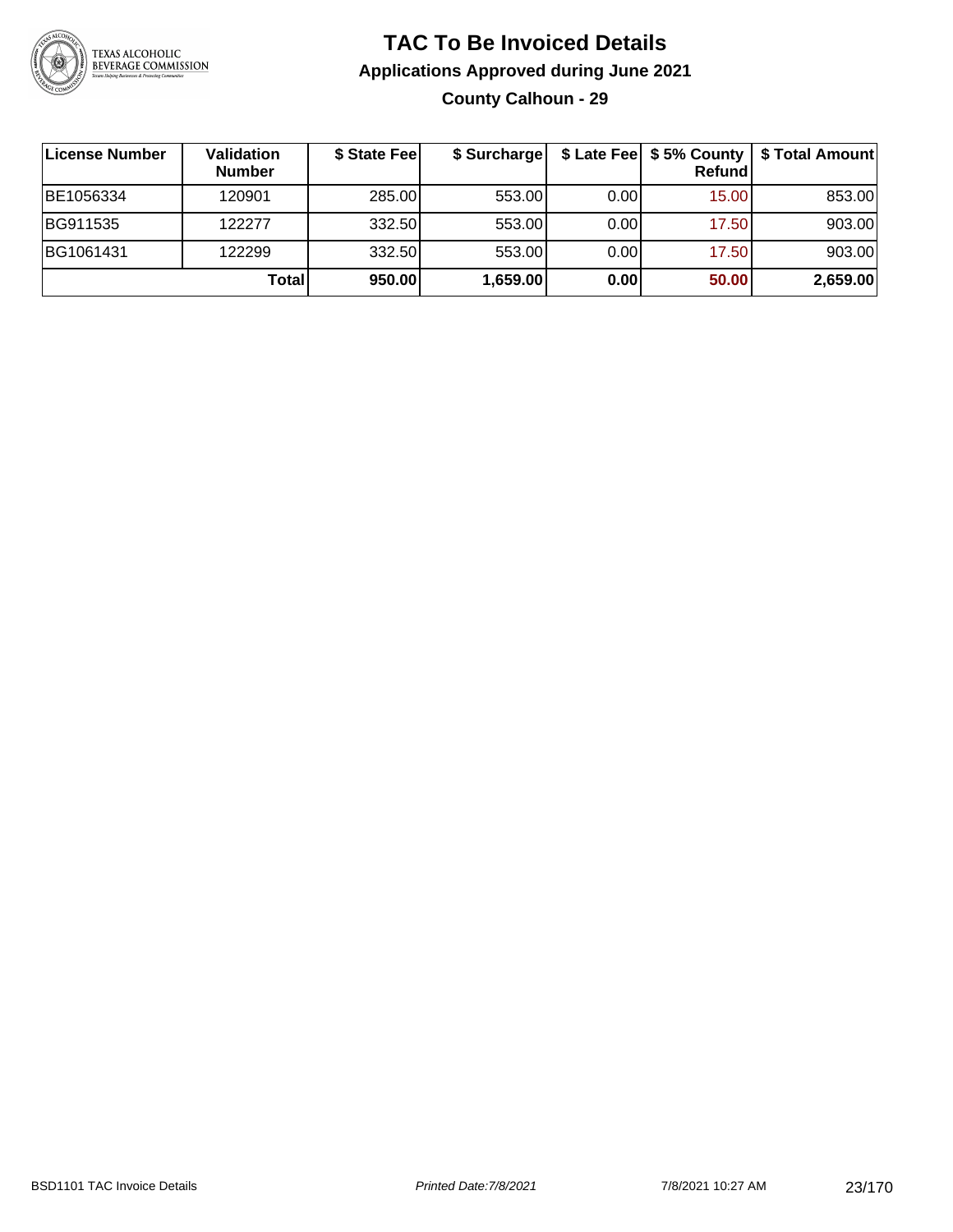

### **TAC To Be Invoiced Details Applications Approved during June 2021 County Callahan - 30**

| <b>License Number</b> | <b>Validation</b><br><b>Number</b> | \$ State Fee | \$ Surcharge | \$ Late Fee | \$5% County<br>Refundl | \$ Total Amount |
|-----------------------|------------------------------------|--------------|--------------|-------------|------------------------|-----------------|
| BQ1122582             | 7980                               | 114.00       | 553.00       | 0.00        | 6.00                   | 673.00          |
| BG1123460             | 8830                               | 332.50       | 553.00       | 0.00        | 17.50                  | 903.00          |
| BG986038              | 121283                             | 332.50       | 553.00       | 0.00        | 17.50                  | 903.00          |
| BQ987065              | 121410                             | 114.00       | 553.00       | 0.00        | 6.00                   | 673.00          |
| BQ989158              | 122256                             | 114.00       | 553.00       | 0.00        | 6.00                   | 673.00          |
|                       | Total                              | 1,007.00     | 2,765.00     | 0.00        | 53.00                  | 3,825.00        |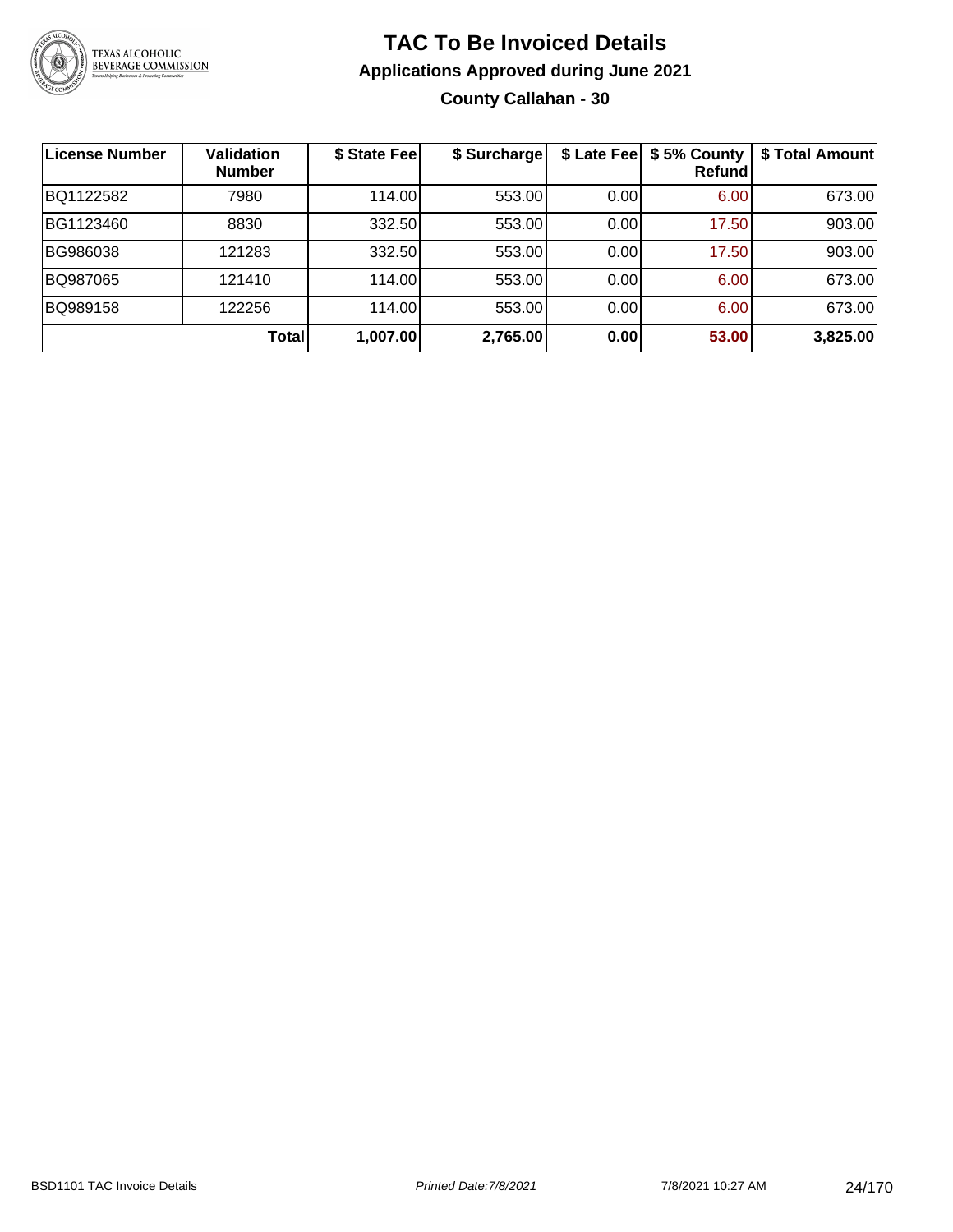

### **TAC To Be Invoiced Details Applications Approved during June 2021 County Cameron - 31**

| <b>License Number</b> | <b>Validation</b><br><b>Number</b> | \$ State Fee | \$ Surcharge |      | \$ Late Fee   \$5% County<br><b>Refund</b> | \$ Total Amount |
|-----------------------|------------------------------------|--------------|--------------|------|--------------------------------------------|-----------------|
| BQ1121535             | 7706                               | 114.00       | 553.00       | 0.00 | 6.00                                       | 673.00          |
| BQ1121415             | 8042                               | 114.00       | 553.00       | 0.00 | 6.00                                       | 673.00          |
| BF1121457             | 8118                               | 114.00       | 553.00       | 0.00 | 6.00                                       | 673.00          |
| BG1123070             | 8481                               | 332.50       | 553.00       | 0.00 | 17.50                                      | 903.00          |
| BG985357              | 120831                             | 332.50       | 553.00       | 0.00 | 17.50                                      | 903.00          |
| BF986694              | 121728                             | 114.00       | 553.00       | 0.00 | 6.00                                       | 673.00          |
| BG779097              | 122041                             | 332.50       | 553.00       | 0.00 | 17.50                                      | 903.00          |
| BL779097              | 122041                             | 475.00       | 327.00       | 0.00 | 25.00                                      | 827.00          |
| BQ914372              | 122377                             | 114.00       | 553.00       | 0.00 | 6.00                                       | 673.00          |
| BG1060480             | 122502                             | 332.50       | 553.00       | 0.00 | 17.50                                      | 903.00          |
| BQ1030456             | 130811                             | 114.00       | 553.00       | 0.00 | 6.00                                       | 673.00          |
| BG976895              | 510651                             | 332.50       | 553.00       | 0.00 | 17.50                                      | 903.00          |
| BQ987234              | 512364                             | 114.00       | 553.00       | 0.00 | 6.00                                       | 673.00          |
| BQ913851              | 512379                             | 114.00       | 553.00       | 0.00 | 6.00                                       | 673.00          |
| BG842986              | 513135                             | 332.50       | 553.00       | 0.00 | 17.50                                      | 903.00          |
|                       | <b>Total</b>                       | 3,382.00     | 8,069.00     | 0.00 | 178.00                                     | 11,629.00       |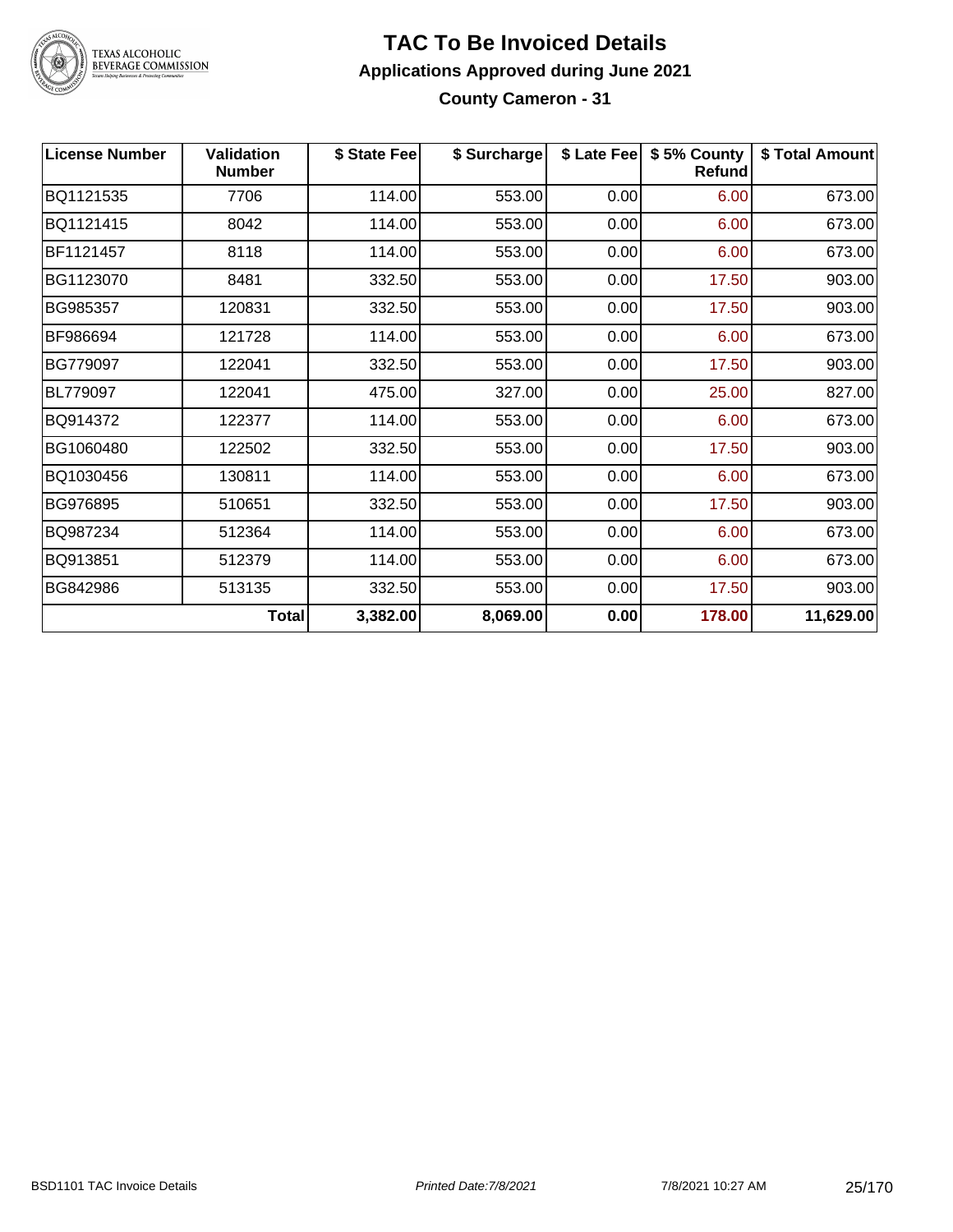

### **TAC To Be Invoiced Details Applications Approved during June 2021 County Camp - 32**

| License Number | Validation<br><b>Number</b> | \$ State Fee | \$ Surcharge |      | <b>Refund</b>     | \$ Late Fee   \$5% County   \$ Total Amount |
|----------------|-----------------------------|--------------|--------------|------|-------------------|---------------------------------------------|
| BQ912319       | 121175                      | 114.00       | 553.00       | 0.00 | 6.00 <sub>1</sub> | 673.00                                      |
| BG986379       | 122343                      | 332.50       | 553.00       | 0.00 | 17.50             | 903.00                                      |
| BP986379       | 122343                      | 950.00       | 426.00       | 0.00 | 50.00             | 1,426.00                                    |
|                | <b>Total</b>                | 1,396.50     | 1,532.00     | 0.00 | 73.50             | 3,002.00                                    |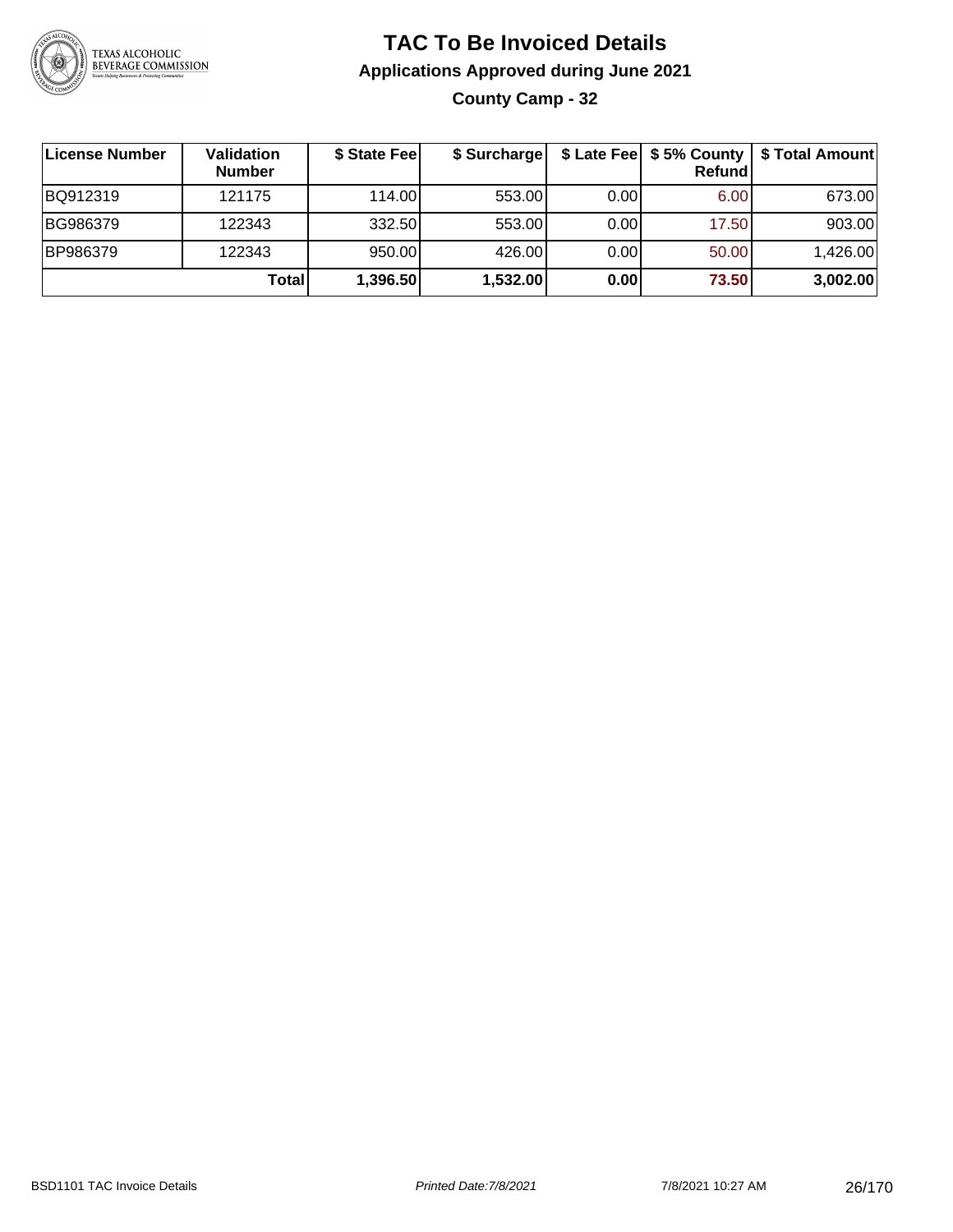

**County Cass - 34**

| ∣License Number  | <b>Validation</b><br><b>Number</b> | \$ State Feel | \$ Surcharge |      | Refund | \$ Late Fee   \$5% County   \$ Total Amount |
|------------------|------------------------------------|---------------|--------------|------|--------|---------------------------------------------|
| <b>IBF844041</b> | 121621                             | 114.00L       | 553.00       | 0.00 | 6.00   | 673.00                                      |
| <b>BF844036</b>  | 121623                             | 114.00L       | 553.00       | 0.00 | 6.00   | 673.00                                      |
|                  | Total                              | 228.00        | 1,106.00     | 0.00 | 12.00  | 1,346.00                                    |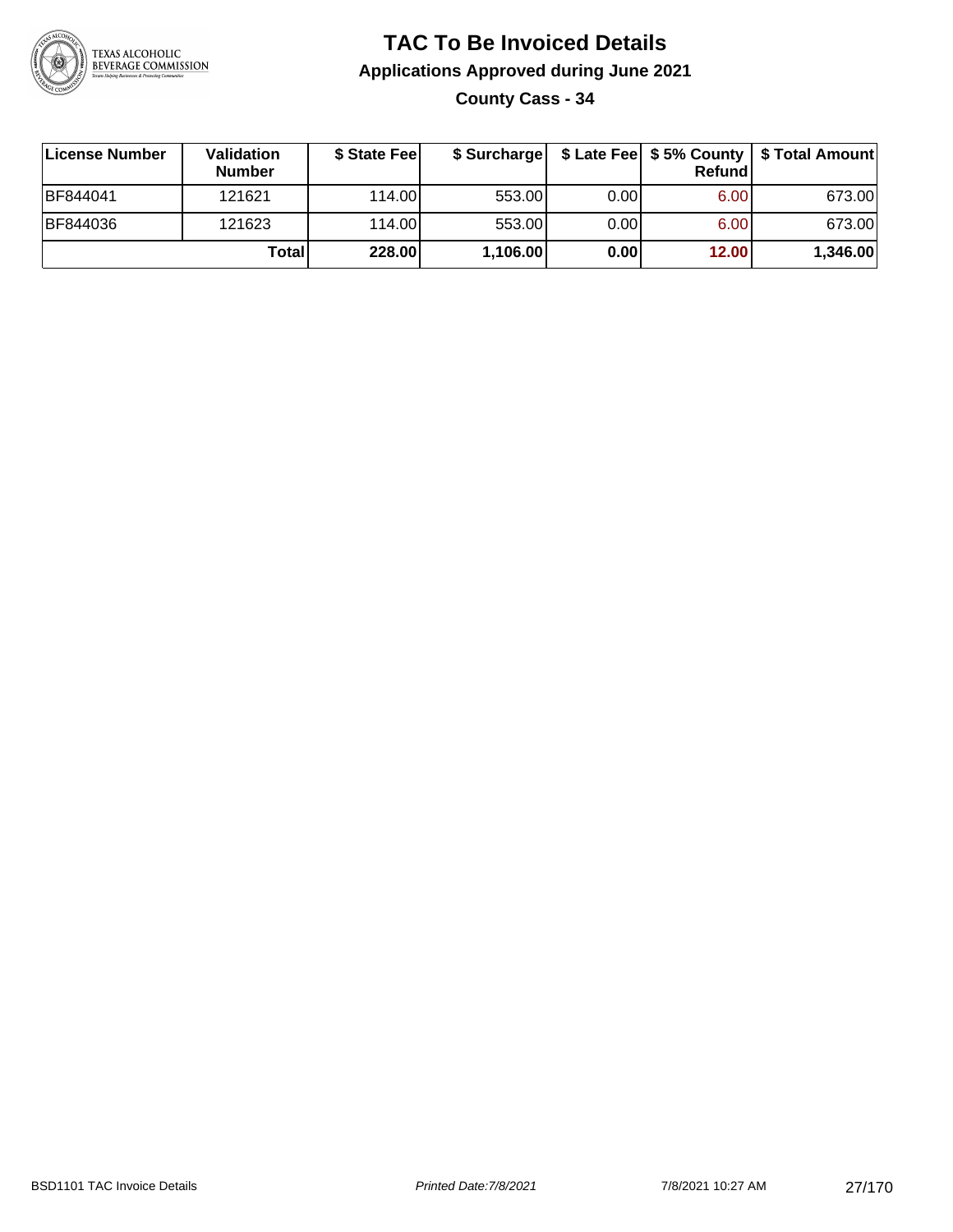

#### **TAC To Be Invoiced Details Applications Approved during June 2021 County Chambers - 36**

| License Number | <b>Validation</b><br><b>Number</b> | \$ State Fee | \$ Surcharge |      | \$ Late Fee   \$5% County<br>Refund | \$ Total Amount |
|----------------|------------------------------------|--------------|--------------|------|-------------------------------------|-----------------|
| BG1122819      | 8165                               | 332.50       | 553.00       | 0.00 | 17.50                               | 903.00          |
| BQ1059650      | 121252                             | 114.00L      | 553.00       | 0.00 | 6.00                                | 673.00          |
| BQ912147       | 122154                             | 114.00       | 553.00       | 0.00 | 6.00                                | 673.00          |
|                | Total                              | 560.50       | 1,659.00     | 0.00 | 29.50                               | 2,249.00        |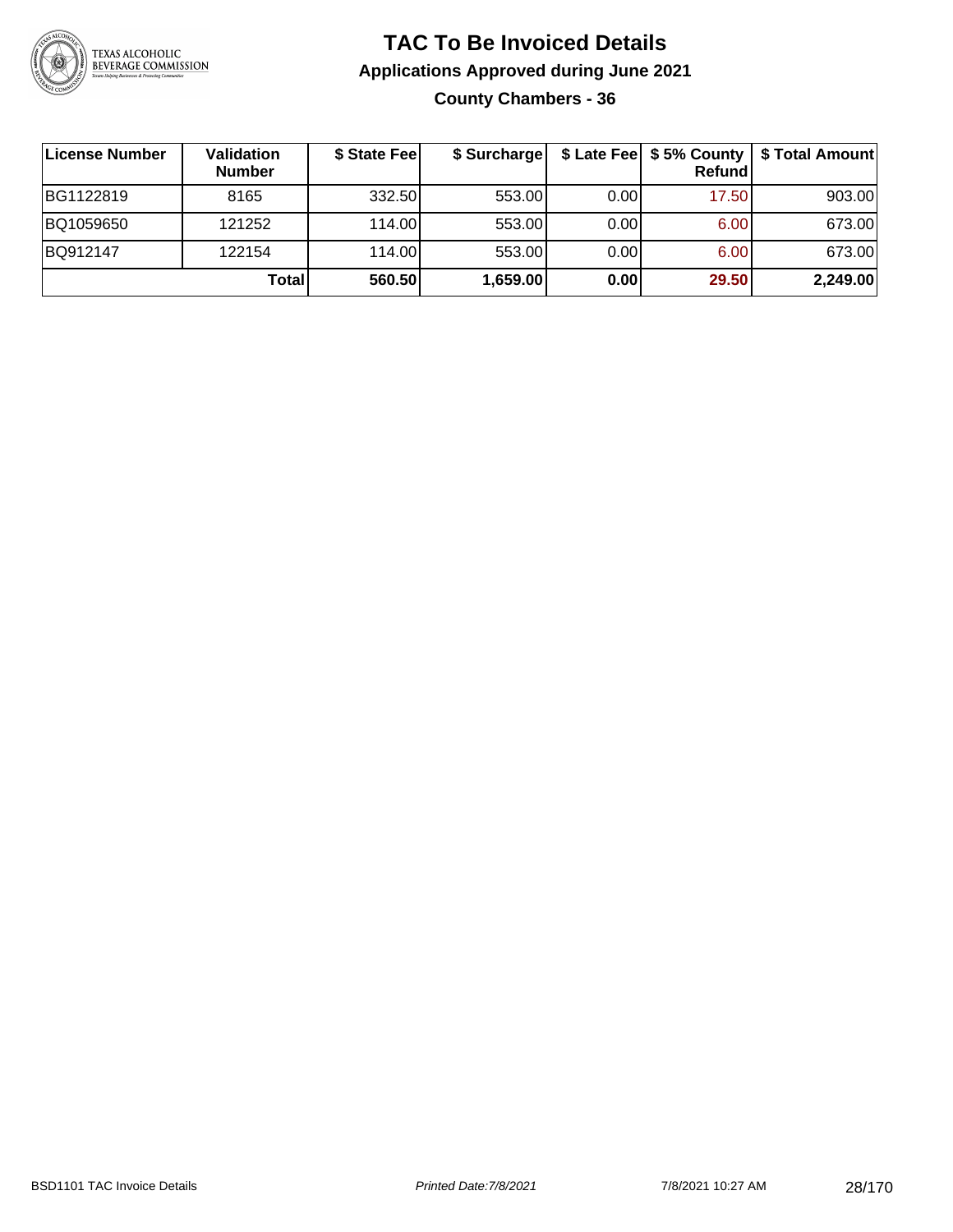

### **TAC To Be Invoiced Details Applications Approved during June 2021 County Cherokee - 37**

| License Number | Validation<br><b>Number</b> | \$ State Feel |        |      | Refund | \$ Surcharge   \$ Late Fee   \$5% County   \$ Total Amount |
|----------------|-----------------------------|---------------|--------|------|--------|------------------------------------------------------------|
| BQ1120914      | 7840                        | 114.00L       | 553.00 | 0.00 | 6.00   | 673.00                                                     |
|                | Totall                      | 114.00        | 553.00 | 0.00 | 6.00   | 673.00                                                     |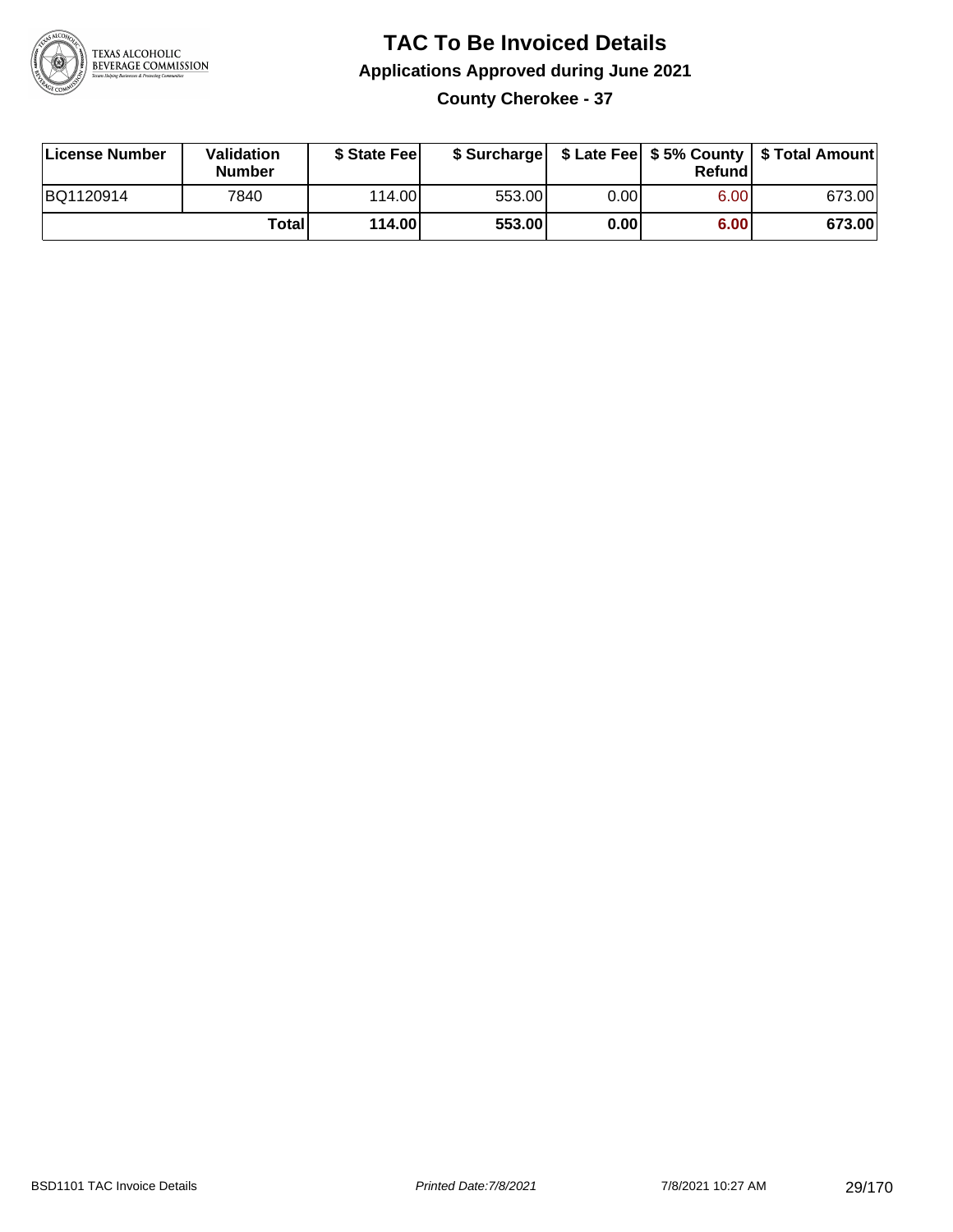

#### **TAC To Be Invoiced Details Applications Approved during June 2021 County Childress - 38**

| License Number | Validation<br><b>Number</b> | \$ State Fee | \$ Surcharge |      | Refundl | \$ Late Fee   \$5% County   \$ Total Amount |
|----------------|-----------------------------|--------------|--------------|------|---------|---------------------------------------------|
| BG1055450      | 121605                      | 332.50       | 553.00       | 0.00 | 17.50   | 903.00                                      |
|                | Totall                      | 332.50       | 553.00       | 0.00 | 17.50   | 903.00                                      |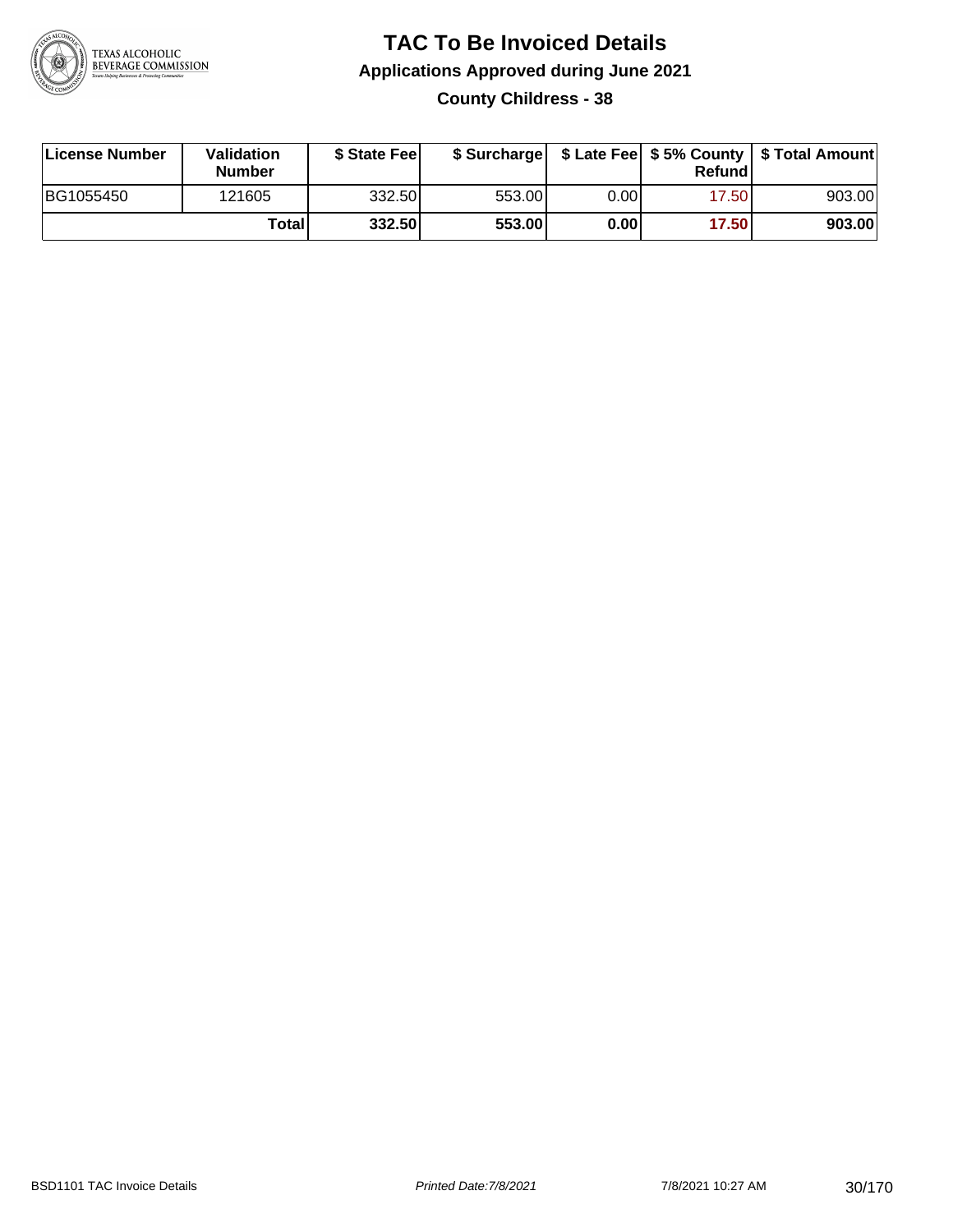

**County Clay - 39**

| ∣License Number | <b>Validation</b><br><b>Number</b> | \$ State Fee | \$ Surcharge |       | Refundl | \$ Late Fee   \$5% County   \$ Total Amount |
|-----------------|------------------------------------|--------------|--------------|-------|---------|---------------------------------------------|
| BQ1121265       | 7509                               | 114.00       | 553.00       | 0.001 | 6.00    | 673.00                                      |
| BQ1121526       | 510129                             | 114.00       | 553.00       | 0.001 | 6.00    | 673.00                                      |
| BQ845235        | 512408                             | 114.00       | 553.00       | 0.001 | 6.00    | 673.00                                      |
|                 | Total                              | 342.00       | 1,659.00     | 0.00  | 18.00   | 2,019.00                                    |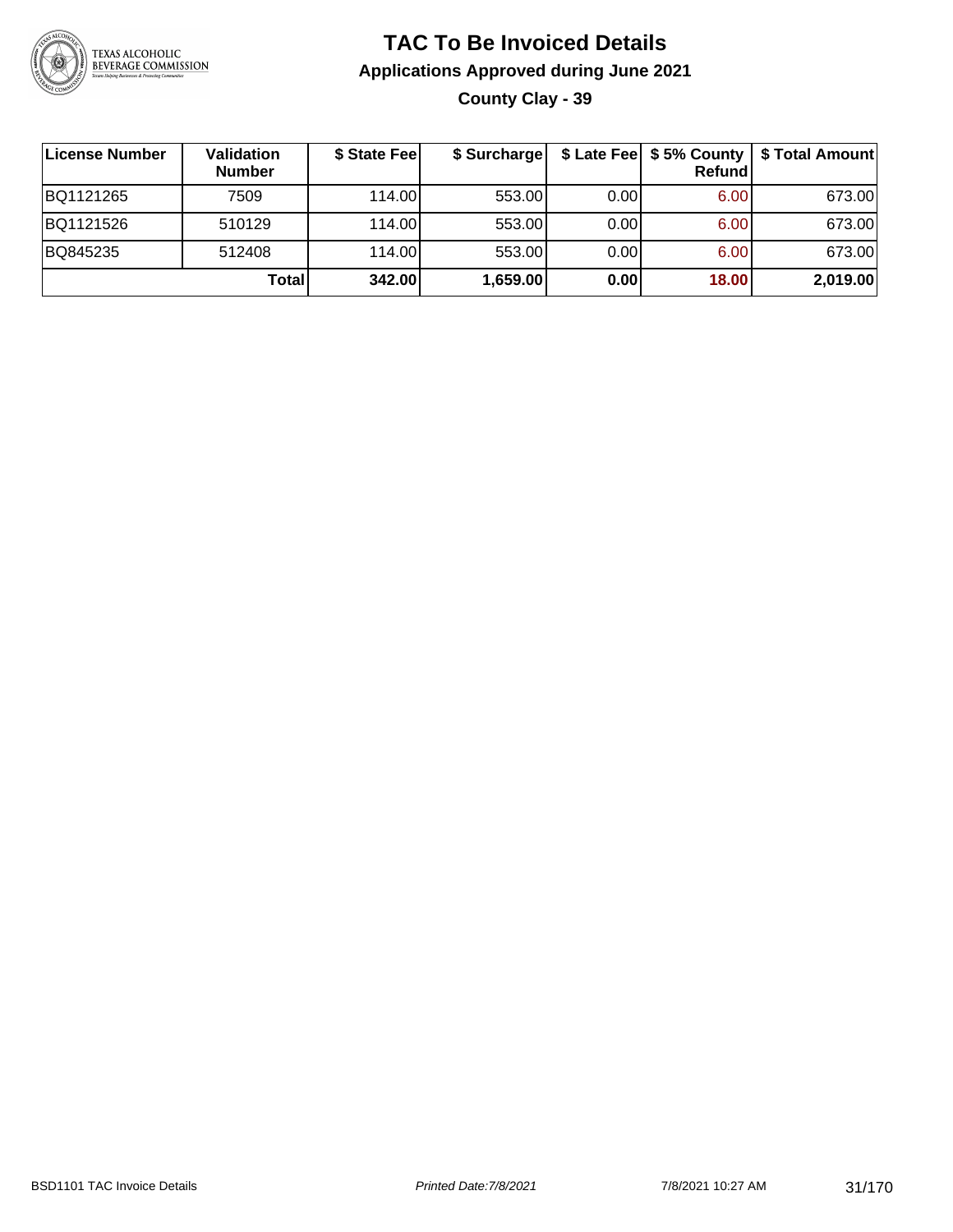

**County Coke - 41**

| License Number | <b>Validation</b><br><b>Number</b> | \$ State Feel |        |        | Refundl | \$ Surcharge   \$ Late Fee   \$5% County   \$ Total Amount |
|----------------|------------------------------------|---------------|--------|--------|---------|------------------------------------------------------------|
| BQ910109       | 121039                             | 114.00L       | 553.00 | 100.00 | 6.00    | 773.00                                                     |
|                | Totall                             | 114.00        | 553.00 | 100.00 | 6.00    | 773.00                                                     |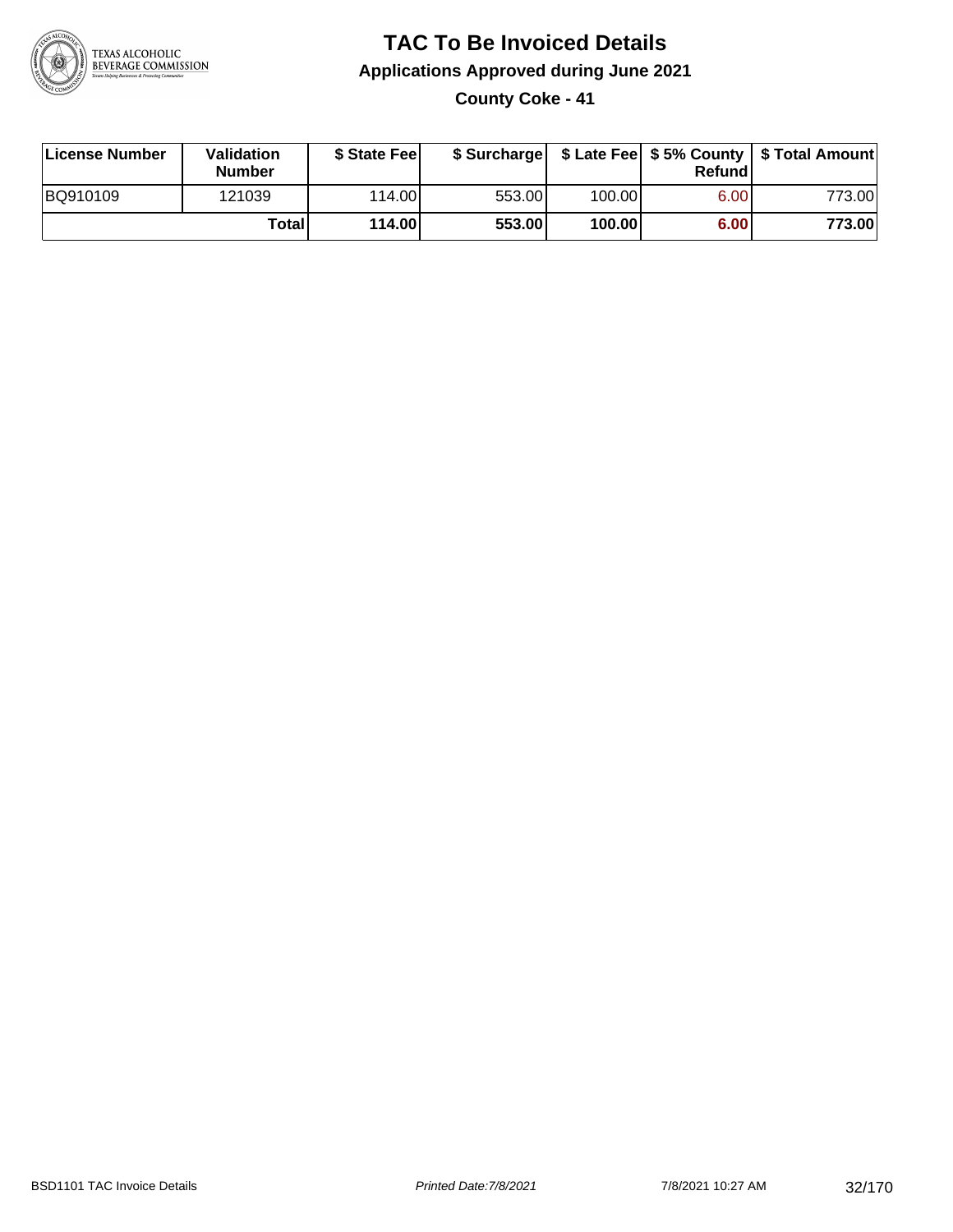

TEXAS ALCOHOLIC<br>BEVERAGE COMMISSION

#### **TAC To Be Invoiced Details Applications Approved during June 2021 County Collin - 43**

| <b>License Number</b> | Validation<br><b>Number</b> | \$ State Fee | \$ Surcharge |        | \$ Late Fee   \$5% County<br>Refund | \$ Total Amount |
|-----------------------|-----------------------------|--------------|--------------|--------|-------------------------------------|-----------------|
| BG1121077             | 7247                        | 332.50       | 553.00       | 0.00   | 17.50                               | 903.00          |
| BG1120673             | 7392                        | 332.50       | 553.00       | 0.00   | 17.50                               | 903.00          |
| BQ1120771             | 7776                        | 114.00       | 553.00       | 0.00   | 6.00                                | 673.00          |
| BF1121145             | 7779                        | 114.00       | 553.00       | 0.00   | 6.00                                | 673.00          |
| BF1121363             | 7789                        | 114.00       | 553.00       | 0.00   | 6.00                                | 673.00          |
| BQ1121340             | 7817                        | 114.00       | 553.00       | 0.00   | 6.00                                | 673.00          |
| BQ1122790             | 7870                        | 114.00       | 553.00       | 0.00   | 6.00                                | 673.00          |
| BG1121772             | 7958                        | 332.50       | 553.00       | 0.00   | 17.50                               | 903.00          |
| BG1122615             | 8027                        | 332.50       | 553.00       | 0.00   | 17.50                               | 903.00          |
| BA1122713             | 8080                        | 8,122.50     | 651.00       | 0.00   | 427.50                              | 9,201.00        |
| BG1121551             | 8177                        | 332.50       | 553.00       | 0.00   | 17.50                               | 903.00          |
| BG1122437             | 8519                        | 332.50       | 553.00       | 0.00   | 17.50                               | 903.00          |
| BF1123280             | 8725                        | 114.00       | 553.00       | 0.00   | 6.00                                | 673.00          |
| BF1059489             | 120869                      | 114.00       | 553.00       | 0.00   | 6.00                                | 673.00          |
| BQ909948              | 121034                      | 114.00       | 553.00       | 100.00 | 6.00                                | 773.00          |
| BF777872              | 121115                      | 114.00       | 553.00       | 0.00   | 6.00                                | 673.00          |
| BG1059543             | 121532                      | 332.50       | 553.00       | 0.00   | 17.50                               | 903.00          |
| BF845200              | 121614                      | 114.00       | 553.00       | 0.00   | 6.00                                | 673.00          |
| BF911940              | 122056                      | 114.00       | 553.00       | 0.00   | 6.00                                | 673.00          |
| BQ779077              | 122064                      | 114.00       | 553.00       | 0.00   | 6.00                                | 673.00          |
| BQ1061040             | 122227                      | 114.00       | 553.00       | 0.00   | 6.00                                | 673.00          |
| BQ913350              | 122377                      | 114.00       | 553.00       | 0.00   | 6.00                                | 673.00          |
| BQ1056432             | 512738                      | 114.00       | 553.00       | 0.00   | 6.00                                | 673.00          |
| BG1054376             | 512842                      | 332.50       | 553.00       | 0.00   | 17.50                               | 903.00          |
| BQ989334              | 513253                      | 114.00       | 553.00       | 0.00   | 6.00                                | 673.00          |
| BG912483              | 513923                      | 332.50       | 553.00       | 0.00   | 17.50                               | 903.00          |
|                       | <b>Total</b>                | 12,939.00    | 14,476.00    | 100.00 | 681.00                              | 28,196.00       |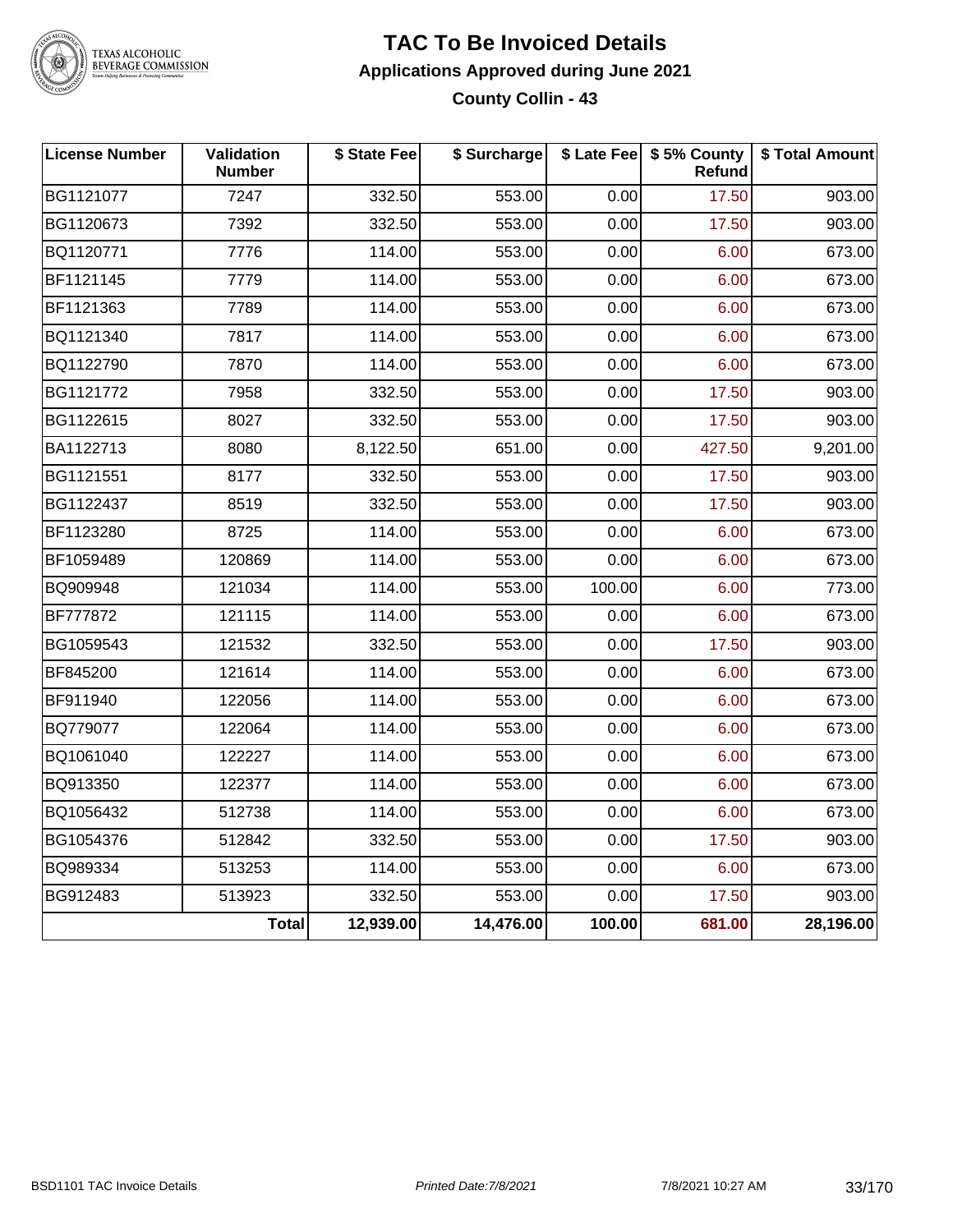

### **TAC To Be Invoiced Details Applications Approved during June 2021 County Comal - 46**

| <b>License Number</b> | <b>Validation</b><br><b>Number</b> | \$ State Fee | \$ Surcharge | \$ Late Fee | \$5% County<br>Refundl | \$ Total Amount |
|-----------------------|------------------------------------|--------------|--------------|-------------|------------------------|-----------------|
| BG1121161             | 6706                               | 332.50       | 553.00       | 0.00        | 17.50                  | 903.00          |
| BG1120867             | 6728                               | 332.50       | 553.00       | 0.00        | 17.50                  | 903.00          |
| BG1122685             | 6729                               | 332.50       | 553.00       | 0.00        | 17.50                  | 903.00          |
| BQ1120734             | 7310                               | 114.00       | 553.00       | 0.00        | 6.00                   | 673.00          |
| BG1122911             | 7346                               | 332.50       | 553.00       | 0.00        | 17.50                  | 903.00          |
| BQ1121560             | 7522                               | 114.00       | 553.00       | 0.00        | 6.00                   | 673.00          |
| BG1122509             | 7575                               | 332.50       | 553.00       | 0.00        | 17.50                  | 903.00          |
| BF1122123             | 7841                               | 114.00       | 553.00       | 0.00        | 6.00                   | 673.00          |
| BQ1123315             | 8022                               | 114.00       | 553.00       | 0.00        | 6.00                   | 673.00          |
| BQ911882              | 119787                             | 114.00       | 553.00       | 0.00        | 6.00                   | 673.00          |
| BG844947              | 120725                             | 332.50       | 553.00       | 0.00        | 17.50                  | 903.00          |
| BQ913845              | 121900                             | 114.00       | 553.00       | 0.00        | 6.00                   | 673.00          |
|                       | <b>Total</b>                       | 2,679.00     | 6,636.00     | 0.00        | 141.00                 | 9,456.00        |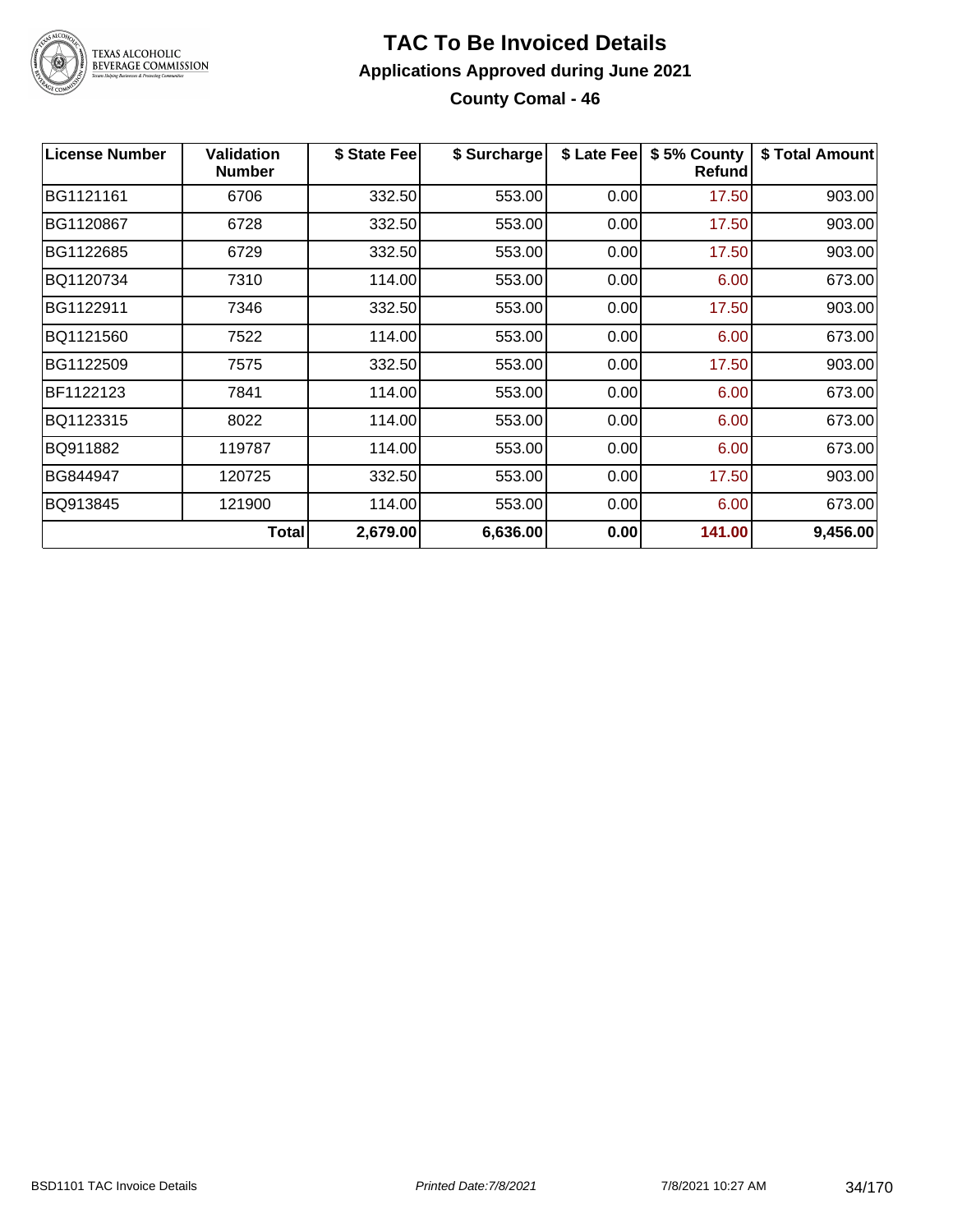

### **TAC To Be Invoiced Details Applications Approved during June 2021 County Concho - 48**

| License Number | <b>Validation</b><br><b>Number</b> | \$ State Fee | \$ Surcharge |      | \$ Late Fee   \$5% County<br>Refundl | \$ Total Amount |
|----------------|------------------------------------|--------------|--------------|------|--------------------------------------|-----------------|
| BG1121766      | 4082                               | 332.50       | 553.00       | 0.00 | 17.50                                | 903.00          |
| BP1121766      | 4082                               | 950.00       | 426.00       | 0.00 | 50.00                                | 1,426.00        |
| BQ779253       | 121301                             | 114.00       | 553.00       | 0.00 | 6.00                                 | 673.00          |
| BG913892       | 121378                             | 332.50       | 553.00       | 0.00 | 17.50                                | 903.00          |
| BQ779723       | 122273                             | 114.00       | 553.00       | 0.00 | 6.00                                 | 673.00          |
|                | Total                              | 1,843.00     | 2,638.00     | 0.00 | 97.00                                | 4,578.00        |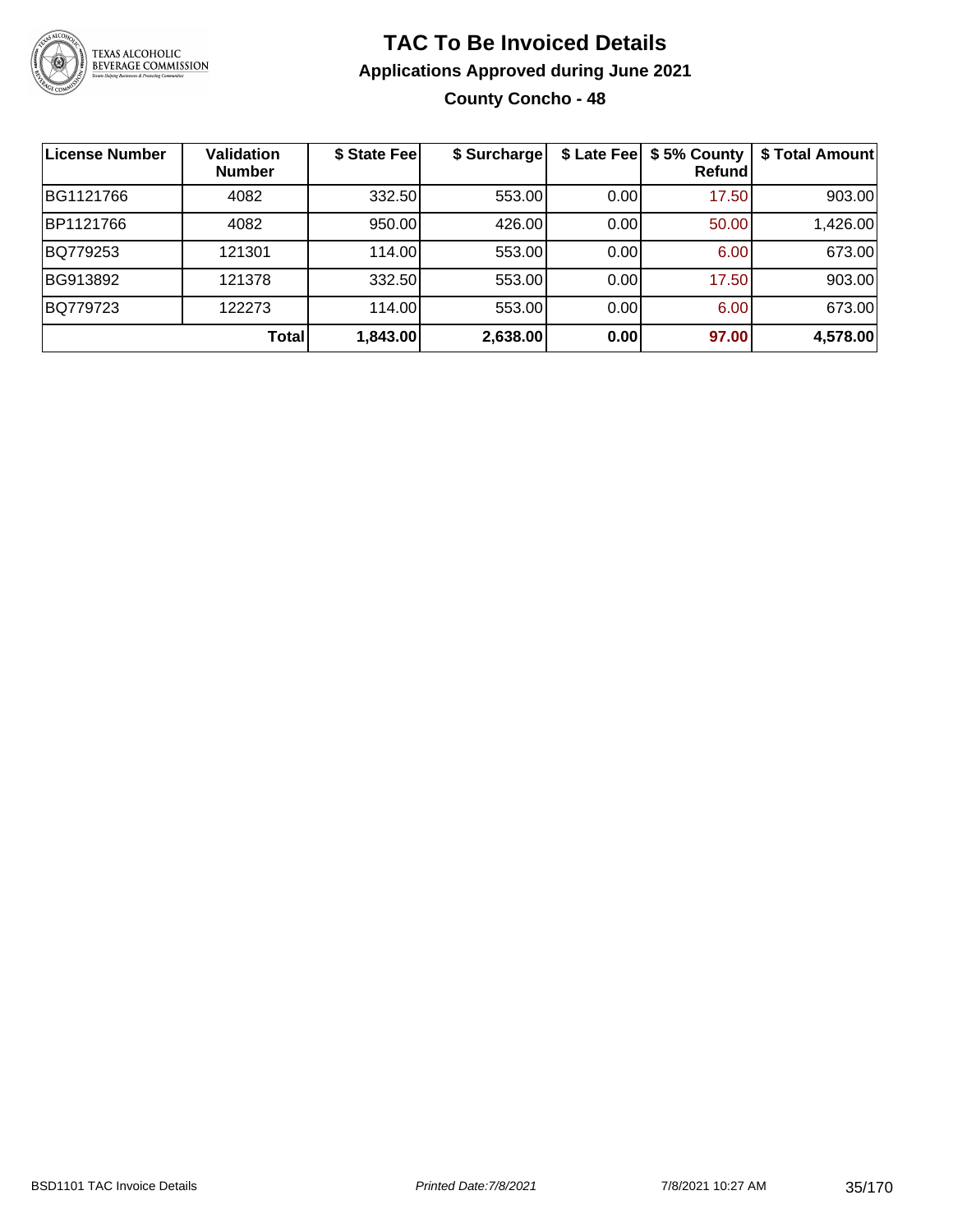

### **TAC To Be Invoiced Details Applications Approved during June 2021 County Cooke - 49**

| <b>License Number</b> | <b>Validation</b><br><b>Number</b> | \$ State Fee | \$ Surcharge | \$ Late Fee | \$5% County<br>Refundl | \$ Total Amount |
|-----------------------|------------------------------------|--------------|--------------|-------------|------------------------|-----------------|
| BG1121344             | 7903                               | 332.50       | 553.00       | 0.00        | 17.50                  | 903.00          |
| BQ1122610             | 8210                               | 114.00       | 553.00       | 0.00        | 6.00                   | 673.00          |
| BQ1122611             | 8230                               | 114.00       | 553.00       | 0.00        | 6.00                   | 673.00          |
| BQ1059272             | 120162                             | 114.00       | 553.00       | 0.00        | 6.00                   | 673.00          |
| BF984927              | 120894                             | 114.00       | 553.00       | 0.00        | 6.00                   | 673.00          |
| BQ910511              | 121079                             | 114.00       | 553.00       | 0.00        | 6.00                   | 673.00          |
|                       | Total                              | 902.50       | 3,318.00     | 0.00        | 47.50                  | 4,268.00        |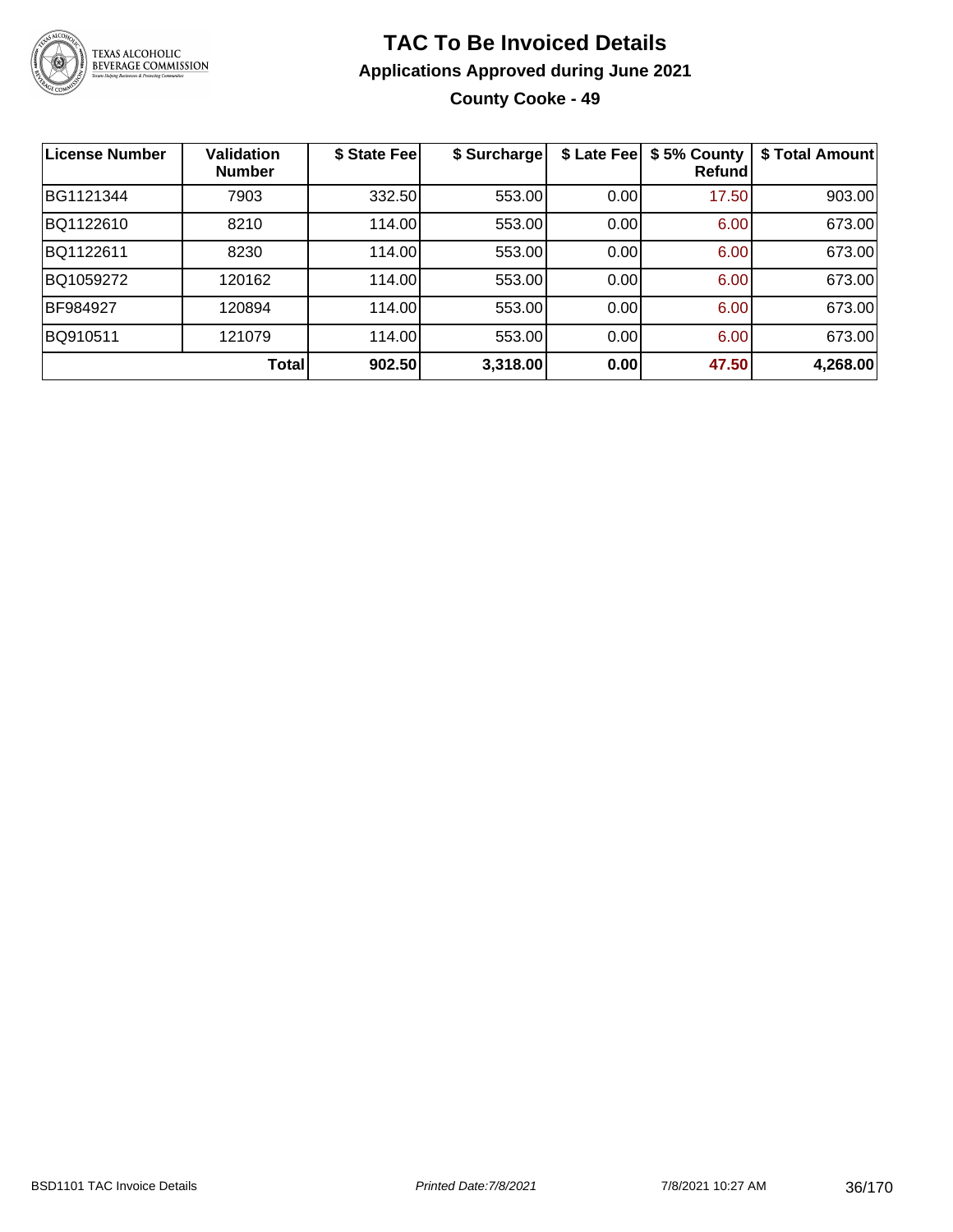

# **TAC To Be Invoiced Details Applications Approved during June 2021 County Coryell - 50**

| License Number | Validation<br><b>Number</b> | \$ State Fee |        |      | Refundl           | \$ Surcharge   \$ Late Fee   \$5% County   \$ Total Amount |
|----------------|-----------------------------|--------------|--------|------|-------------------|------------------------------------------------------------|
| BQ986588       | 120403                      | 114.00L      | 553.00 | 0.00 | 6.00 <sub>1</sub> | 673.00                                                     |
|                | Total                       | 114.00       | 553.00 | 0.00 | 6.00              | 673.00                                                     |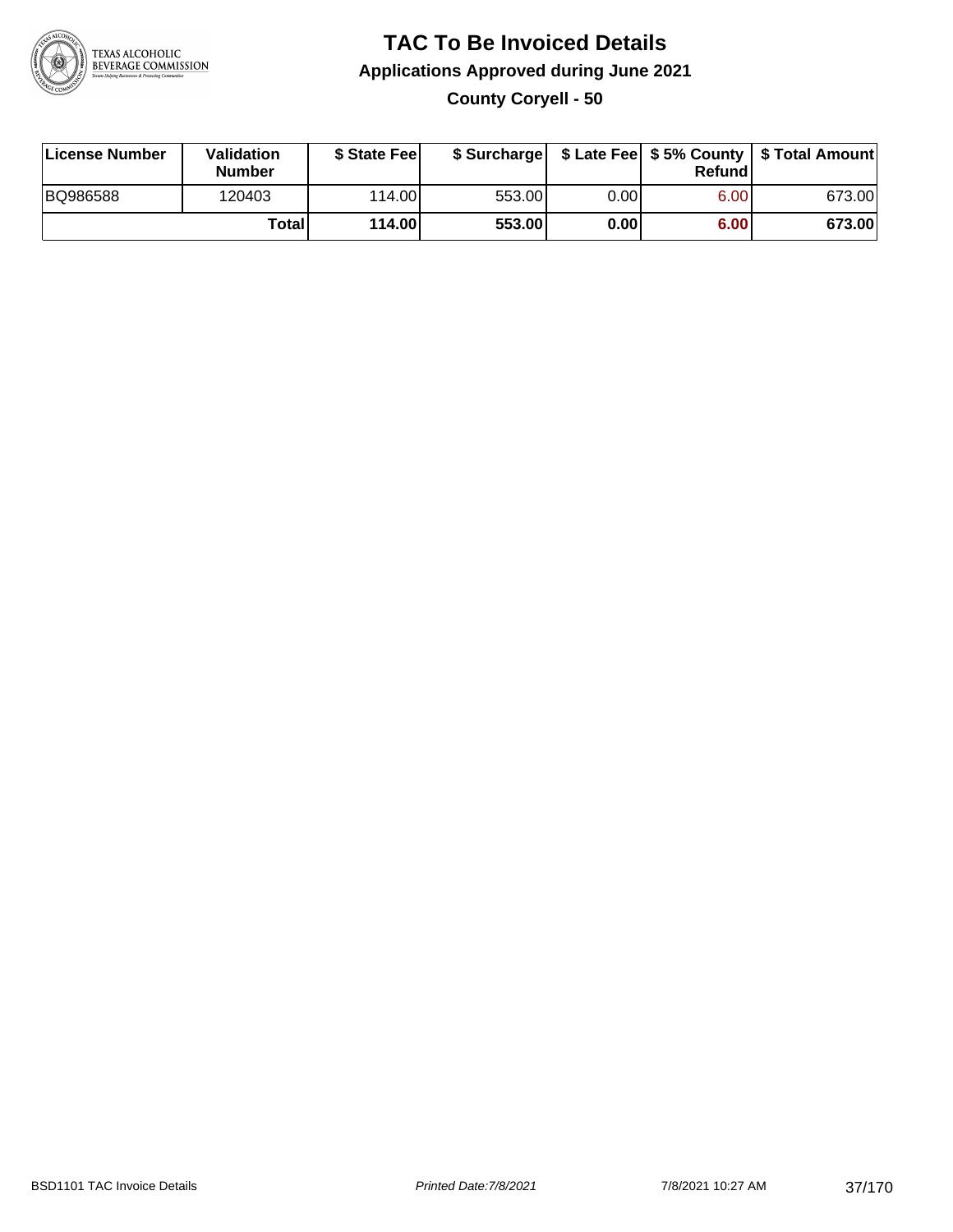

# TEXAS ALCOHOLIC<br>BEVERAGE COMMISSION

#### **TAC To Be Invoiced Details Applications Approved during June 2021 County Dallas - 57**

| <b>License Number</b> | Validation<br><b>Number</b> | \$ State Fee | \$ Surcharge |      | \$ Late Fee   \$5% County<br>Refund | \$ Total Amount |
|-----------------------|-----------------------------|--------------|--------------|------|-------------------------------------|-----------------|
| BG1121187             | 6458                        | 1,900.00     | 553.00       | 0.00 | 100.00                              | 2,553.00        |
| BG1122589             | 6711                        | 1,900.00     | 553.00       | 0.00 | 100.00                              | 2,553.00        |
| BQ1122627             | 7216                        | 114.00       | 553.00       | 0.00 | 6.00                                | 673.00          |
| BC1122147             | 7513                        | 142.50       | 701.00       | 0.00 | 7.50                                | 851.00          |
| BI1122148             | 7513                        | 38.00        | 278.00       | 0.00 | 2.00                                | 318.00          |
| BF1120727             | 7553                        | 114.00       | 553.00       | 0.00 | 6.00                                | 673.00          |
| BI1121760             | 7556                        | 38.00        | 278.00       | 0.00 | 2.00                                | 318.00          |
| BB1121759             | 7597                        | 570.00       | 701.00       | 0.00 | 30.00                               | 1,301.00        |
| BQ1120705             | 7608                        | 114.00       | 553.00       | 0.00 | 6.00                                | 673.00          |
| BG1121546             | 7646                        | 1,900.00     | 553.00       | 0.00 | 100.00                              | 2,553.00        |
| BF1120835             | 7647                        | 114.00       | 553.00       | 0.00 | 6.00                                | 673.00          |
| BQ1121074             | 7662                        | 114.00       | 553.00       | 0.00 | 6.00                                | 673.00          |
| BG1120741             | 7663                        | 1,900.00     | 553.00       | 0.00 | 100.00                              | 2,553.00        |
| BQ1121339             | 7743                        | 114.00       | 553.00       | 0.00 | 6.00                                | 673.00          |
| BG1121648             | 7757                        | 1,900.00     | 553.00       | 0.00 | 100.00                              | 2,553.00        |
| BL1121648             | 7757                        | 475.00       | 327.00       | 0.00 | 25.00                               | 827.00          |
| BQ1121234             | 7805                        | 114.00       | 553.00       | 0.00 | 6.00                                | 673.00          |
| BQ1121342             | 7852                        | 114.00       | 553.00       | 0.00 | 6.00                                | 673.00          |
| BQ1120667             | 7924                        | 114.00       | 553.00       | 0.00 | 6.00                                | 673.00          |
| BQ1122138             | 7978                        | 114.00       | 553.00       | 0.00 | 6.00                                | 673.00          |
| BG1121664             | 8012                        | 1,900.00     | 553.00       | 0.00 | 100.00                              | 2,553.00        |
| BG1122009             | 8049                        | 1,900.00     | 553.00       | 0.00 | 100.00                              | 2,553.00        |
| BG1122534             | 8050                        | 1,900.00     | 553.00       | 0.00 | 100.00                              | 2,553.00        |
| BQ1122786             | 8152                        | 114.00       | 553.00       | 0.00 | 6.00                                | 673.00          |
| BF1122743             | 8285                        | 114.00       | 553.00       | 0.00 | 6.00                                | 673.00          |
| BQ1123191             | 8291                        | 114.00       | 553.00       | 0.00 | 6.00                                | 673.00          |
| BG1122719             | 8392                        | 1,900.00     | 553.00       | 0.00 | 100.00                              | 2,553.00        |
| BG1123529             | 8600                        | 1,900.00     | 553.00       | 0.00 | 100.00                              | 2,553.00        |
| BF1122738             | 8644                        | 114.00       | 553.00       | 0.00 | 6.00                                | 673.00          |
| BQ1059148             | 120005                      | 114.00       | 553.00       | 0.00 | 6.00                                | 673.00          |
| BQ777043              | 120009                      | 114.00       | 553.00       | 0.00 | 6.00                                | 673.00          |
| BQ1057437             | 120013                      | 114.00       | 553.00       | 0.00 | 6.00                                | 673.00          |
| BQ908570              | 120113                      | 114.00       | 553.00       | 0.00 | 6.00                                | 673.00          |
| BQ775525              | 120130                      | 114.00       | 553.00       | 0.00 | 6.00                                | 673.00          |
| BQ778173              | 120197                      | 114.00       | 553.00       | 0.00 | 6.00                                | 673.00          |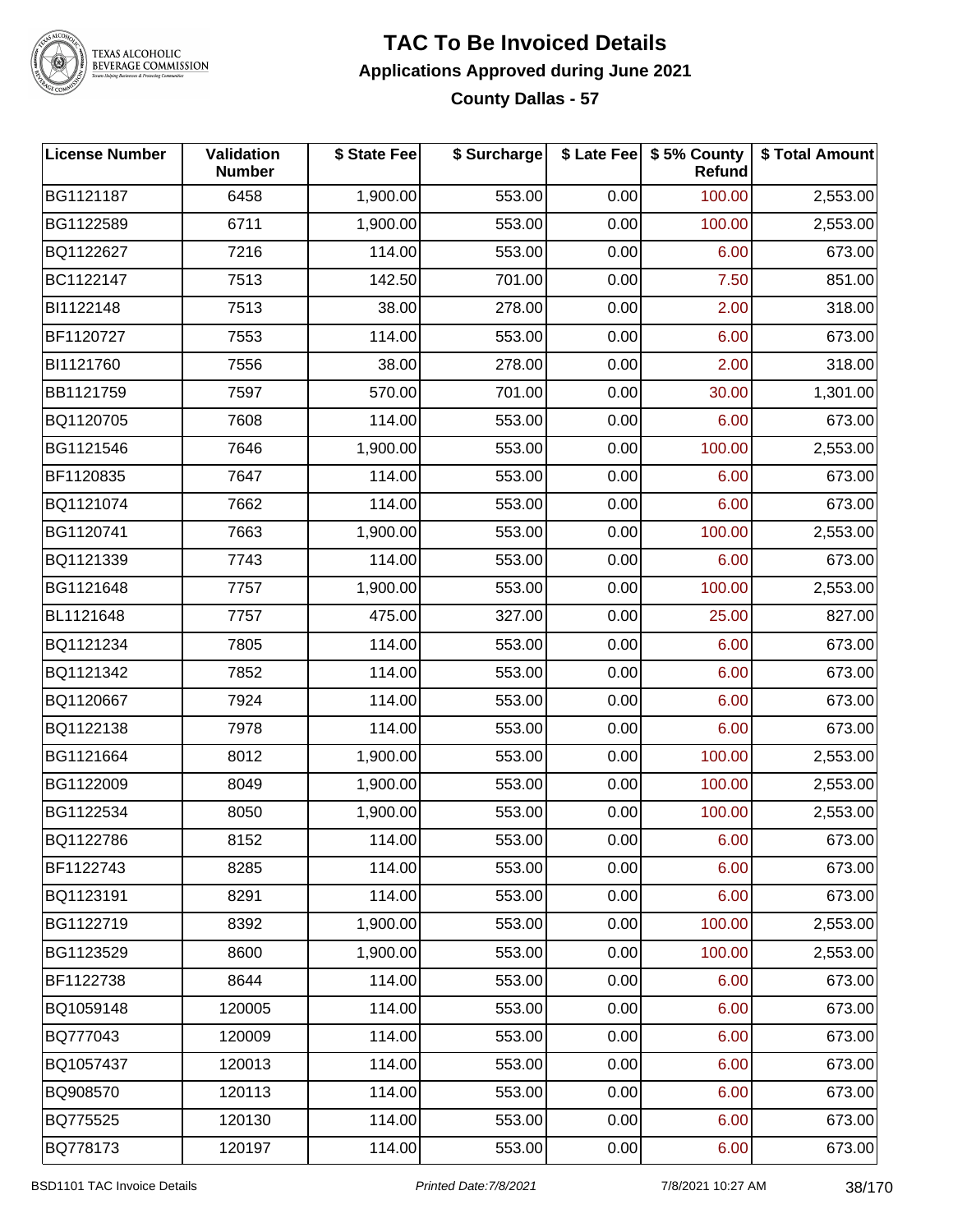| <b>License Number</b> | Validation<br><b>Number</b> | \$ State Fee | \$ Surcharge |        | \$ Late Fee   \$5% County<br>Refund | \$ Total Amount |
|-----------------------|-----------------------------|--------------|--------------|--------|-------------------------------------|-----------------|
| BQ984610              | 120245                      | 114.00       | 553.00       | 0.00   | 6.00                                | 673.00          |
| BQ1057302             | 120251                      | 114.00       | 553.00       | 0.00   | 6.00                                | 673.00          |
| BG1057450             | 120438                      | 1,425.00     | 553.00       | 0.00   | 75.00                               | 2,053.00        |
| BQ777747              | 120537                      | 114.00       | 553.00       | 0.00   | 6.00                                | 673.00          |
| BG1055637             | 120565                      | 1,425.00     | 553.00       | 0.00   | 75.00                               | 2,053.00        |
| BG843831              | 120608                      | 1,425.00     | 553.00       | 0.00   | 75.00                               | 2,053.00        |
| BQ845041              | 120689                      | 114.00       | 553.00       | 0.00   | 6.00                                | 673.00          |
| BQ777300              | 120703                      | 114.00       | 553.00       | 0.00   | 6.00                                | 673.00          |
| BQ1058309             | 120706                      | 114.00       | 553.00       | 0.00   | 6.00                                | 673.00          |
| BQ778652              | 120713                      | 114.00       | 553.00       | 0.00   | 6.00                                | 673.00          |
| BQ778654              | 120785                      | 114.00       | 553.00       | 0.00   | 6.00                                | 673.00          |
| BG984888              | 120860                      | 1,425.00     | 553.00       | 0.00   | 75.00                               | 2,053.00        |
| BG986946              | 120956                      | 1,425.00     | 553.00       | 0.00   | 75.00                               | 2,053.00        |
| BF845026              | 120989                      | 114.00       | 553.00       | 0.00   | 6.00                                | 673.00          |
| BQ778418              | 121006                      | 114.00       | 553.00       | 0.00   | 6.00                                | 673.00          |
| BQ911944              | 121012                      | 114.00       | 553.00       | 0.00   | 6.00                                | 673.00          |
| BQ1056080             | 121032                      | 114.00       | 553.00       | 100.00 | 6.00                                | 773.00          |
| BQ1057282             | 121161                      | 114.00       | 553.00       | 0.00   | 6.00                                | 673.00          |
| BQ1057382             | 121164                      | 114.00       | 553.00       | 0.00   | 6.00                                | 673.00          |
| BQ778482              | 121168                      | 114.00       | 553.00       | 0.00   | 6.00                                | 673.00          |
| BQ778674              | 121170                      | 114.00       | 553.00       | 0.00   | 6.00                                | 673.00          |
| BG1057324             | 121219                      | 1,425.00     | 553.00       | 0.00   | 75.00                               | 2,053.00        |
| BQ1057008             | 121287                      | 114.00       | 553.00       | 0.00   | 6.00                                | 673.00          |
| BQ984799              | 121350                      | 114.00       | 553.00       | 100.00 | 6.00                                | 773.00          |
| BF845500              | 121370                      | 114.00       | 553.00       | 0.00   | 6.00                                | 673.00          |
| BQ779184              | 121394                      | 114.00       | 553.00       | 0.00   | 6.00                                | 673.00          |
| BQ844418              | 121405                      | 114.00       | 553.00       | 0.00   | 6.00                                | 673.00          |
| BQ778637              | 121412                      | 114.00       | 553.00       | 0.00   | 6.00                                | 673.00          |
| BQ779104              | 121499                      | 114.00       | 553.00       | 0.00   | 6.00                                | 673.00          |
| BF913161              | 121609                      | 114.00       | 553.00       | 0.00   | 6.00                                | 673.00          |
| BF845709              | 121615                      | 114.00       | 553.00       | 0.00   | 6.00                                | 673.00          |
| BQ845838              | 121647                      | 114.00       | 553.00       | 0.00   | 6.00                                | 673.00          |
| BG914183              | 121692                      | 1,425.00     | 553.00       | 0.00   | 75.00                               | 2,053.00        |
| BL914183              | 121692                      | 475.00       | 327.00       | 0.00   | 25.00                               | 827.00          |
| BQ779079              | 121731                      | 114.00       | 553.00       | 0.00   | 6.00                                | 673.00          |
| BQ779677              | 121799                      | 114.00       | 553.00       | 0.00   | 6.00                                | 673.00          |
| BQ779670              | 121804                      | 114.00       | 553.00       | 0.00   | 6.00                                | 673.00          |
| BF988168              | 122046                      | 114.00       | 553.00       | 0.00   | 6.00                                | 673.00          |
| BF846142              | 122119                      | 114.00       | 553.00       | 0.00   | 6.00                                | 673.00          |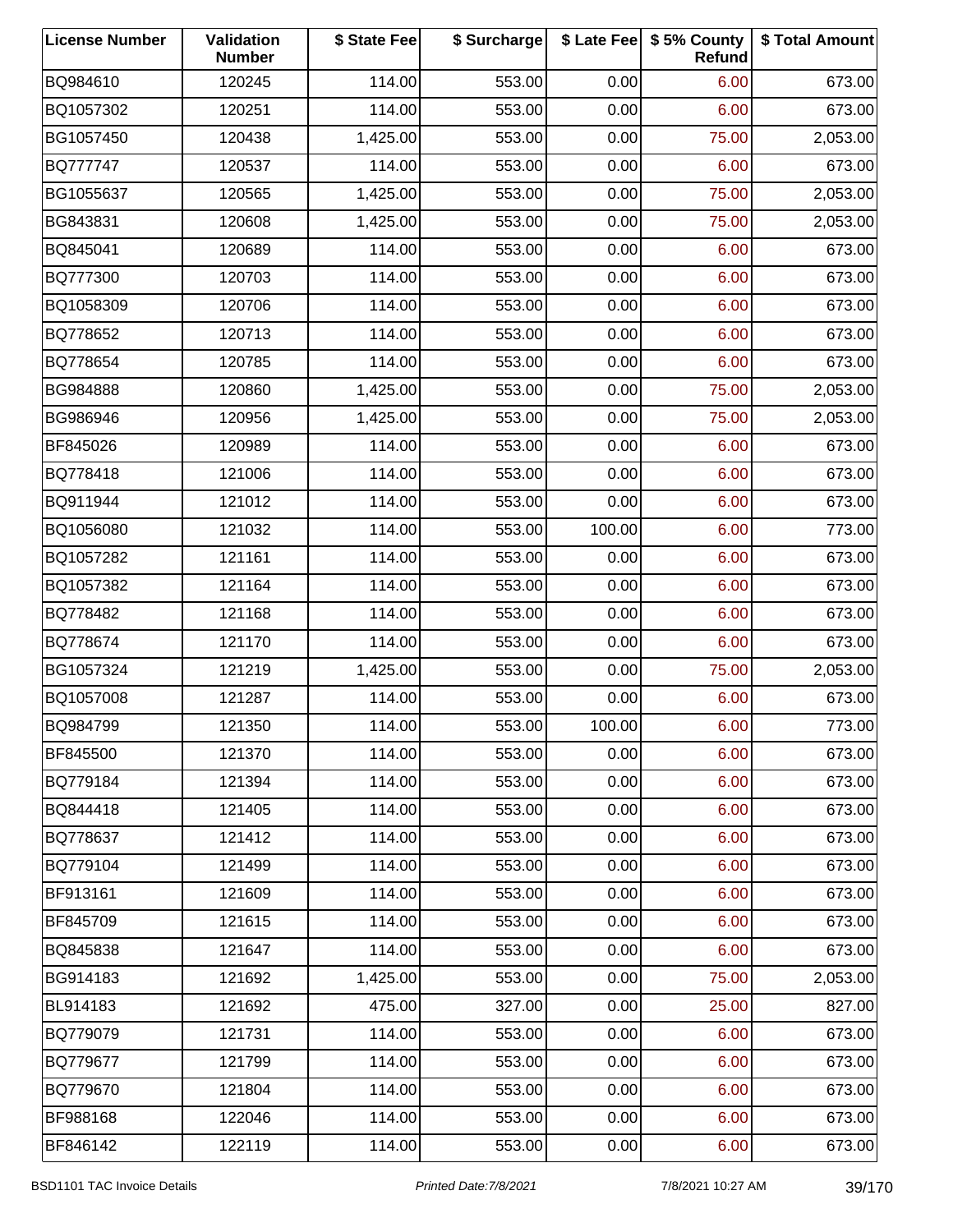| <b>License Number</b> | <b>Validation</b><br><b>Number</b> | \$ State Fee | \$ Surcharge | \$ Late Fee | \$5% County<br>Refund | \$ Total Amount |
|-----------------------|------------------------------------|--------------|--------------|-------------|-----------------------|-----------------|
| BG912867              | 122334                             | 1,425.00     | 553.00       | 0.00        | 75.00                 | 2,053.00        |
| BG1055630             | 511153                             | 1,425.00     | 553.00       | 0.00        | 75.00                 | 2,053.00        |
| BL1055630             | 511153                             | 475.00       | 327.00       | 0.00        | 25.00                 | 827.00          |
| BQ777822              | 512104                             | 114.00       | 553.00       | 0.00        | 6.00                  | 673.00          |
| BQ779484              | 512388                             | 114.00       | 553.00       | 0.00        | 6.00                  | 673.00          |
| BQ778282              | 512758                             | 114.00       | 553.00       | 0.00        | 6.00                  | 673.00          |
| BQ911427              | 512764                             | 114.00       | 553.00       | 0.00        | 6.00                  | 673.00          |
| BG987215              | 513011                             | 1,425.00     | 553.00       | 0.00        | 75.00                 | 2,053.00        |
| BF1057851             | 513013                             | 114.00       | 553.00       | 0.00        | 6.00                  | 673.00          |
| BQ776281              | 513228                             | 114.00       | 553.00       | 100.00      | 6.00                  | 773.00          |
| BQ988820              | 513248                             | 114.00       | 553.00       | 0.00        | 6.00                  | 673.00          |
| BQ989048              | 513249                             | 114.00       | 553.00       | 0.00        | 6.00                  | 673.00          |
| BQ780107              | 513446                             | 114.00       | 553.00       | 0.00        | 6.00                  | 673.00          |
| BG911880              | 513876                             | 1,425.00     | 553.00       | 0.00        | 75.00                 | 2,053.00        |
| BG912481              | 513922                             | 1,425.00     | 553.00       | 0.00        | 75.00                 | 2,053.00        |
|                       | Total                              | 45,153.50    | 48,285.00    | 300.00      | 2,376.50              | 96,115.00       |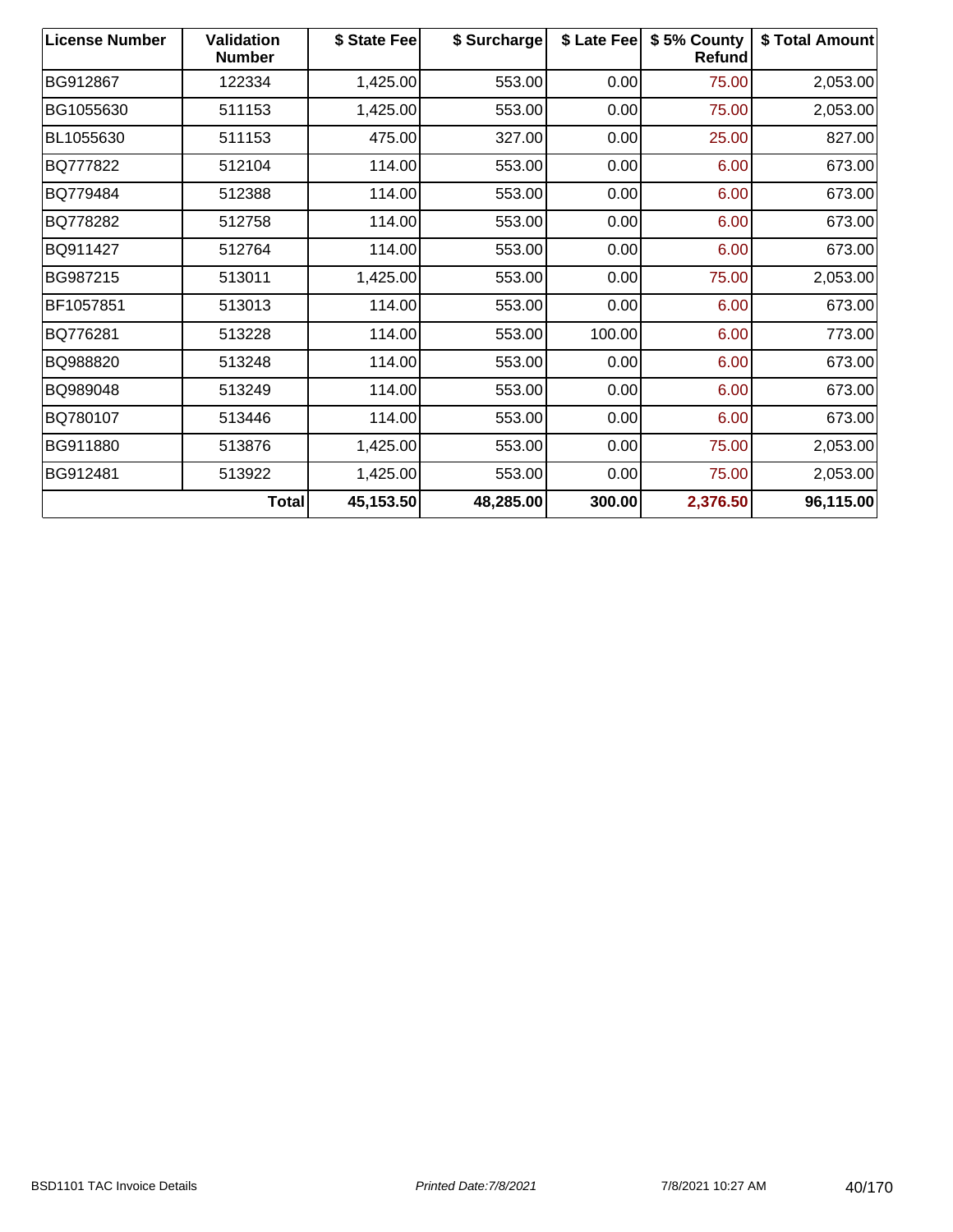

# **TAC To Be Invoiced Details Applications Approved during June 2021 County Dawson - 58**

| <b>License Number</b> | <b>Validation</b><br><b>Number</b> | \$ State Fee | \$ Surcharge |        | \$ Late Fee   \$5% County<br>Refundl | \$ Total Amount |
|-----------------------|------------------------------------|--------------|--------------|--------|--------------------------------------|-----------------|
| BQ910114              | 121040                             | 114.00       | 553.00       | 100.00 | 6.00                                 | 773.00          |
| BQ779200              | 121139                             | 114.00       | 553.00       | 0.00   | 6.00                                 | 673.00          |
| BQ779241              | 121139                             | 114.00       | 553.00       | 0.00   | 6.00                                 | 673.00          |
| BQ778900              | 121395                             | 114.00       | 553.00       | 0.00   | 6.00                                 | 673.00          |
| BQ778678              | 121427                             | 114.00       | 553.00       | 0.00   | 6.00                                 | 673.00          |
|                       | Total                              | 570.00       | 2,765.00     | 100.00 | 30.00                                | 3,465.00        |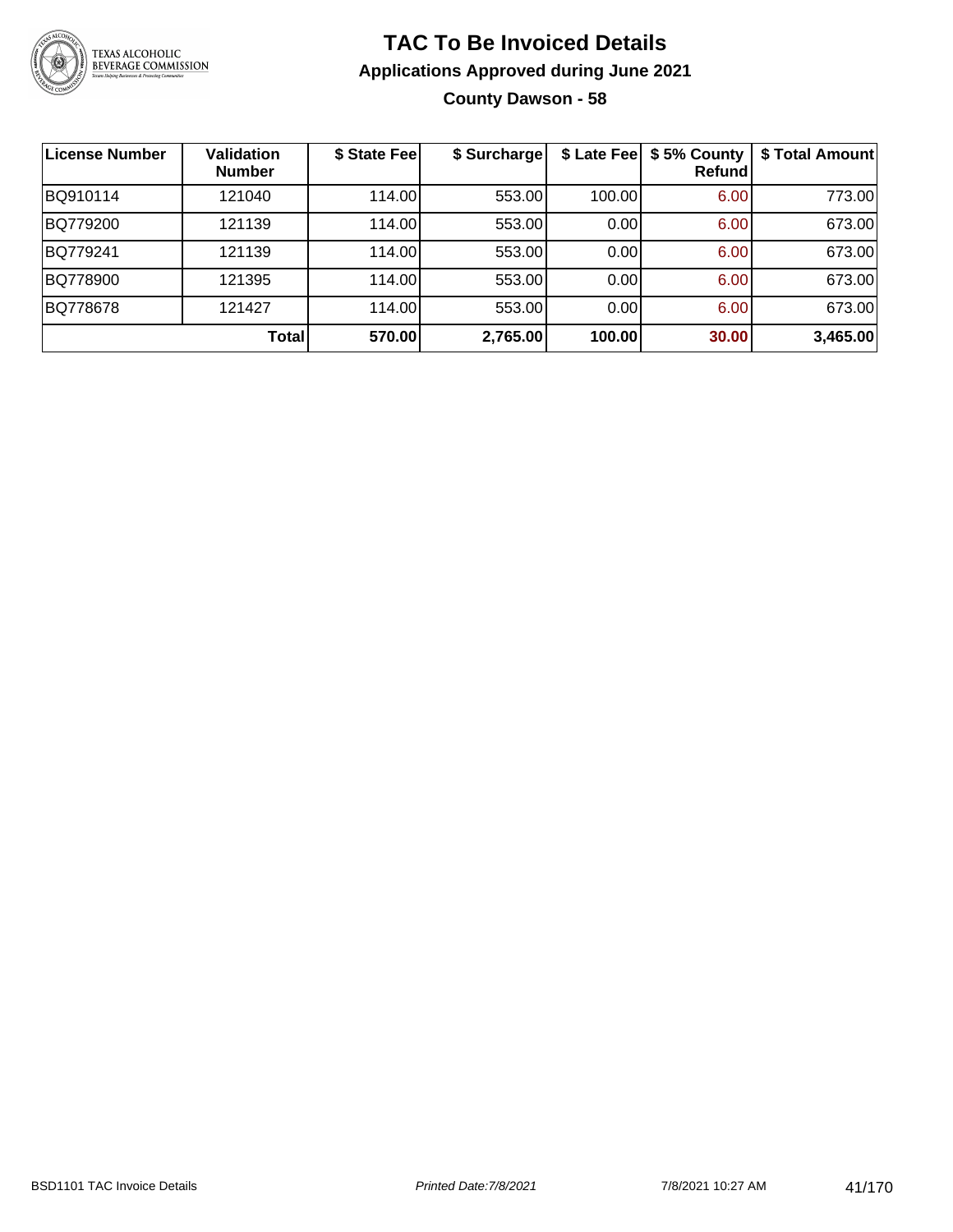

### **TAC To Be Invoiced Details Applications Approved during June 2021 County Delta - 60**

| License Number | Validation<br><b>Number</b> | \$ State Fee |        |      | Refundl | \$ Surcharge   \$ Late Fee   \$5% County   \$ Total Amount |
|----------------|-----------------------------|--------------|--------|------|---------|------------------------------------------------------------|
| BQ1122052      | 8100                        | 114.00       | 553.00 | 0.00 | 6.00    | 673.00                                                     |
|                | <b>Total</b>                | 114.00       | 553.00 | 0.00 | 6.00    | 673.00                                                     |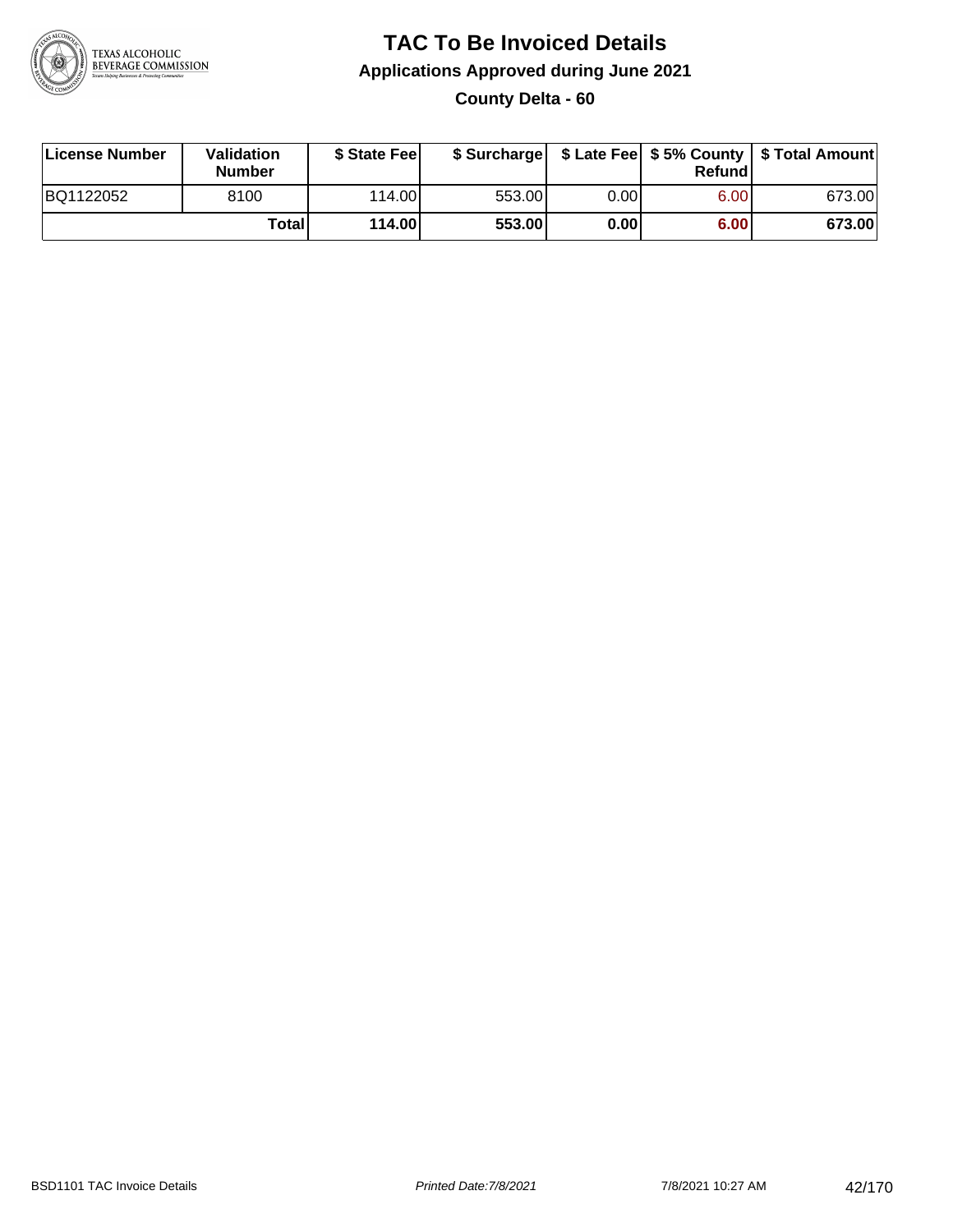

# TEXAS ALCOHOLIC<br>BEVERAGE COMMISSION

#### **TAC To Be Invoiced Details Applications Approved during June 2021 County Denton - 61**

| <b>License Number</b> | Validation<br><b>Number</b> | \$ State Fee | \$ Surcharge |        | \$ Late Fee   \$5% County<br>Refund | \$ Total Amount |
|-----------------------|-----------------------------|--------------|--------------|--------|-------------------------------------|-----------------|
| BG1120876             | 7532                        | 332.50       | 553.00       | 0.00   | 17.50                               | 903.00          |
| BG1120720             | 7676                        | 332.50       | 553.00       | 0.00   | 17.50                               | 903.00          |
| BQ1121117             | 7771                        | 114.00       | 553.00       | 0.00   | 6.00                                | 673.00          |
| BG1122781             | 7821                        | 332.50       | 553.00       | 0.00   | 17.50                               | 903.00          |
| BG1122097             | 7905                        | 332.50       | 553.00       | 0.00   | 17.50                               | 903.00          |
| BG1121848             | 8236                        | 332.50       | 553.00       | 0.00   | 17.50                               | 903.00          |
| BG1123491             | 8250                        | 332.50       | 553.00       | 0.00   | 17.50                               | 903.00          |
| BB1122716             | 8294                        | 570.00       | 701.00       | 0.00   | 30.00                               | 1,301.00        |
| BI1122717             | 8294                        | 38.00        | 278.00       | 0.00   | 2.00                                | 318.00          |
| BJ1122717             | 8294                        | 38.00        | 202.00       | 0.00   | 2.00                                | 242.00          |
| BQ1122958             | 8357                        | 114.00       | 553.00       | 0.00   | 6.00                                | 673.00          |
| BG1123324             | 8452                        | 332.50       | 553.00       | 0.00   | 17.50                               | 903.00          |
| BQ1123276             | 8500                        | 114.00       | 553.00       | 0.00   | 6.00                                | 673.00          |
| BG1123353             | 8577                        | 332.50       | 553.00       | 0.00   | 17.50                               | 903.00          |
| BQ777580              | 120226                      | 114.00       | 553.00       | 0.00   | 6.00                                | 673.00          |
| BG1054871             | 120507                      | 332.50       | 553.00       | 0.00   | 17.50                               | 903.00          |
| BQ1058548             | 120804                      | 114.00       | 553.00       | 0.00   | 6.00                                | 673.00          |
| BQ909765              | 121031                      | 114.00       | 553.00       | 100.00 | 6.00                                | 773.00          |
| BQ914271              | 121862                      | 114.00       | 553.00       | 0.00   | 6.00                                | 673.00          |
| BG1057363             | 121958                      | 332.50       | 553.00       | 0.00   | 17.50                               | 903.00          |
| BF1057719             | 121964                      | 114.00       | 553.00       | 0.00   | 6.00                                | 673.00          |
| BG1060106             | 122180                      | 332.50       | 553.00       | 0.00   | 17.50                               | 903.00          |
| BL1060106             | 122180                      | 475.00       | 327.00       | 0.00   | 25.00                               | 827.00          |
| BG983345              | 122262                      | 332.50       | 553.00       | 100.00 | 17.50                               | 1,003.00        |
| BQ911627              | 512089                      | 114.00       | 553.00       | 0.00   | 6.00                                | 673.00          |
|                       | <b>Total</b>                | 6,137.00     | 13,121.00    | 200.00 | 323.00                              | 19,781.00       |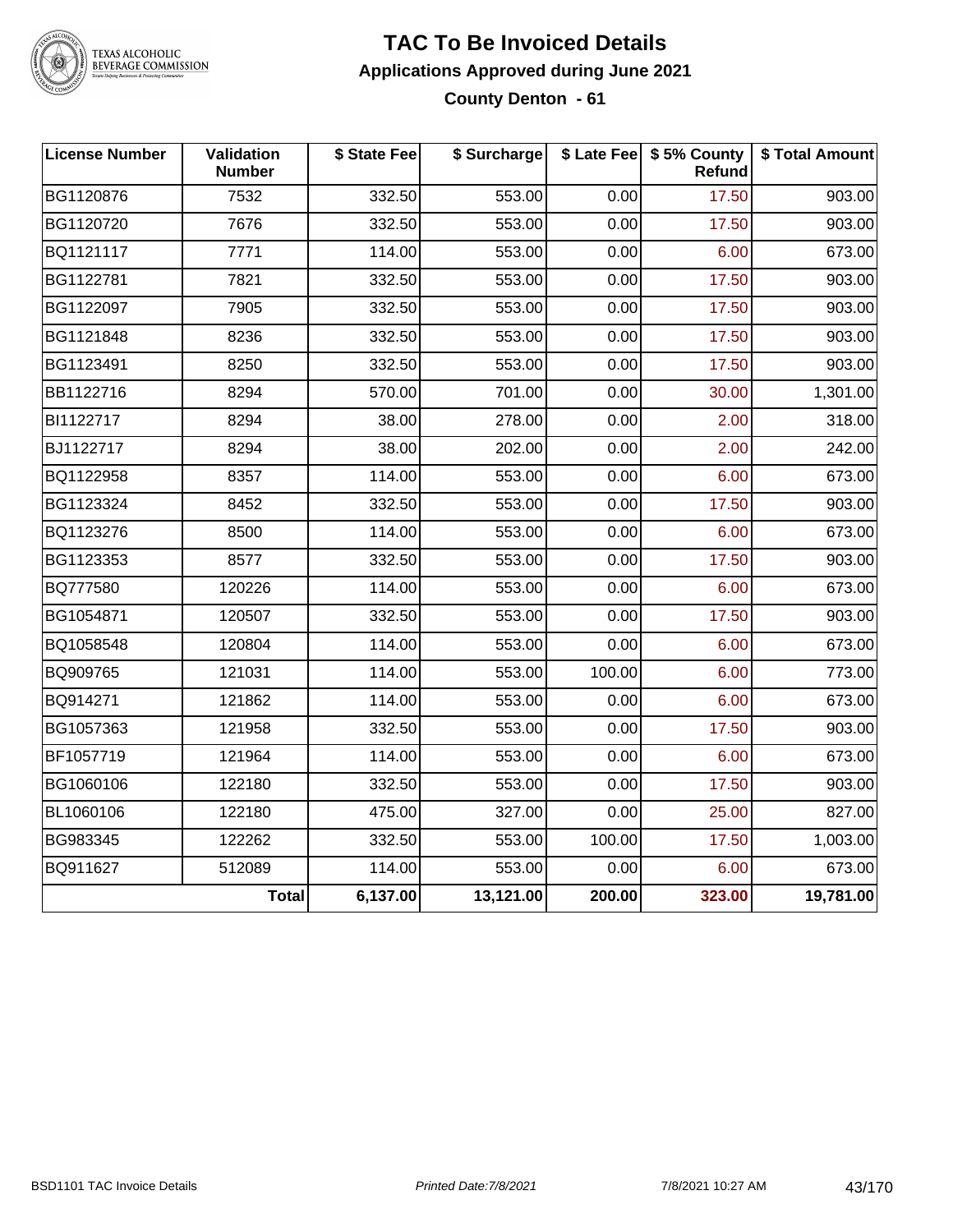

# **TAC To Be Invoiced Details Applications Approved during June 2021 County DeWitt - 62**

| License Number | Validation<br><b>Number</b> | \$ State Feel |        |      | Refundl | \$ Surcharge   \$ Late Fee   \$5% County   \$ Total Amount |
|----------------|-----------------------------|---------------|--------|------|---------|------------------------------------------------------------|
| BQ847036       | 514057                      | 114.00L       | 553.00 | 0.00 | 6.00    | 673.00                                                     |
|                | Total                       | 114.00        | 553.00 | 0.00 | 6.00    | 673.00                                                     |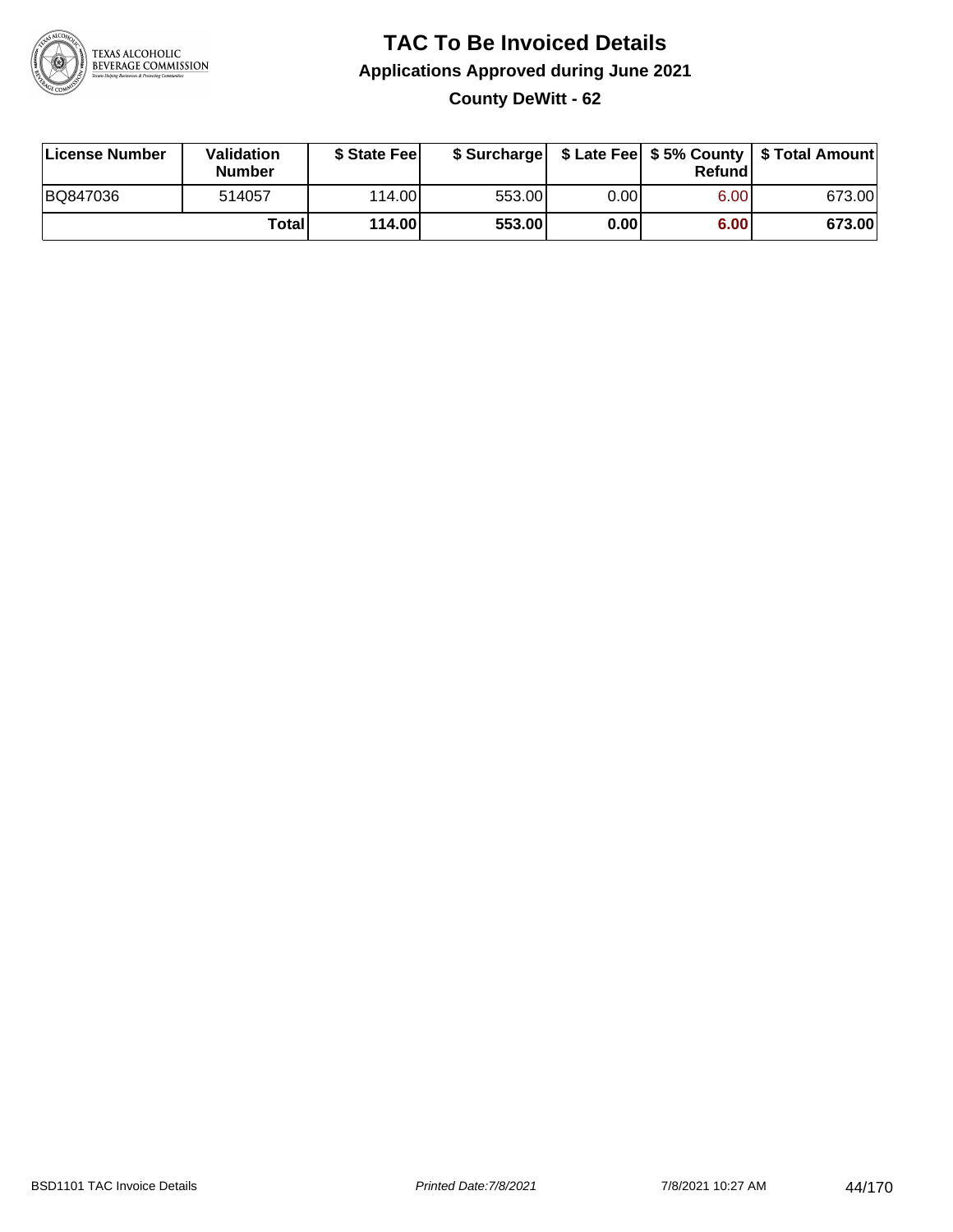

# **TAC To Be Invoiced Details Applications Approved during June 2021 County Dickens - 63**

| License Number | <b>Validation</b><br><b>Number</b> | \$ State Fee |          |       | <b>Refund</b> | \$ Surcharge   \$ Late Fee   \$5% County   \$ Total Amount |
|----------------|------------------------------------|--------------|----------|-------|---------------|------------------------------------------------------------|
| BQ1058380      | 119775                             | 114.00L      | 553.00   | 0.001 | 6.00          | 673.00                                                     |
| BQ1060136      | 121765                             | 114.00L      | 553.00   | 0.00  | 6.00          | 673.00                                                     |
|                | Totall                             | 228.00       | 1,106.00 | 0.00  | 12.00         | 1,346.00                                                   |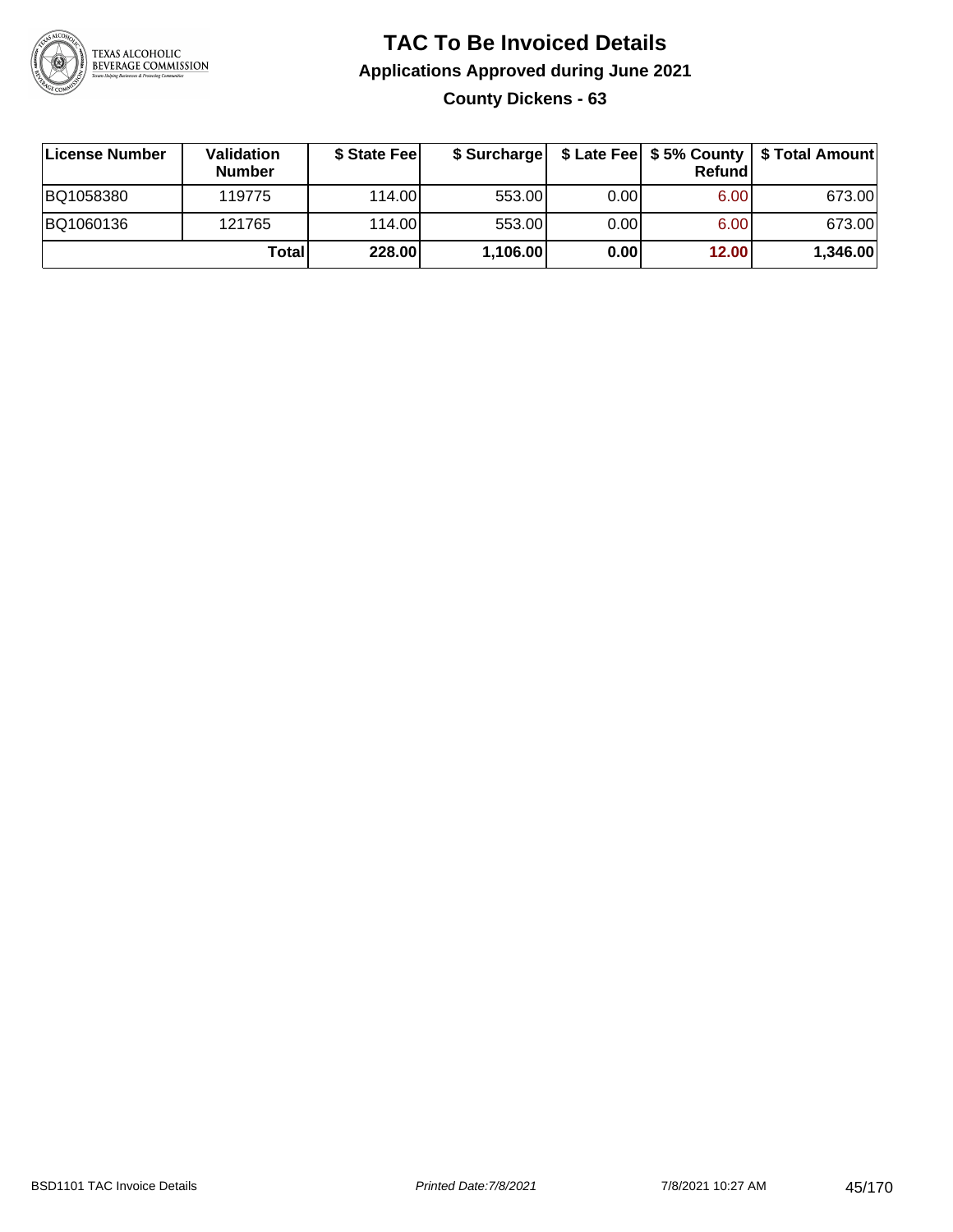

**County Dimmit - 64**

| License Number | Validation<br><b>Number</b> | \$ State Feel |        |      | Refundl | \$ Surcharge   \$ Late Fee   \$5% County   \$ Total Amount |
|----------------|-----------------------------|---------------|--------|------|---------|------------------------------------------------------------|
| BQ843273       | 121021                      | 114.00        | 553.00 | 0.00 | 6.00    | 673.00                                                     |
|                | Totall                      | 114.00        | 553.00 | 0.00 | 6.00    | 673.00                                                     |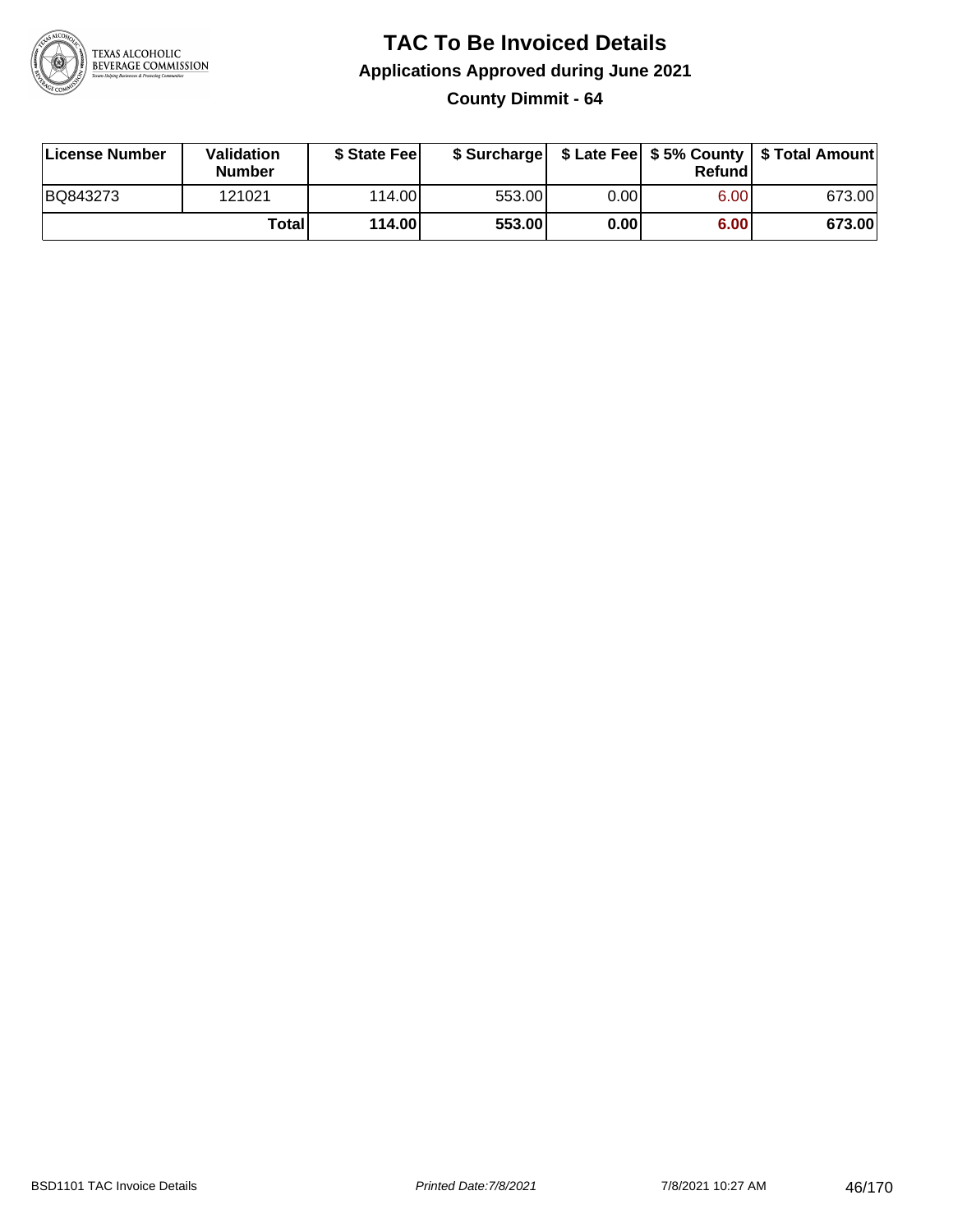

### **TAC To Be Invoiced Details Applications Approved during June 2021 County Duval - 66**

| License Number | Validation<br><b>Number</b> | \$ State Feel |        |      | Refundl | \$ Surcharge   \$ Late Fee   \$5% County   \$ Total Amount |
|----------------|-----------------------------|---------------|--------|------|---------|------------------------------------------------------------|
| BG1122007      | 8127                        | 332.50        | 553.00 | 0.00 | 17.50   | 903.00                                                     |
|                | Totall                      | 332.50        | 553.00 | 0.00 | 17.50   | 903.00                                                     |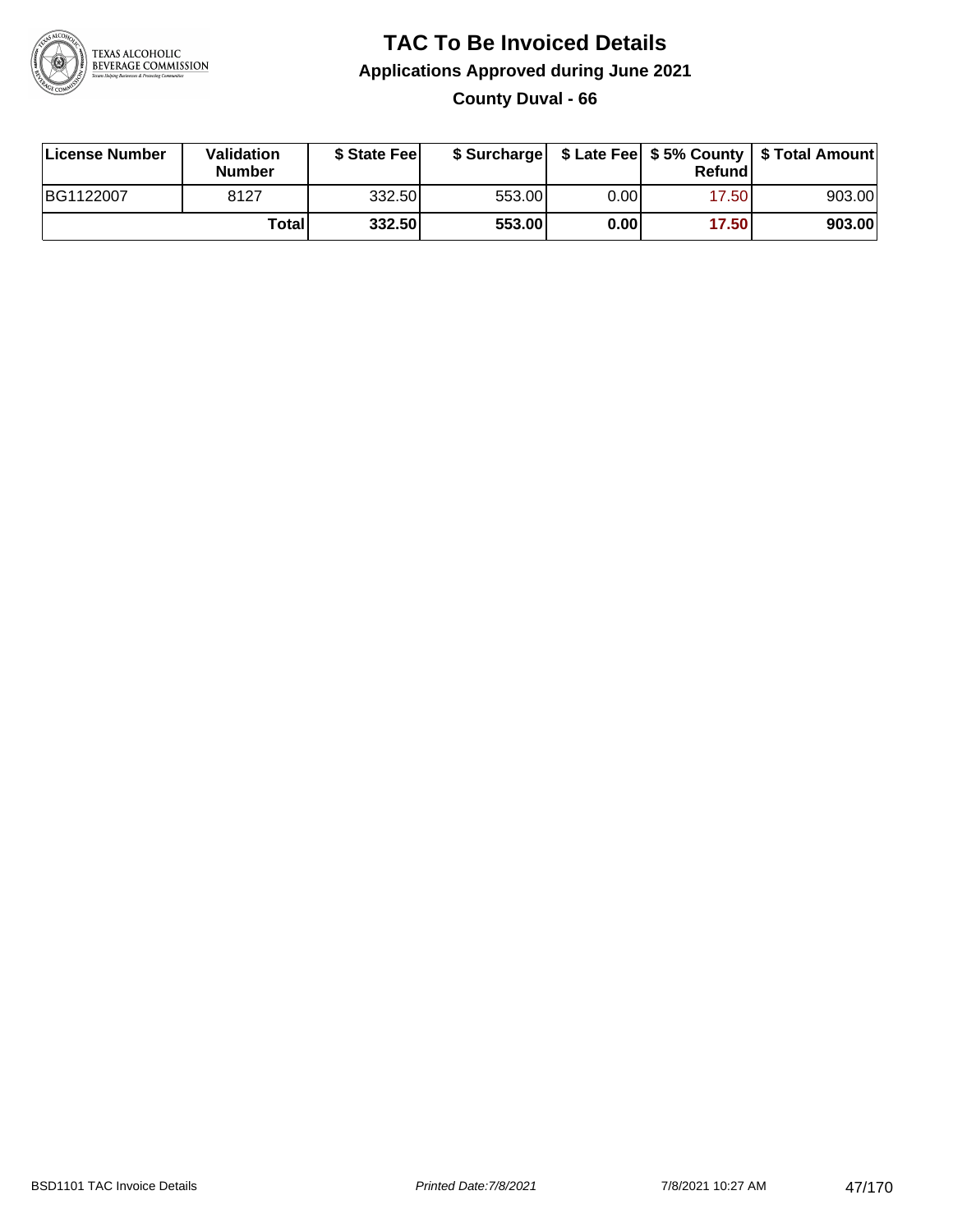

# **TAC To Be Invoiced Details Applications Approved during June 2021 County Ector - 68**

| License Number | <b>Validation</b><br><b>Number</b> | \$ State Fee | \$ Surcharge | \$ Late Fee | \$5% County<br><b>Refund</b> | \$ Total Amount |
|----------------|------------------------------------|--------------|--------------|-------------|------------------------------|-----------------|
| BG1122026      | 7338                               | 332.50       | 553.00       | 0.00        | 17.50                        | 903.00          |
| BF1121907      | 8020                               | 114.00       | 553.00       | 0.00        | 6.00                         | 673.00          |
| BQ1122037      | 8036                               | 114.00       | 553.00       | 0.00        | 6.00                         | 673.00          |
| BQ1122326      | 8227                               | 114.00       | 553.00       | 0.00        | 6.00                         | 673.00          |
| BQ914181       | 121750                             | 114.00       | 553.00       | 0.00        | 6.00                         | 673.00          |
| BQ988708       | 122272                             | 114.00       | 553.00       | 0.00        | 6.00                         | 673.00          |
|                | Total                              | 902.50       | 3,318.00     | 0.00        | 47.50                        | 4,268.00        |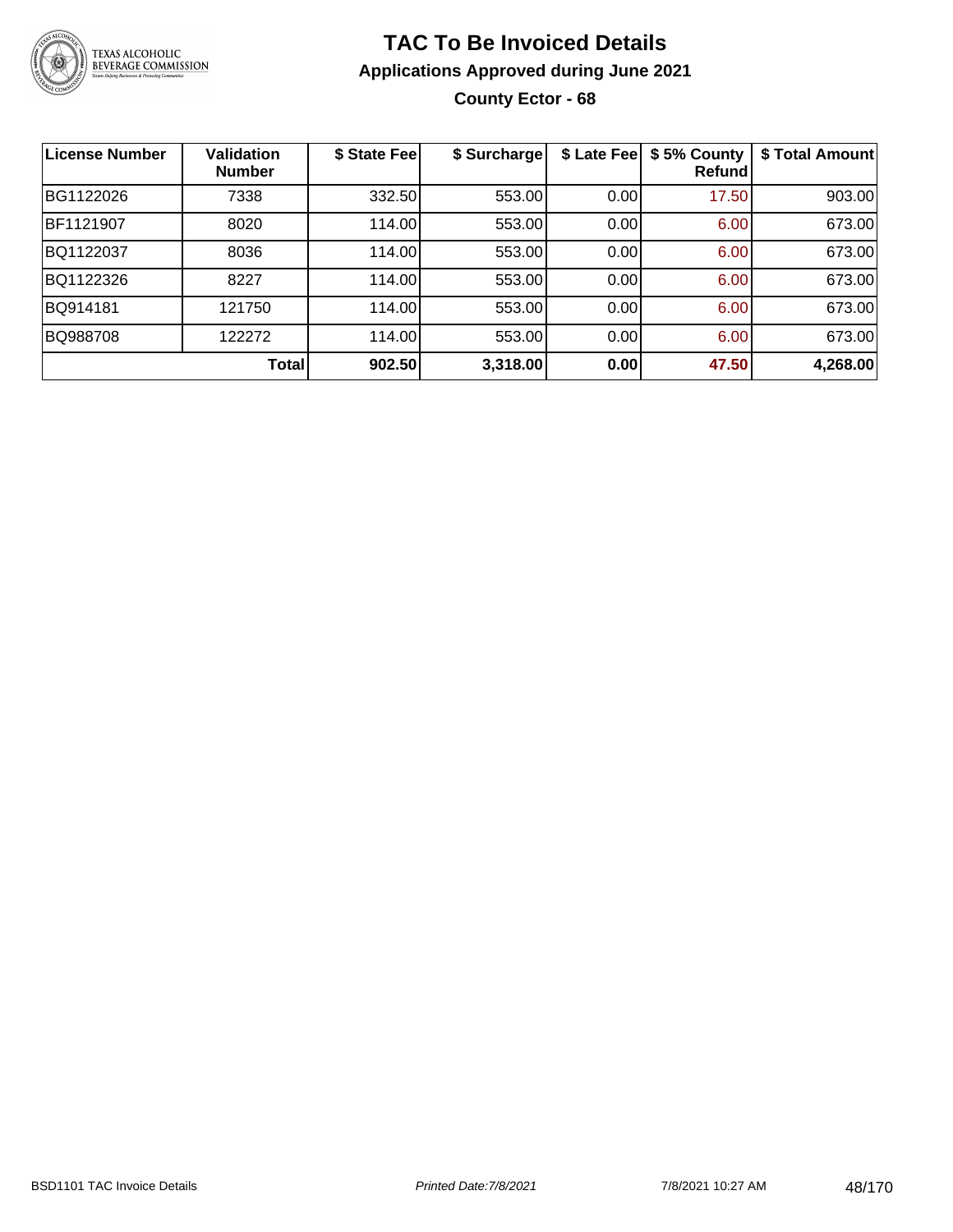

**County Ellis - 70**

| <b>License Number</b> | <b>Validation</b><br><b>Number</b> | \$ State Fee | \$ Surcharge |      | \$ Late Fee   \$5% County<br>Refundl | \$ Total Amount |
|-----------------------|------------------------------------|--------------|--------------|------|--------------------------------------|-----------------|
| BQ1121564             | 8107                               | 114.00       | 553.00       | 0.00 | 6.00                                 | 673.00          |
| BQ986687              | 120369                             | 114.00       | 553.00       | 0.00 | 6.00                                 | 673.00          |
| BQ988587              | 512395                             | 114.00L      | 553.00       | 0.00 | 6.00                                 | 673.00          |
| BQ778624              | 512778                             | 114.00       | 553.00       | 0.00 | 6.00                                 | 673.00          |
| <b>BG985088</b>       | 513128                             | 332.50       | 553.00       | 0.00 | 17.50                                | 903.00          |
|                       | <b>Total</b>                       | 788.50       | 2,765.00     | 0.00 | 41.50                                | 3,595.00        |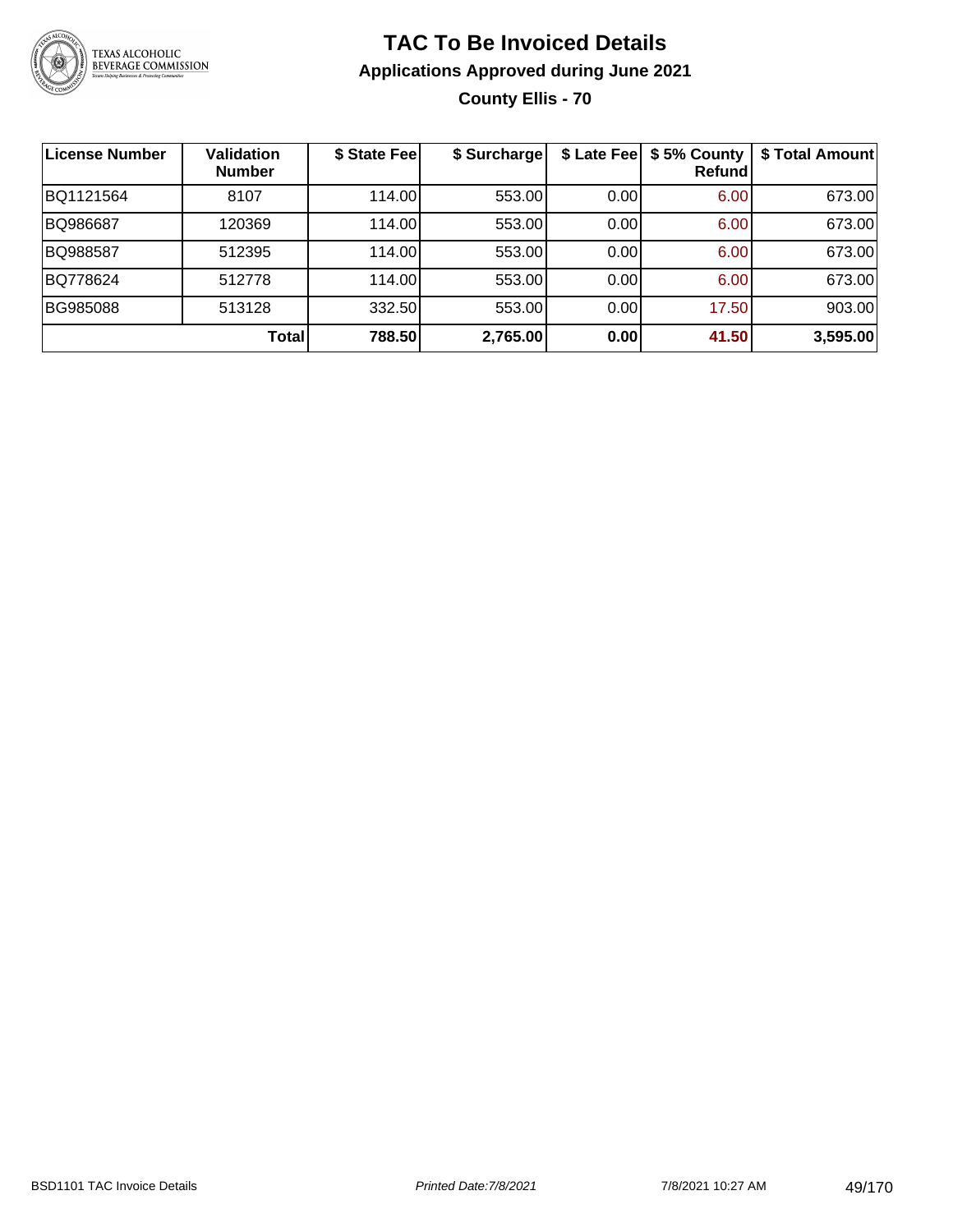

TEXAS ALCOHOLIC<br>BEVERAGE COMMISSION

#### **TAC To Be Invoiced Details Applications Approved during June 2021 County El Paso - 71**

| <b>License Number</b> | Validation<br><b>Number</b> | \$ State Fee | \$ Surcharge |        | \$ Late Fee   \$5% County<br>Refund | \$ Total Amount |
|-----------------------|-----------------------------|--------------|--------------|--------|-------------------------------------|-----------------|
| BE1121442             | 7248                        | 285.00       | 553.00       | 0.00   | 15.00                               | 853.00          |
| BG1121489             | 7711                        | 332.50       | 553.00       | 0.00   | 17.50                               | 903.00          |
| BG1122607             | 7772                        | 332.50       | 553.00       | 0.00   | 17.50                               | 903.00          |
| BQ1122099             | 8047                        | 114.00       | 553.00       | 0.00   | 6.00                                | 673.00          |
| BQ1122574             | 8164                        | 114.00       | 553.00       | 0.00   | 6.00                                | 673.00          |
| BF1122068             | 8184                        | 114.00       | 553.00       | 0.00   | 6.00                                | 673.00          |
| BQ1122033             | 8228                        | 114.00       | 553.00       | 0.00   | 6.00                                | 673.00          |
| BQ1122204             | 8232                        | 114.00       | 553.00       | 0.00   | 6.00                                | 673.00          |
| BQ1122143             | 8267                        | 114.00       | 553.00       | 0.00   | 6.00                                | 673.00          |
| BQ1122710             | 8368                        | 114.00       | 553.00       | 0.00   | 6.00                                | 673.00          |
| BG898491              | 114015                      | 332.50       | 553.00       | 100.00 | 17.50                               | 1,003.00        |
| BG909162              | 120511                      | 332.50       | 553.00       | 0.00   | 17.50                               | 903.00          |
| BQ983494              | 120520                      | 114.00       | 553.00       | 0.00   | 6.00                                | 673.00          |
| BQ985644              | 121125                      | 114.00       | 553.00       | 0.00   | 6.00                                | 673.00          |
| BQ913917              | 121410                      | 114.00       | 553.00       | 0.00   | 6.00                                | 673.00          |
| BG845233              | 121823                      | 332.50       | 553.00       | 0.00   | 17.50                               | 903.00          |
| BG1059061             | 121838                      | 332.50       | 553.00       | 0.00   | 17.50                               | 903.00          |
| BQ845624              | 122153                      | 114.00       | 553.00       | 0.00   | 6.00                                | 673.00          |
| BE875667              | 512570                      | 285.00       | 553.00       | 0.00   | 15.00                               | 853.00          |
| BL875667              | 512570                      | 475.00       | 327.00       | 0.00   | 25.00                               | 827.00          |
| BG984326              | 513060                      | 332.50       | 553.00       | 0.00   | 17.50                               | 903.00          |
|                       | <b>Total</b>                | 4,626.50     | 11,387.00    | 100.00 | 243.50                              | 16,357.00       |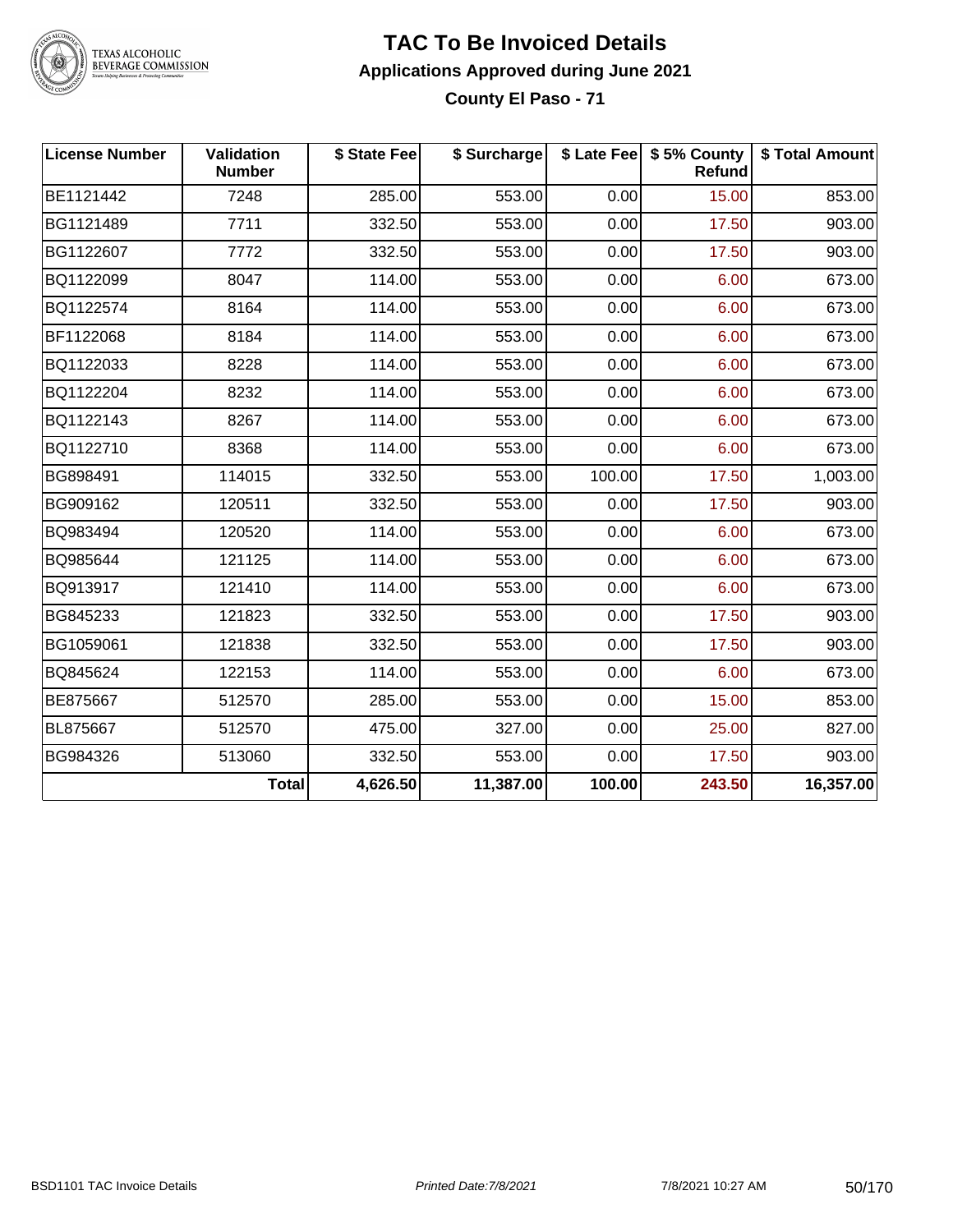

**County Erath - 72**

| License Number | Validation<br><b>Number</b> | \$ State Feel   |        |      | Refundl | \$ Surcharge   \$ Late Fee   \$5% County   \$ Total Amount |
|----------------|-----------------------------|-----------------|--------|------|---------|------------------------------------------------------------|
| BQ909228       | 119993                      | 114.00 <b>1</b> | 553.00 | 0.00 | 6.00    | 673.00                                                     |
|                | Totall                      | 114.00          | 553.00 | 0.00 | 6.00    | 673.00                                                     |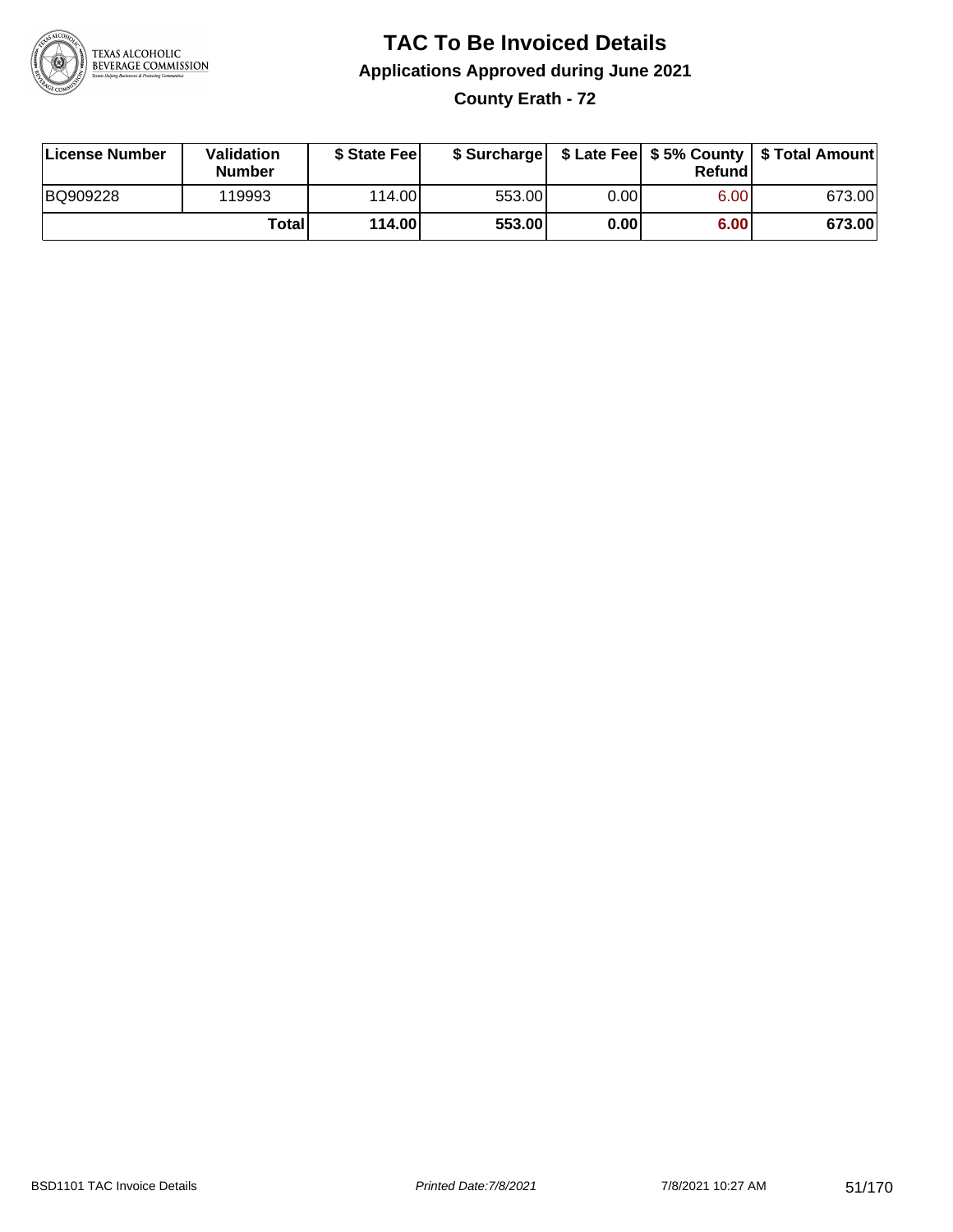

**County Fannin - 74**

| <b>License Number</b> | Validation<br><b>Number</b> | \$ State Fee | \$ Surcharge |      | Refundl | \$ Late Fee   \$5% County   \$ Total Amount |
|-----------------------|-----------------------------|--------------|--------------|------|---------|---------------------------------------------|
| BQ1121482             | 6496                        | 114.00       | 553.00       | 0.00 | 6.00    | 673.00                                      |
| BQ1121383             | 7831                        | 114.00       | 553.00       | 0.00 | 6.00    | 673.00                                      |
| BQ1122579             | 8220                        | 114.00       | 553.00       | 0.00 | 6.00    | 673.00                                      |
|                       | <b>Total</b>                | 342.00       | 1,659.00     | 0.00 | 18.00   | 2,019.00                                    |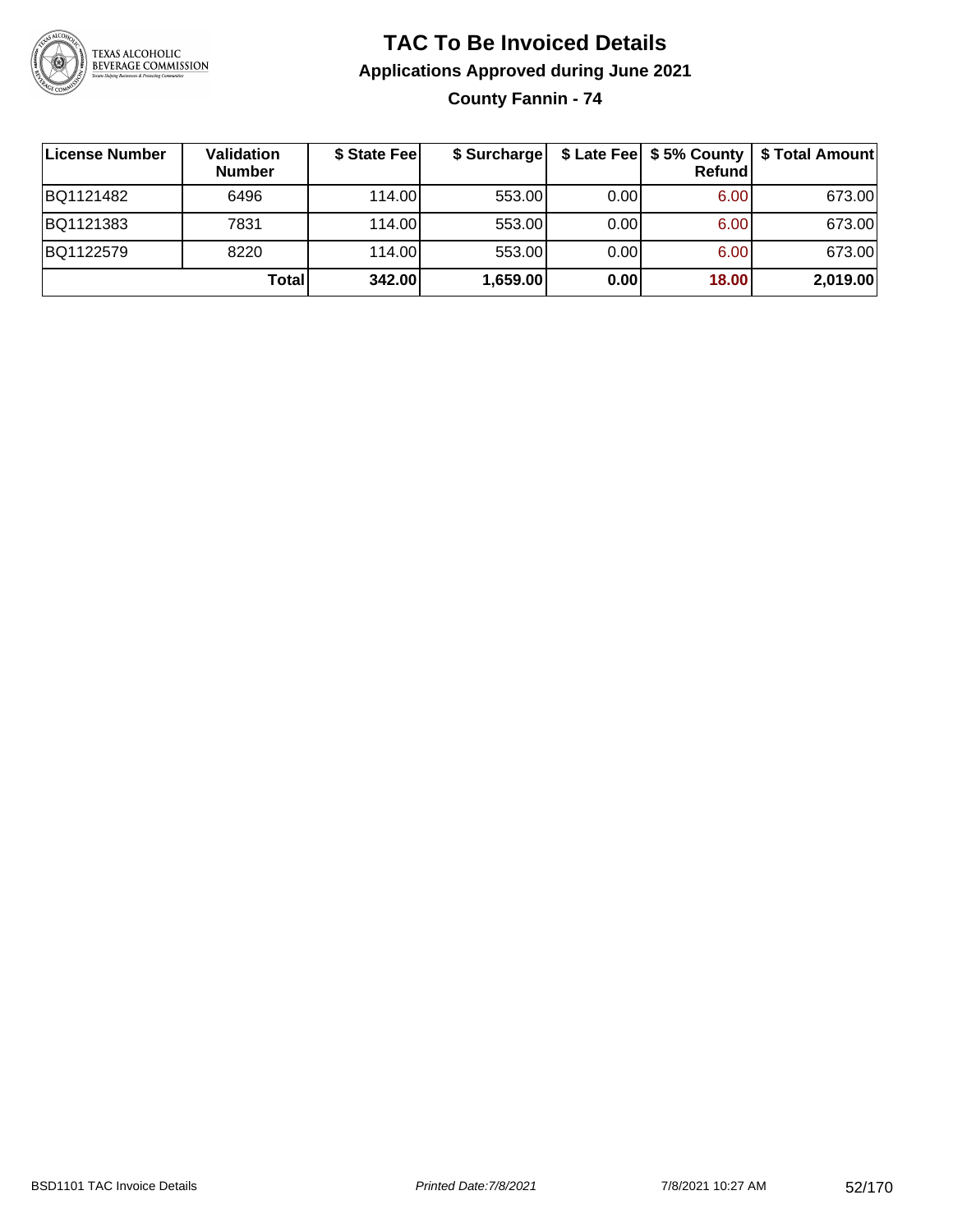

**County Floyd - 77**

| License Number | Validation<br><b>Number</b> | \$ State Feel |        |       | Refundl | \$ Surcharge   \$ Late Fee   \$5% County   \$ Total Amount |
|----------------|-----------------------------|---------------|--------|-------|---------|------------------------------------------------------------|
| BQ1062301      | 512401                      | 114.00        | 553.00 | 0.00I | 6.00    | 673.00                                                     |
|                | Totall                      | 114.00        | 553.00 | 0.00  | 6.00    | 673.00                                                     |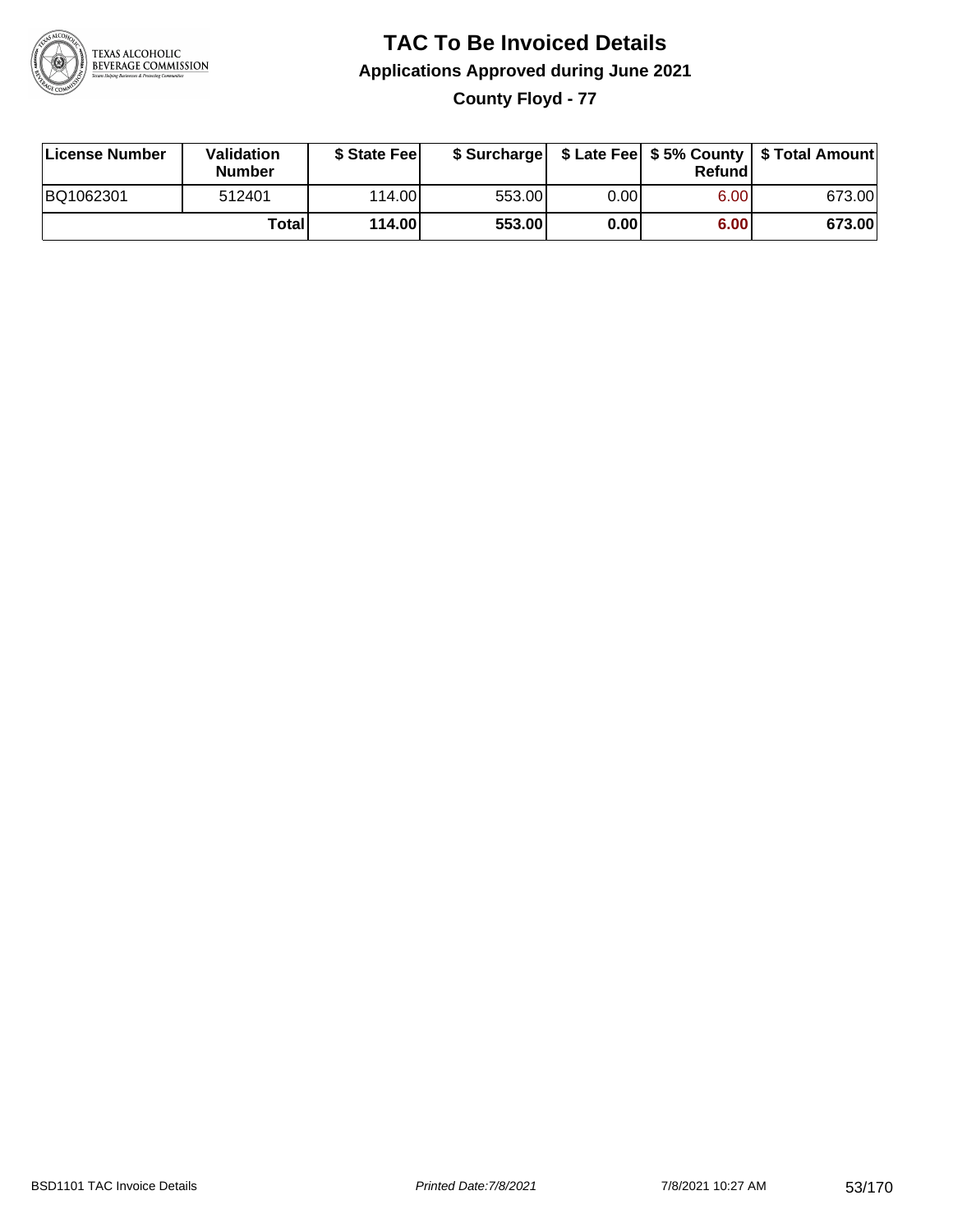

# TEXAS ALCOHOLIC<br>BEVERAGE COMMISSION

#### **TAC To Be Invoiced Details Applications Approved during June 2021 County Fort Bend - 79**

| <b>License Number</b> | Validation<br><b>Number</b> | \$ State Fee | \$ Surcharge |      | \$ Late Fee   \$5% County<br>Refund | \$ Total Amount |
|-----------------------|-----------------------------|--------------|--------------|------|-------------------------------------|-----------------|
| BG1121428             | 6764                        | 332.50       | 553.00       | 0.00 | 17.50                               | 903.00          |
| BQ1122459             | 7176                        | 114.00       | 553.00       | 0.00 | 6.00                                | 673.00          |
| BG1122092             | 7463                        | 332.50       | 553.00       | 0.00 | 17.50                               | 903.00          |
| BQ1122833             | 7490                        | 114.00       | 553.00       | 0.00 | 6.00                                | 673.00          |
| BF1123286             | 8318                        | 114.00       | 553.00       | 0.00 | 6.00                                | 673.00          |
| BQ1123289             | 8321                        | 114.00       | 553.00       | 0.00 | 6.00                                | 673.00          |
| BQ982273              | 119032                      | 114.00       | 553.00       | 0.00 | 6.00                                | 673.00          |
| BQ983224              | 119719                      | 114.00       | 553.00       | 0.00 | 6.00                                | 673.00          |
| BG844231              | 120517                      | 332.50       | 553.00       | 0.00 | 17.50                               | 903.00          |
| BG776463              | 120578                      | 332.50       | 553.00       | 0.00 | 17.50                               | 903.00          |
| BG984371              | 120591                      | 332.50       | 553.00       | 0.00 | 17.50                               | 903.00          |
| BL984371              | 120591                      | 475.00       | 327.00       | 0.00 | 25.00                               | 827.00          |
| BF987153              | 120669                      | 114.00       | 553.00       | 0.00 | 6.00                                | 673.00          |
| BQ1059377             | 120972                      | 114.00       | 553.00       | 0.00 | 6.00                                | 673.00          |
| BG776987              | 121002                      | 332.50       | 553.00       | 0.00 | 17.50                               | 903.00          |
| BF1060074             | 121360                      | 114.00       | 553.00       | 0.00 | 6.00                                | 673.00          |
| BG912230              | 121464                      | 332.50       | 553.00       | 0.00 | 17.50                               | 903.00          |
| BQ912815              | 121489                      | 114.00       | 553.00       | 0.00 | 6.00                                | 673.00          |
| BF845771              | 121701                      | 114.00       | 553.00       | 0.00 | 6.00                                | 673.00          |
| BG914090              | 121859                      | 332.50       | 553.00       | 0.00 | 17.50                               | 903.00          |
| BQ988722              | 122078                      | 114.00       | 553.00       | 0.00 | 6.00                                | 673.00          |
| BG914778              | 122195                      | 332.50       | 553.00       | 0.00 | 17.50                               | 903.00          |
| BG988648              | 122212                      | 332.50       | 553.00       | 0.00 | 17.50                               | 903.00          |
| BQ846026              | 122226                      | 114.00       | 553.00       | 0.00 | 6.00                                | 673.00          |
| BQ846036              | 122230                      | 114.00       | 553.00       | 0.00 | 6.00                                | 673.00          |
| BQ1061424             | 122297                      | 114.00       | 553.00       | 0.00 | 6.00                                | 673.00          |
| BG1042521             | 507782                      | 332.50       | 553.00       | 0.00 | 17.50                               | 903.00          |
| BG772016              | 512119                      | 332.50       | 553.00       | 0.00 | 17.50                               | 903.00          |
| BQ1056450             | 512206                      | 114.00       | 553.00       | 0.00 | 6.00                                | 673.00          |
| BQ1056873             | 512349                      | 114.00       | 553.00       | 0.00 | 6.00                                | 673.00          |
| BE844266              | 513229                      | 285.00       | 553.00       | 0.00 | 15.00                               | 853.00          |
| BG1058051             | 513909                      | 332.50       | 553.00       | 0.00 | 17.50                               | 903.00          |
|                       | Total                       | 7,020.50     | 17,470.00    | 0.00 | 369.50                              | 24,860.00       |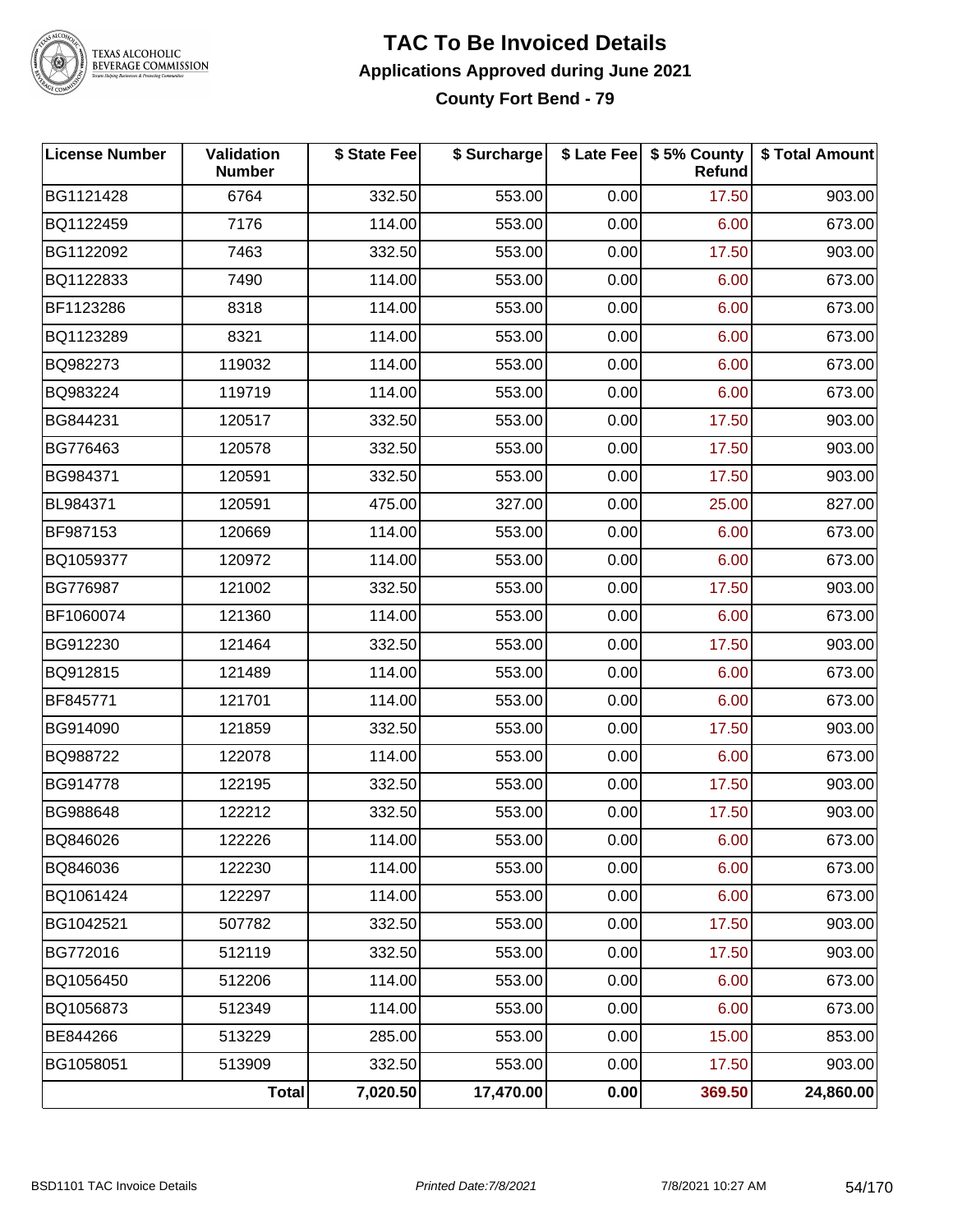

**County Freestone - 81**

| License Number | <b>Validation</b><br><b>Number</b> | \$ State Fee | \$ Surcharge |       | Refundl | \$ Late Fee   \$5% County   \$ Total Amount |
|----------------|------------------------------------|--------------|--------------|-------|---------|---------------------------------------------|
| BQ1122926      | 7982                               | 114.00       | 553.00       | 0.001 | 6.00    | 673.00                                      |
| BQ845252       | 120743                             | 114.00       | 553.00       | 0.001 | 6.00    | 673.00                                      |
| BQ845588       | 512407                             | 114.00       | 553.00       | 0.001 | 6.00    | 673.00                                      |
|                | Total                              | 342.00       | 1,659.00     | 0.00  | 18.00   | 2,019.00                                    |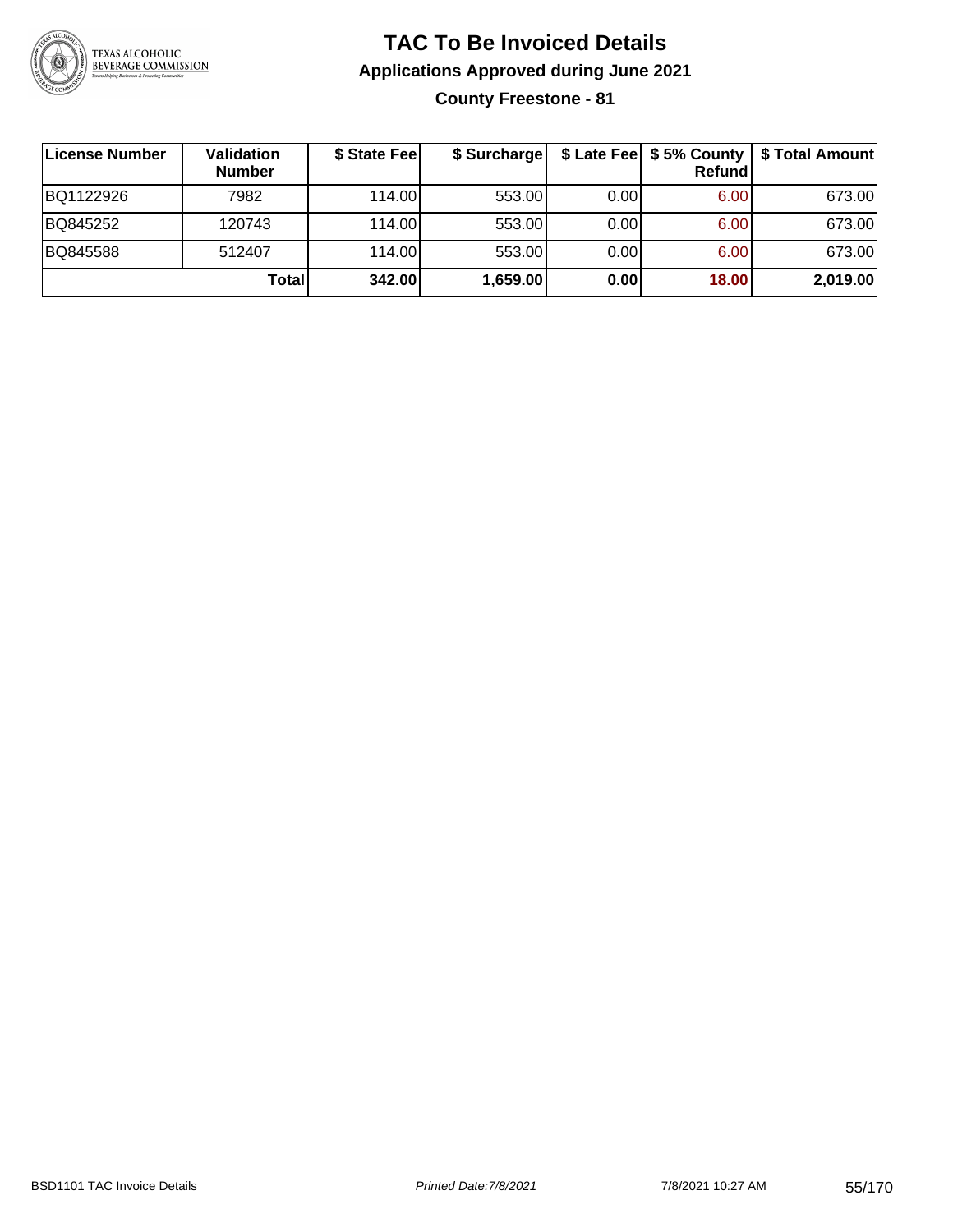

**County Frio - 82**

| License Number | Validation<br><b>Number</b> | \$ State Feel |        |       | Refundl | \$ Surcharge   \$ Late Fee   \$5% County   \$ Total Amount |
|----------------|-----------------------------|---------------|--------|-------|---------|------------------------------------------------------------|
| BQ1122887      | 8270                        | 114.00        | 553.00 | 0.00I | 6.00    | 673.00                                                     |
|                | Totall                      | 114.00        | 553.00 | 0.001 | 6.00    | 673.00                                                     |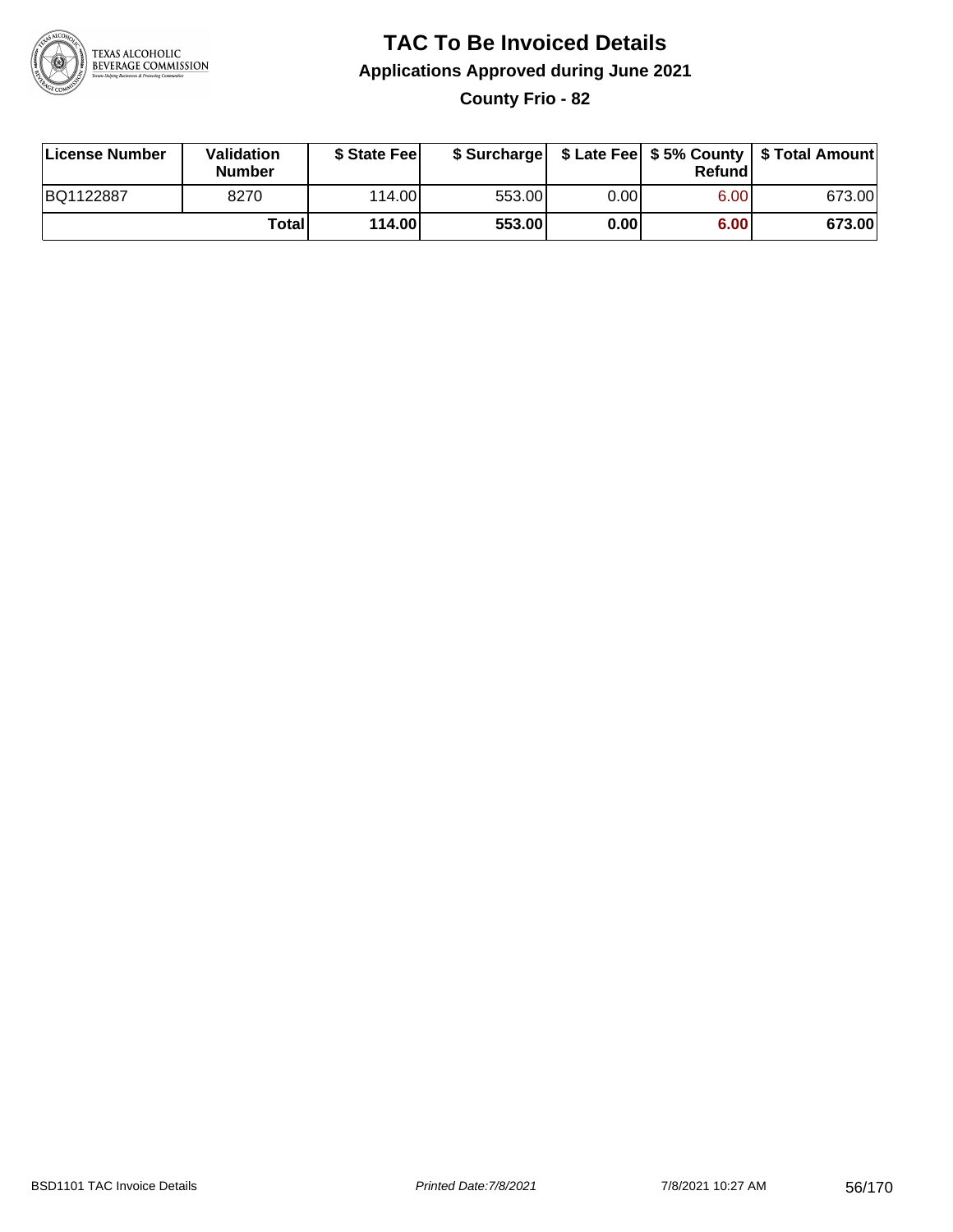

**County Gaines - 83**

| License Number | Validation<br><b>Number</b> | \$ State Feel |        |      | Refundl | \$ Surcharge   \$ Late Fee   \$5% County   \$ Total Amount |
|----------------|-----------------------------|---------------|--------|------|---------|------------------------------------------------------------|
| BQ1061337      | 512415                      | 114.00        | 553.00 | 0.00 | 6.00    | 673.00                                                     |
|                | Totall                      | 114.00        | 553.00 | 0.00 | 6.00    | 673.00                                                     |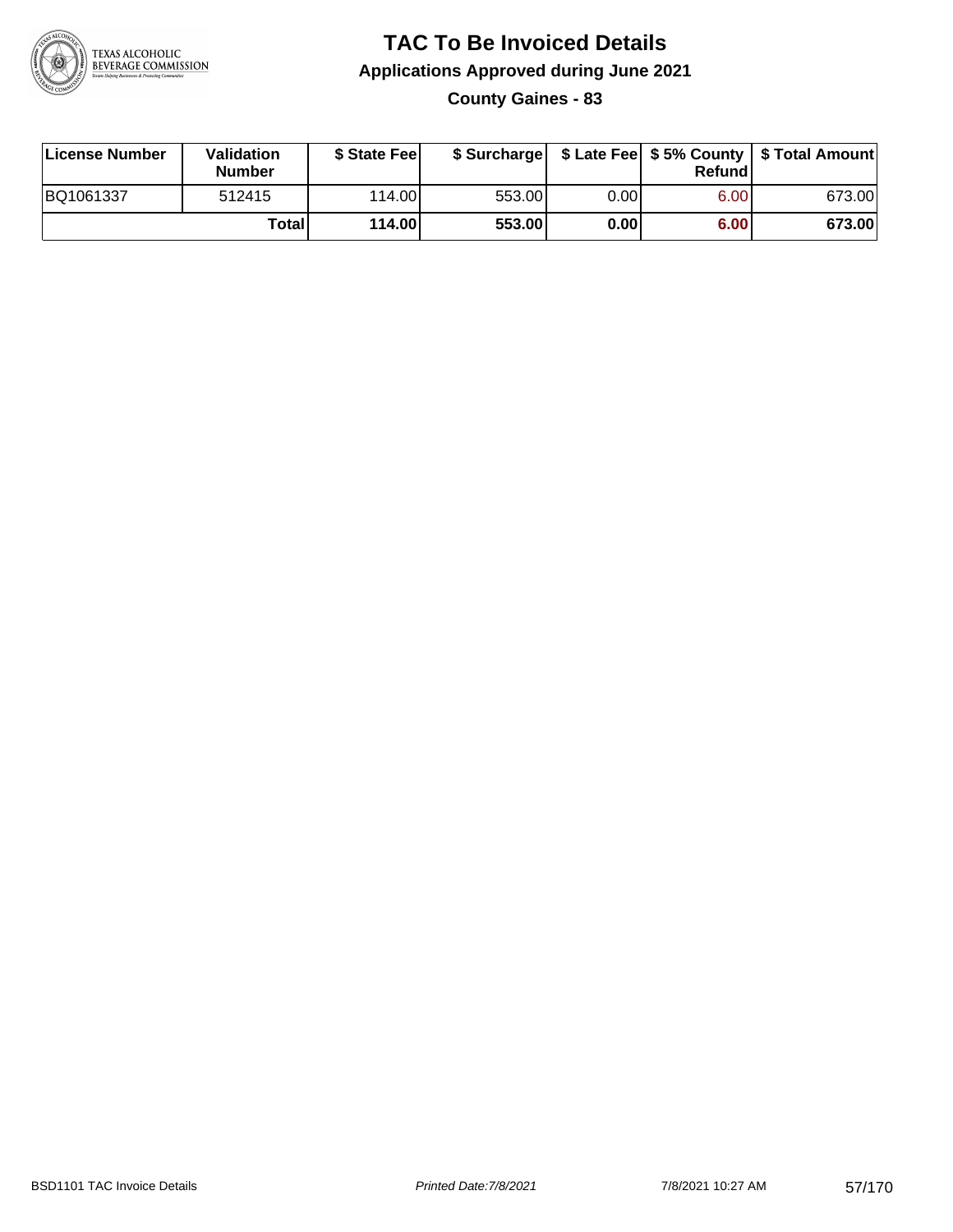

TEXAS ALCOHOLIC<br>BEVERAGE COMMISSION

#### **TAC To Be Invoiced Details Applications Approved during June 2021 County Galveston - 84**

| <b>License Number</b> | Validation<br><b>Number</b> | \$ State Fee | \$ Surcharge |      | \$ Late Fee   \$5% County<br>Refund | \$ Total Amount |
|-----------------------|-----------------------------|--------------|--------------|------|-------------------------------------|-----------------|
| BG1121434             | 6786                        | 332.50       | 553.00       | 0.00 | 17.50                               | 903.00          |
| BF1123258             | 7136                        | 114.00       | 553.00       | 0.00 | 6.00                                | 673.00          |
| BQ1123272             | 7163                        | 114.00       | 553.00       | 0.00 | 6.00                                | 673.00          |
| BG1120825             | 7297                        | 332.50       | 553.00       | 0.00 | 17.50                               | 903.00          |
| BQ1122455             | 7386                        | 114.00       | 553.00       | 0.00 | 6.00                                | 673.00          |
| BQ1122613             | 7409                        | 114.00       | 553.00       | 0.00 | 6.00                                | 673.00          |
| BF1122569             | 8396                        | 114.00       | 553.00       | 0.00 | 6.00                                | 673.00          |
| BQ1122486             | 8454                        | 114.00       | 553.00       | 0.00 | 6.00                                | 673.00          |
| BG1122566             | 8474                        | 332.50       | 553.00       | 0.00 | 17.50                               | 903.00          |
| BQ909272              | 119989                      | 114.00       | 553.00       | 0.00 | 6.00                                | 673.00          |
| BF1058747             | 121111                      | 114.00       | 553.00       | 0.00 | 6.00                                | 673.00          |
| BQ1059235             | 121489                      | 114.00       | 553.00       | 0.00 | 6.00                                | 673.00          |
| BQ988300              | 121749                      | 114.00       | 553.00       | 0.00 | 6.00                                | 673.00          |
| BQ986317              | 122030                      | 114.00       | 553.00       | 0.00 | 6.00                                | 673.00          |
| BQ914422              | 122377                      | 114.00       | 553.00       | 0.00 | 6.00                                | 673.00          |
| BG896541              | 509767                      | 332.50       | 553.00       | 0.00 | 17.50                               | 903.00          |
| BQ987946              | 512363                      | 114.00       | 553.00       | 0.00 | 6.00                                | 673.00          |
| BG983555              | 512441                      | 332.50       | 553.00       | 0.00 | 17.50                               | 903.00          |
| BG988884              | 513812                      | 332.50       | 553.00       | 0.00 | 17.50                               | 903.00          |
| BQ913762              | 513870                      | 114.00       | 553.00       | 0.00 | 6.00                                | 673.00          |
|                       | <b>Total</b>                | 3,591.00     | 11,060.00    | 0.00 | 189.00                              | 14,840.00       |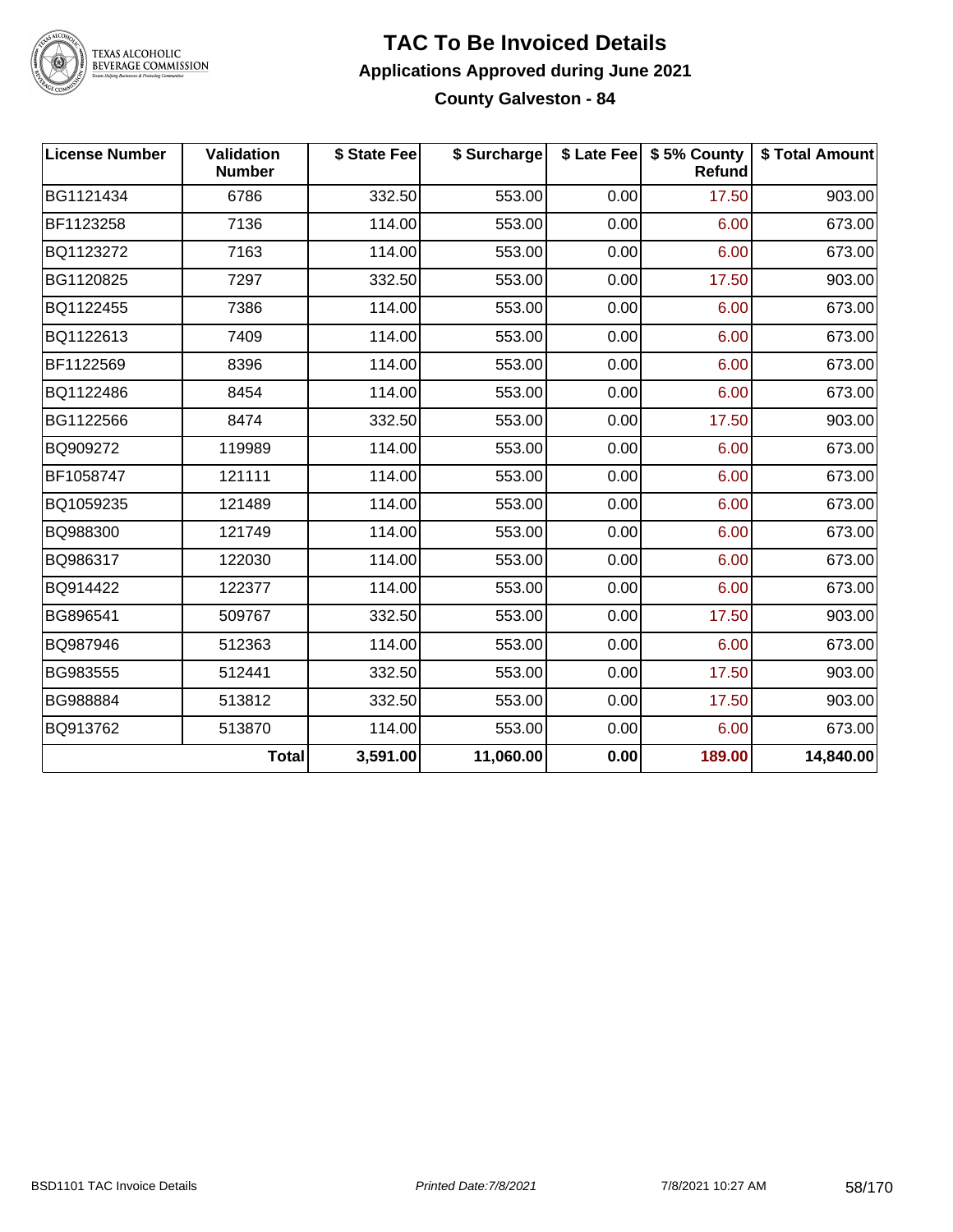

# **TAC To Be Invoiced Details Applications Approved during June 2021 County Gillespie - 86**

| License Number  | <b>Validation</b><br><b>Number</b> | \$ State Fee | \$ Surcharge |        | Refundl | \$ Late Fee   \$5% County   \$ Total Amount |
|-----------------|------------------------------------|--------------|--------------|--------|---------|---------------------------------------------|
| BQ1122446       | 7385                               | 114.00L      | 553.00       | 0.00   | 6.00    | 673.00                                      |
| BG1121387       | 7415                               | 332.50       | 553.00       | 0.00   | 17.50   | 903.00                                      |
| <b>BF913142</b> | 121632                             | 114.00       | 553.00       | 0.00   | 6.00    | 673.00                                      |
| BG984792        | 122147                             | 332.50       | 553.00       | 100.00 | 17.50   | 1,003.00                                    |
|                 | Total                              | 893.00       | 2,212.00     | 100.00 | 47.00   | 3,252.00                                    |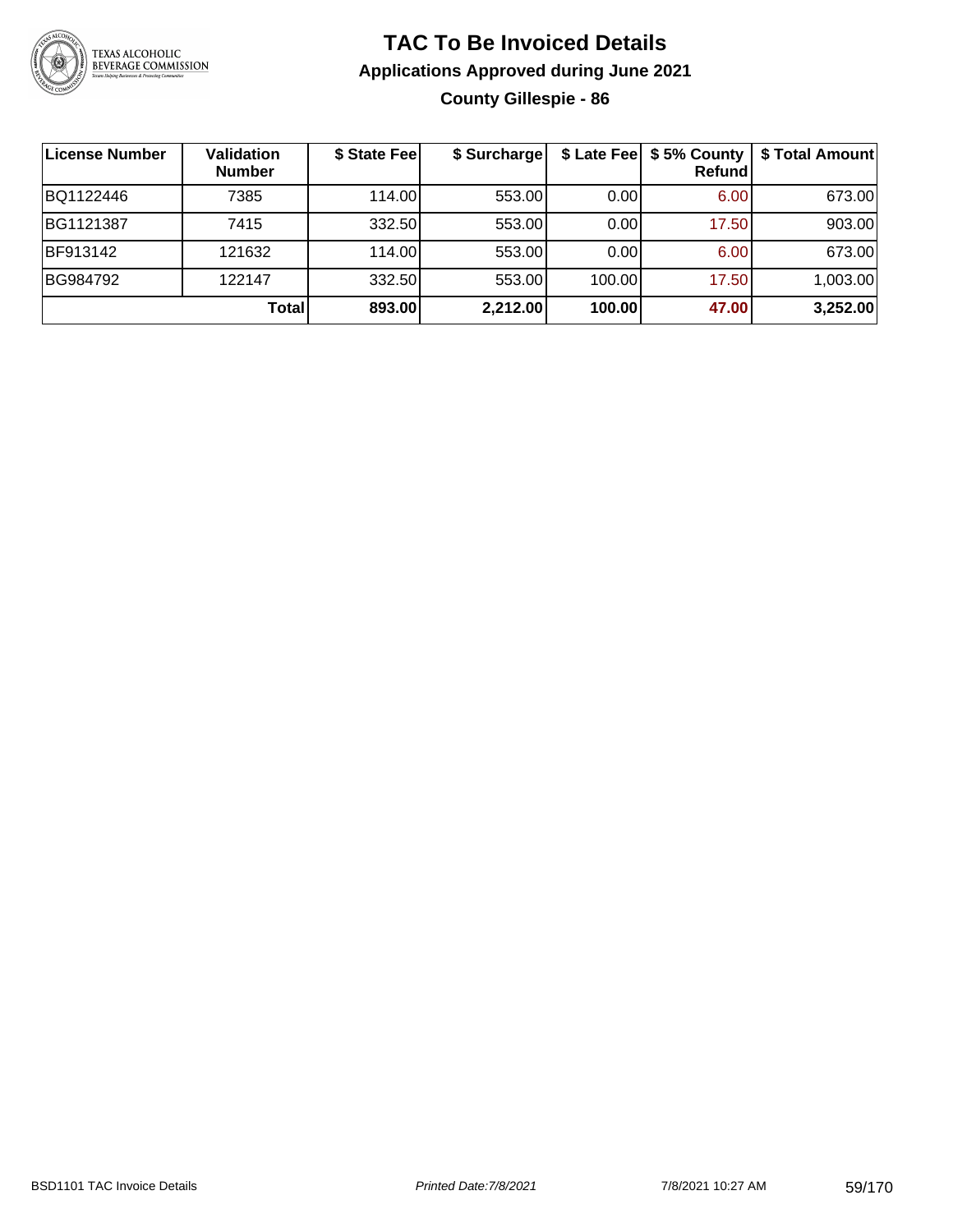

## **TAC To Be Invoiced Details Applications Approved during June 2021 County Goliad - 88**

| License Number | Validation<br><b>Number</b> | \$ State Feel |        |      | Refundl | \$ Surcharge   \$ Late Fee   \$5% County   \$ Total Amount |
|----------------|-----------------------------|---------------|--------|------|---------|------------------------------------------------------------|
| BG1121479      | 512753                      | 332.50        | 553.00 | 0.00 | 17.50   | 903.00                                                     |
|                | Totall                      | 332.50        | 553.00 | 0.00 | 17.50   | 903.00                                                     |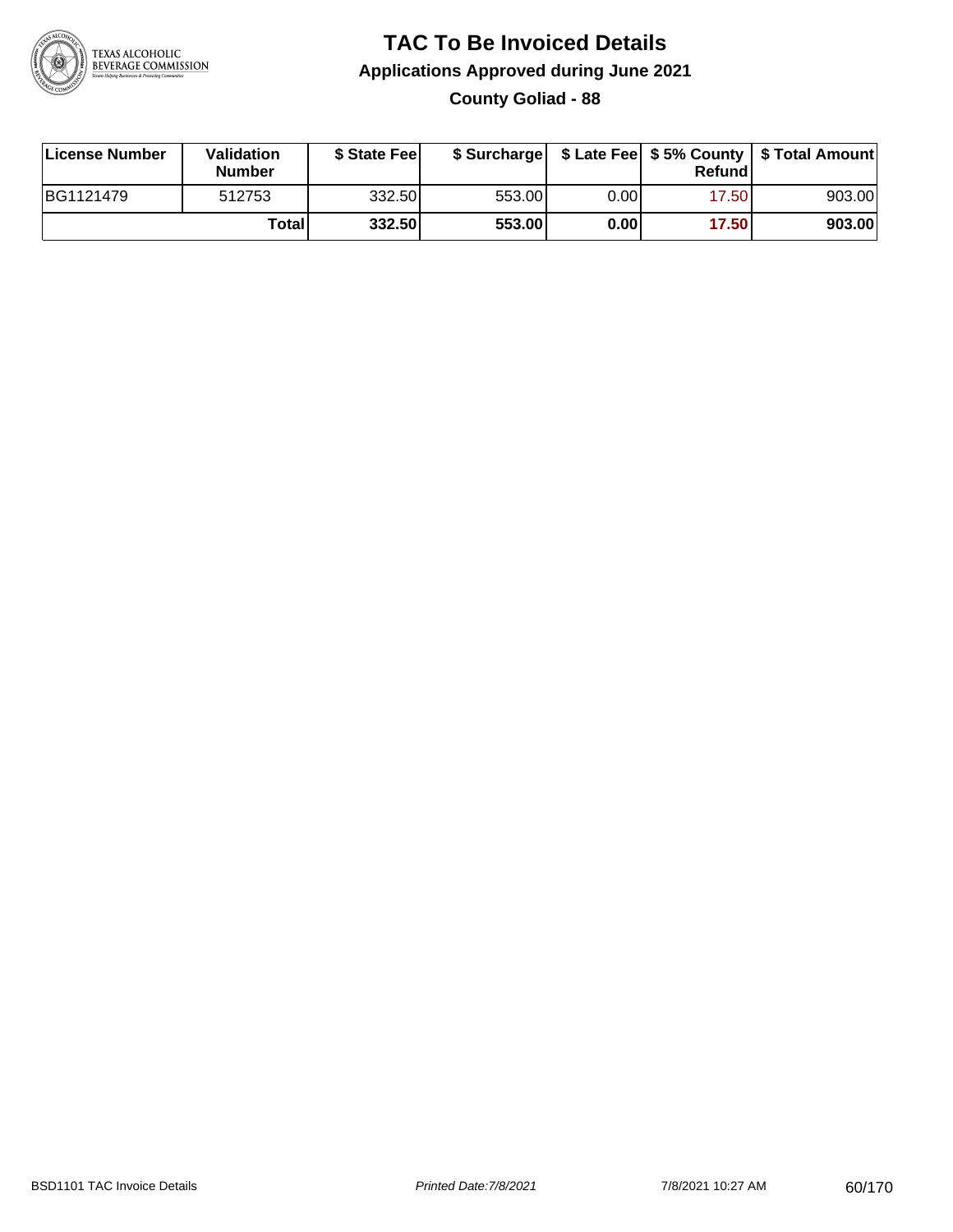

# **TAC To Be Invoiced Details Applications Approved during June 2021 County Gonzales - 89**

| ∣License Number | Validation<br><b>Number</b> | \$ State Fee | \$ Surcharge |      | Refundl | \$ Late Fee   \$5% County   \$ Total Amount |
|-----------------|-----------------------------|--------------|--------------|------|---------|---------------------------------------------|
| BF1122647       | 7778                        | 114.00L      | 553.00       | 0.00 | 6.00    | 673.00                                      |
| BG774643        | 118421                      | 332.50       | 553.00       | 0.00 | 17.50   | 903.00                                      |
| BQ1060113       | 122593                      | 114.00L      | 553.00       | 0.00 | 6.00    | 673.00                                      |
|                 | Total                       | 560.50       | 1,659.00     | 0.00 | 29.50   | 2,249.00                                    |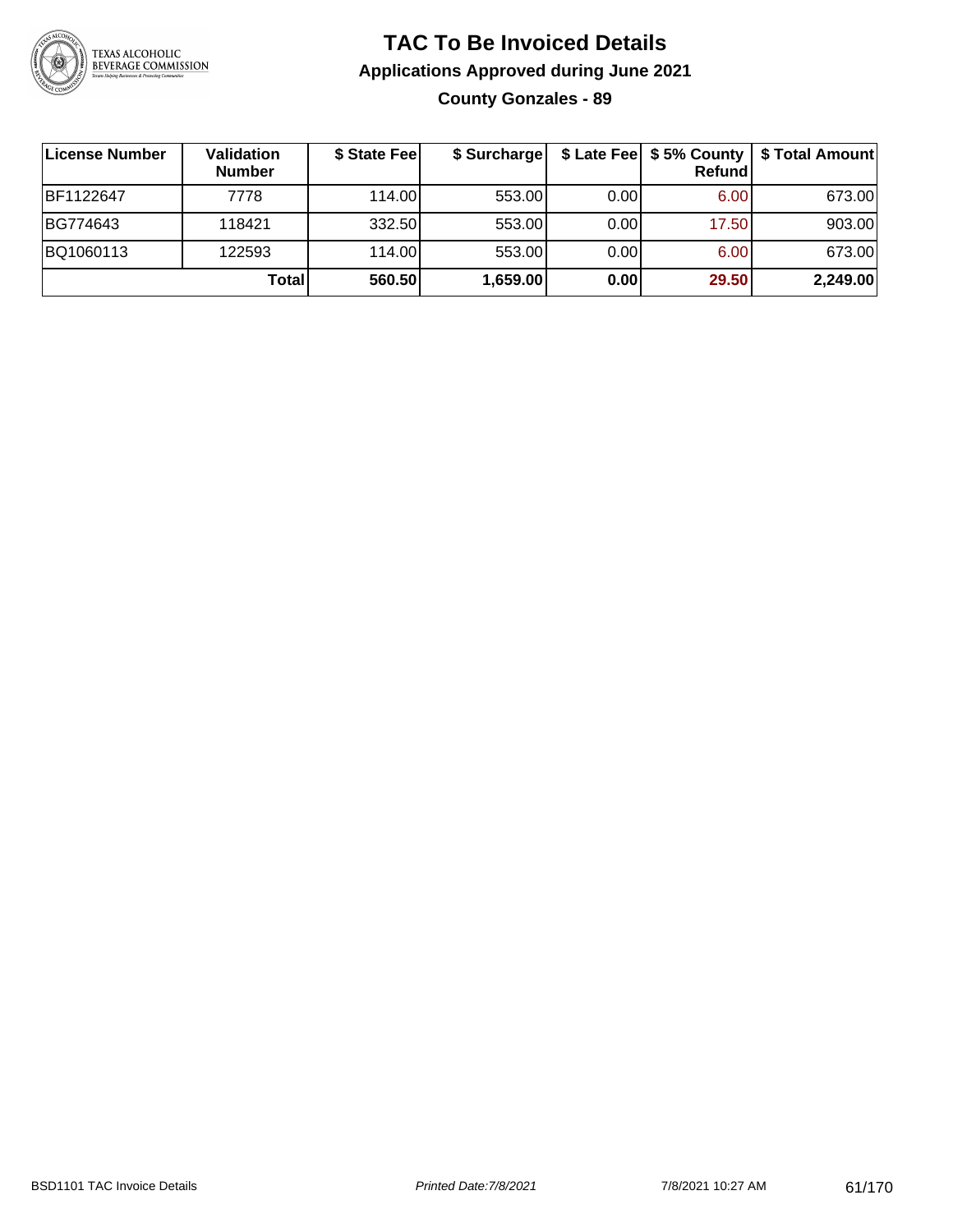

# **TAC To Be Invoiced Details Applications Approved during June 2021 County Gray - 90**

| License Number | Validation<br><b>Number</b> | \$ State Feel |        |      | Refundl | \$ Surcharge   \$ Late Fee   \$5% County   \$ Total Amount |
|----------------|-----------------------------|---------------|--------|------|---------|------------------------------------------------------------|
| BQ1057138      | 120981                      | 114.00L       | 553.00 | 0.00 | 6.00    | 673.00                                                     |
|                | Total                       | 114.00        | 553.00 | 0.00 | 6.00    | 673.00                                                     |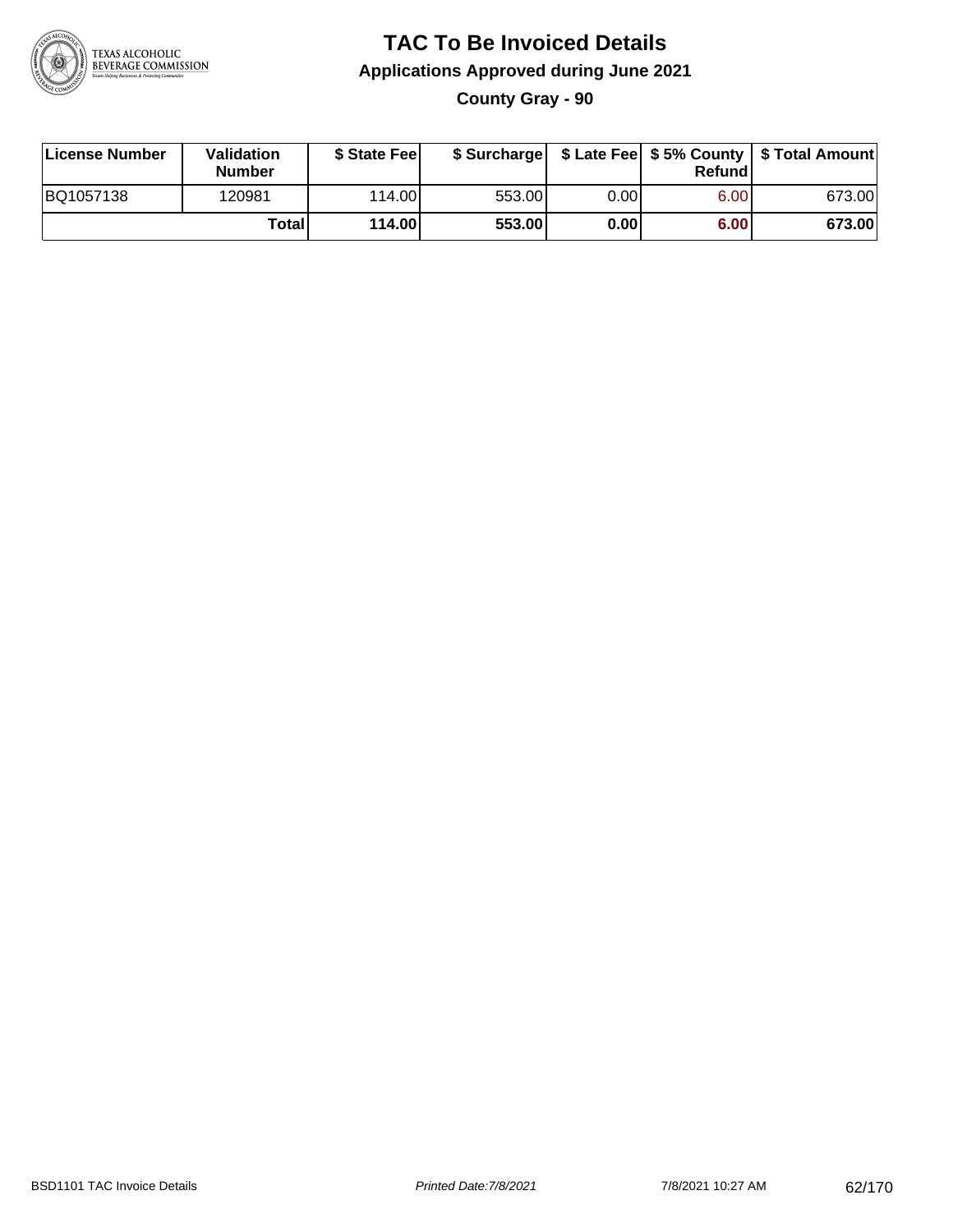

# **TAC To Be Invoiced Details Applications Approved during June 2021 County Grayson - 91**

| <b>License Number</b> | <b>Validation</b><br><b>Number</b> | \$ State Fee | \$ Surcharge | \$ Late Fee | \$5% County<br><b>Refund</b> | \$ Total Amount |
|-----------------------|------------------------------------|--------------|--------------|-------------|------------------------------|-----------------|
| BQ1120812             | 7967                               | 114.00       | 553.00       | 0.00        | 6.00                         | 673.00          |
| BF1122435             | 8074                               | 114.00       | 553.00       | 0.00        | 6.00                         | 673.00          |
| BG1122639             | 8167                               | 332.50       | 553.00       | 0.00        | 17.50                        | 903.00          |
| BF1122277             | 8261                               | 114.00       | 553.00       | 0.00        | 6.00                         | 673.00          |
| BF1123311             | 8643                               | 114.00       | 553.00       | 0.00        | 6.00                         | 673.00          |
| BF987502              | 121160                             | 114.00       | 553.00       | 0.00        | 6.00                         | 673.00          |
| BF1060097             | 121839                             | 114.00       | 553.00       | 0.00        | 6.00                         | 673.00          |
| BQ1056120             | 512740                             | 114.00       | 553.00       | 0.00        | 6.00                         | 673.00          |
|                       | <b>Total</b>                       | 1,130.50     | 4,424.00     | 0.00        | 59.50                        | 5,614.00        |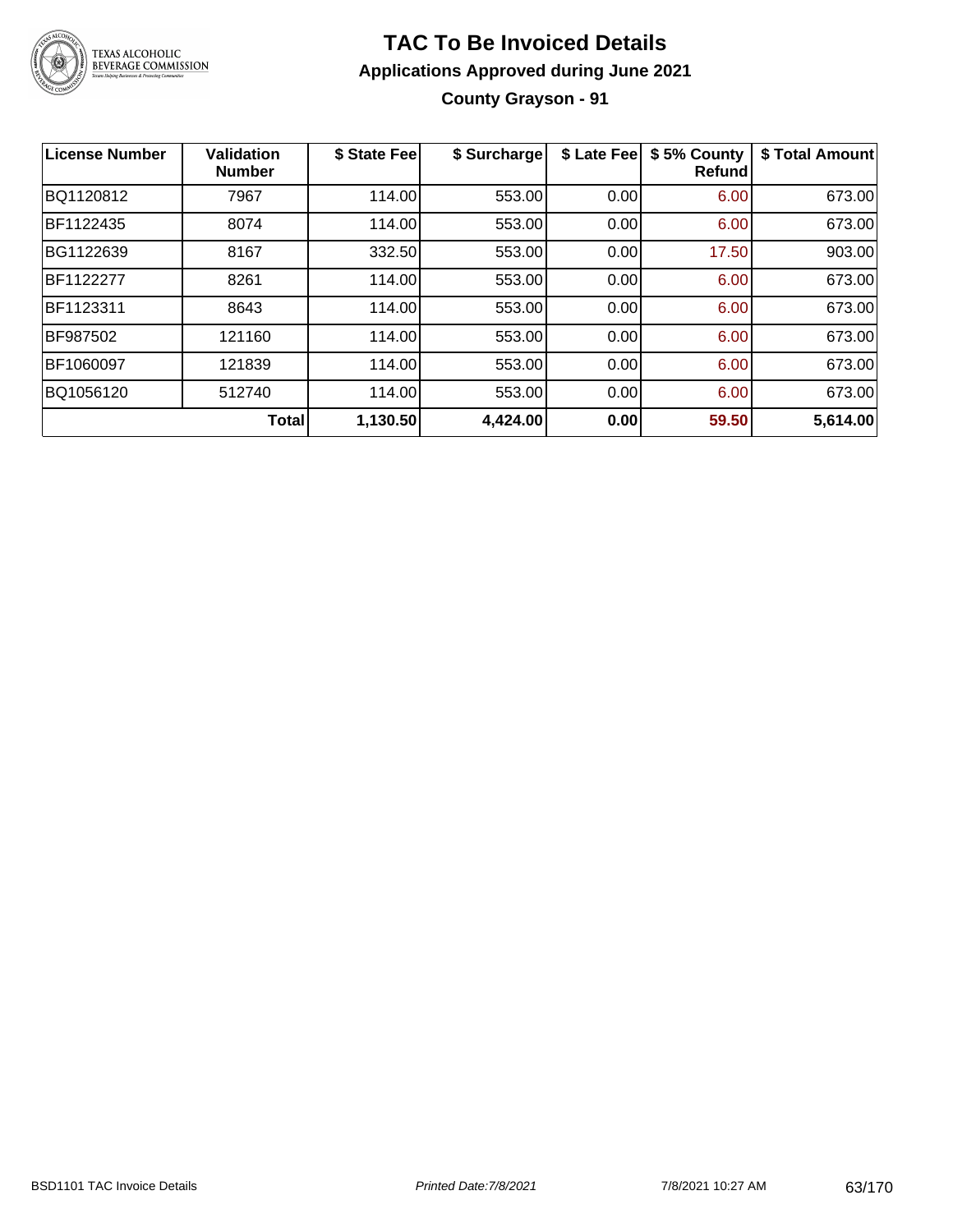

# **TAC To Be Invoiced Details Applications Approved during June 2021 County Gregg - 92**

| <b>License Number</b> | <b>Validation</b><br><b>Number</b> | \$ State Fee | \$ Surcharge |      | \$ Late Fee   \$5% County<br><b>Refund</b> | \$ Total Amount |
|-----------------------|------------------------------------|--------------|--------------|------|--------------------------------------------|-----------------|
| BQ1120747             | 7656                               | 114.00       | 553.00       | 0.00 | 6.00                                       | 673.00          |
| BF1121445             | 7777                               | 114.00       | 553.00       | 0.00 | 6.00                                       | 673.00          |
| BQ1121484             | 7812                               | 114.00       | 553.00       | 0.00 | 6.00                                       | 673.00          |
| BF1121316             | 7814                               | 114.00       | 553.00       | 0.00 | 6.00                                       | 673.00          |
| BG1123016             | 8077                               | 332.50       | 553.00       | 0.00 | 17.50                                      | 903.00          |
| BQ1122900             | 8387                               | 114.00       | 553.00       | 0.00 | 6.00                                       | 673.00          |
| BQ841901              | 119883                             | 114.00       | 553.00       | 0.00 | 6.00                                       | 673.00          |
| BQ985253              | 120740                             | 114.00       | 553.00       | 0.00 | 6.00                                       | 673.00          |
| BQ987025              | 120767                             | 114.00       | 553.00       | 0.00 | 6.00                                       | 673.00          |
| BQ844123              | 120842                             | 114.00       | 553.00       | 0.00 | 6.00                                       | 673.00          |
| BQ910768              | 121091                             | 114.00       | 553.00       | 0.00 | 6.00                                       | 673.00          |
| BQ910947              | 121153                             | 114.00       | 553.00       | 0.00 | 6.00                                       | 673.00          |
| BQ844531              | 121392                             | 114.00       | 553.00       | 0.00 | 6.00                                       | 673.00          |
| BQ845528              | 121455                             | 114.00       | 553.00       | 0.00 | 6.00                                       | 673.00          |
| BG779340              | 122027                             | 332.50       | 553.00       | 0.00 | 17.50                                      | 903.00          |
| BQ915056              | 122315                             | 114.00       | 553.00       | 0.00 | 6.00                                       | 673.00          |
|                       | <b>Total</b>                       | 2,261.00     | 8,848.00     | 0.00 | 119.00                                     | 11,228.00       |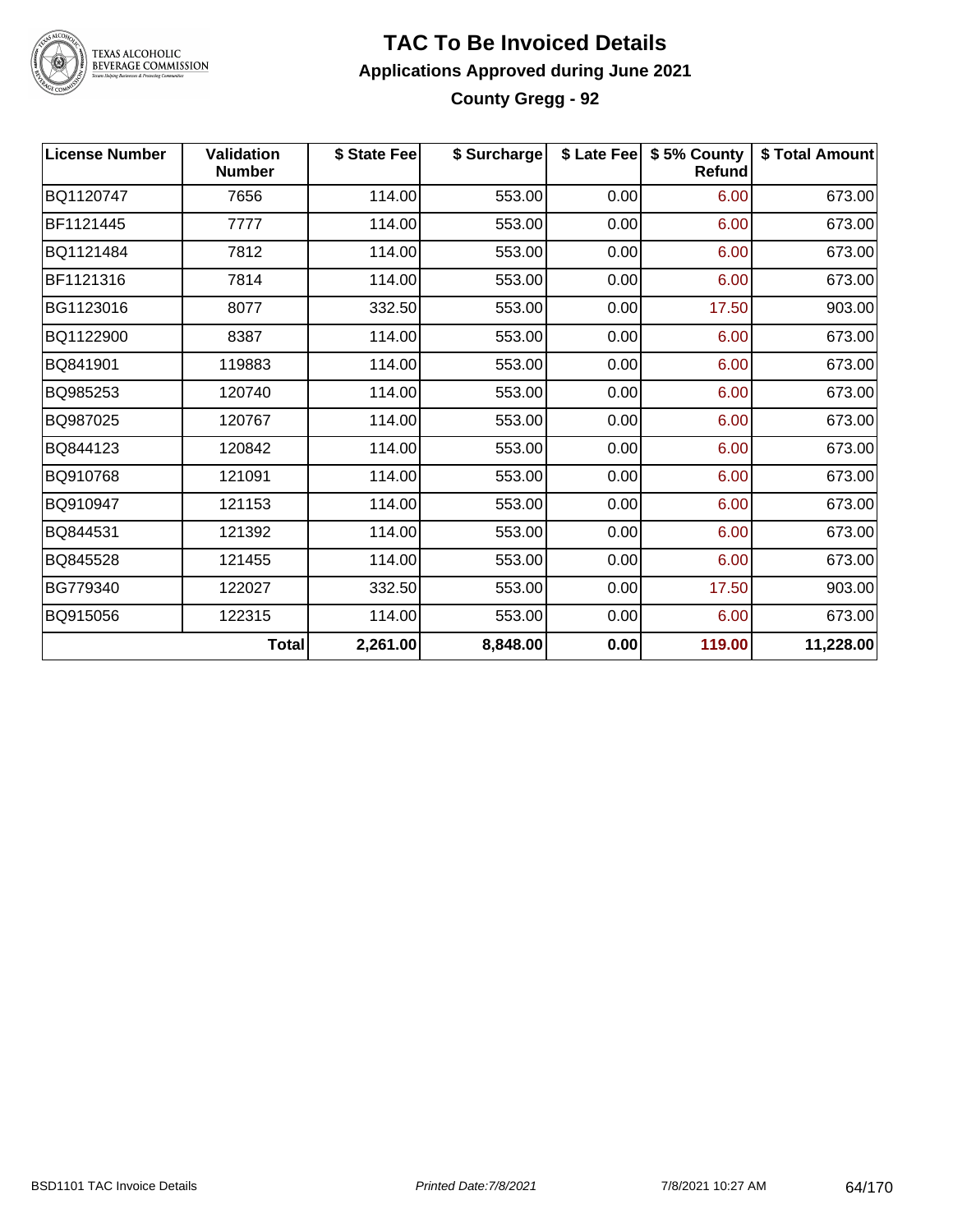

# **TAC To Be Invoiced Details Applications Approved during June 2021 County Grimes - 93**

| License Number | <b>Validation</b><br><b>Number</b> | \$ State Fee | \$ Surcharge | \$ Late Fee | \$5% County<br>Refundl | \$ Total Amount |
|----------------|------------------------------------|--------------|--------------|-------------|------------------------|-----------------|
| BG1122093      | 7032                               | 332.50       | 553.00       | 0.00        | 17.50                  | 903.00          |
| BG844504       | 120483                             | 332.50       | 553.00       | 0.00        | 17.50                  | 903.00          |
| BG844496       | 120485                             | 332.50       | 553.00       | 0.00        | 17.50                  | 903.00          |
| BG639823       | 120490                             | 332.50       | 553.00       | 0.00        | 17.50                  | 903.00          |
| BQ1059733      | 513305                             | 114.00       | 553.00       | 0.00        | 6.00                   | 673.00          |
|                | Total                              | 1,444.00     | 2,765.00     | 0.00        | 76.00                  | 4,285.00        |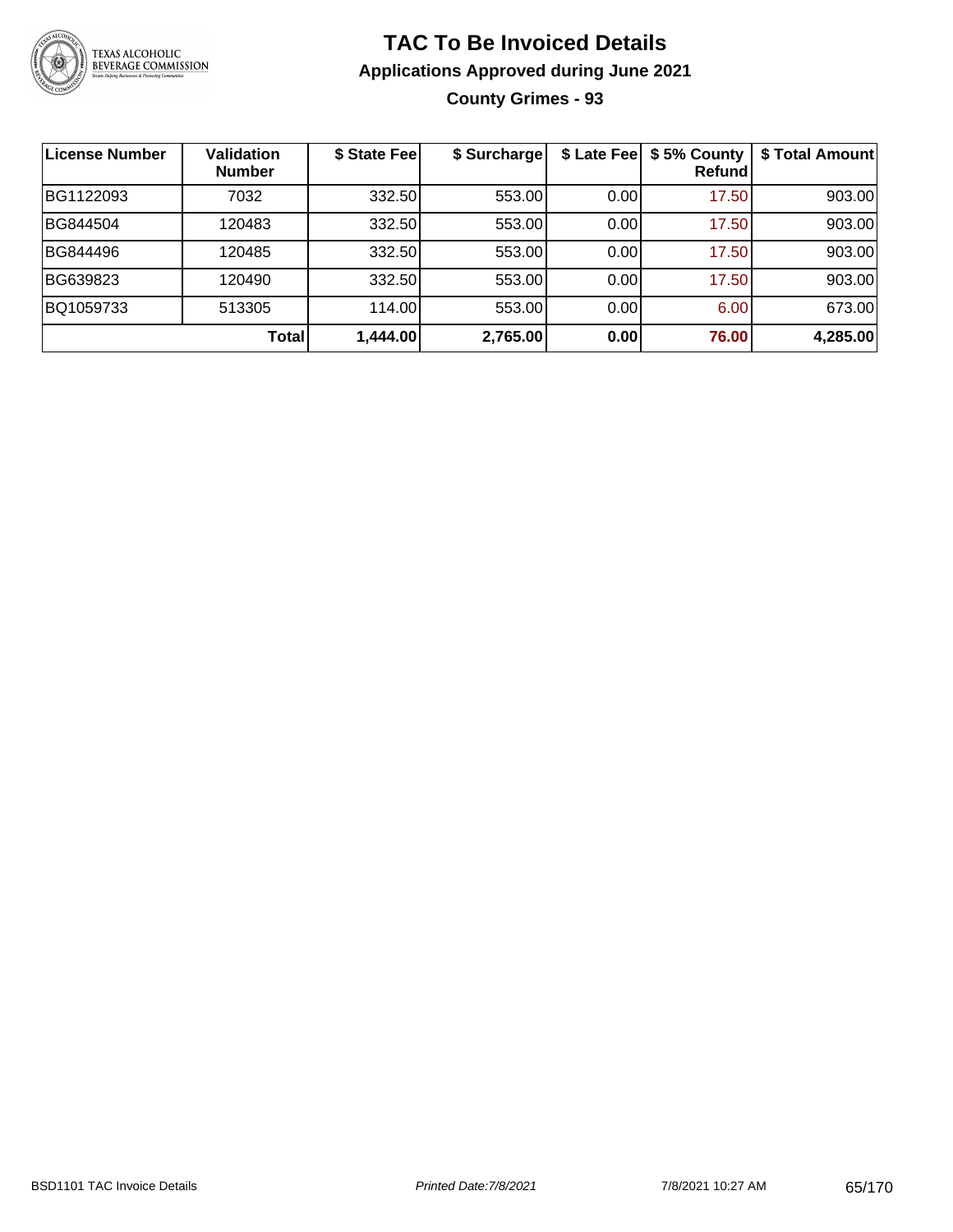

# **TAC To Be Invoiced Details Applications Approved during June 2021 County Guadalupe - 94**

| <b>License Number</b> | <b>Validation</b><br><b>Number</b> | \$ State Fee | \$ Surcharge | \$ Late Fee | \$5% County<br>Refund | \$ Total Amount |
|-----------------------|------------------------------------|--------------|--------------|-------------|-----------------------|-----------------|
| BF1120940             | 7558                               | 114.00       | 553.00       | 0.00        | 6.00                  | 673.00          |
| BF1121111             | 7606                               | 114.00       | 553.00       | 0.00        | 6.00                  | 673.00          |
| BQ986602              | 120400                             | 114.00       | 553.00       | 0.00        | 6.00                  | 673.00          |
| BG1054521             | 120596                             | 332.50       | 553.00       | 0.00        | 17.50                 | 903.00          |
| BG988441              | 121961                             | 332.50       | 553.00       | 0.00        | 17.50                 | 903.00          |
| BE974660              | 511138                             | 285.00       | 553.00       | 0.00        | 15.00                 | 853.00          |
|                       | Total                              | 1,292.00     | 3,318.00     | 0.00        | 68.00                 | 4,678.00        |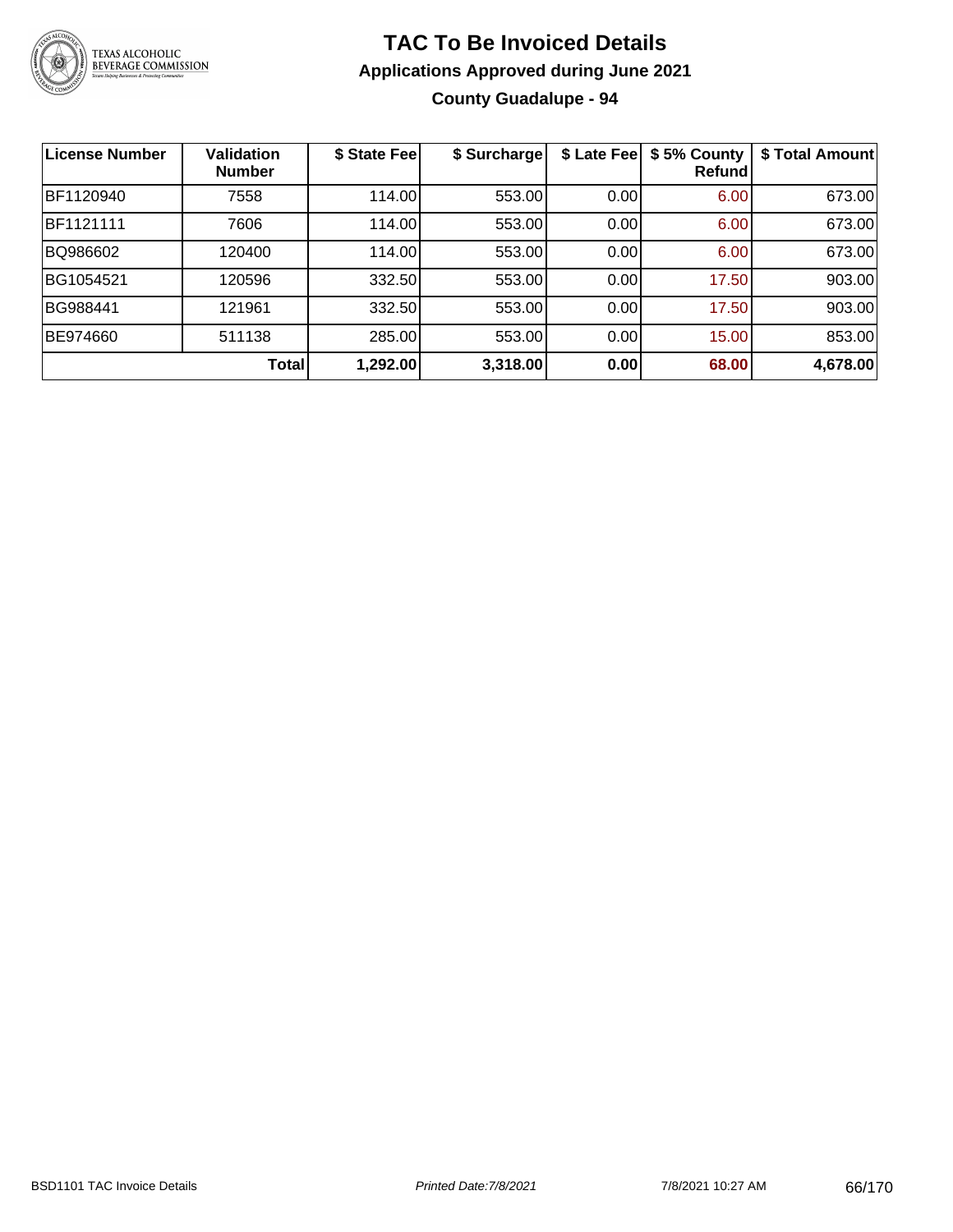

**County Hale - 95**

| License Number | Validation<br><b>Number</b> | \$ State Feel |        |       | Refundl | \$ Surcharge   \$ Late Fee   \$5% County   \$ Total Amount |
|----------------|-----------------------------|---------------|--------|-------|---------|------------------------------------------------------------|
| BQ1060111      | 121765                      | 114.00        | 553.00 | 0.00I | 6.00    | 673.00                                                     |
|                | Totall                      | 114.00        | 553.00 | 0.00  | 6.00    | 673.00                                                     |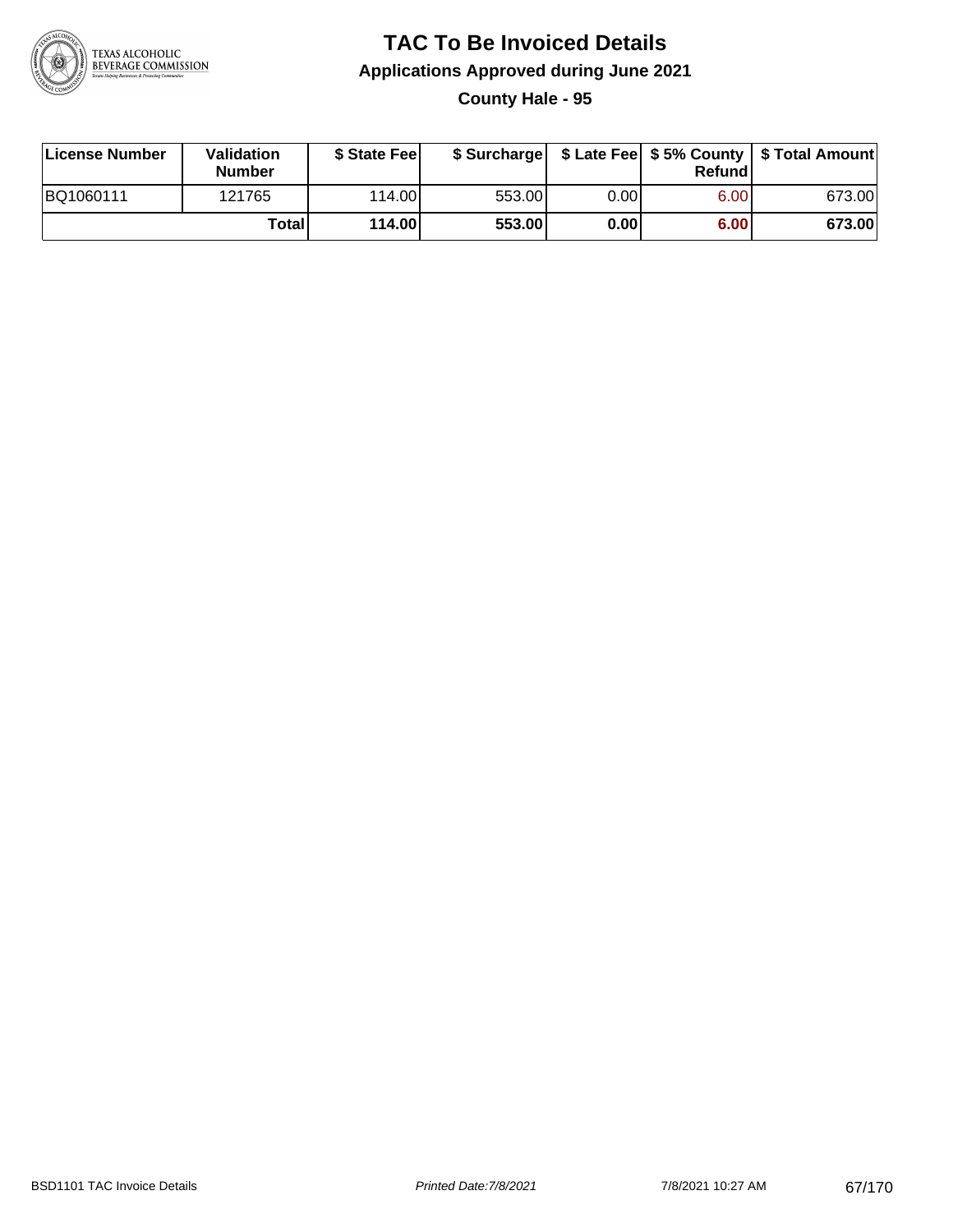

## **TAC To Be Invoiced Details Applications Approved during June 2021 County Hall - 96**

| License Number | Validation<br><b>Number</b> | \$ State Feel |        |      | Refund | \$ Surcharge   \$ Late Fee   \$5% County   \$ Total Amount |
|----------------|-----------------------------|---------------|--------|------|--------|------------------------------------------------------------|
| BG1058848      | 120882                      | 332.50        | 553.00 | 0.00 | 17.50  | 903.00                                                     |
|                | <b>Total</b>                | 332.50        | 553.00 | 0.00 | 17.50  | 903.00                                                     |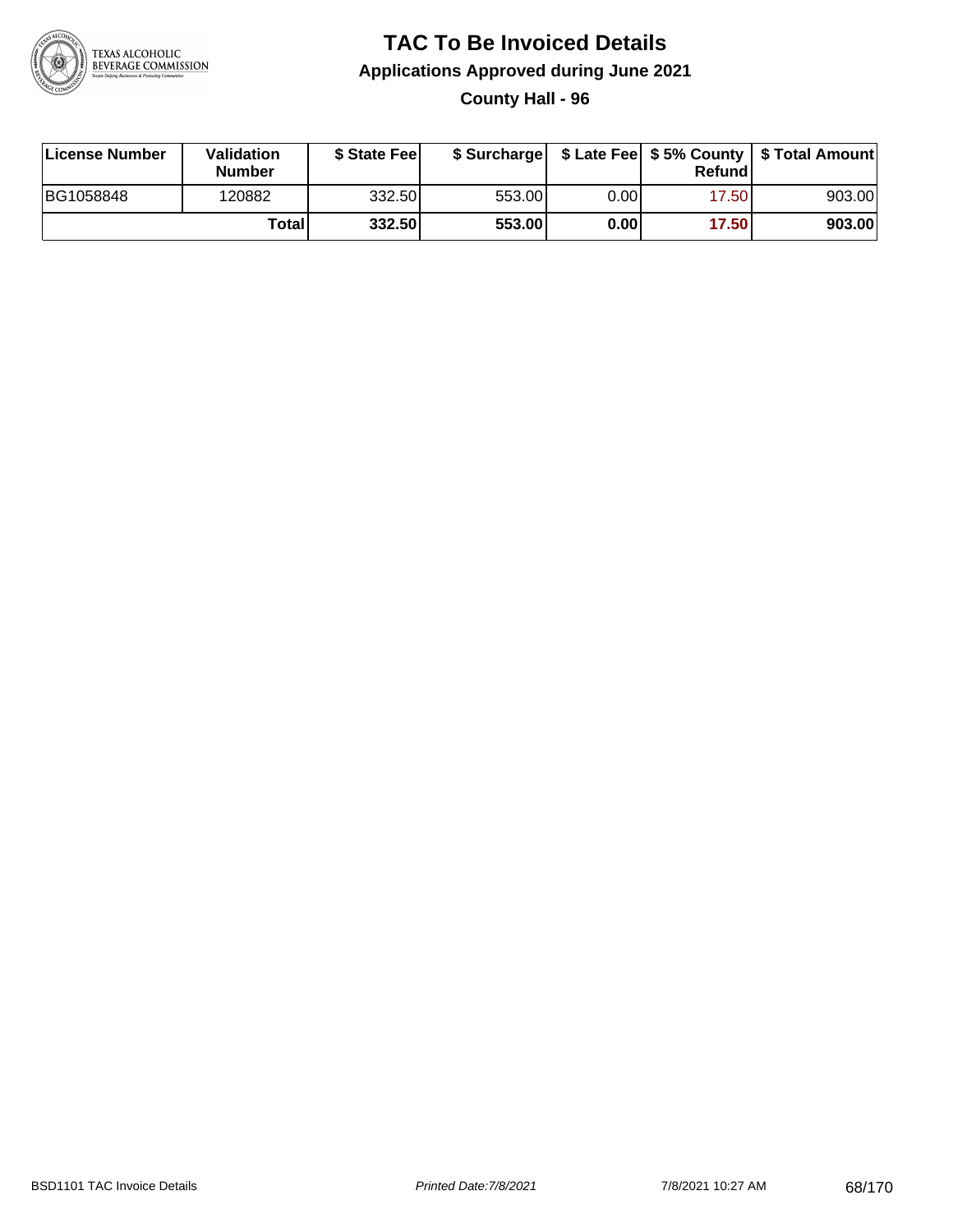

# **TAC To Be Invoiced Details Applications Approved during June 2021 County Hardin - 100**

| ∣License Number | <b>Validation</b><br><b>Number</b> | \$ State Fee |          |       | Refund | \$ Surcharge   \$ Late Fee   \$5% County   \$ Total Amount |
|-----------------|------------------------------------|--------------|----------|-------|--------|------------------------------------------------------------|
| BG843431        | 512114                             | 332.50       | 553.00   | 0.001 | 17.50  | 903.00                                                     |
| BQ987677        | 512360                             | 114.00       | 553.00   | 0.001 | 6.00   | 673.00                                                     |
|                 | Totall                             | 446.50       | 1,106.00 | 0.00  | 23.50  | 1,576.00                                                   |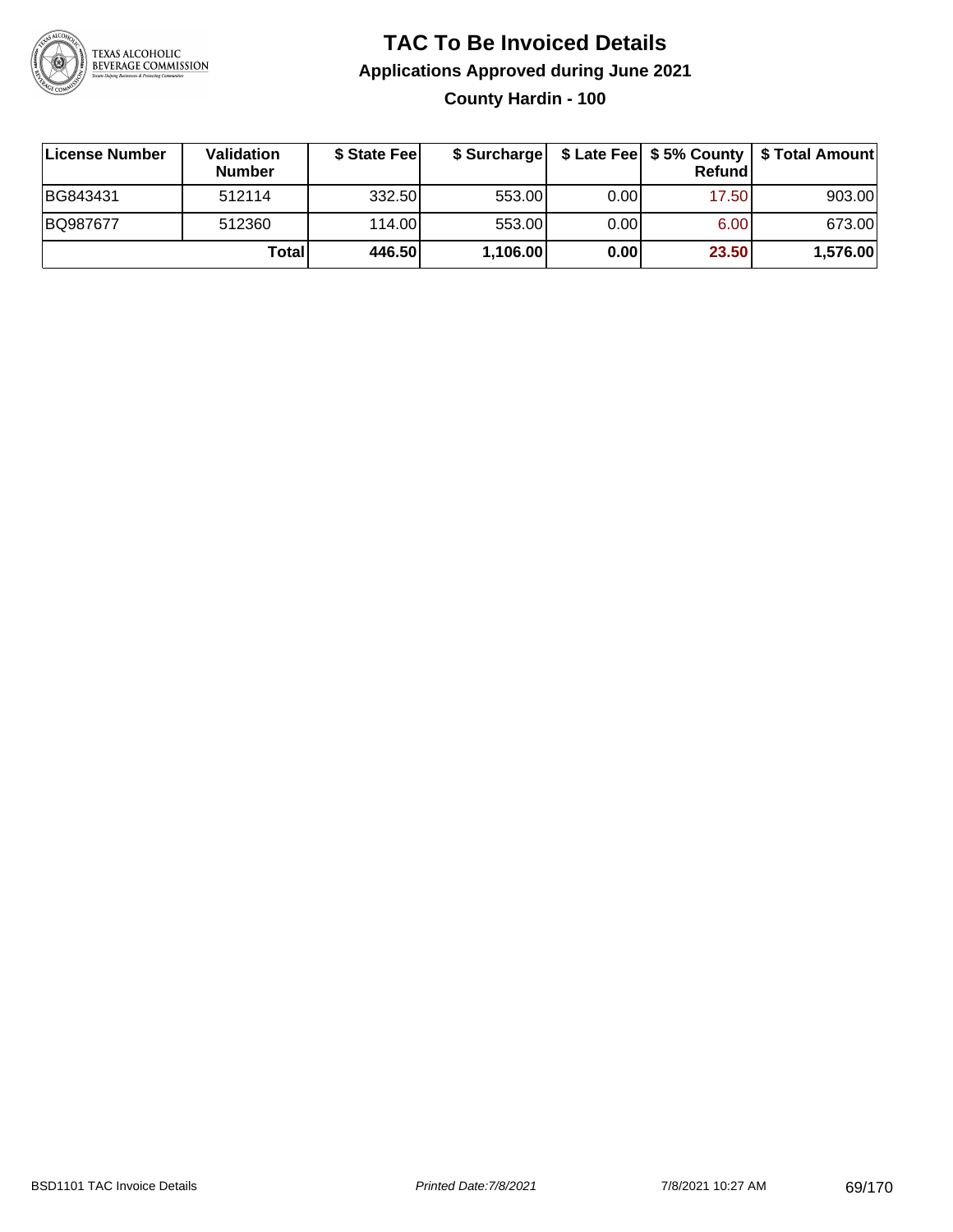

**County Harris - 101**

| <b>License Number</b> | Validation<br><b>Number</b> | \$ State Fee | \$ Surcharge |      | \$ Late Fee   \$5% County<br>Refund | \$ Total Amount |
|-----------------------|-----------------------------|--------------|--------------|------|-------------------------------------|-----------------|
| BG1120927             | 6169                        | 1,900.00     | 553.00       | 0.00 | 100.00                              | 2,553.00        |
| BF1121012             | 6287                        | 114.00       | 553.00       | 0.00 | 6.00                                | 673.00          |
| BQ1121768             | 6301                        | 114.00       | 553.00       | 0.00 | 6.00                                | 673.00          |
| BQ1121552             | 6541                        | 114.00       | 553.00       | 0.00 | 6.00                                | 673.00          |
| BQ1122048             | 6587                        | 114.00       | 553.00       | 0.00 | 6.00                                | 673.00          |
| BF1120829             | 6591                        | 114.00       | 553.00       | 0.00 | 6.00                                | 673.00          |
| BG1122461             | 6616                        | 1,900.00     | 553.00       | 0.00 | 100.00                              | 2,553.00        |
| BQ1121470             | 6639                        | 114.00       | 553.00       | 0.00 | 6.00                                | 673.00          |
| BQ1121543             | 6670                        | 114.00       | 553.00       | 0.00 | 6.00                                | 673.00          |
| BF1122041             | 6671                        | 114.00       | 553.00       | 0.00 | 6.00                                | 673.00          |
| BQ1121853             | 6715                        | 114.00       | 553.00       | 0.00 | 6.00                                | 673.00          |
| BG1123006             | 6759                        | 1,900.00     | 553.00       | 0.00 | 100.00                              | 2,553.00        |
| BG1121450             | 6778                        | 1,900.00     | 553.00       | 0.00 | 100.00                              | 2,553.00        |
| BQ1123009             | 6810                        | 114.00       | 553.00       | 0.00 | 6.00                                | 673.00          |
| BG1121898             | 6817                        | 1,900.00     | 553.00       | 0.00 | 100.00                              | 2,553.00        |
| BG1120756             | 6855                        | 1,900.00     | 553.00       | 0.00 | 100.00                              | 2,553.00        |
| BQ1123143             | 6857                        | 114.00       | 553.00       | 0.00 | 6.00                                | 673.00          |
| BQ1122575             | 6924                        | 114.00       | 553.00       | 0.00 | 6.00                                | 673.00          |
| BQ1123194             | 7017                        | 114.00       | 553.00       | 0.00 | 6.00                                | 673.00          |
| BG1121569             | 7018                        | 1,900.00     | 553.00       | 0.00 | 100.00                              | 2,553.00        |
| BG1120791             | 7044                        | 1,900.00     | 553.00       | 0.00 | 100.00                              | 2,553.00        |
| BQ1122010             | 7086                        | 114.00       | 553.00       | 0.00 | 6.00                                | 673.00          |
| BF1123129             | 7103                        | 114.00       | 553.00       | 0.00 | 6.00                                | 673.00          |
| BG1122673             | 7160                        | 1,900.00     | 553.00       | 0.00 | 100.00                              | 2,553.00        |
| BG1121431             | 7177                        | 1,900.00     | 553.00       | 0.00 | 100.00                              | 2,553.00        |
| BF1121244             | 7182                        | 114.00       | 553.00       | 0.00 | 6.00                                | 673.00          |
| BG1123220             | 7200                        | 1,900.00     | 553.00       | 0.00 | 100.00                              | 2,553.00        |
| BG1121474             | 7202                        | 1,900.00     | 553.00       | 0.00 | 100.00                              | 2,553.00        |
| BG1122718             | 7240                        | 1,900.00     | 553.00       | 0.00 | 100.00                              | 2,553.00        |
| BQ1122588             | 7265                        | 114.00       | 553.00       | 0.00 | 6.00                                | 673.00          |
| BQ1122585             | 7268                        | 114.00       | 553.00       | 0.00 | 6.00                                | 673.00          |
| BQ1121385             | 7282                        | 114.00       | 553.00       | 0.00 | 6.00                                | 673.00          |
| BQ1122904             | 7284                        | 114.00       | 553.00       | 0.00 | 6.00                                | 673.00          |
| BQ1122658             | 7288                        | 114.00       | 553.00       | 0.00 | 6.00                                | 673.00          |
| BF1121125             | 7354                        | 114.00       | 553.00       | 0.00 | 6.00                                | 673.00          |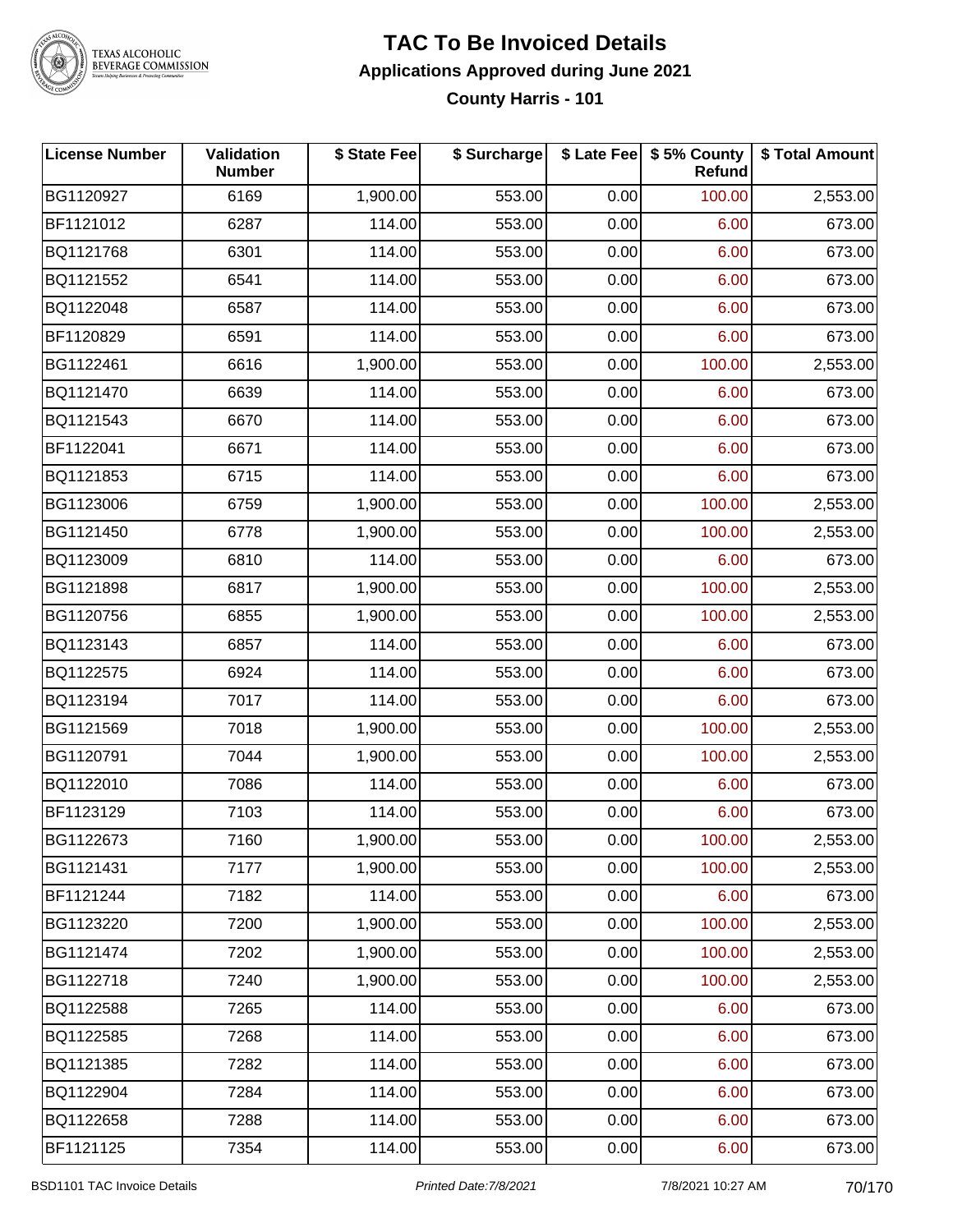| <b>License Number</b> | Validation<br><b>Number</b> | \$ State Fee | \$ Surcharge |      | \$ Late Fee   \$5% County<br>Refund | \$ Total Amount |
|-----------------------|-----------------------------|--------------|--------------|------|-------------------------------------|-----------------|
| BG1121140             | 7424                        | 1,900.00     | 553.00       | 0.00 | 100.00                              | 2,553.00        |
| BQ1123301             | 7427                        | 114.00       | 553.00       | 0.00 | 6.00                                | 673.00          |
| BQ1122664             | 7428                        | 114.00       | 553.00       | 0.00 | 6.00                                | 673.00          |
| BF1122817             | 7429                        | 114.00       | 553.00       | 0.00 | 6.00                                | 673.00          |
| BF1123282             | 7434                        | 114.00       | 553.00       | 0.00 | 6.00                                | 673.00          |
| BF1121617             | 7438                        | 114.00       | 553.00       | 0.00 | 6.00                                | 673.00          |
| BQ1120783             | 7441                        | 114.00       | 553.00       | 0.00 | 6.00                                | 673.00          |
| BQ1122602             | 7488                        | 114.00       | 553.00       | 0.00 | 6.00                                | 673.00          |
| BQ1122733             | 7726                        | 114.00       | 553.00       | 0.00 | 6.00                                | 673.00          |
| BQ1121563             | 7728                        | 114.00       | 553.00       | 0.00 | 6.00                                | 673.00          |
| BQ1123283             | 7729                        | 114.00       | 553.00       | 0.00 | 6.00                                | 673.00          |
| BQ1122142             | 7730                        | 114.00       | 553.00       | 0.00 | 6.00                                | 673.00          |
| BQ1121986             | 7731                        | 114.00       | 553.00       | 0.00 | 6.00                                | 673.00          |
| BF1121099             | 7732                        | 114.00       | 553.00       | 0.00 | 6.00                                | 673.00          |
| BQ1120698             | 7733                        | 114.00       | 553.00       | 0.00 | 6.00                                | 673.00          |
| BQ1120817             | 7735                        | 114.00       | 553.00       | 0.00 | 6.00                                | 673.00          |
| BF1121152             | 7746                        | 114.00       | 553.00       | 0.00 | 6.00                                | 673.00          |
| BQ1123146             | 7755                        | 114.00       | 553.00       | 0.00 | 6.00                                | 673.00          |
| BG1123235             | 7774                        | 1,900.00     | 553.00       | 0.00 | 100.00                              | 2,553.00        |
| BP1123235             | 7774                        | 950.00       | 426.00       | 0.00 | 50.00                               | 1,426.00        |
| BG1121824             | 7824                        | 1,900.00     | 553.00       | 0.00 | 100.00                              | 2,553.00        |
| BQ1120750             | 7859                        | 114.00       | 553.00       | 0.00 | 6.00                                | 673.00          |
| BQ1120833             | 7860                        | 114.00       | 553.00       | 0.00 | 6.00                                | 673.00          |
| BF1120935             | 7863                        | 114.00       | 553.00       | 0.00 | 6.00                                | 673.00          |
| BF1121409             | 7865                        | 114.00       | 553.00       | 0.00 | 6.00                                | 673.00          |
| BF1120744             | 7867                        | 114.00       | 553.00       | 0.00 | 6.00                                | 673.00          |
| BF1123456             | 7911                        | 114.00       | 553.00       | 0.00 | 6.00                                | 673.00          |
| BQ1122600             | 7912                        | 114.00       | 553.00       | 0.00 | 6.00                                | 673.00          |
| BG1122821             | 7925                        | 1,900.00     | 553.00       | 0.00 | 100.00                              | 2,553.00        |
| BG1122330             | 7953                        | 1,900.00     | 553.00       | 0.00 | 100.00                              | 2,553.00        |
| BG1122465             | 8017                        | 1,900.00     | 553.00       | 0.00 | 100.00                              | 2,553.00        |
| BB1121683             | 8034                        | 570.00       | 701.00       | 0.00 | 30.00                               | 1,301.00        |
| BG1120748             | 8040                        | 1,900.00     | 553.00       | 0.00 | 100.00                              | 2,553.00        |
| BQ1122196             | 8155                        | 114.00       | 553.00       | 0.00 | 6.00                                | 673.00          |
| BG1121447             | 8158                        | 1,900.00     | 553.00       | 0.00 | 100.00                              | 2,553.00        |
| BQ1122314             | 8160                        | 114.00       | 553.00       | 0.00 | 6.00                                | 673.00          |
| BF1122540             | 8162                        | 114.00       | 553.00       | 0.00 | 6.00                                | 673.00          |
| BF1123082             | 8211                        | 114.00       | 553.00       | 0.00 | 6.00                                | 673.00          |
| BQ1121687             | 8266                        | 114.00       | 553.00       | 0.00 | 6.00                                | 673.00          |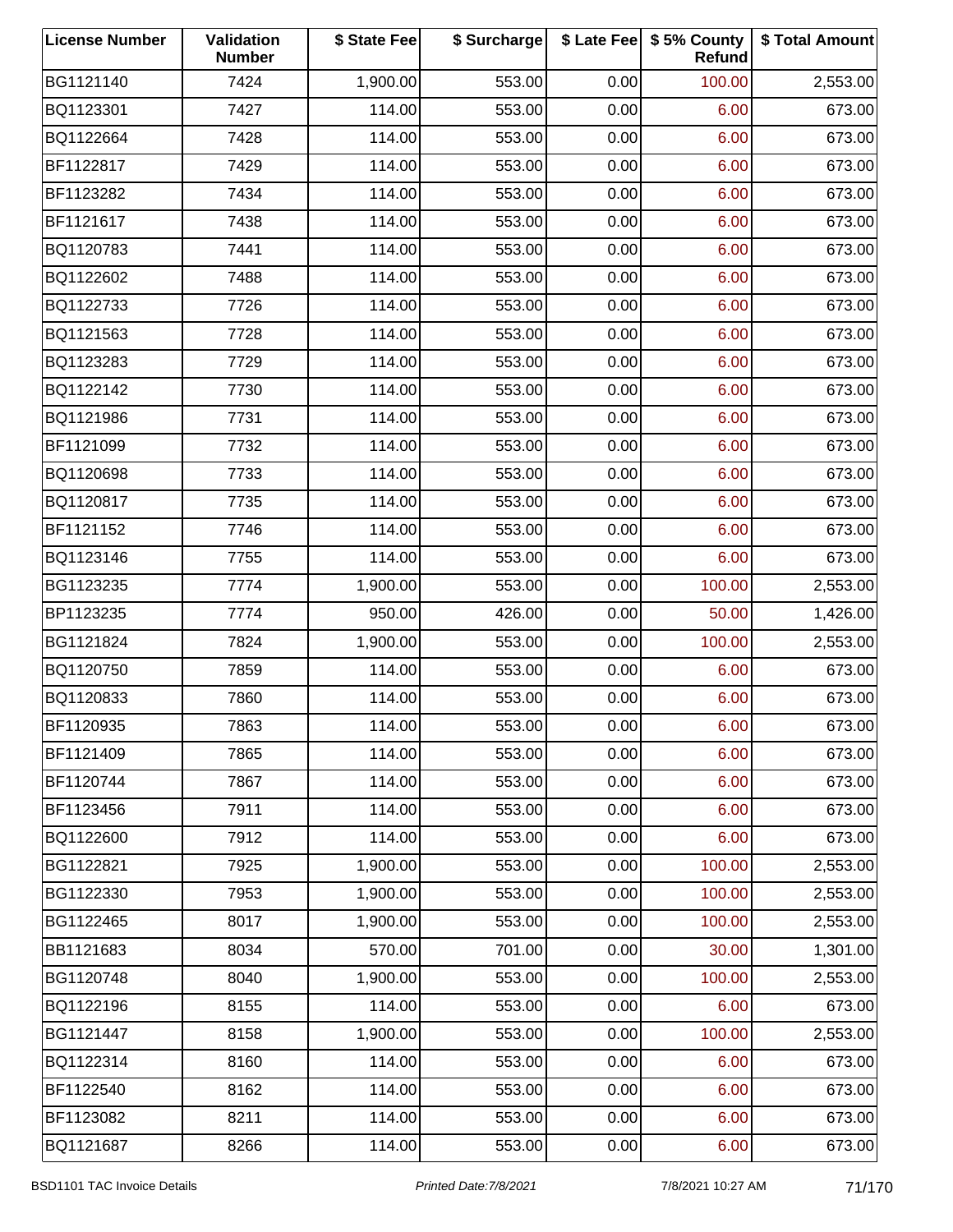| <b>License Number</b> | Validation<br><b>Number</b> | \$ State Fee | \$ Surcharge |      | \$ Late Fee   \$5% County<br>Refund | \$ Total Amount |
|-----------------------|-----------------------------|--------------|--------------|------|-------------------------------------|-----------------|
| BQ1122577             | 8320                        | 114.00       | 553.00       | 0.00 | 6.00                                | 673.00          |
| BF1122606             | 8325                        | 114.00       | 553.00       | 0.00 | 6.00                                | 673.00          |
| BQ1123369             | 8327                        | 114.00       | 553.00       | 0.00 | 6.00                                | 673.00          |
| BF1123055             | 8398                        | 114.00       | 553.00       | 0.00 | 6.00                                | 673.00          |
| BQ1123391             | 8482                        | 114.00       | 553.00       | 0.00 | 6.00                                | 673.00          |
| BF960371              | 100597                      | 114.00       | 553.00       | 0.00 | 6.00                                | 673.00          |
| BQ839330              | 115013                      | 114.00       | 553.00       | 0.00 | 6.00                                | 673.00          |
| BQ1054762             | 117096                      | 114.00       | 553.00       | 0.00 | 6.00                                | 673.00          |
| BQ777385              | 119786                      | 114.00       | 553.00       | 0.00 | 6.00                                | 673.00          |
| BQ1058274             | 119787                      | 114.00       | 553.00       | 0.00 | 6.00                                | 673.00          |
| BQ986311              | 119792                      | 114.00       | 553.00       | 0.00 | 6.00                                | 673.00          |
| BQ1059273             | 119810                      | 114.00       | 553.00       | 0.00 | 6.00                                | 673.00          |
| BQ1058029             | 119813                      | 114.00       | 553.00       | 0.00 | 6.00                                | 673.00          |
| BQ1056785             | 119820                      | 114.00       | 553.00       | 0.00 | 6.00                                | 673.00          |
| BQ777392              | 119945                      | 114.00       | 553.00       | 0.00 | 6.00                                | 673.00          |
| BQ843101              | 119945                      | 114.00       | 553.00       | 0.00 | 6.00                                | 673.00          |
| BQ984883              | 119945                      | 114.00       | 553.00       | 0.00 | 6.00                                | 673.00          |
| BQ909638              | 120014                      | 114.00       | 553.00       | 0.00 | 6.00                                | 673.00          |
| BQ844778              | 120254                      | 114.00       | 553.00       | 0.00 | 6.00                                | 673.00          |
| BQ842031              | 120307                      | 114.00       | 553.00       | 0.00 | 6.00                                | 673.00          |
| BQ777680              | 120309                      | 114.00       | 553.00       | 0.00 | 6.00                                | 673.00          |
| BQ1055962             | 120356                      | 114.00       | 553.00       | 0.00 | 6.00                                | 673.00          |
| BQ777391              | 120372                      | 114.00       | 553.00       | 0.00 | 6.00                                | 673.00          |
| BQ1058898             | 120373                      | 114.00       | 553.00       | 0.00 | 6.00                                | 673.00          |
| BQ1059171             | 120375                      | 114.00       | 553.00       | 0.00 | 6.00                                | 673.00          |
| BF985528              | 120385                      | 114.00       | 553.00       | 0.00 | 6.00                                | 673.00          |
| BQ1056167             | 120405                      | 114.00       | 553.00       | 0.00 | 6.00                                | 673.00          |
| BQ843337              | 120431                      | 114.00       | 553.00       | 0.00 | 6.00                                | 673.00          |
| BF910196              | 120457                      | 114.00       | 553.00       | 0.00 | 6.00                                | 673.00          |
| BG1057498             | 120466                      | 1,425.00     | 553.00       | 0.00 | 75.00                               | 2,053.00        |
| BF1056160             | 120478                      | 114.00       | 553.00       | 0.00 | 6.00                                | 673.00          |
| BG1056221             | 120562                      | 1,425.00     | 553.00       | 0.00 | 75.00                               | 2,053.00        |
| BG1058148             | 120573                      | 1,425.00     | 553.00       | 0.00 | 75.00                               | 2,053.00        |
| BL1058148             | 120573                      | 475.00       | 327.00       | 0.00 | 25.00                               | 827.00          |
| BQ987027              | 120689                      | 114.00       | 553.00       | 0.00 | 6.00                                | 673.00          |
| BG984455              | 120690                      | 1,425.00     | 553.00       | 0.00 | 75.00                               | 2,053.00        |
| BL984455              | 120690                      | 475.00       | 327.00       | 0.00 | 25.00                               | 827.00          |
| BP984455              | 120690                      | 950.00       | 426.00       | 0.00 | 50.00                               | 1,426.00        |
| BQ842260              | 120735                      | 114.00       | 553.00       | 0.00 | 6.00                                | 673.00          |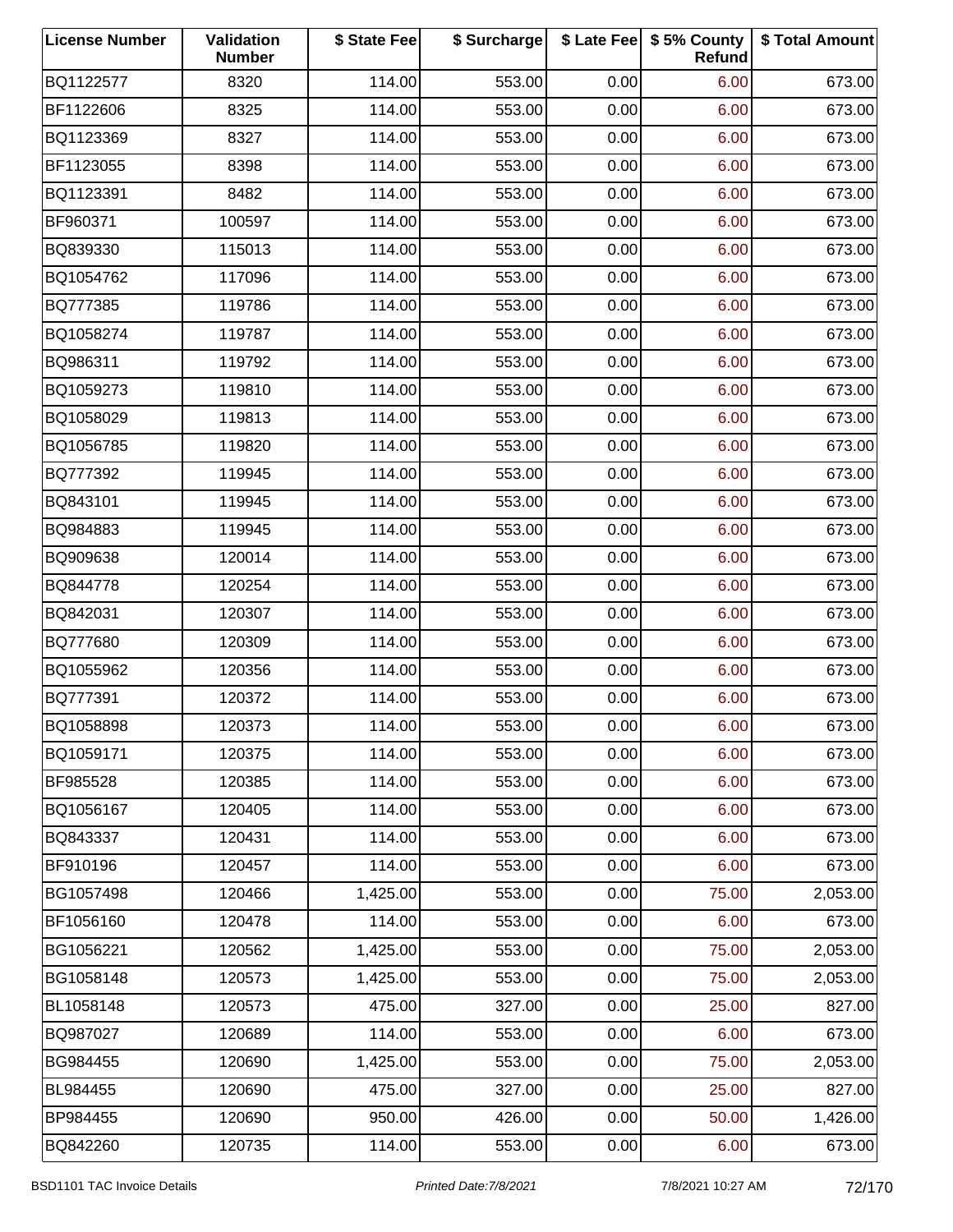| <b>License Number</b> | Validation<br><b>Number</b> | \$ State Fee | \$ Surcharge |        | \$ Late Fee   \$5% County<br>Refund | \$ Total Amount |
|-----------------------|-----------------------------|--------------|--------------|--------|-------------------------------------|-----------------|
| BG986071              | 120742                      | 1,425.00     | 553.00       | 0.00   | 75.00                               | 2,053.00        |
| BQ1059658             | 120747                      | 114.00       | 553.00       | 0.00   | 6.00                                | 673.00          |
| BQ778651              | 120757                      | 114.00       | 553.00       | 0.00   | 6.00                                | 673.00          |
| BG777870              | 120758                      | 1,425.00     | 553.00       | 0.00   | 75.00                               | 2,053.00        |
| BL777870              | 120758                      | 475.00       | 327.00       | 0.00   | 25.00                               | 827.00          |
| BG844617              | 120758                      | 1,425.00     | 553.00       | 0.00   | 75.00                               | 2,053.00        |
| BL844617              | 120758                      | 475.00       | 327.00       | 0.00   | 25.00                               | 827.00          |
| BQ844926              | 120758                      | 114.00       | 553.00       | 0.00   | 6.00                                | 673.00          |
| BF911033              | 120780                      | 114.00       | 553.00       | 0.00   | 6.00                                | 673.00          |
| BF1059645             | 120862                      | 114.00       | 553.00       | 0.00   | 6.00                                | 673.00          |
| BQ911725              | 120900                      | 114.00       | 553.00       | 0.00   | 6.00                                | 673.00          |
| BG1059412             | 120938                      | 1,425.00     | 553.00       | 0.00   | 75.00                               | 2,053.00        |
| BG909895              | 120994                      | 1,425.00     | 553.00       | 0.00   | 75.00                               | 2,053.00        |
| BQ984593              | 121027                      | 114.00       | 553.00       | 100.00 | 6.00                                | 773.00          |
| BQ909946              | 121036                      | 114.00       | 553.00       | 100.00 | 6.00                                | 773.00          |
| BQ909880              | 121038                      | 114.00       | 553.00       | 100.00 | 6.00                                | 773.00          |
| BQ910094              | 121044                      | 114.00       | 553.00       | 100.00 | 6.00                                | 773.00          |
| BQ909976              | 121046                      | 114.00       | 553.00       | 100.00 | 6.00                                | 773.00          |
| BQ987064              | 121056                      | 114.00       | 553.00       | 0.00   | 6.00                                | 673.00          |
| BQ1056905             | 121057                      | 114.00       | 553.00       | 0.00   | 6.00                                | 673.00          |
| BF1058798             | 121069                      | 114.00       | 553.00       | 0.00   | 6.00                                | 673.00          |
| BQ910505              | 121076                      | 114.00       | 553.00       | 0.00   | 6.00                                | 673.00          |
| BF986914              | 121081                      | 114.00       | 553.00       | 0.00   | 6.00                                | 673.00          |
| BQ778412              | 121083                      | 114.00       | 553.00       | 0.00   | 6.00                                | 673.00          |
| BQ912980              | 121084                      | 114.00       | 553.00       | 0.00   | 6.00                                | 673.00          |
| BQ910714              | 121094                      | 114.00       | 553.00       | 0.00   | 6.00                                | 673.00          |
| BQ845283              | 121142                      | 114.00       | 553.00       | 0.00   | 6.00                                | 673.00          |
| BQ911036              | 121158                      | 114.00       | 553.00       | 0.00   | 6.00                                | 673.00          |
| BQ912229              | 121174                      | 114.00       | 553.00       | 0.00   | 6.00                                | 673.00          |
| BQ1059578             | 121196                      | 114.00       | 553.00       | 0.00   | 6.00                                | 673.00          |
| BG1059381             | 121250                      | 1,425.00     | 553.00       | 0.00   | 75.00                               | 2,053.00        |
| BQ845664              | 121254                      | 114.00       | 553.00       | 0.00   | 6.00                                | 673.00          |
| BF1056242             | 121268                      | 114.00       | 553.00       | 100.00 | 6.00                                | 773.00          |
| BQ845310              | 121306                      | 114.00       | 553.00       | 0.00   | 6.00                                | 673.00          |
| BQ1057686             | 121317                      | 114.00       | 553.00       | 0.00   | 6.00                                | 673.00          |
| BQ1057256             | 121323                      | 114.00       | 553.00       | 0.00   | 6.00                                | 673.00          |
| BG987399              | 121377                      | 1,425.00     | 553.00       | 0.00   | 75.00                               | 2,053.00        |
| BQ845165              | 121421                      | 114.00       | 553.00       | 0.00   | 6.00                                | 673.00          |
| BQ845699              | 121422                      | 114.00       | 553.00       | 0.00   | 6.00                                | 673.00          |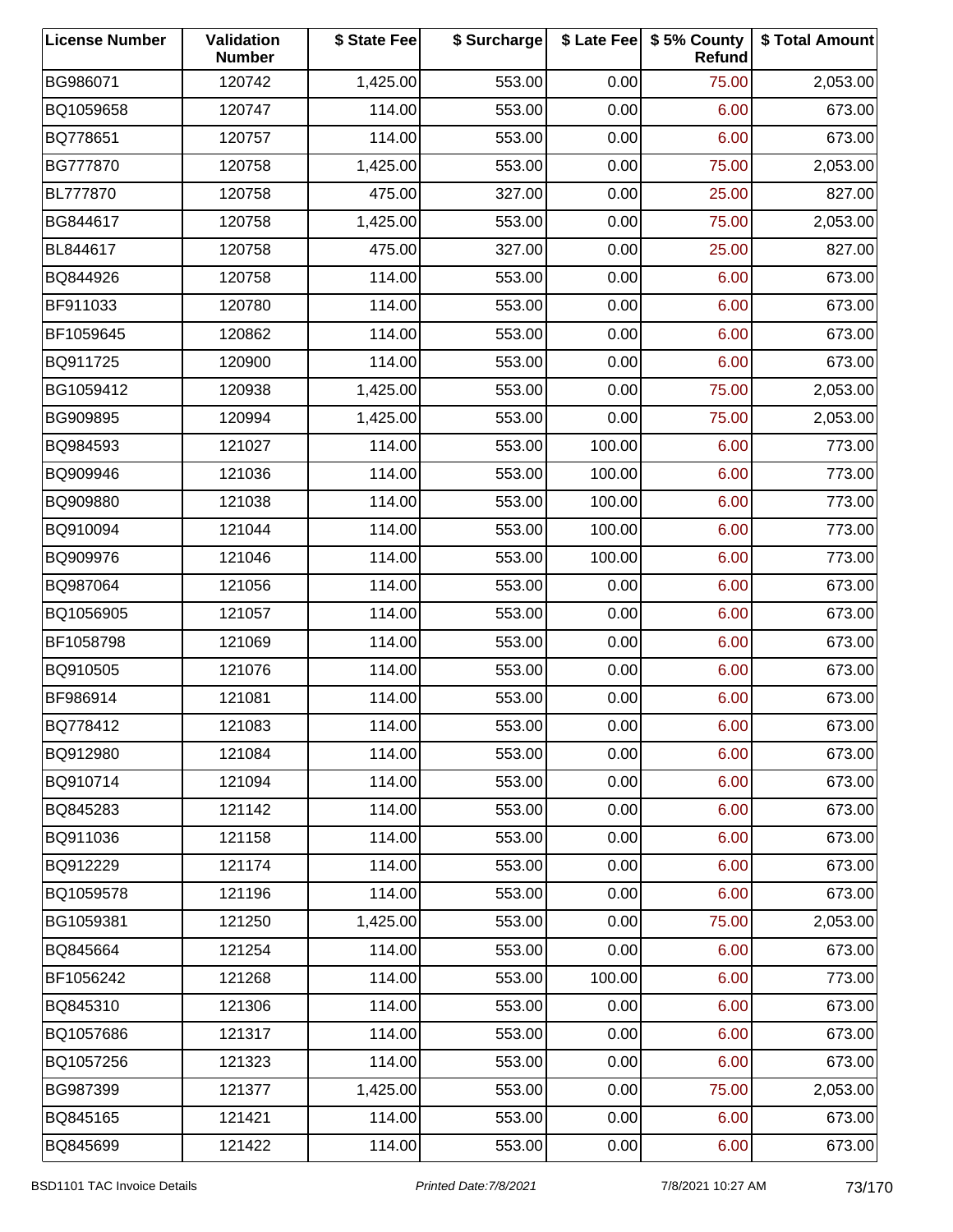| <b>License Number</b> | Validation<br><b>Number</b> | \$ State Fee | \$ Surcharge |      | \$ Late Fee   \$5% County<br>Refund | \$ Total Amount |
|-----------------------|-----------------------------|--------------|--------------|------|-------------------------------------|-----------------|
| BG1060175             | 121423                      | 1,425.00     | 553.00       | 0.00 | 75.00                               | 2,053.00        |
| BQ985187              | 121444                      | 114.00       | 553.00       | 0.00 | 6.00                                | 673.00          |
| BQ913770              | 121455                      | 114.00       | 553.00       | 0.00 | 6.00                                | 673.00          |
| BQ845593              | 121489                      | 114.00       | 553.00       | 0.00 | 6.00                                | 673.00          |
| BQ845679              | 121489                      | 114.00       | 553.00       | 0.00 | 6.00                                | 673.00          |
| BG776751              | 121494                      | 1,425.00     | 553.00       | 0.00 | 75.00                               | 2,053.00        |
| BF1060195             | 121556                      | 114.00       | 553.00       | 0.00 | 6.00                                | 673.00          |
| BF843958              | 121592                      | 114.00       | 553.00       | 0.00 | 6.00                                | 673.00          |
| BG844991              | 121592                      | 1,425.00     | 553.00       | 0.00 | 75.00                               | 2,053.00        |
| BG988057              | 121618                      | 1,425.00     | 553.00       | 0.00 | 75.00                               | 2,053.00        |
| BQ843916              | 121639                      | 114.00       | 553.00       | 0.00 | 6.00                                | 673.00          |
| BG1056475             | 121643                      | 1,425.00     | 553.00       | 0.00 | 75.00                               | 2,053.00        |
| BF1059692             | 121690                      | 114.00       | 553.00       | 0.00 | 6.00                                | 673.00          |
| BQ778958              | 121695                      | 114.00       | 553.00       | 0.00 | 6.00                                | 673.00          |
| BQ988093              | 121697                      | 114.00       | 553.00       | 0.00 | 6.00                                | 673.00          |
| BG988017              | 121699                      | 1,425.00     | 553.00       | 0.00 | 75.00                               | 2,053.00        |
| BF988036              | 121700                      | 114.00       | 553.00       | 0.00 | 6.00                                | 673.00          |
| BG988013              | 121702                      | 1,425.00     | 553.00       | 0.00 | 75.00                               | 2,053.00        |
| BF845971              | 121703                      | 114.00       | 553.00       | 0.00 | 6.00                                | 673.00          |
| BG988360              | 121707                      | 1,425.00     | 553.00       | 0.00 | 75.00                               | 2,053.00        |
| BQ985601              | 121718                      | 114.00       | 553.00       | 0.00 | 6.00                                | 673.00          |
| BQ913905              | 121727                      | 114.00       | 553.00       | 0.00 | 6.00                                | 673.00          |
| BB778421              | 121785                      | 570.00       | 701.00       | 0.00 | 30.00                               | 1,301.00        |
| BI778422              | 121787                      | 38.00        | 278.00       | 0.00 | 2.00                                | 318.00          |
| BJ778422              | 121787                      | 38.00        | 202.00       | 0.00 | 2.00                                | 242.00          |
| BG987606              | 121822                      | 1,425.00     | 553.00       | 0.00 | 75.00                               | 2,053.00        |
| BG778120              | 121883                      | 1,425.00     | 553.00       | 0.00 | 75.00                               | 2,053.00        |
| BL778120              | 121883                      | 475.00       | 327.00       | 0.00 | 25.00                               | 827.00          |
| BF1060844             | 121950                      | 114.00       | 553.00       | 0.00 | 6.00                                | 673.00          |
| BQ913944              | 121966                      | 114.00       | 553.00       | 0.00 | 6.00                                | 673.00          |
| BG1059499             | 121970                      | 1,425.00     | 553.00       | 0.00 | 75.00                               | 2,053.00        |
| BG912937              | 122101                      | 1,425.00     | 553.00       | 0.00 | 75.00                               | 2,053.00        |
| BL912937              | 122101                      | 475.00       | 327.00       | 0.00 | 25.00                               | 827.00          |
| BG912955              | 122134                      | 1,425.00     | 553.00       | 0.00 | 75.00                               | 2,053.00        |
| BG988968              | 122192                      | 1,425.00     | 553.00       | 0.00 | 75.00                               | 2,053.00        |
| BG1057603             | 122201                      | 1,425.00     | 553.00       | 0.00 | 75.00                               | 2,053.00        |
| BL1057603             | 122201                      | 475.00       | 327.00       | 0.00 | 25.00                               | 827.00          |
| BQ989102              | 122208                      | 114.00       | 553.00       | 0.00 | 6.00                                | 673.00          |
| BG986285              | 122294                      | 1,425.00     | 553.00       | 0.00 | 75.00                               | 2,053.00        |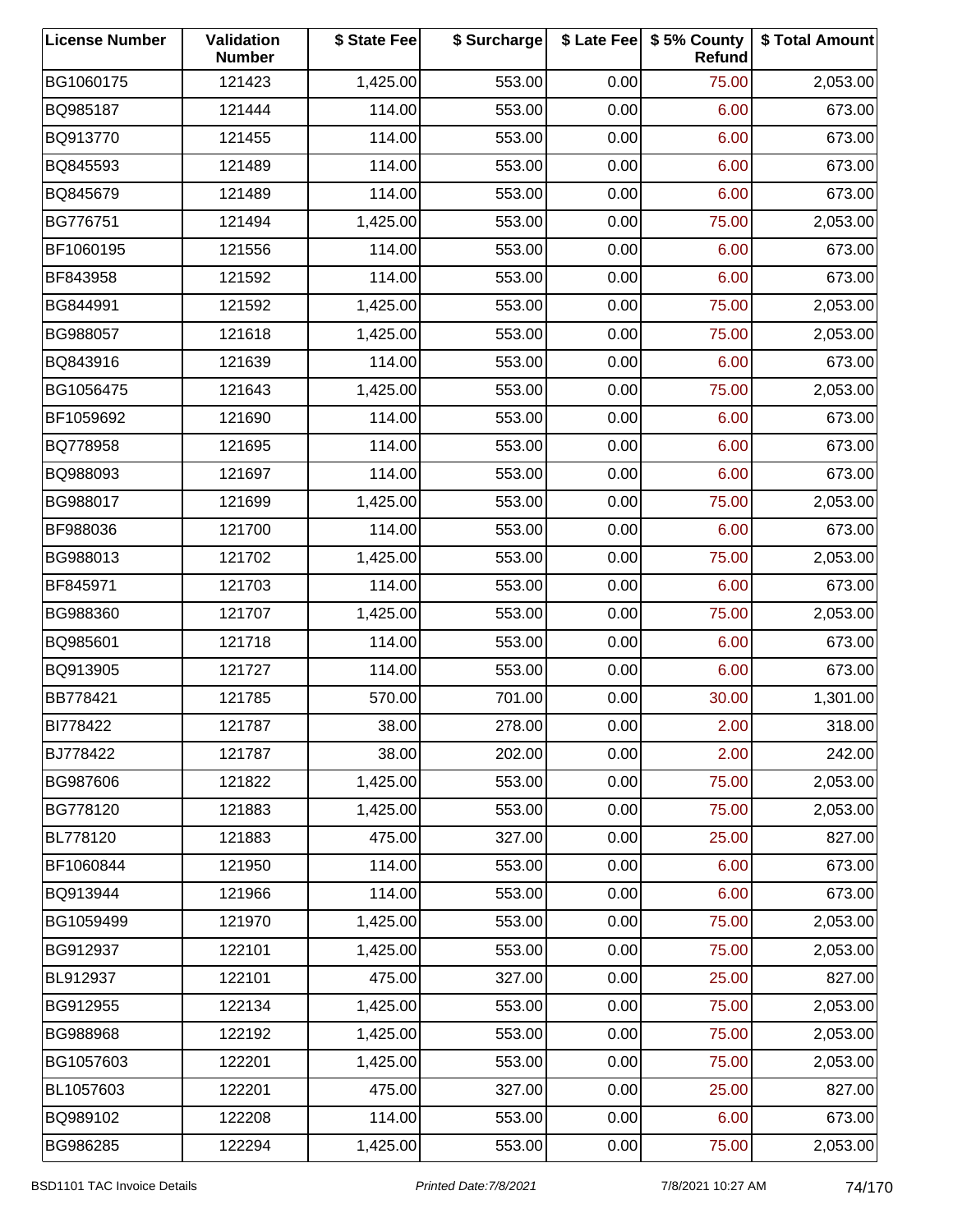| <b>License Number</b> | Validation<br><b>Number</b> | \$ State Fee | \$ Surcharge |      | \$ Late Fee   \$5% County<br>Refund | \$ Total Amount |
|-----------------------|-----------------------------|--------------|--------------|------|-------------------------------------|-----------------|
| BQ915020              | 122309                      | 114.00       | 553.00       | 0.00 | 6.00                                | 673.00          |
| BQ845963              | 122312                      | 114.00       | 553.00       | 0.00 | 6.00                                | 673.00          |
| BQ778954              | 122319                      | 114.00       | 553.00       | 0.00 | 6.00                                | 673.00          |
| BG914025              | 122375                      | 1,425.00     | 553.00       | 0.00 | 75.00                               | 2,053.00        |
| BG1060981             | 122424                      | 1,425.00     | 553.00       | 0.00 | 75.00                               | 2,053.00        |
| BG989186              | 122431                      | 1,425.00     | 553.00       | 0.00 | 75.00                               | 2,053.00        |
| BP989186              | 122431                      | 950.00       | 426.00       | 0.00 | 50.00                               | 1,426.00        |
| BG1040131             | 508130                      | 1,425.00     | 553.00       | 0.00 | 75.00                               | 2,053.00        |
| BG836293              | 508257                      | 1,425.00     | 553.00       | 0.00 | 75.00                               | 2,053.00        |
| BL836293              | 508257                      | 475.00       | 327.00       | 0.00 | 25.00                               | 827.00          |
| BG1050762             | 509343                      | 1,425.00     | 553.00       | 0.00 | 75.00                               | 2,053.00        |
| BQ1121562             | 510122                      | 114.00       | 553.00       | 0.00 | 6.00                                | 673.00          |
| BQ775672              | 511144                      | 114.00       | 553.00       | 0.00 | 6.00                                | 673.00          |
| BQ1053442             | 511349                      | 114.00       | 553.00       | 0.00 | 6.00                                | 673.00          |
| BG1053511             | 511671                      | 1,425.00     | 553.00       | 0.00 | 75.00                               | 2,053.00        |
| BG1053275             | 511774                      | 1,425.00     | 553.00       | 0.00 | 75.00                               | 2,053.00        |
| BQ911376              | 512089                      | 114.00       | 553.00       | 0.00 | 6.00                                | 673.00          |
| BF1050343             | 512115                      | 114.00       | 553.00       | 0.00 | 6.00                                | 673.00          |
| BQ1055005             | 512221                      | 114.00       | 553.00       | 0.00 | 6.00                                | 673.00          |
| BQ776155              | 512222                      | 114.00       | 553.00       | 0.00 | 6.00                                | 673.00          |
| BQ983730              | 512271                      | 114.00       | 553.00       | 0.00 | 6.00                                | 673.00          |
| BQ779866              | 512414                      | 114.00       | 553.00       | 0.00 | 6.00                                | 673.00          |
| BF1058203             | 512445                      | 114.00       | 553.00       | 0.00 | 6.00                                | 673.00          |
| BG1056234             | 512449                      | 1,425.00     | 553.00       | 0.00 | 75.00                               | 2,053.00        |
| BF909621              | 512454                      | 114.00       | 553.00       | 0.00 | 6.00                                | 673.00          |
| BQ844114              | 512458                      | 114.00       | 553.00       | 0.00 | 6.00                                | 673.00          |
| BG1057582             | 512638                      | 1,425.00     | 553.00       | 0.00 | 75.00                               | 2,053.00        |
| BL1057582             | 512638                      | 475.00       | 327.00       | 0.00 | 25.00                               | 827.00          |
| BG1059165             | 512727                      | 1,425.00     | 553.00       | 0.00 | 75.00                               | 2,053.00        |
| BG909899              | 512768                      | 1,425.00     | 553.00       | 0.00 | 75.00                               | 2,053.00        |
| BQ986010              | 512810                      | 114.00       | 553.00       | 0.00 | 6.00                                | 673.00          |
| BG986695              | 512814                      | 1,425.00     | 553.00       | 0.00 | 75.00                               | 2,053.00        |
| BL986695              | 512814                      | 475.00       | 327.00       | 0.00 | 25.00                               | 827.00          |
| BG776306              | 512845                      | 1,425.00     | 553.00       | 0.00 | 75.00                               | 2,053.00        |
| BQ1017881             | 512846                      | 114.00       | 553.00       | 0.00 | 6.00                                | 673.00          |
| BQ913162              | 512890                      | 114.00       | 553.00       | 0.00 | 6.00                                | 673.00          |
| BQ1058294             | 512891                      | 114.00       | 553.00       | 0.00 | 6.00                                | 673.00          |
| BF843570              | 512894                      | 114.00       | 553.00       | 0.00 | 6.00                                | 673.00          |
| BQ1049815             | 512902                      | 114.00       | 553.00       | 0.00 | 6.00                                | 673.00          |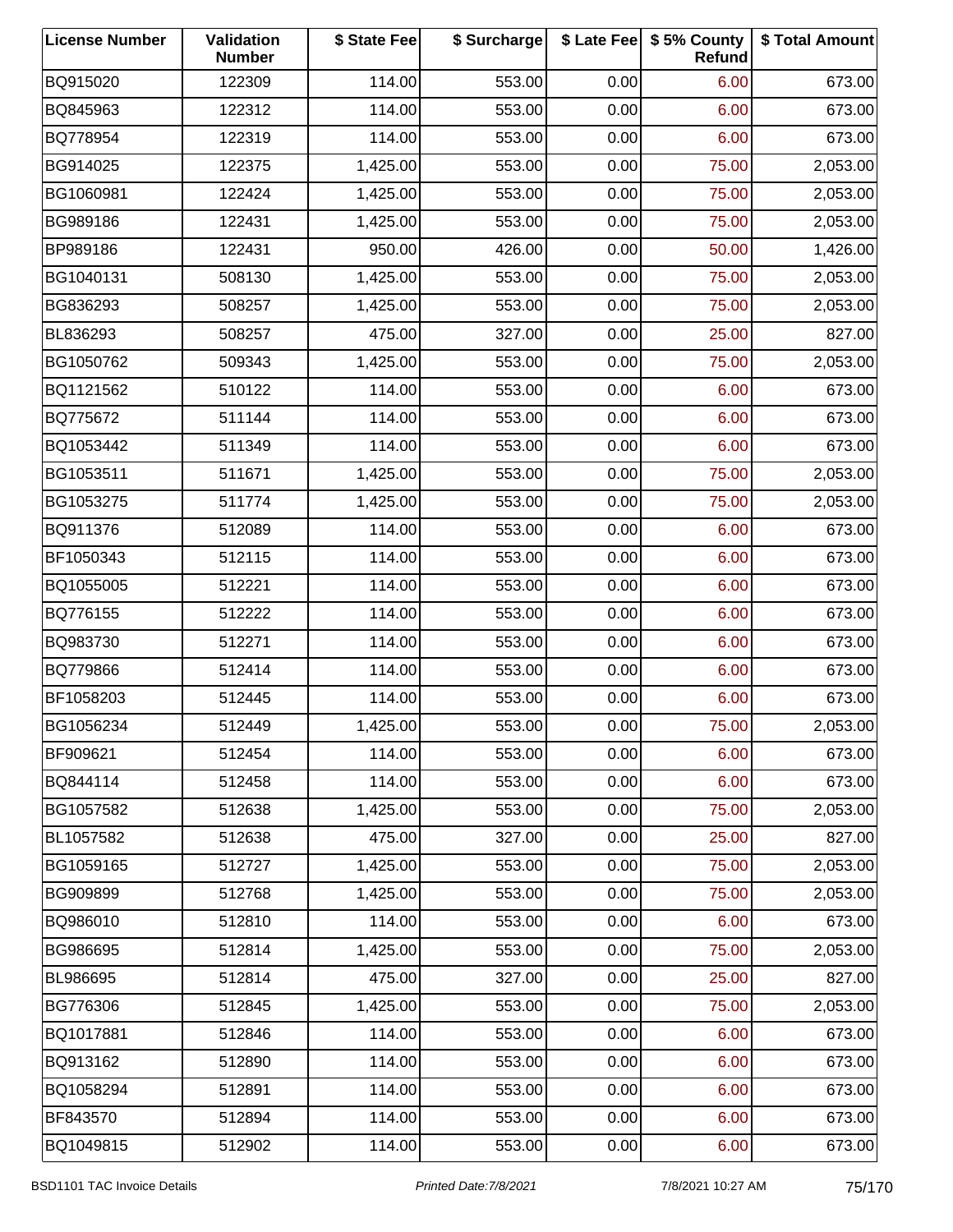| <b>License Number</b> | <b>Validation</b><br><b>Number</b> | \$ State Fee | \$ Surcharge | \$ Late Fee | \$5% County<br>Refund | \$ Total Amount |
|-----------------------|------------------------------------|--------------|--------------|-------------|-----------------------|-----------------|
| BG1057868             | 513008                             | 1,425.00     | 553.00       | 0.00        | 75.00                 | 2,053.00        |
| BL1057868             | 513008                             | 475.00       | 327.00       | 0.00        | 25.00                 | 827.00          |
| BF1059586             | 513048                             | 114.00       | 553.00       | 0.00        | 6.00                  | 673.00          |
| BQ779598              | 513050                             | 114.00       | 553.00       | 0.00        | 6.00                  | 673.00          |
| BG1061128             | 513054                             | 1,425.00     | 553.00       | 0.00        | 75.00                 | 2,053.00        |
| BQ845702              | 513253                             | 114.00       | 553.00       | 0.00        | 6.00                  | 673.00          |
| BG843820              | 513316                             | 1,425.00     | 553.00       | 0.00        | 75.00                 | 2,053.00        |
| BQ988062              | 513457                             | 114.00       | 553.00       | 0.00        | 6.00                  | 673.00          |
| BQ777009              | 513469                             | 114.00       | 553.00       | 0.00        | 6.00                  | 673.00          |
| BG983427              | 513645                             | 1,425.00     | 553.00       | 0.00        | 75.00                 | 2,053.00        |
| BQ1057434             | 513646                             | 114.00       | 553.00       | 0.00        | 6.00                  | 673.00          |
| BG985682              | 513647                             | 1,425.00     | 553.00       | 0.00        | 75.00                 | 2,053.00        |
| BQ988154              | 513869                             | 114.00       | 553.00       | 0.00        | 6.00                  | 673.00          |
| BG1059975             | 513881                             | 1,425.00     | 553.00       | 0.00        | 75.00                 | 2,053.00        |
| BQ1058281             | 513907                             | 114.00       | 553.00       | 0.00        | 6.00                  | 673.00          |
| BG1059747             | 513975                             | 1,425.00     | 553.00       | 0.00        | 75.00                 | 2,053.00        |
|                       | <b>Total</b>                       | 135,717.00   | 132,841.00   | 600.00      | 7,143.00              | 276,301.00      |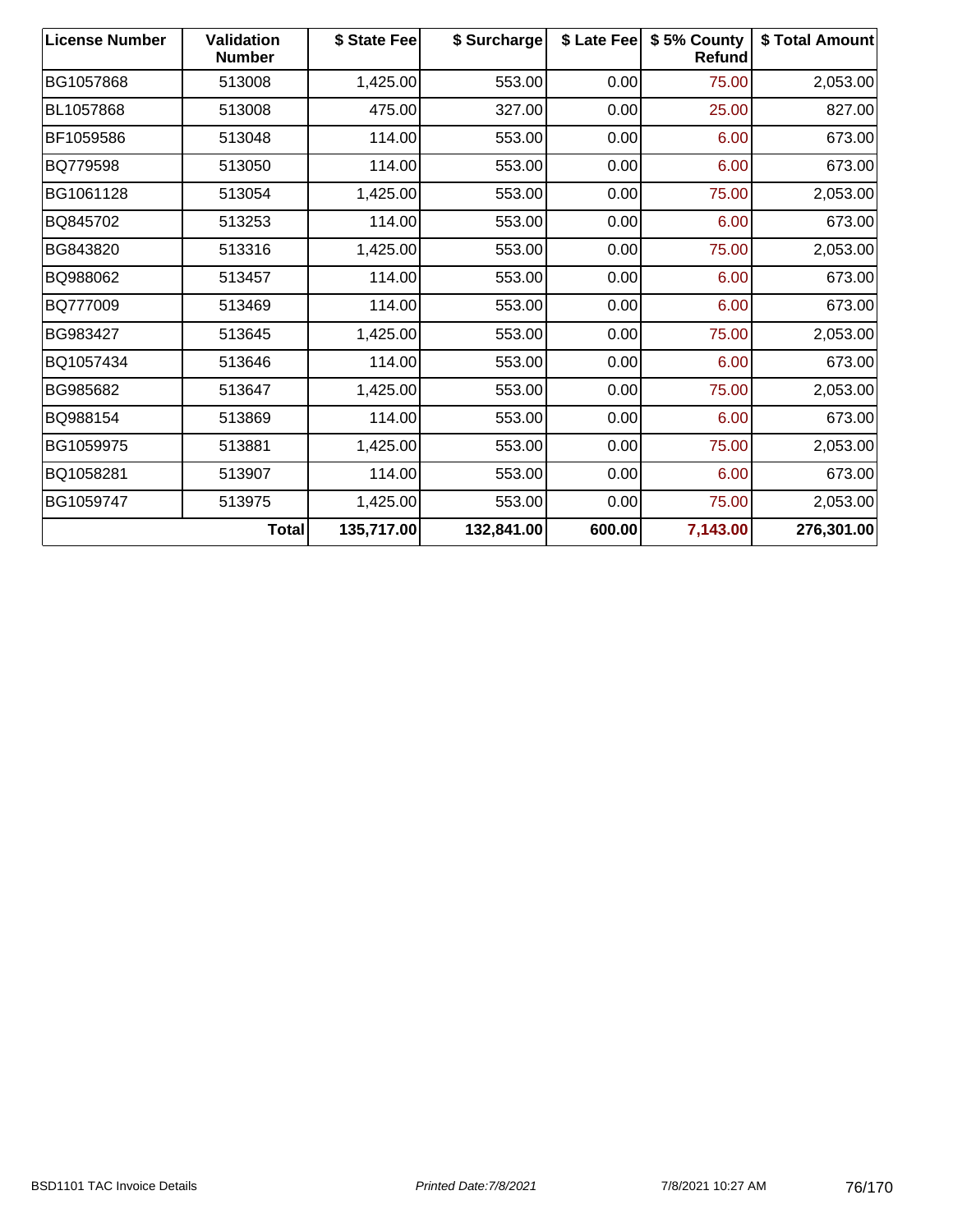

# **TAC To Be Invoiced Details Applications Approved during June 2021 County Harrison - 102**

| ∣License Number | Validation<br><b>Number</b> | \$ State Fee | \$ Surcharge |       | Refundl | \$ Late Fee   \$5% County   \$ Total Amount |
|-----------------|-----------------------------|--------------|--------------|-------|---------|---------------------------------------------|
| BG1122778       | 8176                        | 332.50       | 553.00       | 0.001 | 17.50   | 903.00                                      |
| BQ1060800       | 121769                      | 114.00       | 553.00       | 0.00  | 6.00    | 673.00                                      |
| <b>BF988935</b> | 122253                      | 114.00L      | 553.00       | 0.00  | 6.00    | 673.00                                      |
|                 | Total                       | 560.50       | 1,659.00     | 0.00  | 29.50   | 2,249.00                                    |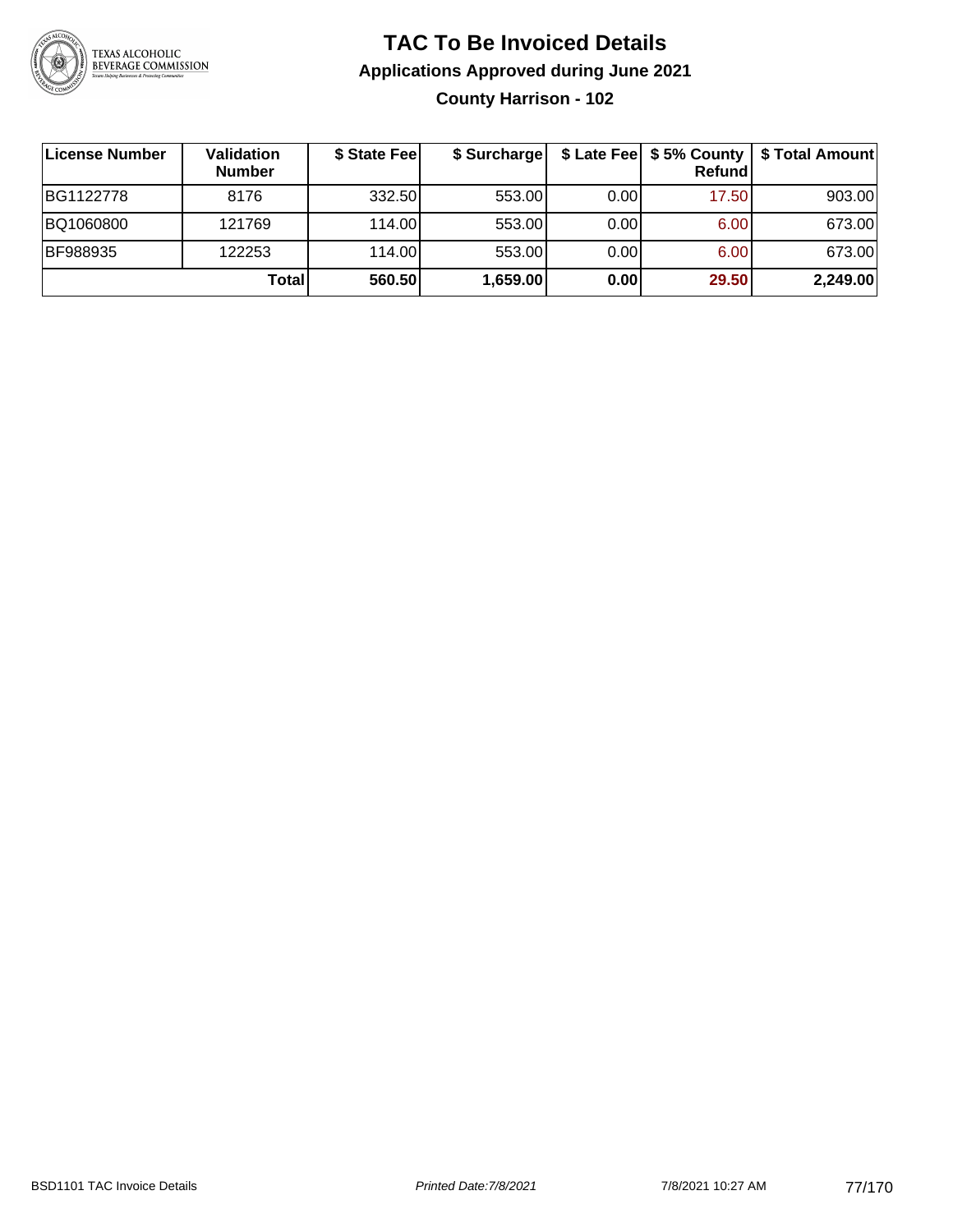

# **TAC To Be Invoiced Details Applications Approved during June 2021 County Hays - 105**

| License Number | <b>Validation</b><br>Number | \$ State Fee | \$ Surcharge | \$ Late Fee | \$5% County<br>Refund | \$ Total Amount |
|----------------|-----------------------------|--------------|--------------|-------------|-----------------------|-----------------|
| BQ1123004      | 6712                        | 114.00       | 553.00       | 0.00        | 6.00                  | 673.00          |
| BG1120676      | 6822                        | 332.50       | 553.00       | 0.00        | 17.50                 | 903.00          |
| BG1122008      | 7478                        | 332.50       | 553.00       | 0.00        | 17.50                 | 903.00          |
| BQ1122402      | 7607                        | 114.00       | 553.00       | 0.00        | 6.00                  | 673.00          |
| BQ1122134      | 7718                        | 114.00       | 553.00       | 0.00        | 6.00                  | 673.00          |
| BG1059847      | 121376                      | 332.50       | 553.00       | 0.00        | 17.50                 | 903.00          |
| BF913612       | 121534                      | 114.00       | 553.00       | 0.00        | 6.00                  | 673.00          |
| BF914606       | 122025                      | 114.00       | 553.00       | 0.00        | 6.00                  | 673.00          |
| BG779913       | 122322                      | 332.50       | 553.00       | 0.00        | 17.50                 | 903.00          |
| BP779913       | 122322                      | 950.00       | 426.00       | 0.00        | 50.00                 | 1,426.00        |
| BQ913124       | 122377                      | 114.00       | 553.00       | 0.00        | 6.00                  | 673.00          |
|                | Total                       | 2,964.00     | 5,956.00     | 0.00        | 156.00                | 9,076.00        |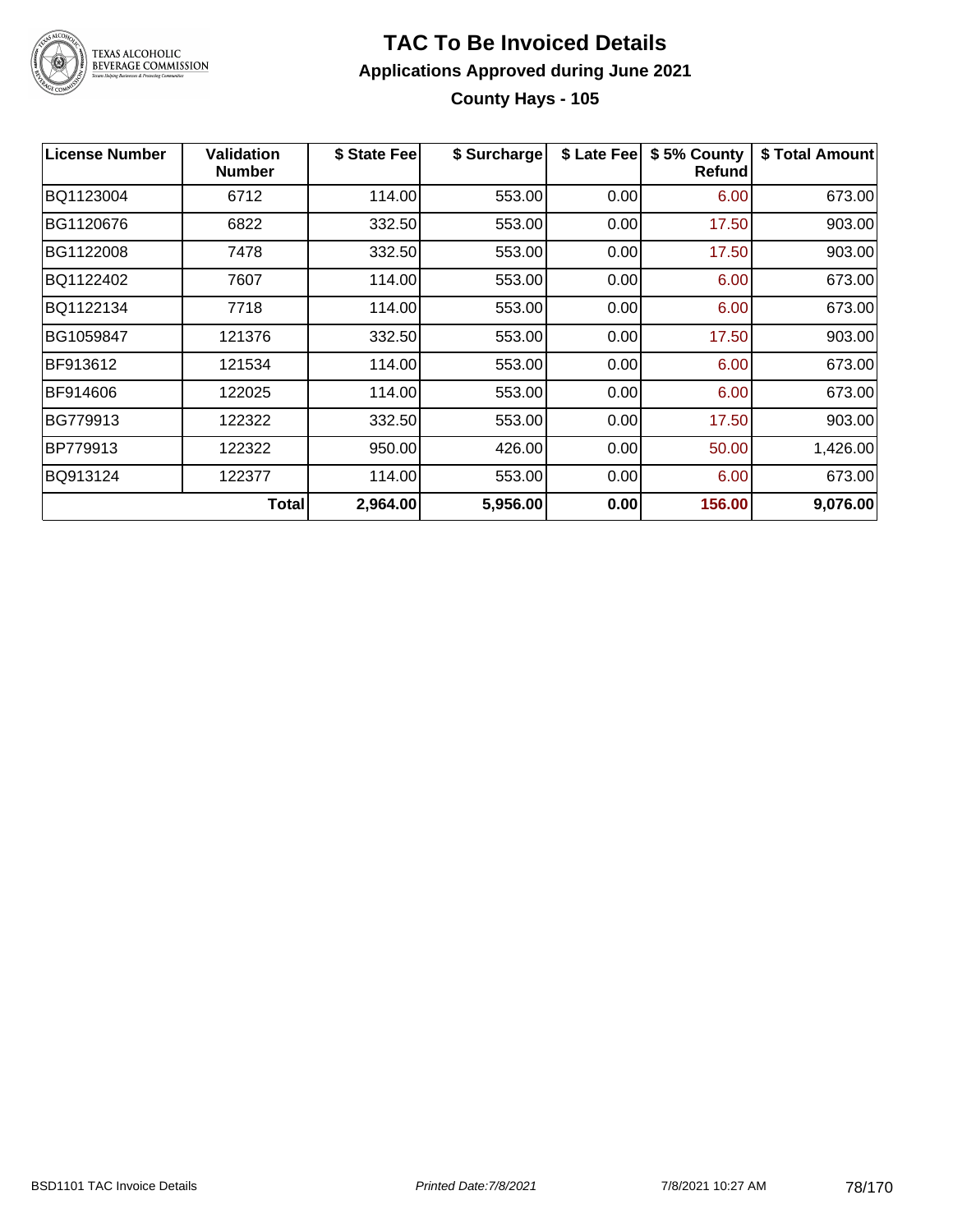

# **TAC To Be Invoiced Details Applications Approved during June 2021 County Henderson - 107**

| <b>License Number</b> | <b>Validation</b><br><b>Number</b> | \$ State Fee | \$ Surcharge | \$ Late Fee | \$5% County<br><b>Refund</b> | \$ Total Amount |
|-----------------------|------------------------------------|--------------|--------------|-------------|------------------------------|-----------------|
| BG1121388             | 7741                               | 332.50       | 553.00       | 0.00        | 17.50                        | 903.00          |
| BF986881              | 120866                             | 114.00       | 553.00       | 0.00        | 6.00                         | 673.00          |
| BQ778469              | 121248                             | 114.00       | 553.00       | 0.00        | 6.00                         | 673.00          |
| BF986322              | 121717                             | 114.00       | 553.00       | 0.00        | 6.00                         | 673.00          |
| BQ780041              | 122127                             | 114.00       | 553.00       | 0.00        | 6.00                         | 673.00          |
| BQ778525              | 510280                             | 114.00       | 553.00       | 0.00        | 6.00                         | 673.00          |
| BQ1054831             | 511853                             | 114.00       | 553.00       | 0.00        | 6.00                         | 673.00          |
| BQ846326              | 512403                             | 114.00       | 553.00       | 0.00        | 6.00                         | 673.00          |
|                       | <b>Total</b>                       | 1,130.50     | 4,424.00     | 0.00        | 59.50                        | 5,614.00        |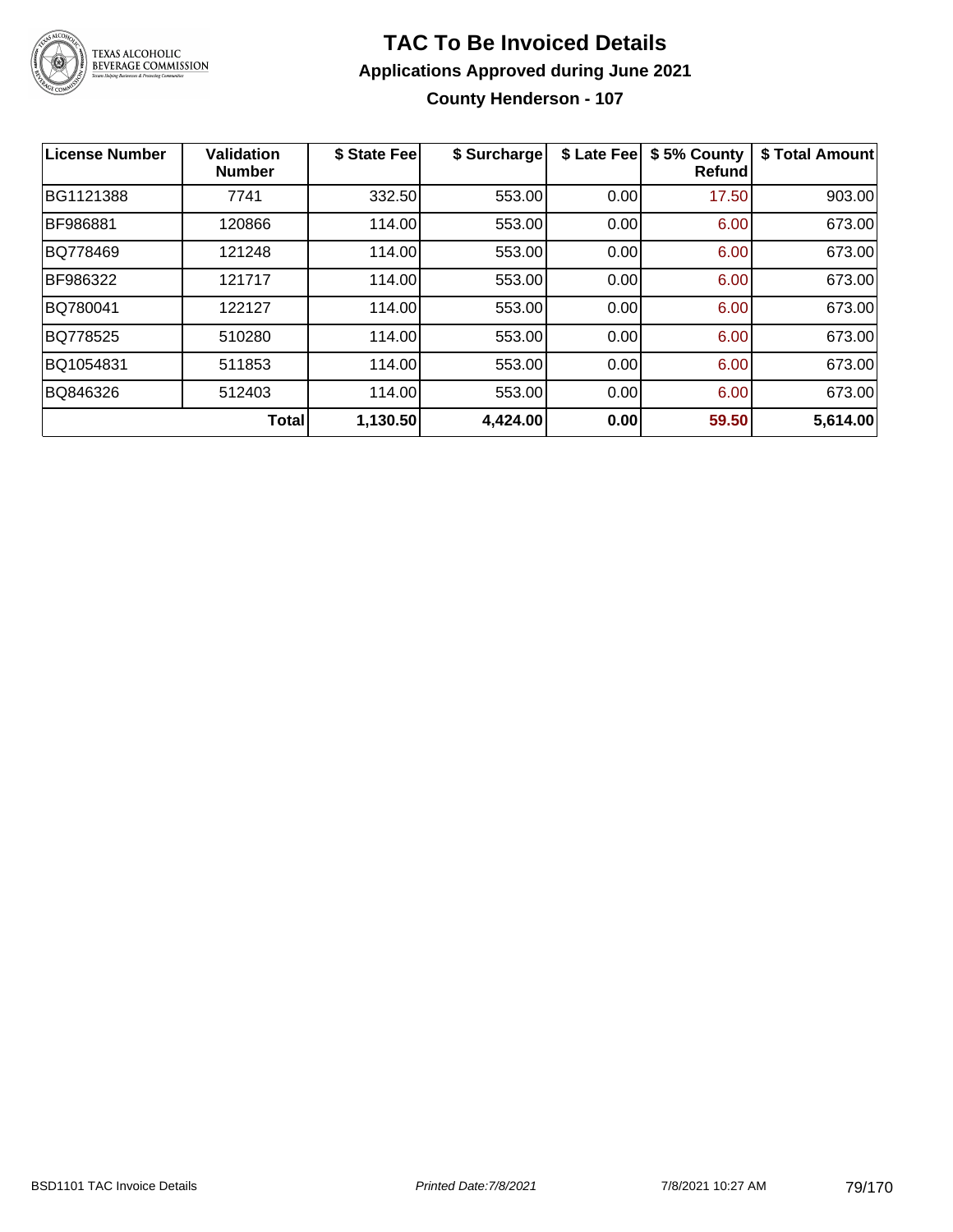

# TEXAS ALCOHOLIC<br>BEVERAGE COMMISSION

# **TAC To Be Invoiced Details Applications Approved during June 2021 County Hidalgo - 108**

| <b>License Number</b> | <b>Validation</b><br><b>Number</b> | \$ State Fee | \$ Surcharge |      | \$ Late Fee   \$5% County<br>Refund | \$ Total Amount |
|-----------------------|------------------------------------|--------------|--------------|------|-------------------------------------|-----------------|
| BQ1120749             | 7281                               | 114.00       | 553.00       | 0.00 | 6.00                                | 673.00          |
| BG1121783             | 7343                               | 332.50       | 553.00       | 0.00 | 17.50                               | 903.00          |
| BG1121441             | 7401                               | 332.50       | 553.00       | 0.00 | 17.50                               | 903.00          |
| BQ1123137             | 7517                               | 114.00       | 553.00       | 0.00 | 6.00                                | 673.00          |
| BG1121395             | 7609                               | 332.50       | 553.00       | 0.00 | 17.50                               | 903.00          |
| BQ1120722             | 7720                               | 114.00       | 553.00       | 0.00 | 6.00                                | 673.00          |
| BG1121066             | 7721                               | 332.50       | 553.00       | 0.00 | 17.50                               | 903.00          |
| BG1121016             | 7768                               | 332.50       | 553.00       | 0.00 | 17.50                               | 903.00          |
| BG1120740             | 7894                               | 332.50       | 553.00       | 0.00 | 17.50                               | 903.00          |
| BG1122629             | 8046                               | 332.50       | 553.00       | 0.00 | 17.50                               | 903.00          |
| BG1121565             | 8048                               | 332.50       | 553.00       | 0.00 | 17.50                               | 903.00          |
| BG1123236             | 8181                               | 332.50       | 553.00       | 0.00 | 17.50                               | 903.00          |
| BQ1121990             | 8229                               | 114.00       | 553.00       | 0.00 | 6.00                                | 673.00          |
| BG1122006             | 8233                               | 332.50       | 553.00       | 0.00 | 17.50                               | 903.00          |
| BG1122141             | 8378                               | 332.50       | 553.00       | 0.00 | 17.50                               | 903.00          |
| BL1122141             | 8378                               | 475.00       | 327.00       | 0.00 | 25.00                               | 827.00          |
| BQ1123198             | 8438                               | 114.00       | 553.00       | 0.00 | 6.00                                | 673.00          |
| BF1122955             | 8548                               | 114.00       | 553.00       | 0.00 | 6.00                                | 673.00          |
| BG1123135             | 8554                               | 332.50       | 553.00       | 0.00 | 17.50                               | 903.00          |
| BG1123380             | 8824                               | 332.50       | 553.00       | 0.00 | 17.50                               | 903.00          |
| BF841767              | 117827                             | 114.00       | 553.00       | 0.00 | 6.00                                | 673.00          |
| BQ1053216             | 118093                             | 114.00       | 553.00       | 0.00 | 6.00                                | 673.00          |
| BQ910264              | 121052                             | 114.00       | 553.00       | 0.00 | 6.00                                | 673.00          |
| BQ779070              | 121092                             | 114.00       | 553.00       | 0.00 | 6.00                                | 673.00          |
| BQ912702              | 121180                             | 114.00       | 553.00       | 0.00 | 6.00                                | 673.00          |
| BG987574              | 121432                             | 332.50       | 553.00       | 0.00 | 17.50                               | 903.00          |
| BF1059897             | 121445                             | 114.00       | 553.00       | 0.00 | 6.00                                | 673.00          |
| BF1059931             | 121679                             | 114.00       | 553.00       | 0.00 | 6.00                                | 673.00          |
| BQ845743              | 121891                             | 114.00       | 553.00       | 0.00 | 6.00                                | 673.00          |
| BQ778256              | 121935                             | 114.00       | 553.00       | 0.00 | 6.00                                | 673.00          |
| BG1059782             | 122169                             | 332.50       | 553.00       | 0.00 | 17.50                               | 903.00          |
| BL1059782             | 122169                             | 475.00       | 327.00       | 0.00 | 25.00                               | 827.00          |
| BG914529              | 122179                             | 332.50       | 553.00       | 0.00 | 17.50                               | 903.00          |
| BL914529              | 122179                             | 475.00       | 327.00       | 0.00 | 25.00                               | 827.00          |
| BQ1060176             | 122224                             | 114.00       | 553.00       | 0.00 | 6.00                                | 673.00          |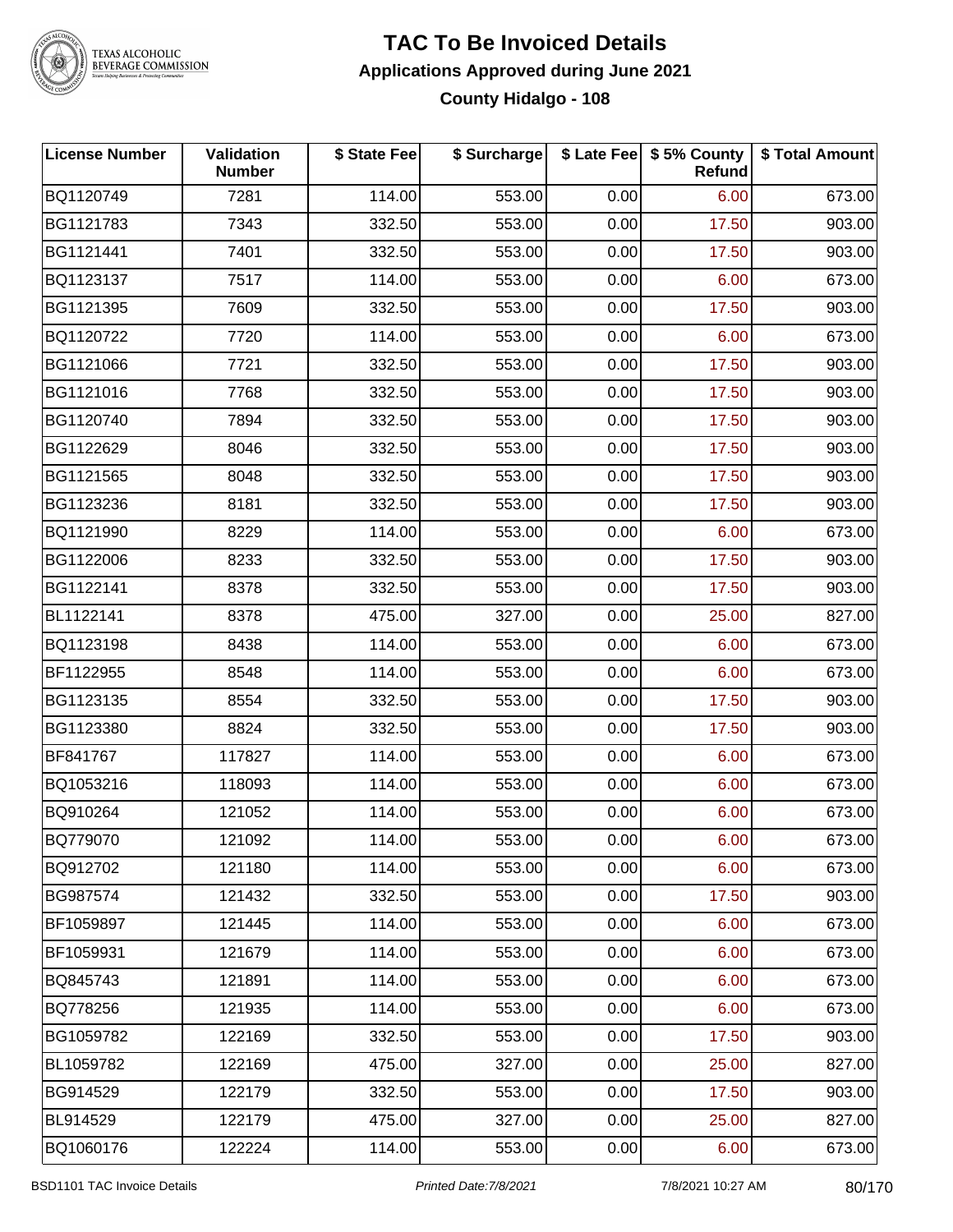| <b>License Number</b> | <b>Validation</b><br><b>Number</b> | \$ State Fee | \$ Surcharge | \$ Late Fee | \$5% County<br>Refund | \$ Total Amount |
|-----------------------|------------------------------------|--------------|--------------|-------------|-----------------------|-----------------|
| BQ911820              | 122276                             | 114.00       | 553.00       | 0.00        | 6.00                  | 673.00          |
| BF1060891             | 122363                             | 114.00       | 553.00       | 0.00        | 6.00                  | 673.00          |
| BQ915021              | 122391                             | 114.00       | 553.00       | 0.00        | 6.00                  | 673.00          |
| BQ1061577             | 122585                             | 114.00       | 553.00       | 0.00        | 6.00                  | 673.00          |
| BQ779468              | 122591                             | 114.00       | 553.00       | 0.00        | 6.00                  | 673.00          |
| BQ909807              | 510293                             | 114.00       | 553.00       | 0.00        | 6.00                  | 673.00          |
| BQ1062015             | 512390                             | 114.00       | 553.00       | 0.00        | 6.00                  | 673.00          |
| BG914581              | 513052                             | 332.50       | 553.00       | 0.00        | 17.50                 | 903.00          |
| BG985538              | 513134                             | 332.50       | 553.00       | 0.00        | 17.50                 | 903.00          |
| BG113619              | 513444                             | 332.50       | 553.00       | 0.00        | 17.50                 | 903.00          |
|                       | Total                              | 10,364.50    | 24,207.00    | 0.00        | 545.50                | 35,117.00       |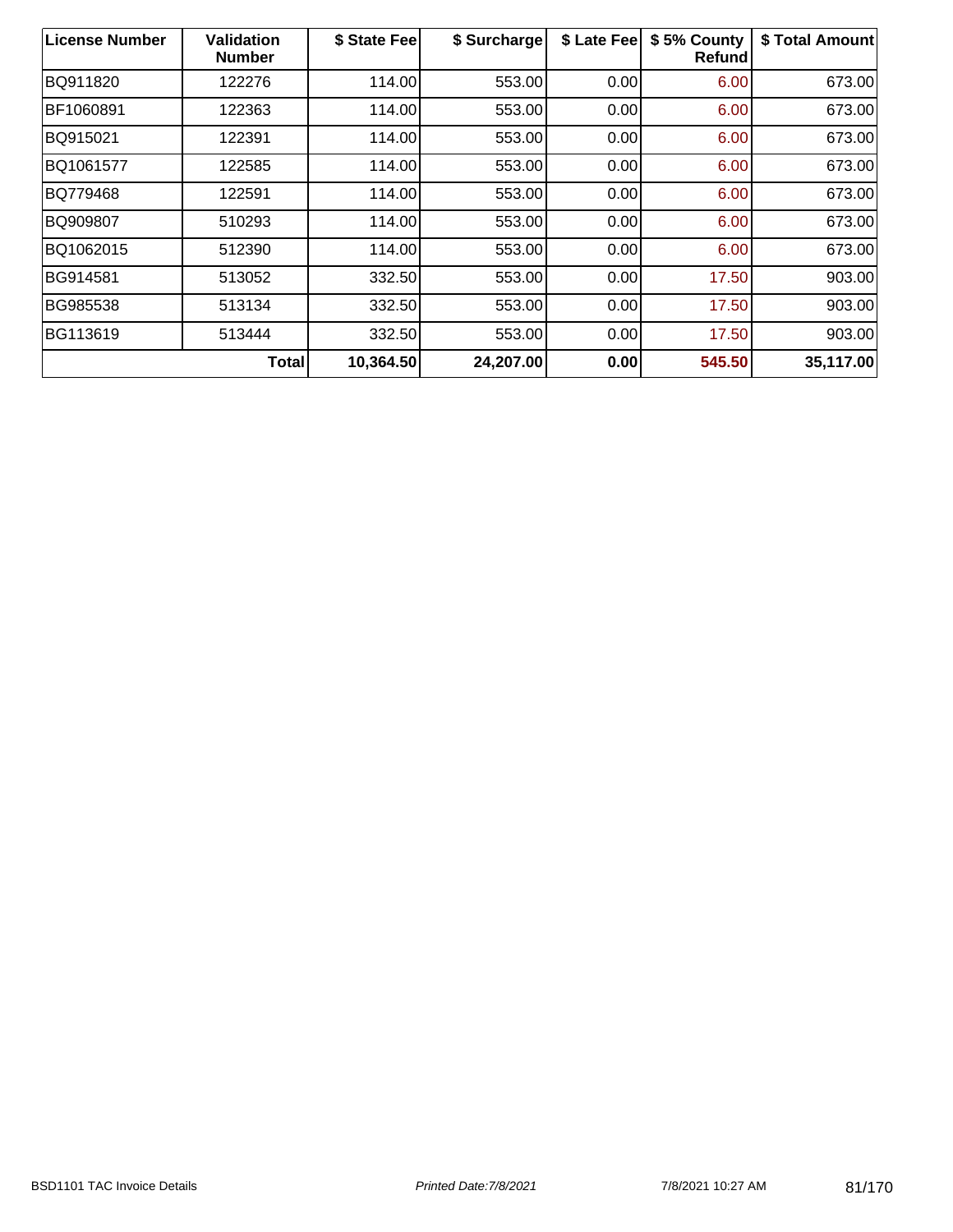

# **TAC To Be Invoiced Details Applications Approved during June 2021 County Hill - 109**

| License Number | <b>Validation</b><br><b>Number</b> | \$ State Fee |          |       | <b>Refund</b> | \$ Surcharge   \$ Late Fee   \$5% County   \$ Total Amount |
|----------------|------------------------------------|--------------|----------|-------|---------------|------------------------------------------------------------|
| BF1121371      | 7151                               | 114.00L      | 553.00   | 0.001 | 6.00          | 673.00                                                     |
| BQ1054769      | 120099                             | 114.00L      | 553.00   | 0.00  | 6.00          | 673.00                                                     |
|                | Total                              | 228.00       | 1,106.00 | 0.00  | 12.00         | 1,346.00                                                   |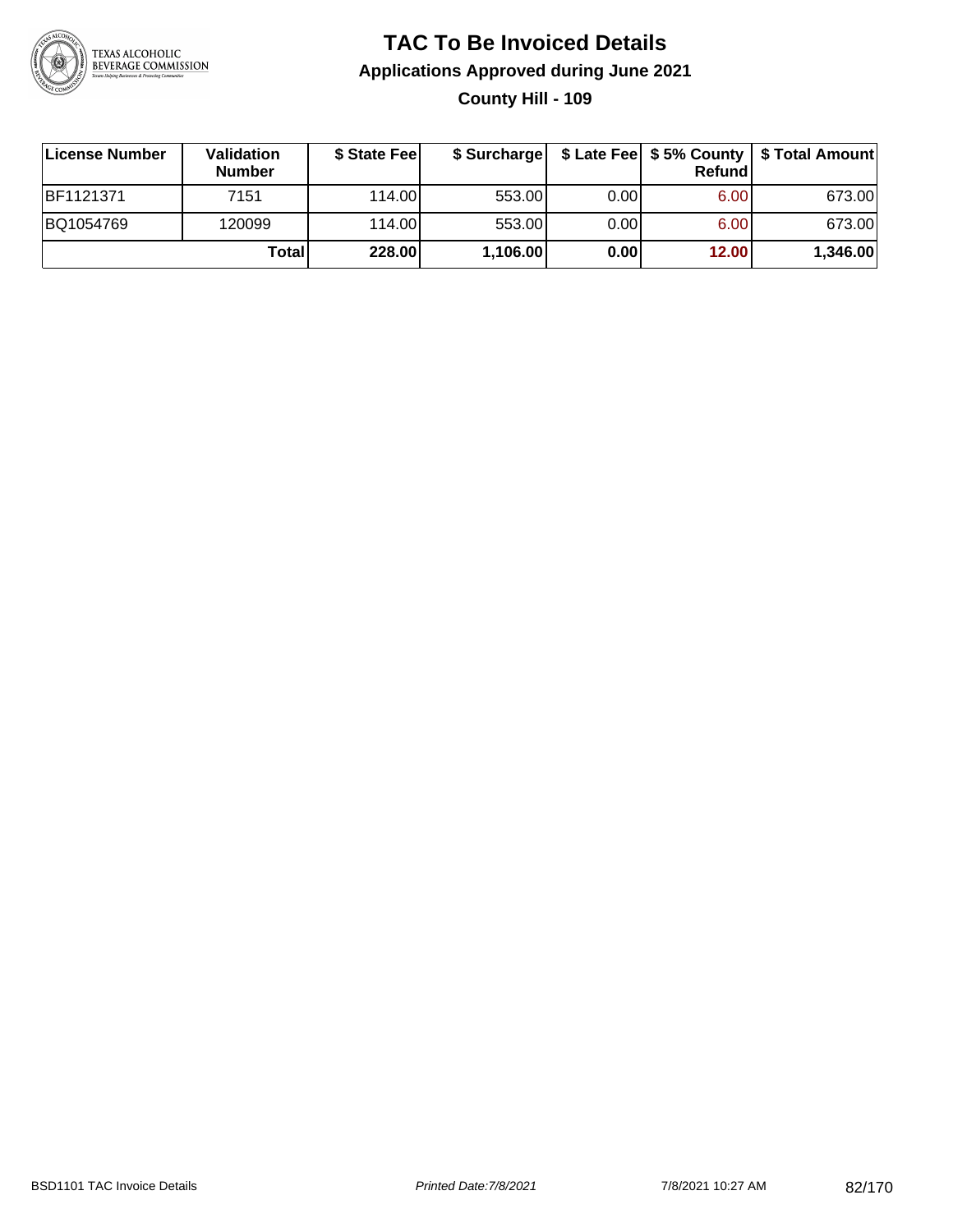

# **TAC To Be Invoiced Details Applications Approved during June 2021 County Hockley - 110**

| License Number | Validation<br><b>Number</b> | \$ State Fee | \$ Surcharge |      | \$ Late Fee   \$5% County<br>Refundl | \$ Total Amount |
|----------------|-----------------------------|--------------|--------------|------|--------------------------------------|-----------------|
| BQ912504       | 119762                      | 114.00       | 553.00       | 0.00 | 6.00                                 | 673.00          |
| BQ912508       | 119762                      | 114.00       | 553.00       | 0.00 | 6.00                                 | 673.00          |
| BQ912523       | 119762                      | 114.00       | 553.00       | 0.00 | 6.00                                 | 673.00          |
|                | Total                       | 342.00       | 1,659.00     | 0.00 | 18.00                                | 2,019.00        |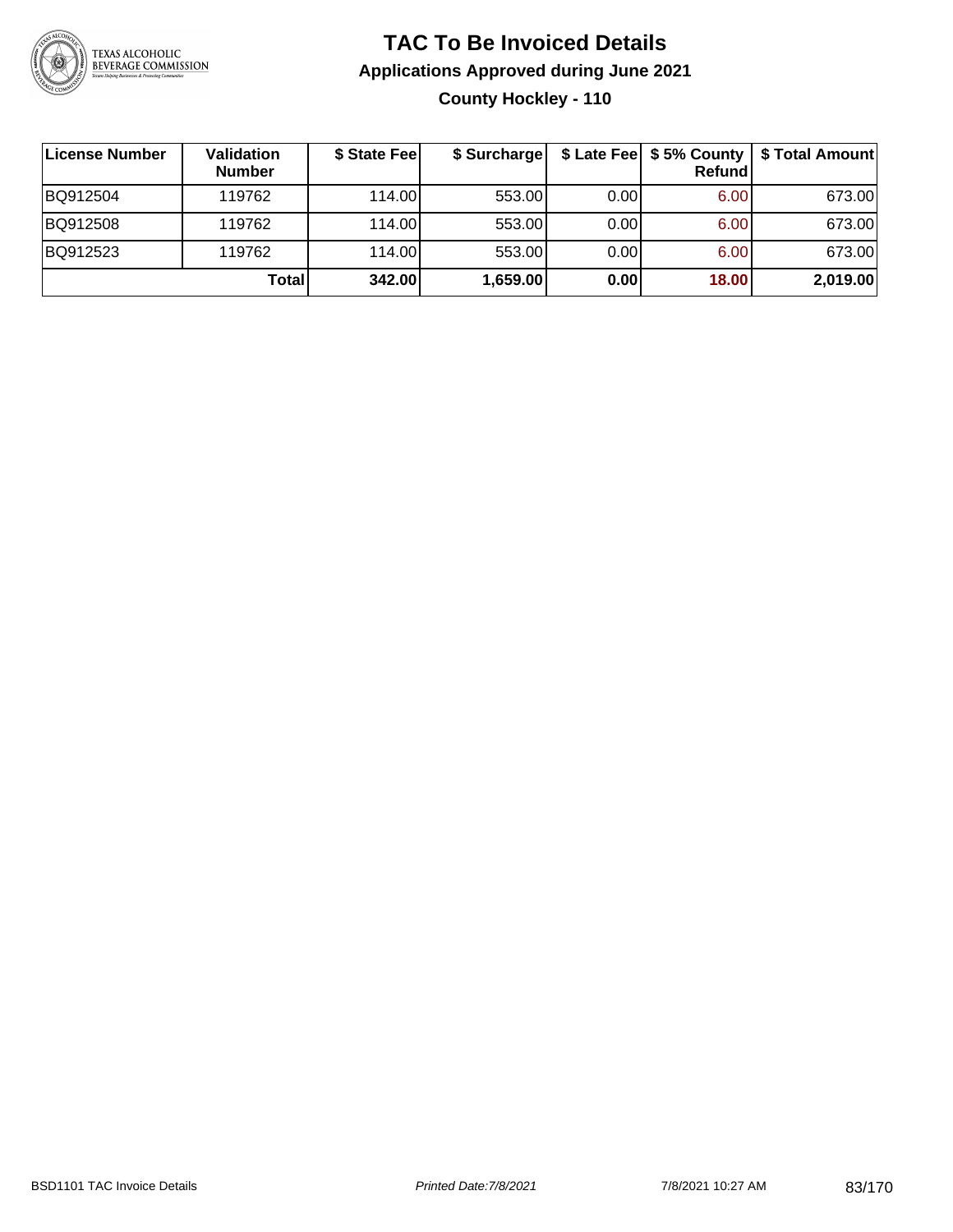

# **TAC To Be Invoiced Details Applications Approved during June 2021 County Hood - 111**

| <b>License Number</b> | <b>Validation</b><br><b>Number</b> | \$ State Fee | \$ Surcharge |      | \$ Late Fee   \$5% County<br>Refund | \$ Total Amount |
|-----------------------|------------------------------------|--------------|--------------|------|-------------------------------------|-----------------|
| BG1121182             | 6782                               | 332.50       | 553.00       | 0.00 | 17.50                               | 903.00          |
| BQ1059796             | 121449                             | 114.00       | 553.00       | 0.00 | 6.00                                | 673.00          |
| BQ1060979             | 512402                             | 114.00       | 553.00       | 0.00 | 6.00                                | 673.00          |
| BQ913569              | 513250                             | 114.00       | 553.00       | 0.00 | 6.00                                | 673.00          |
| BQ779320              | 513252                             | 114.00       | 553.00       | 0.00 | 6.00                                | 673.00          |
|                       | <b>Total</b>                       | 788.50       | 2,765.00     | 0.00 | 41.50                               | 3,595.00        |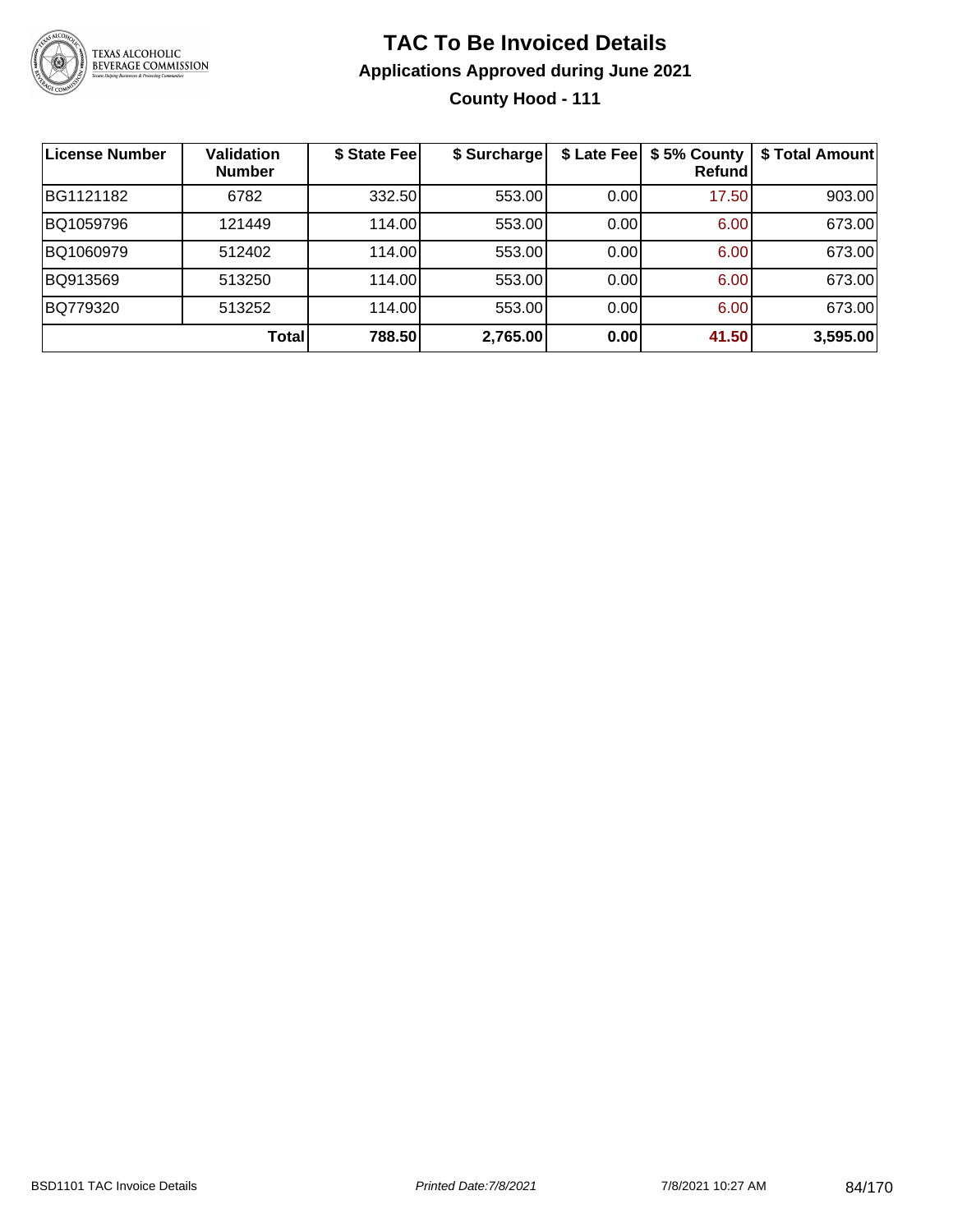

# **TAC To Be Invoiced Details Applications Approved during June 2021 County Houston - 113**

| License Number | <b>Validation</b><br><b>Number</b> | \$ State Fee | \$ Surcharge |      | <b>Refund</b> | \$ Late Fee   \$5% County   \$ Total Amount |
|----------------|------------------------------------|--------------|--------------|------|---------------|---------------------------------------------|
| BG1121092      | 6233                               | 332.50       | 553.00       | 0.00 | 17.50         | 903.00                                      |
| BQ1053299      | 512203                             | 114.00L      | 553.00       | 0.00 | 6.00          | 673.00                                      |
|                | Total                              | 446.50       | 1,106.00     | 0.00 | 23.50         | 1,576.00                                    |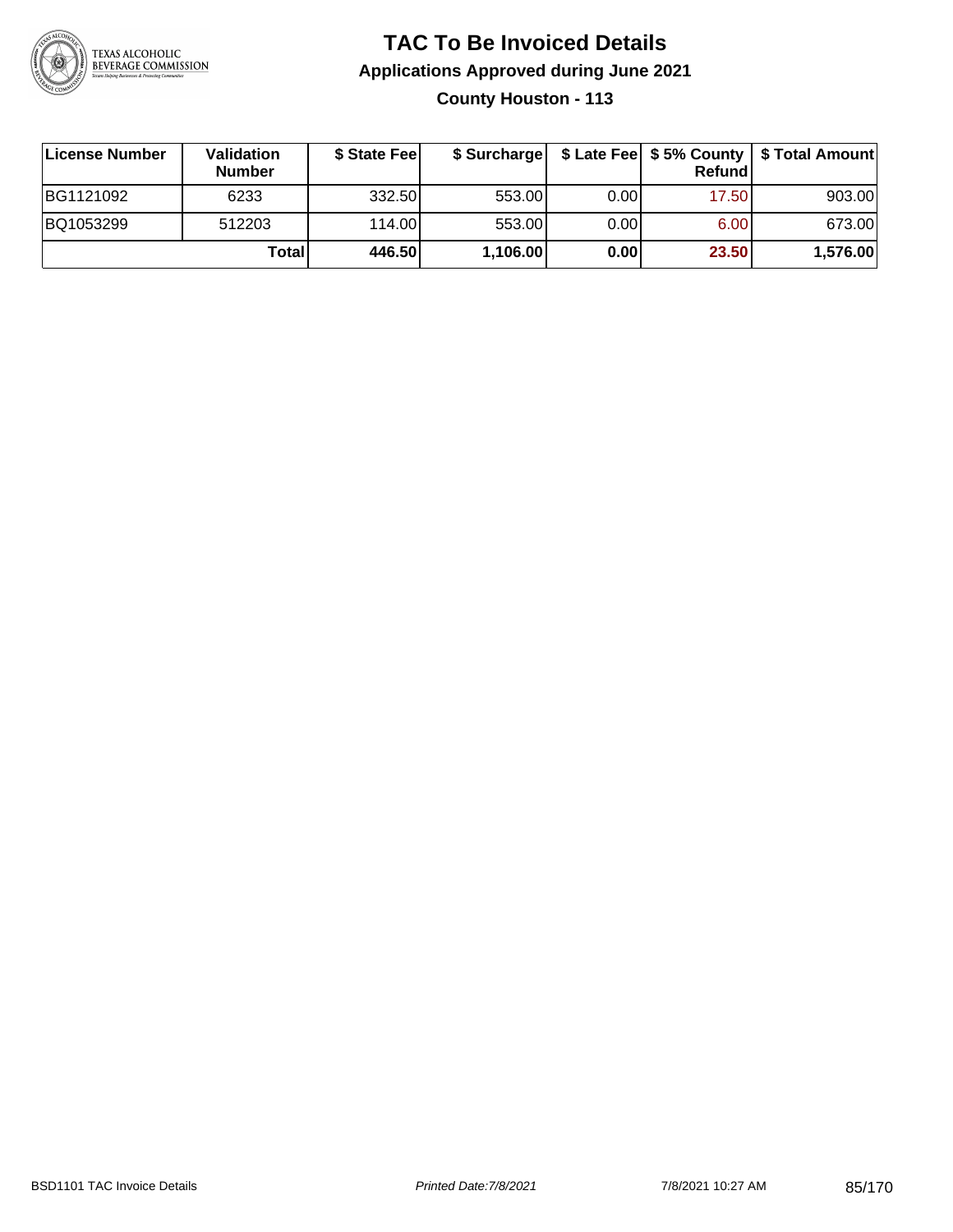

# **TAC To Be Invoiced Details Applications Approved during June 2021 County Howard - 114**

| License Number   | Validation<br><b>Number</b> | \$ State Feel |          |      | Refundl | \$ Surcharge   \$ Late Fee   \$5% County   \$ Total Amount |
|------------------|-----------------------------|---------------|----------|------|---------|------------------------------------------------------------|
| <b>BF1123479</b> | 8486                        | 114.00L       | 553.00   | 0.00 | 6.00    | 673.00                                                     |
| <b>BF842953</b>  | 120556                      | 114.00L       | 553.00   | 0.00 | 6.00    | 673.00                                                     |
|                  | Totall                      | 228.00        | 1,106.00 | 0.00 | 12.00   | 1,346.00                                                   |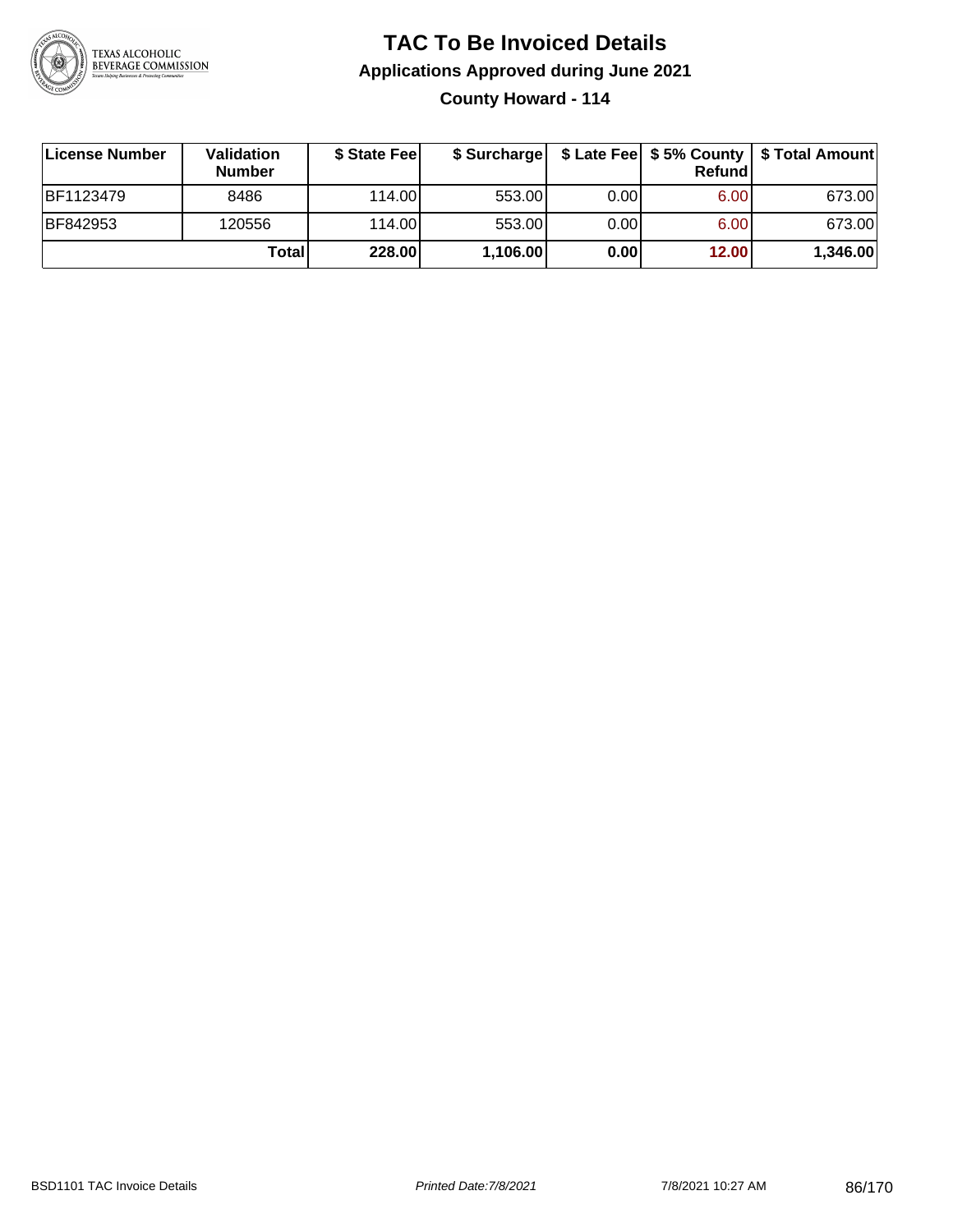

### **TAC To Be Invoiced Details Applications Approved during June 2021 County Hunt - 116**

| <b>License Number</b> | <b>Validation</b><br><b>Number</b> | \$ State Fee | \$ Surcharge | \$ Late Fee | \$5% County<br>Refundl | \$ Total Amount |
|-----------------------|------------------------------------|--------------|--------------|-------------|------------------------|-----------------|
| BG1123264             | 7011                               | 332.50       | 553.00       | 0.00        | 17.50                  | 903.00          |
| BF1123489             | 8700                               | 114.00       | 553.00       | 0.00        | 6.00                   | 673.00          |
| BG1057812             | 121881                             | 332.50       | 553.00       | 0.00        | 17.50                  | 903.00          |
| BP1057812             | 121881                             | 950.00       | 426.00       | 0.00        | 50.00                  | 1,426.00        |
| BQ912949              | 121948                             | 114.00       | 553.00       | 0.00        | 6.00                   | 673.00          |
| BQ1060185             | 122075                             | 114.00       | 553.00       | 0.00        | 6.00                   | 673.00          |
|                       | <b>Total</b>                       | 1,957.00     | 3,191.00     | 0.00        | 103.00                 | 5,251.00        |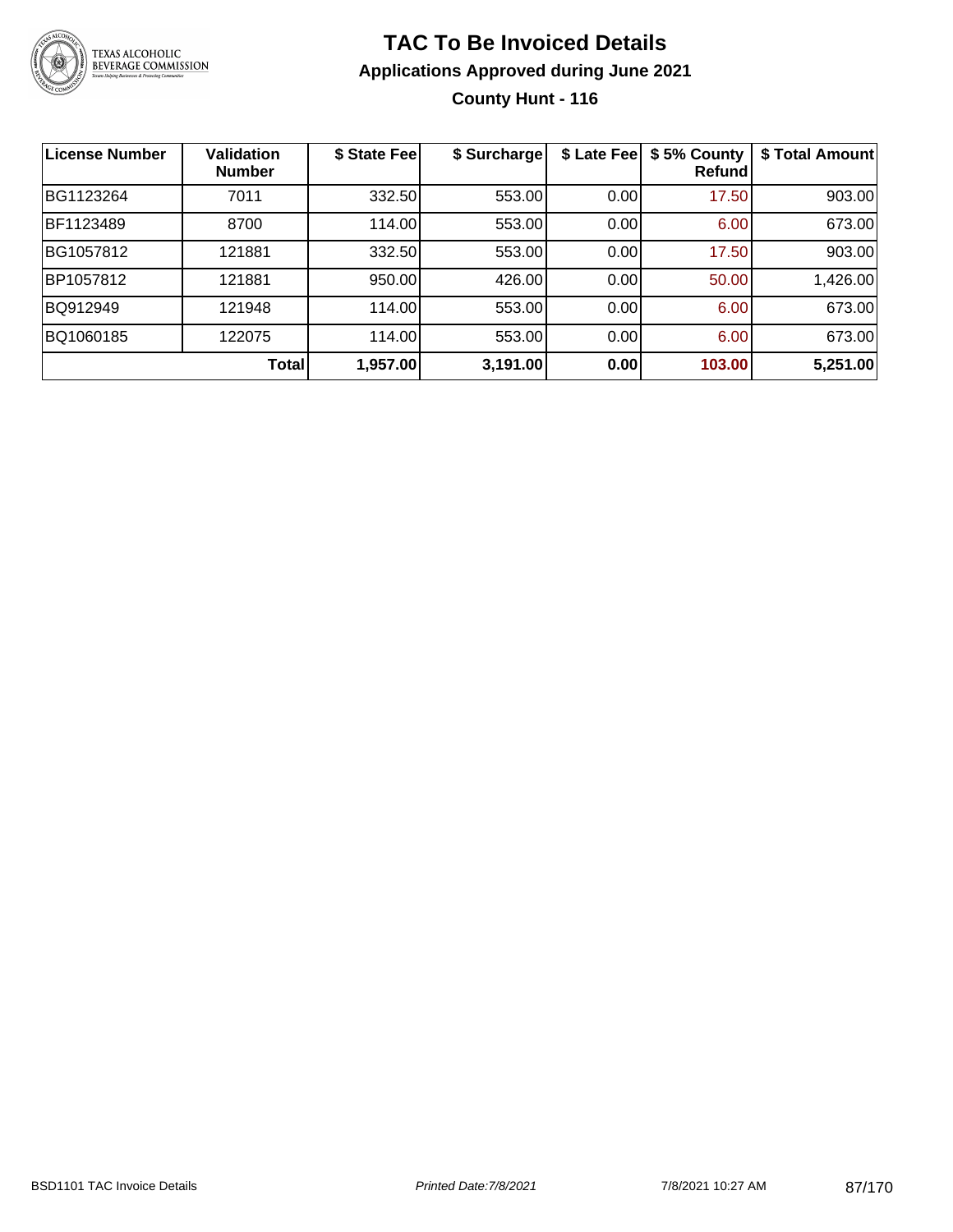

# **TAC To Be Invoiced Details Applications Approved during June 2021 County Hutchinson - 117**

| License Number | <b>Validation</b><br><b>Number</b> | \$ State Feel | \$ Surcharge |      | Refund | \$ Late Fee   \$5% County   \$ Total Amount |
|----------------|------------------------------------|---------------|--------------|------|--------|---------------------------------------------|
| BG1121749      | 8202                               | 332.50        | 553.00       | 0.00 | 17.50  | 903.00                                      |
| BQ842351       | 118212                             | 114.00L       | 553.00       | 0.00 | 6.00   | 673.00                                      |
| BQ844985       | 119844                             | 114.00L       | 553.00       | 0.00 | 6.00   | 673.00                                      |
|                | Total                              | 560.50        | 1,659.00     | 0.00 | 29.50  | 2,249.00                                    |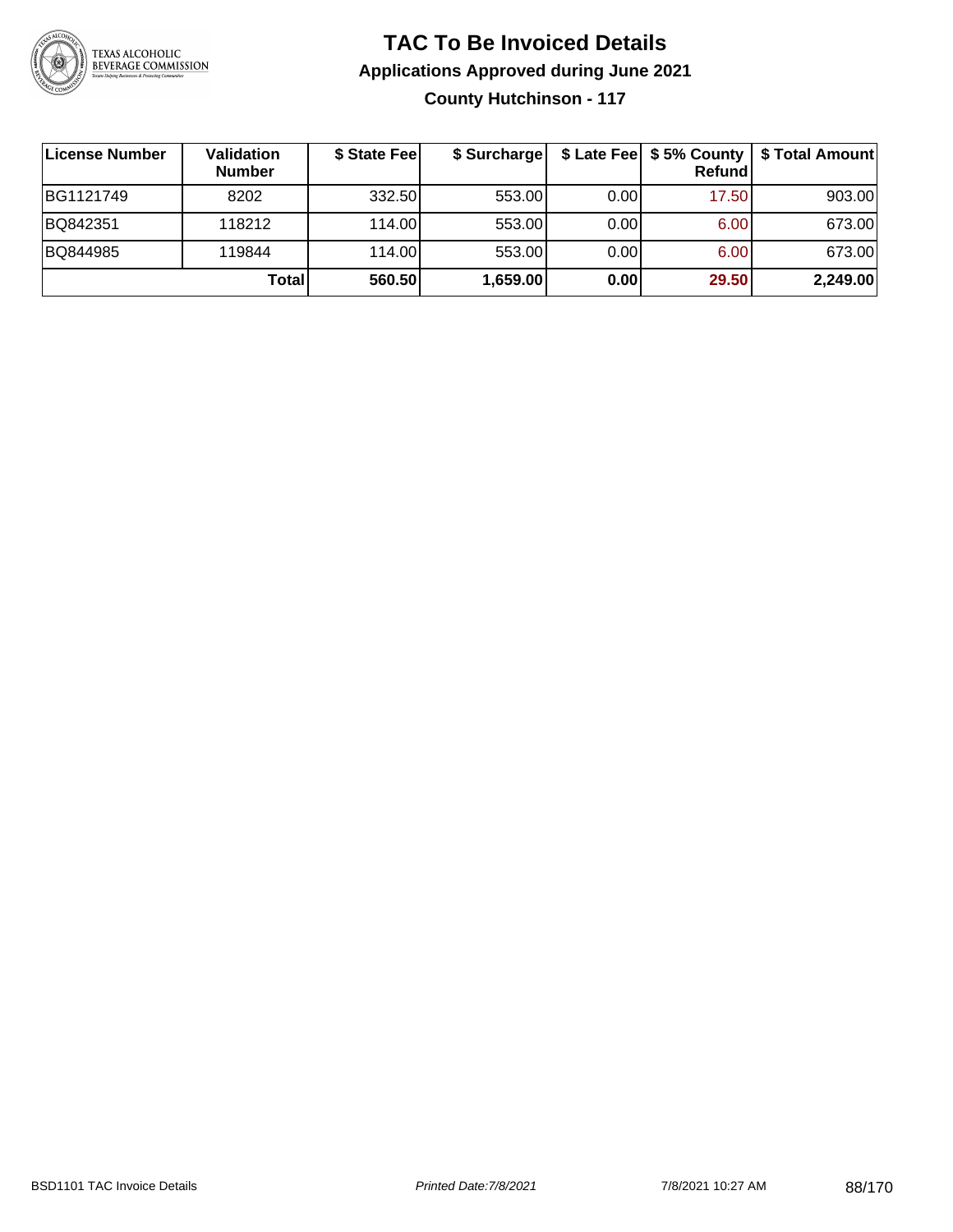

# **TAC To Be Invoiced Details Applications Approved during June 2021**

**County Jasper - 121**

| License Number | Validation<br><b>Number</b> | \$ State Feel |        |      | Refundl | \$ Surcharge   \$ Late Fee   \$5% County   \$ Total Amount |
|----------------|-----------------------------|---------------|--------|------|---------|------------------------------------------------------------|
| BQ1123247      | 8150                        | 114.00        | 553.00 | 0.00 | 6.00    | 673.00                                                     |
|                | Totall                      | 114.00        | 553.00 | 0.00 | 6.00    | 673.00                                                     |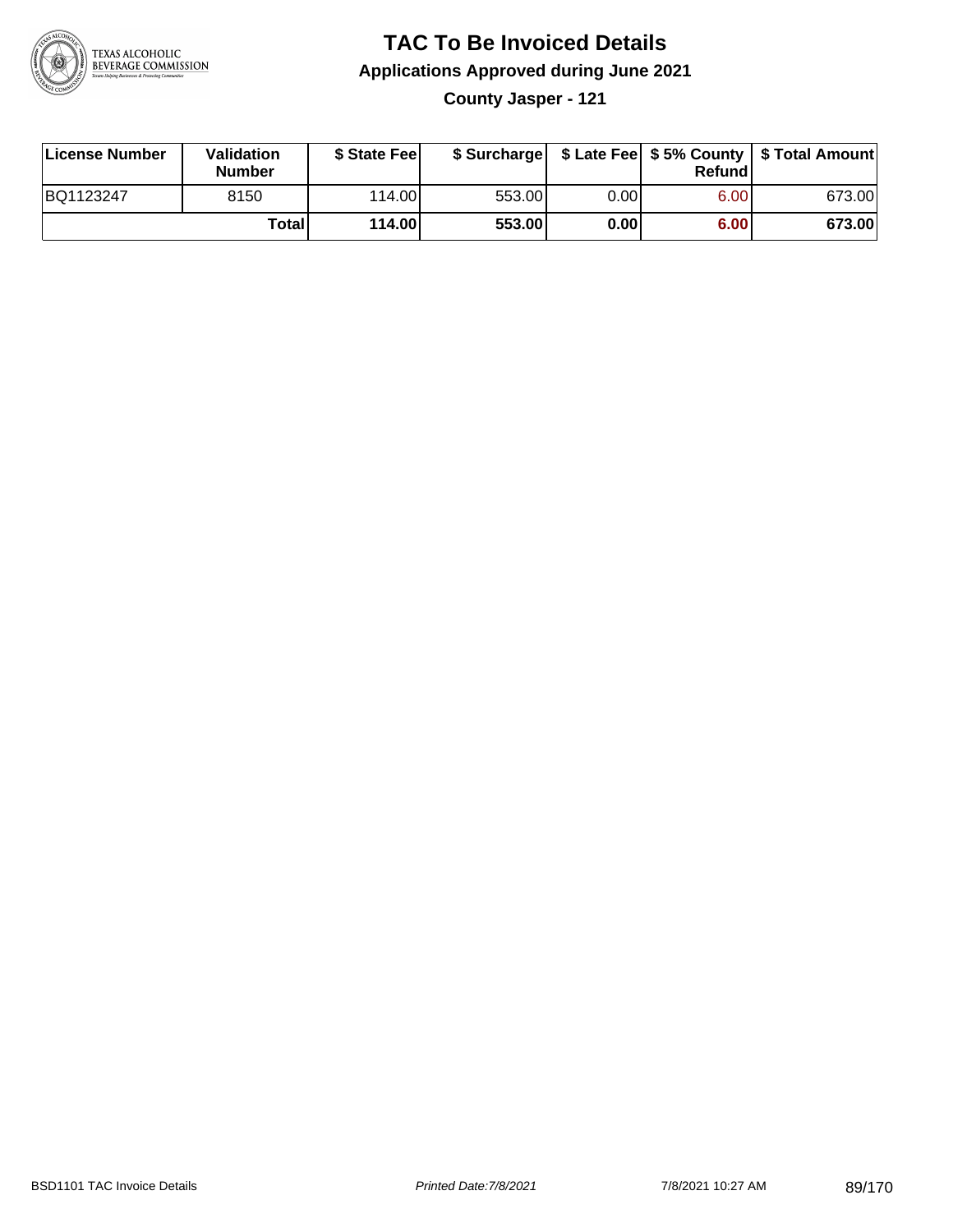

# **TAC To Be Invoiced Details Applications Approved during June 2021 County Jefferson - 123**

| <b>License Number</b> | <b>Validation</b><br><b>Number</b> | \$ State Fee | \$ Surcharge | \$ Late Fee | \$5% County<br>Refund | \$ Total Amount |
|-----------------------|------------------------------------|--------------|--------------|-------------|-----------------------|-----------------|
| BG1120745             | 4456                               | 332.50       | 553.00       | 0.00        | 17.50                 | 903.00          |
| BQ1121561             | 6813                               | 114.00       | 553.00       | 0.00        | 6.00                  | 673.00          |
| BG1121018             | 6919                               | 332.50       | 553.00       | 0.00        | 17.50                 | 903.00          |
| BG1122481             | 7375                               | 332.50       | 553.00       | 0.00        | 17.50                 | 903.00          |
| BG1120761             | 7747                               | 332.50       | 553.00       | 0.00        | 17.50                 | 903.00          |
| BQ1122454             | 7764                               | 114.00       | 553.00       | 0.00        | 6.00                  | 673.00          |
| BQ1123471             | 8191                               | 114.00       | 553.00       | 0.00        | 6.00                  | 673.00          |
| BF845773              | 122024                             | 114.00       | 553.00       | 0.00        | 6.00                  | 673.00          |
| BG1060839             | 122332                             | 332.50       | 553.00       | 0.00        | 17.50                 | 903.00          |
| BG980311              | 512267                             | 332.50       | 553.00       | 0.00        | 17.50                 | 903.00          |
| BF1056699             | 512752                             | 114.00       | 553.00       | 0.00        | 6.00                  | 673.00          |
|                       | Total                              | 2,565.00     | 6,083.00     | 0.00        | 135.00                | 8,783.00        |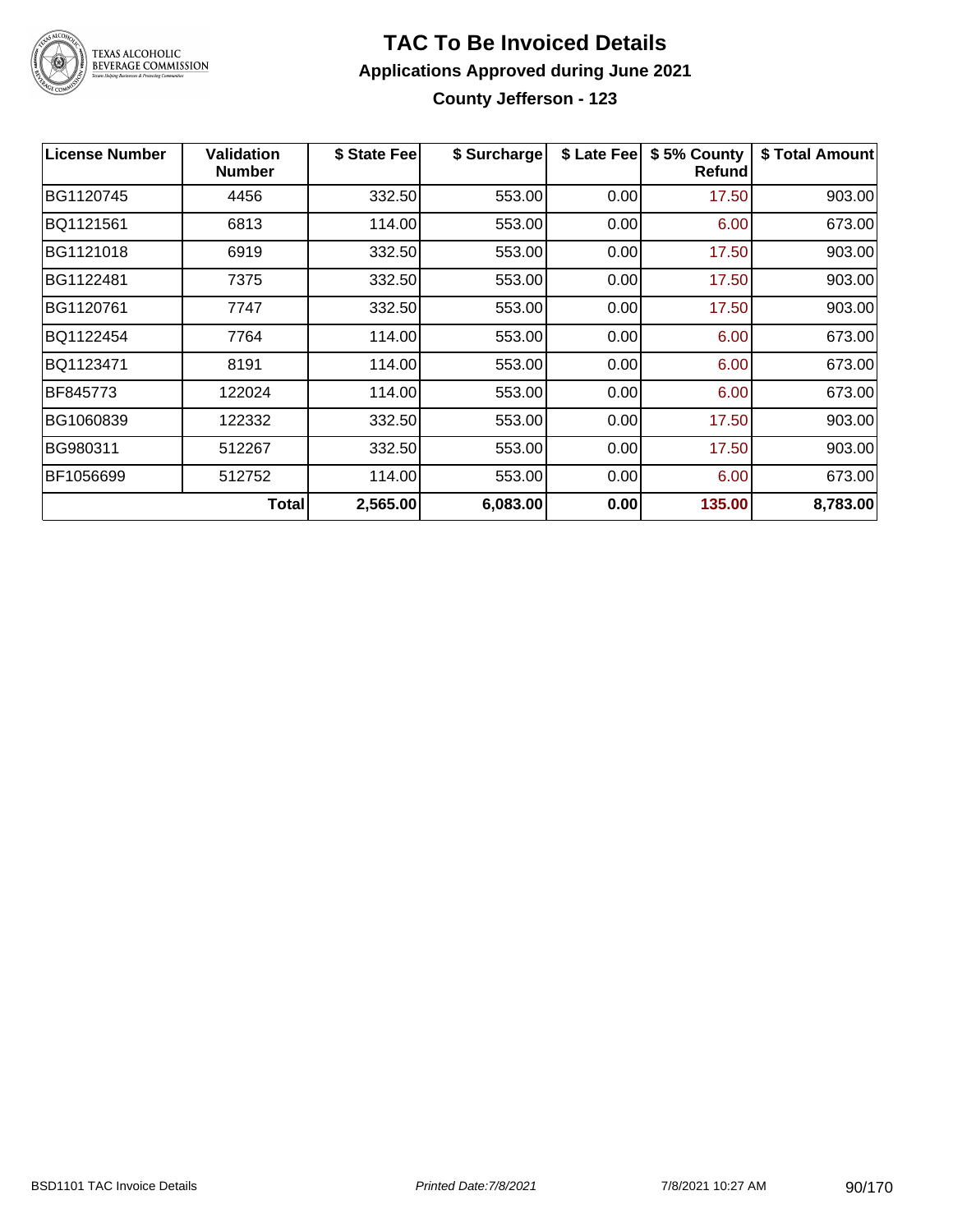

# **TAC To Be Invoiced Details Applications Approved during June 2021 County Jim Hogg - 124**

| License Number | Validation<br><b>Number</b> | \$ State Feel |        |      | Refund | \$ Surcharge   \$ Late Fee   \$5% County   \$ Total Amount |
|----------------|-----------------------------|---------------|--------|------|--------|------------------------------------------------------------|
| BQ780554       | 512412                      | 114.00L       | 553.00 | 0.00 | 6.00   | 673.00                                                     |
|                | Total                       | 114.00        | 553.00 | 0.00 | 6.00   | 673.00                                                     |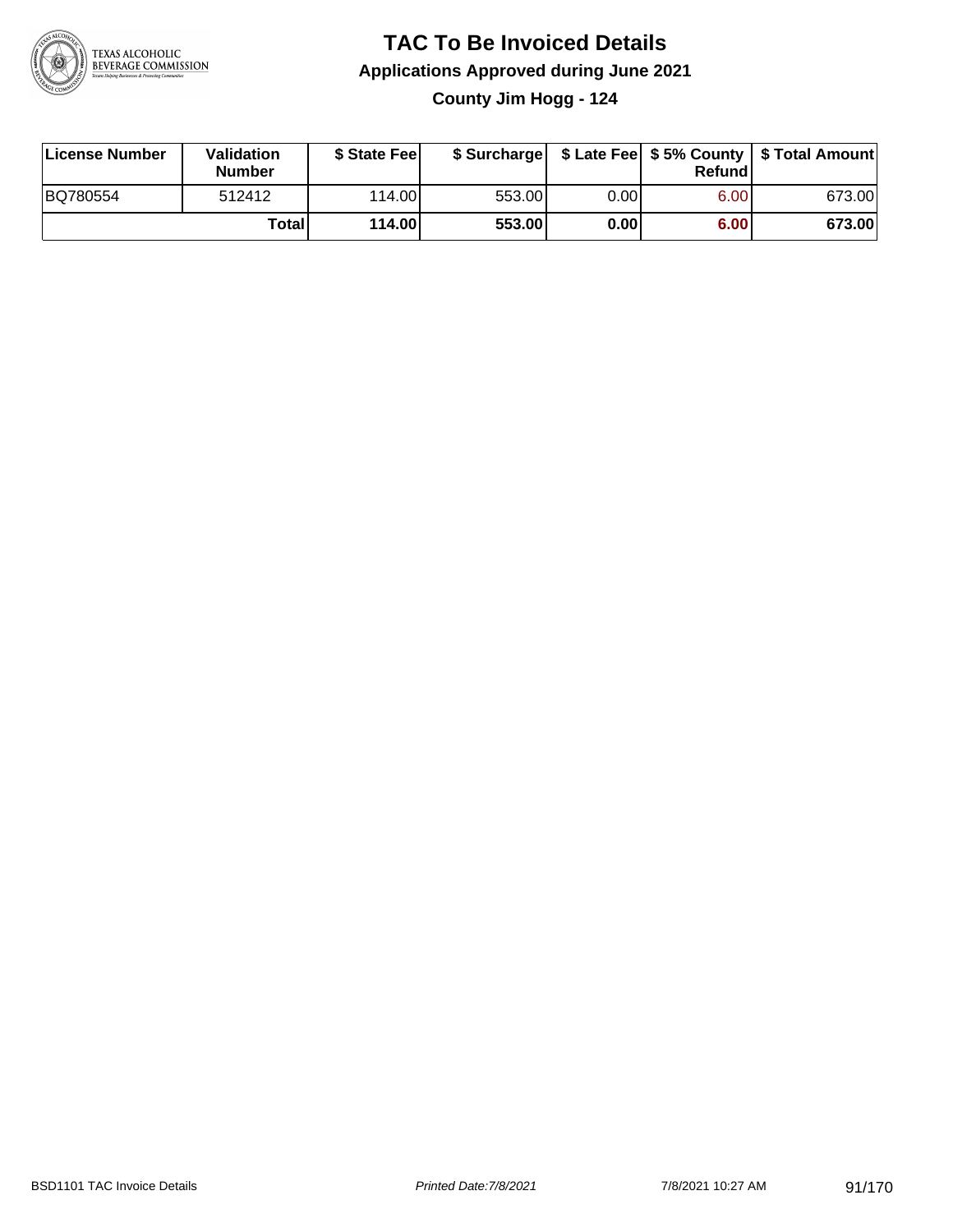

# **TAC To Be Invoiced Details Applications Approved during June 2021 County Jim Wells - 125**

| License Number | Validation<br><b>Number</b> | \$ State Fee | \$ Surcharge |      | Refund | \$ Late Fee   \$5% County   \$ Total Amount |
|----------------|-----------------------------|--------------|--------------|------|--------|---------------------------------------------|
| BQ913784       | 121521                      | 114.00L      | 553.00       | 0.00 | 6.00   | 673.00                                      |
| BQ987211       | 512394                      | 114.00L      | 553.00       | 0.00 | 6.00   | 673.00                                      |
| BE1057006      | 512589                      | 285.00       | 553.00       | 0.00 | 15.00  | 853.00                                      |
|                | Total                       | 513.00       | 1,659.00     | 0.00 | 27.00  | 2,199.00                                    |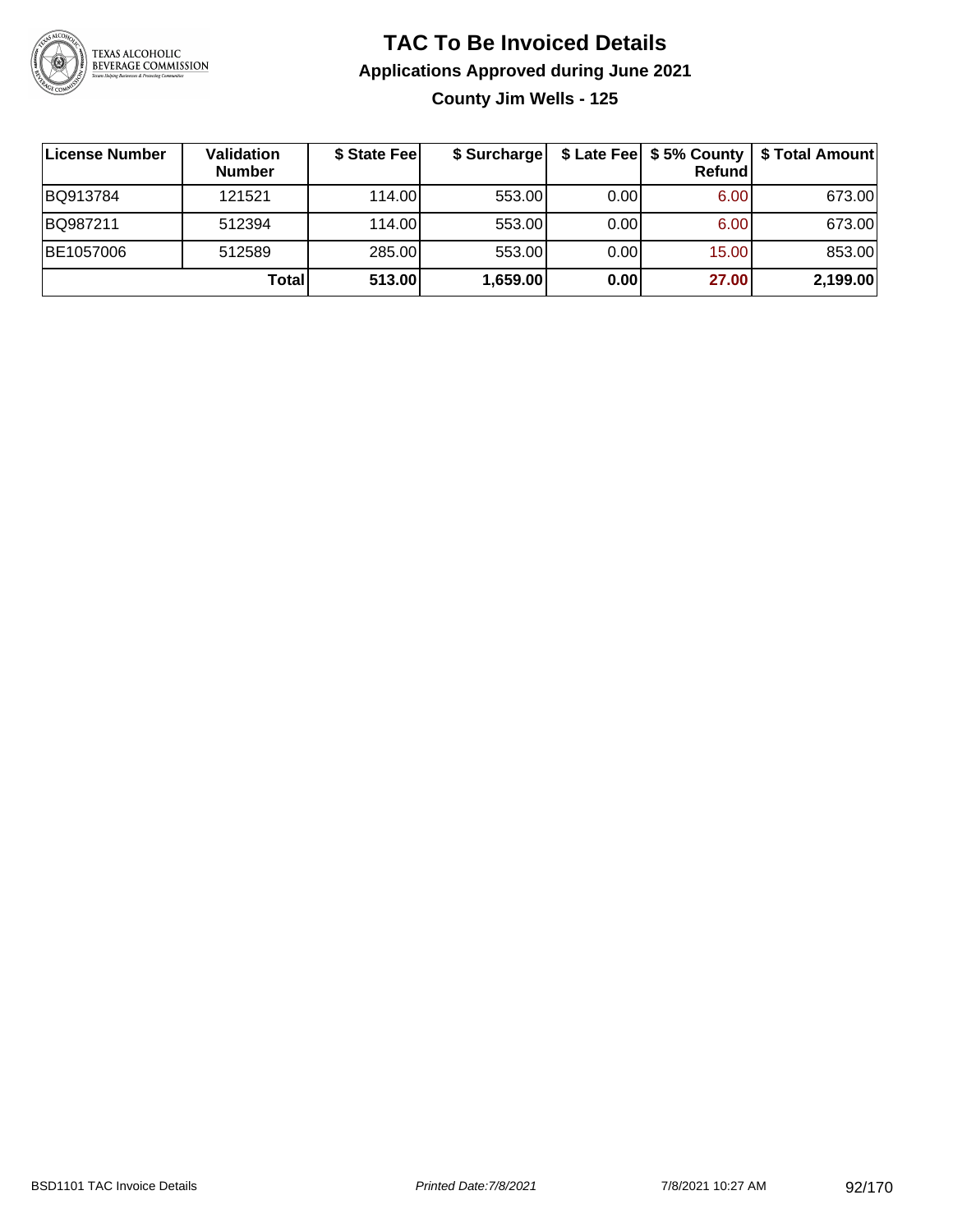

# **TAC To Be Invoiced Details Applications Approved during June 2021 County Johnson - 126**

| License Number | <b>Validation</b><br><b>Number</b> | \$ State Fee | \$ Surcharge |      | Refundl           | \$ Late Fee   \$5% County   \$ Total Amount |
|----------------|------------------------------------|--------------|--------------|------|-------------------|---------------------------------------------|
| BQ1123216      | 8024                               | 114.00       | 553.00       | 0.00 | 6.00 <sub>1</sub> | 673.00                                      |
| BQ911620       | 121166                             | 114.00       | 553.00       | 0.00 | 6.00              | 673.00                                      |
| BQ988381       | 121941                             | 114.00       | 553.00       | 0.00 | 6.00 <sub>1</sub> | 673.00                                      |
|                | <b>Total</b>                       | 342.00       | 1,659.00     | 0.00 | 18.00             | 2,019.00                                    |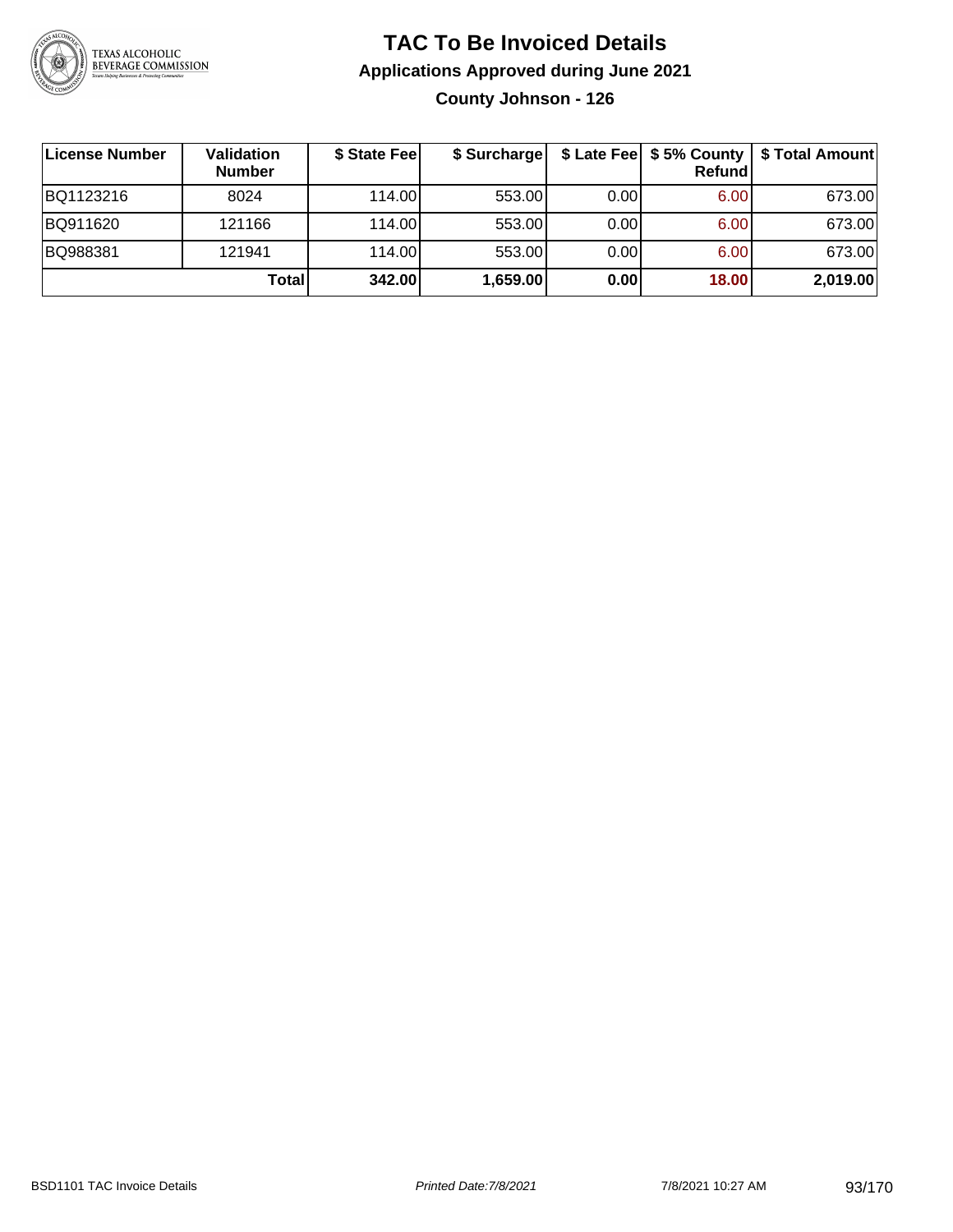

# **TAC To Be Invoiced Details Applications Approved during June 2021 County Karnes - 128**

| License Number | Validation<br><b>Number</b> | \$ State Fee | \$ Surcharge |      | \$ Late Fee   \$5% County  <br>Refundl | \$ Total Amount |
|----------------|-----------------------------|--------------|--------------|------|----------------------------------------|-----------------|
| BQ1121661      | 7566                        | 114.00L      | 553.00       | 0.00 | 6.00                                   | 673.00          |
| BG1122002      | 8052                        | 332.50       | 553.00       | 0.00 | 17.50                                  | 903.00          |
| BE912974       | 121159                      | 285.00       | 553.00       | 0.00 | 15.00                                  | 853.00          |
|                | <b>Total</b>                | 731.50       | 1,659.00     | 0.00 | 38.50                                  | 2,429.00        |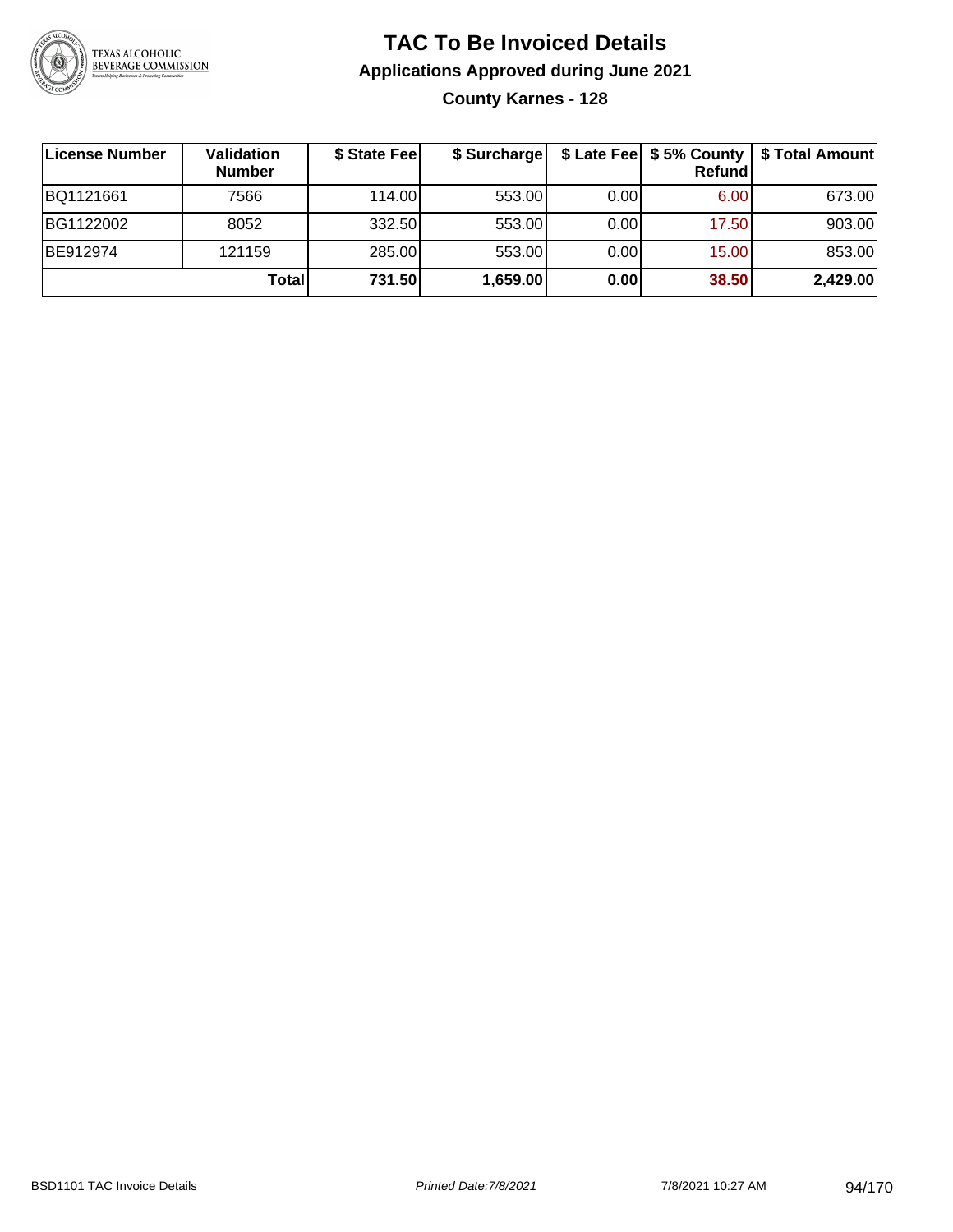

# **TAC To Be Invoiced Details Applications Approved during June 2021 County Kaufman - 129**

| License Number | Validation<br>Number | \$ State Fee    |        |      | Refundl | \$ Surcharge   \$ Late Fee   \$5% County   \$ Total Amount |
|----------------|----------------------|-----------------|--------|------|---------|------------------------------------------------------------|
| BQ988931       | 512404               | 114.00 <b>1</b> | 553.00 | 0.00 | 6.00    | 673.00                                                     |
|                | Totall               | 114.00          | 553.00 | 0.00 | 6.00    | 673.00                                                     |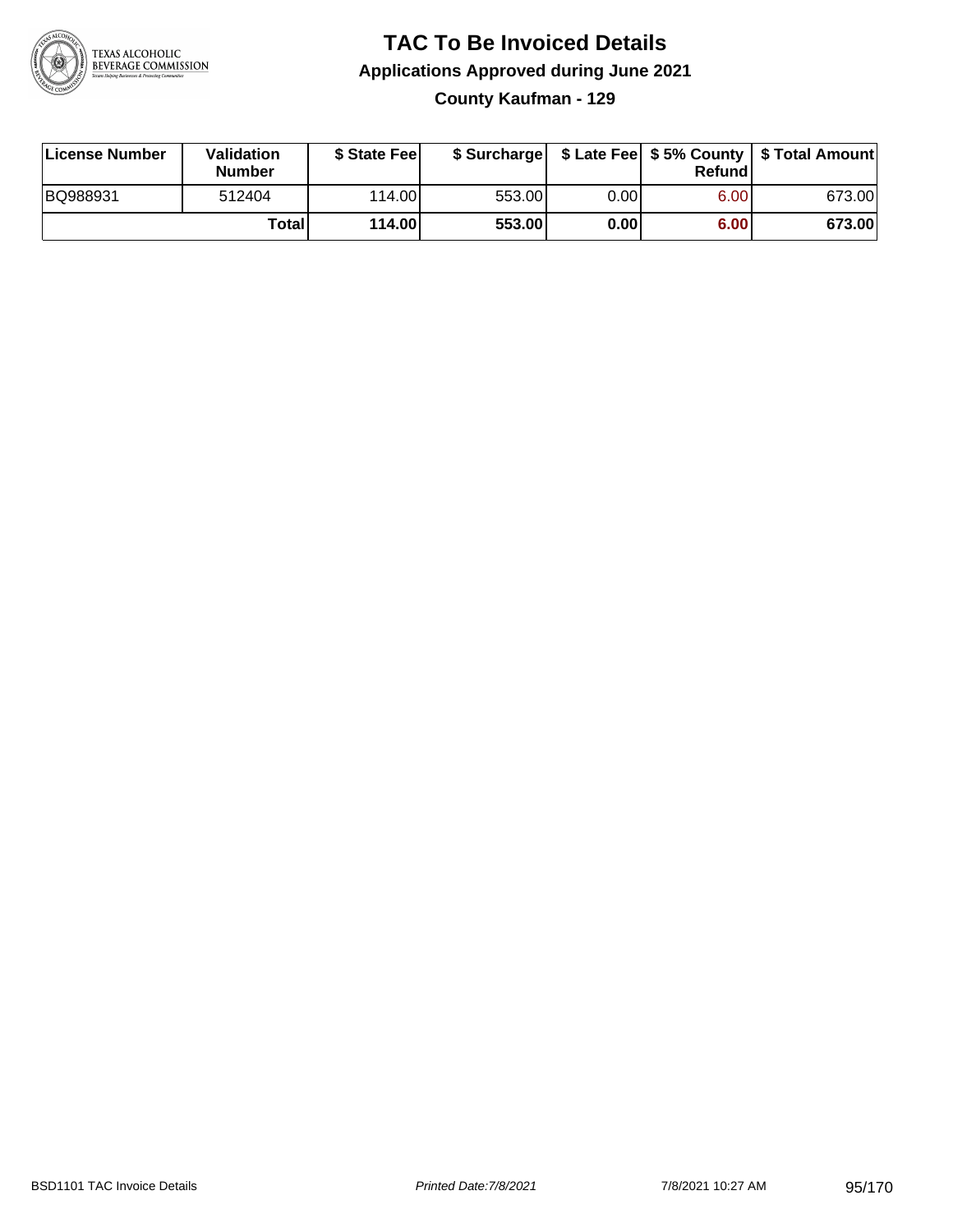

# **TAC To Be Invoiced Details Applications Approved during June 2021 County Kendall - 130**

| <b>License Number</b> | <b>Validation</b><br><b>Number</b> | \$ State Fee | \$ Surcharge | \$ Late Fee | \$5% County<br>Refundl | \$ Total Amount |
|-----------------------|------------------------------------|--------------|--------------|-------------|------------------------|-----------------|
| BG1121919             | 7327                               | 332.50       | 553.00       | 0.00        | 17.50                  | 903.00          |
| BP1121919             | 7327                               | 950.00       | 426.00       | 0.00        | 50.00                  | 1,426.00        |
| BG1120890             | 7527                               | 332.50       | 553.00       | 0.00        | 17.50                  | 903.00          |
| BP1120890             | 7527                               | 950.00       | 426.00       | 0.00        | 50.00                  | 1,426.00        |
| BQ912909              | 120762                             | 114.00       | 553.00       | 0.00        | 6.00                   | 673.00          |
|                       | <b>Total</b>                       | 2,679.00     | 2,511.00     | 0.00        | 141.00                 | 5,331.00        |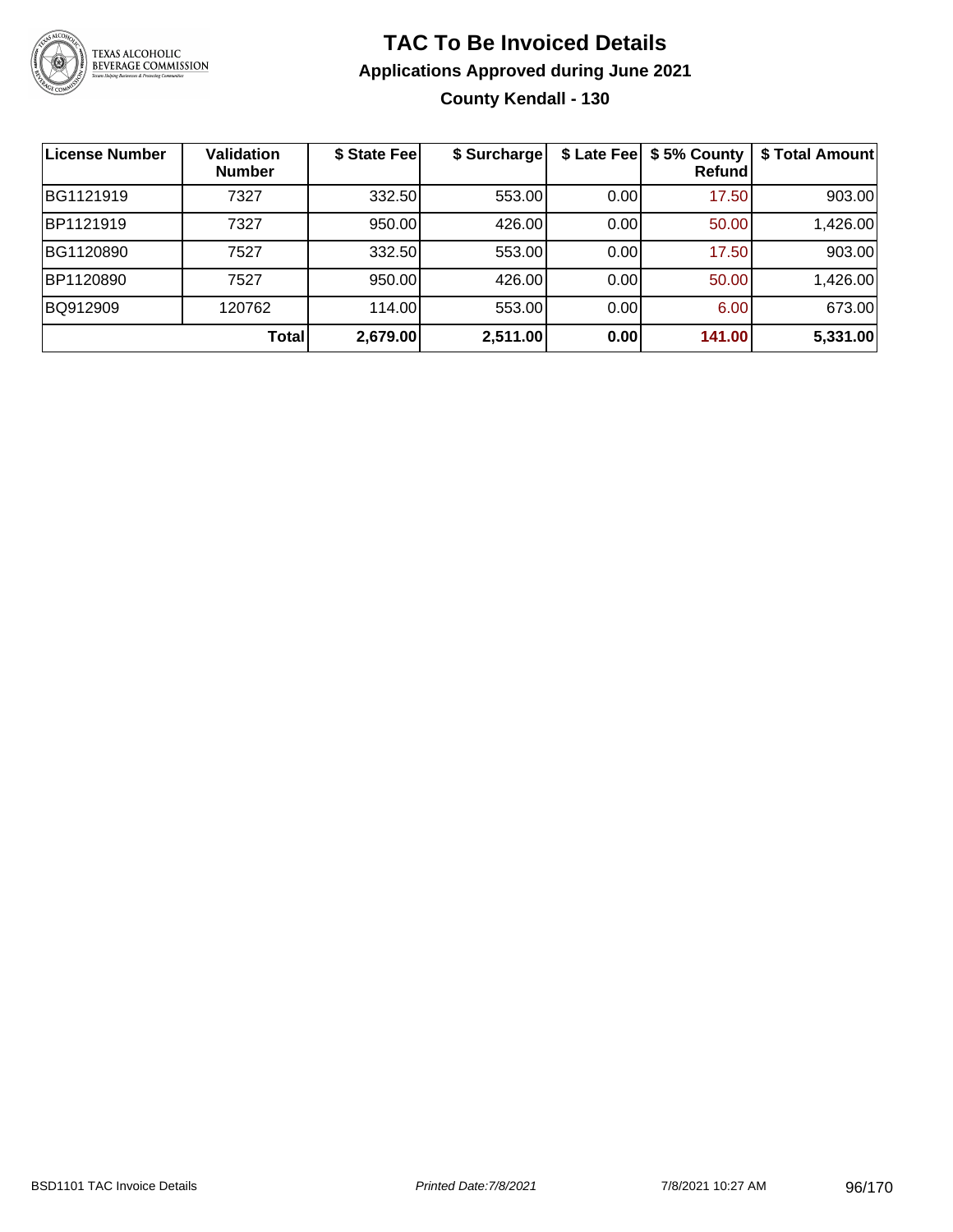

# **TAC To Be Invoiced Details Applications Approved during June 2021 County Kleberg - 137**

| License Number | Validation<br><b>Number</b> | \$ State Feel |        |      | Refundl | \$ Surcharge   \$ Late Fee   \$5% County   \$ Total Amount |
|----------------|-----------------------------|---------------|--------|------|---------|------------------------------------------------------------|
| BQ777169       | 118581                      | 114.00L       | 553.00 | 0.00 | 6.00    | 673.00                                                     |
|                | Totall                      | 114.00        | 553.00 | 0.00 | 6.00    | 673.00                                                     |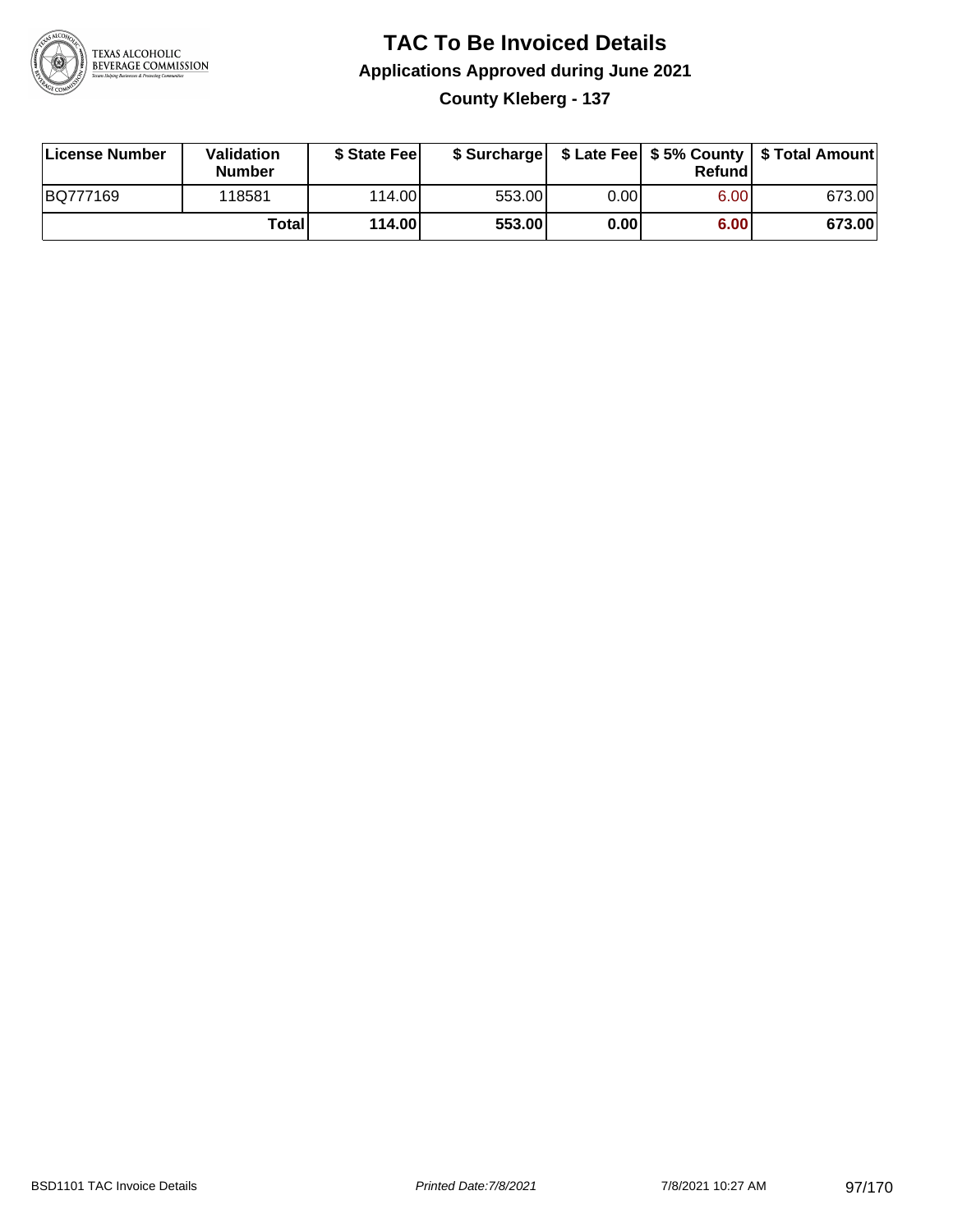

# **TAC To Be Invoiced Details Applications Approved during June 2021 County Lamb - 140**

| License Number | Validation<br><b>Number</b> | \$ State Fee | \$ Surcharge |      | Refund | \$ Late Fee   \$5% County   \$ Total Amount |
|----------------|-----------------------------|--------------|--------------|------|--------|---------------------------------------------|
| BF1123304      | 8435                        | 114.00L      | 553.00       | 0.00 | 6.00   | 673.00                                      |
| BQ1059532      | 120952                      | 114.00L      | 553.00       | 0.00 | 6.00   | 673.00                                      |
| BQ1060646      | 121765                      | 114.00       | 553.00       | 0.00 | 6.00   | 673.00                                      |
|                | Total                       | 342.00       | 1,659.00     | 0.00 | 18.00  | 2,019.00                                    |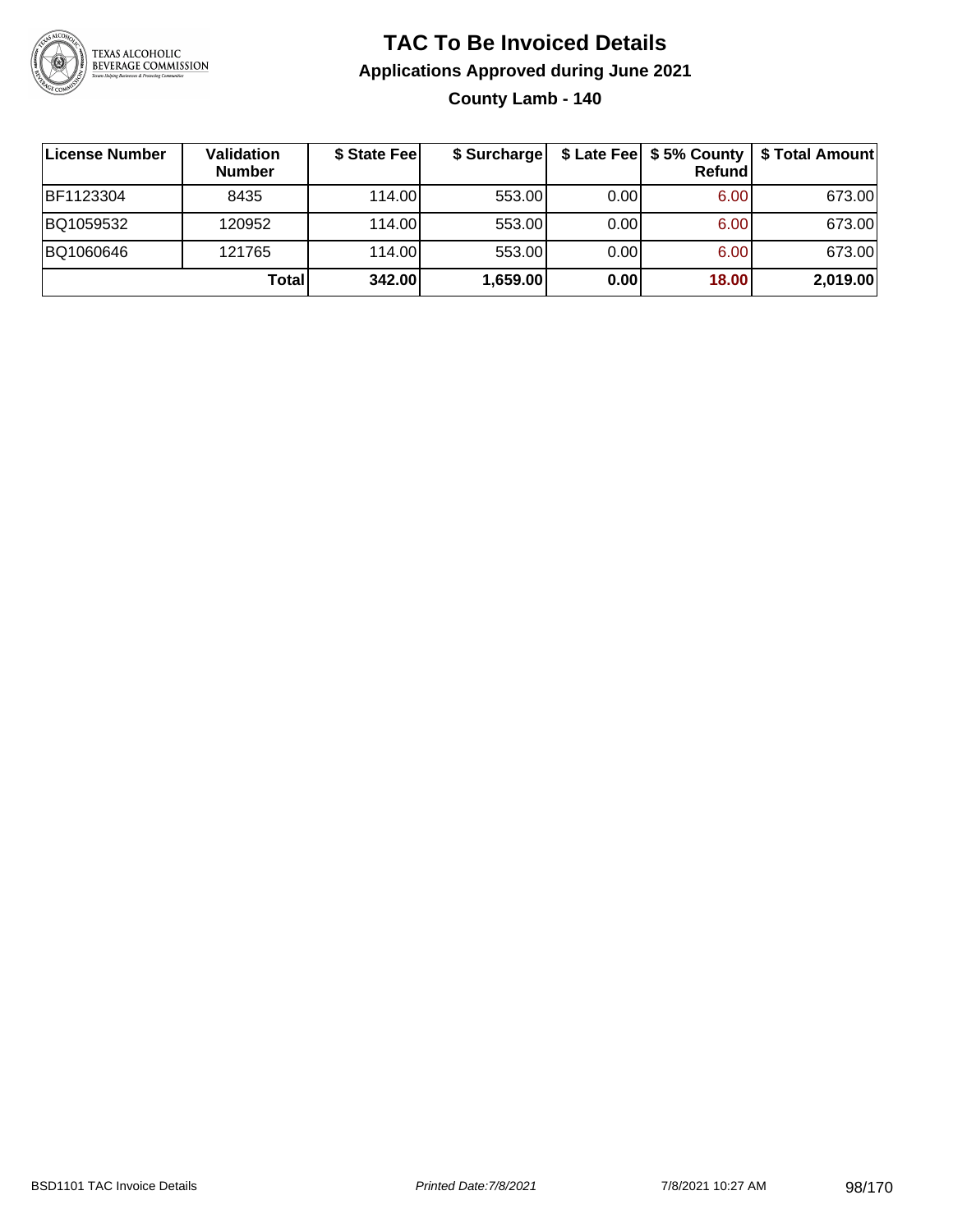

# **TAC To Be Invoiced Details Applications Approved during June 2021**

**County Lampasas - 141**

| License Number | Validation<br><b>Number</b> | \$ State Feel |        |      | Refundl | \$ Surcharge   \$ Late Fee   \$5% County   \$ Total Amount |
|----------------|-----------------------------|---------------|--------|------|---------|------------------------------------------------------------|
| BQ1122667      | 8186                        | 114.00        | 553.00 | 0.00 | 6.00    | 673.00                                                     |
|                | <b>Total</b>                | 114.00        | 553.00 | 0.00 | 6.00    | 673.00                                                     |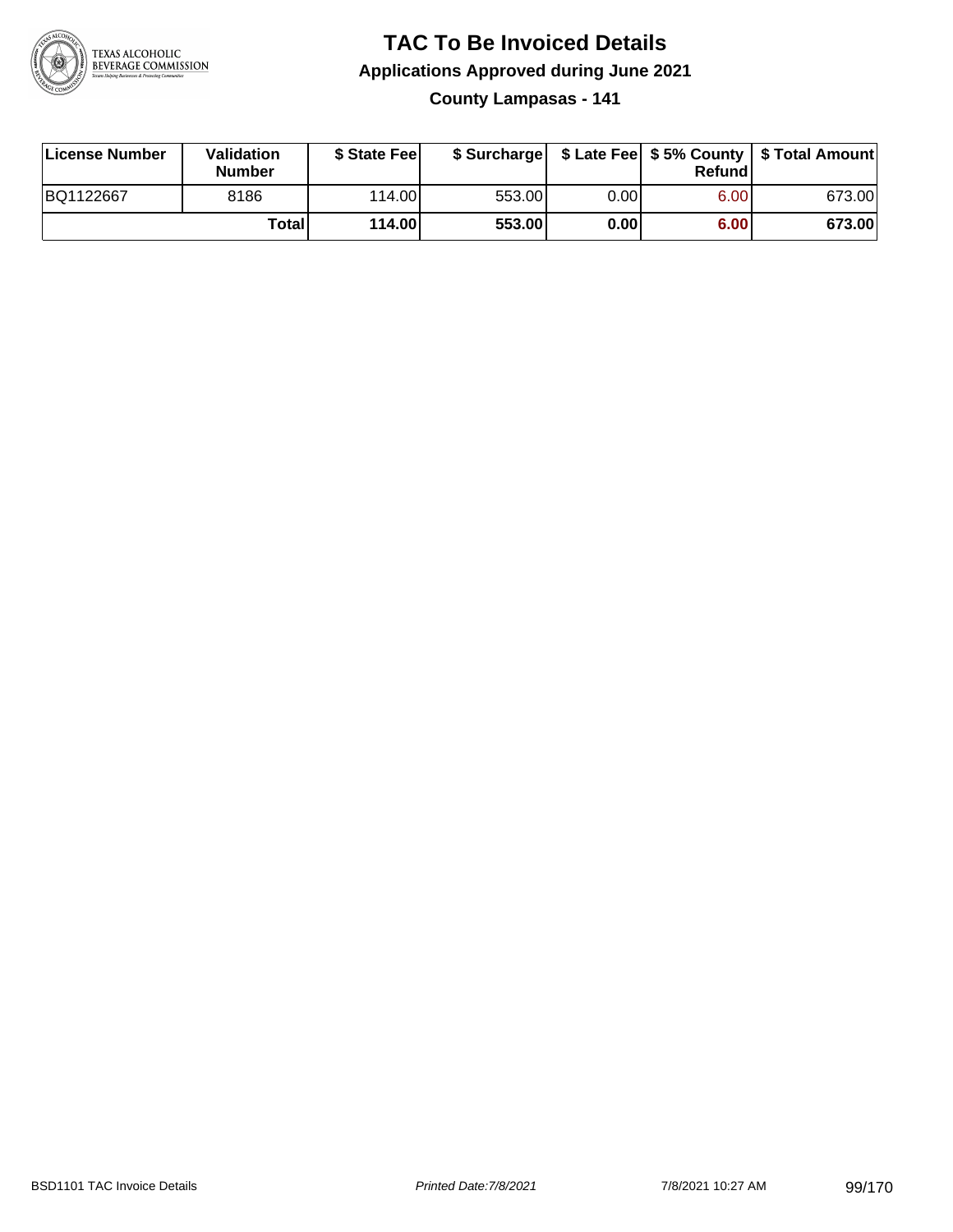

# **TAC To Be Invoiced Details Applications Approved during June 2021 County Lavaca - 143**

| License Number | Validation<br><b>Number</b> | \$ State Fee | \$ Surcharge |      | \$ Late Fee   \$5% County  <br>Refundl | \$ Total Amount |
|----------------|-----------------------------|--------------|--------------|------|----------------------------------------|-----------------|
| BG1121553      | 7901                        | 332.50       | 553.00       | 0.00 | 17.50                                  | 903.00          |
| BG1121721      | 7918                        | 332.50       | 553.00       | 0.00 | 17.50                                  | 903.00          |
| BQ780248       | 122449                      | 114.00       | 553.00       | 0.00 | 6.00                                   | 673.00          |
|                | Total                       | 779.00       | 1,659.00     | 0.00 | 41.00                                  | 2,479.00        |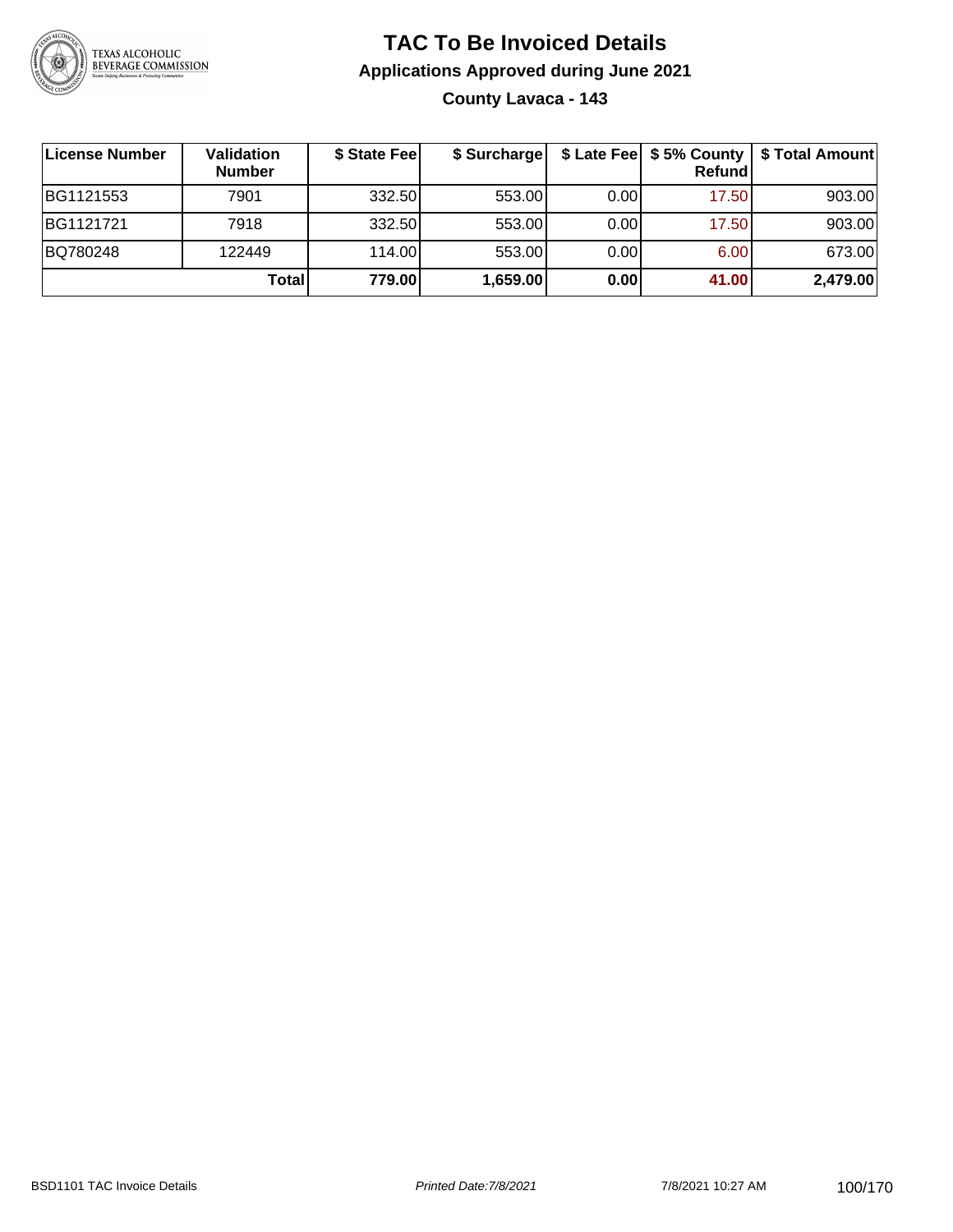

# **TAC To Be Invoiced Details Applications Approved during June 2021**

**County Lee - 144**

| License Number | Validation<br><b>Number</b> | \$ State Feel |        |       | Refundl | \$ Surcharge   \$ Late Fee   \$5% County   \$ Total Amount |
|----------------|-----------------------------|---------------|--------|-------|---------|------------------------------------------------------------|
| BG845023       | 121316                      | 332.50        | 553.00 | 0.00I | 17.50   | 903.00                                                     |
|                | Totall                      | 332.50        | 553.00 | 0.00  | 17.50   | 903.00                                                     |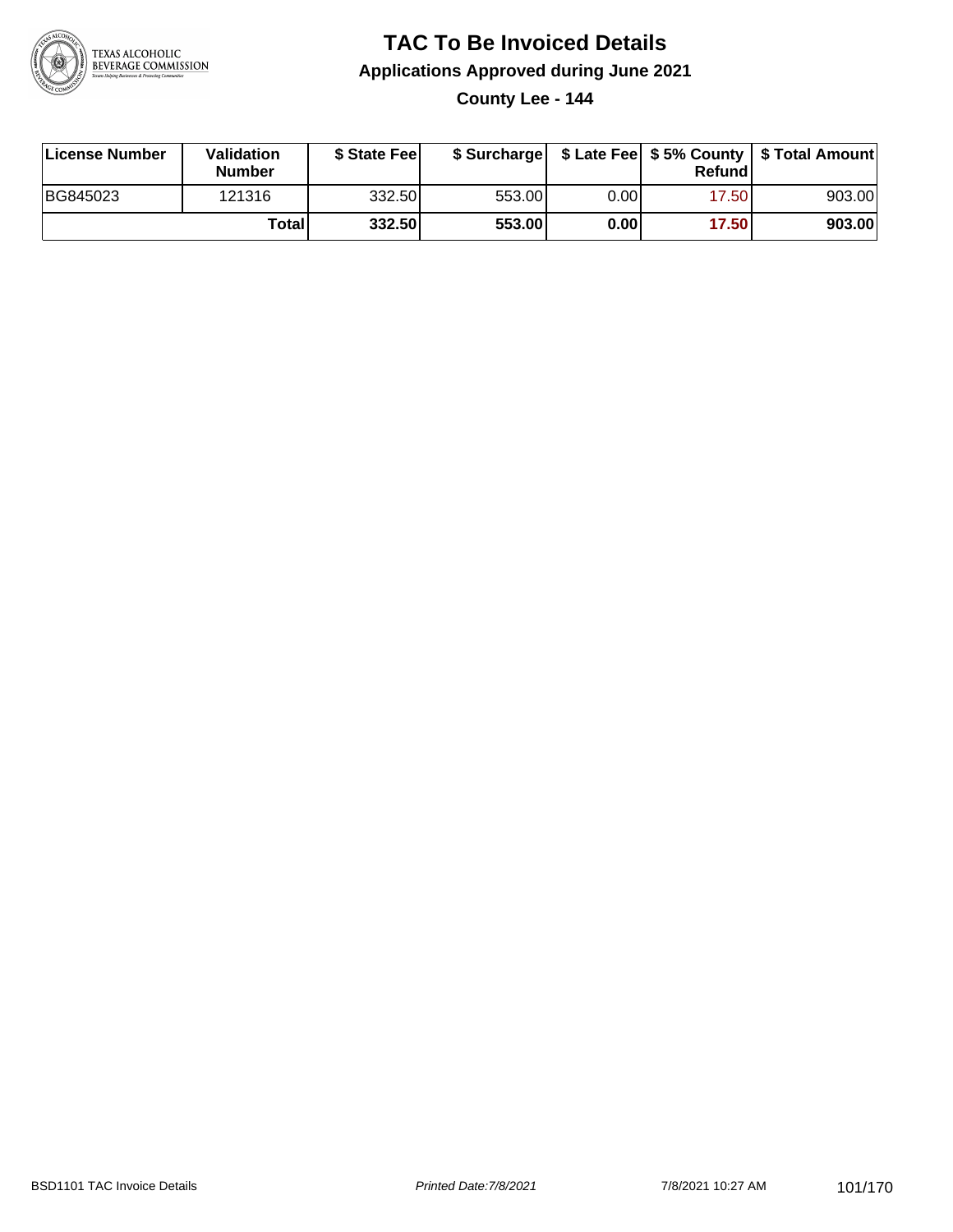

# **TAC To Be Invoiced Details Applications Approved during June 2021 County Liberty - 146**

| <b>License Number</b> | <b>Validation</b><br><b>Number</b> | \$ State Fee | \$ Surcharge | \$ Late Fee | \$5% County<br>Refundl | \$ Total Amount |
|-----------------------|------------------------------------|--------------|--------------|-------------|------------------------|-----------------|
| BG1121189             | 7634                               | 332.50       | 553.00       | 0.00        | 17.50                  | 903.00          |
| BQ1123318             | 8326                               | 114.00       | 553.00       | 0.00        | 6.00                   | 673.00          |
| BQ1059927             | 121255                             | 114.00       | 553.00       | 0.00        | 6.00                   | 673.00          |
| BQ914901              | 512374                             | 114.00       | 553.00       | 0.00        | 6.00                   | 673.00          |
| BQ988362              | 512392                             | 114.00       | 553.00       | 0.00        | 6.00                   | 673.00          |
| BQ1062098             | 512397                             | 114.00       | 553.00       | 0.00        | 6.00                   | 673.00          |
| BF1058301             | 512446                             | 114.00       | 553.00       | 0.00        | 6.00                   | 673.00          |
| BQ1057889             | 512892                             | 114.00       | 553.00       | 0.00        | 6.00                   | 673.00          |
|                       | Total                              | 1,130.50     | 4,424.00     | 0.00        | 59.50                  | 5,614.00        |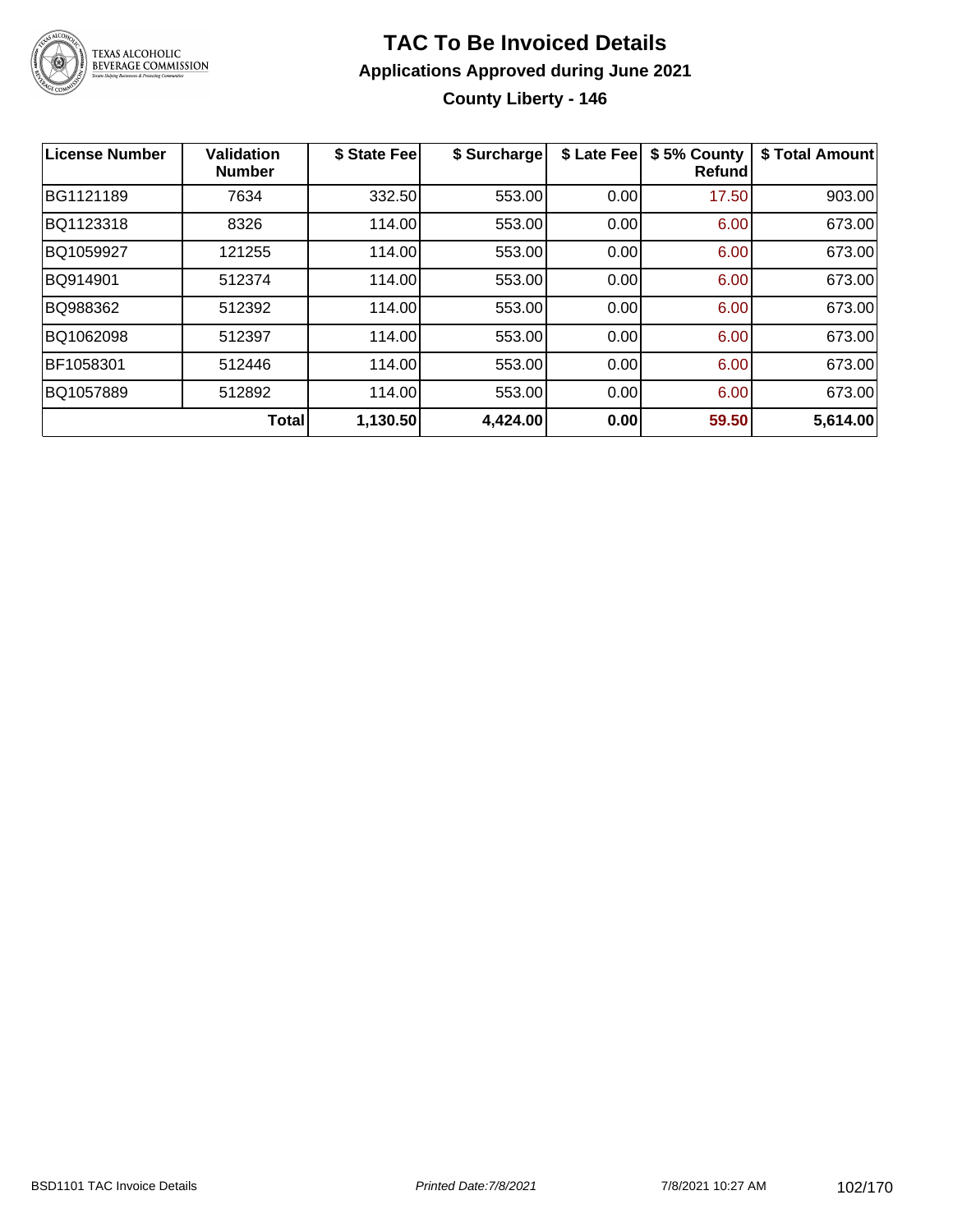

# **TAC To Be Invoiced Details Applications Approved during June 2021 County Llano - 150**

**License Number Validation Number \$ State Fee \$ Surcharge \$ Late Fee \$ 5% County Refund \$ Total Amount** BQ1121774 7829 114.00 553.00 0.00 6.00 673.00 BQ845598 121243 114.00 553.00 0.00 6.00 673.00 **Total 228.00 1,106.00 0.00 12.00 1,346.00**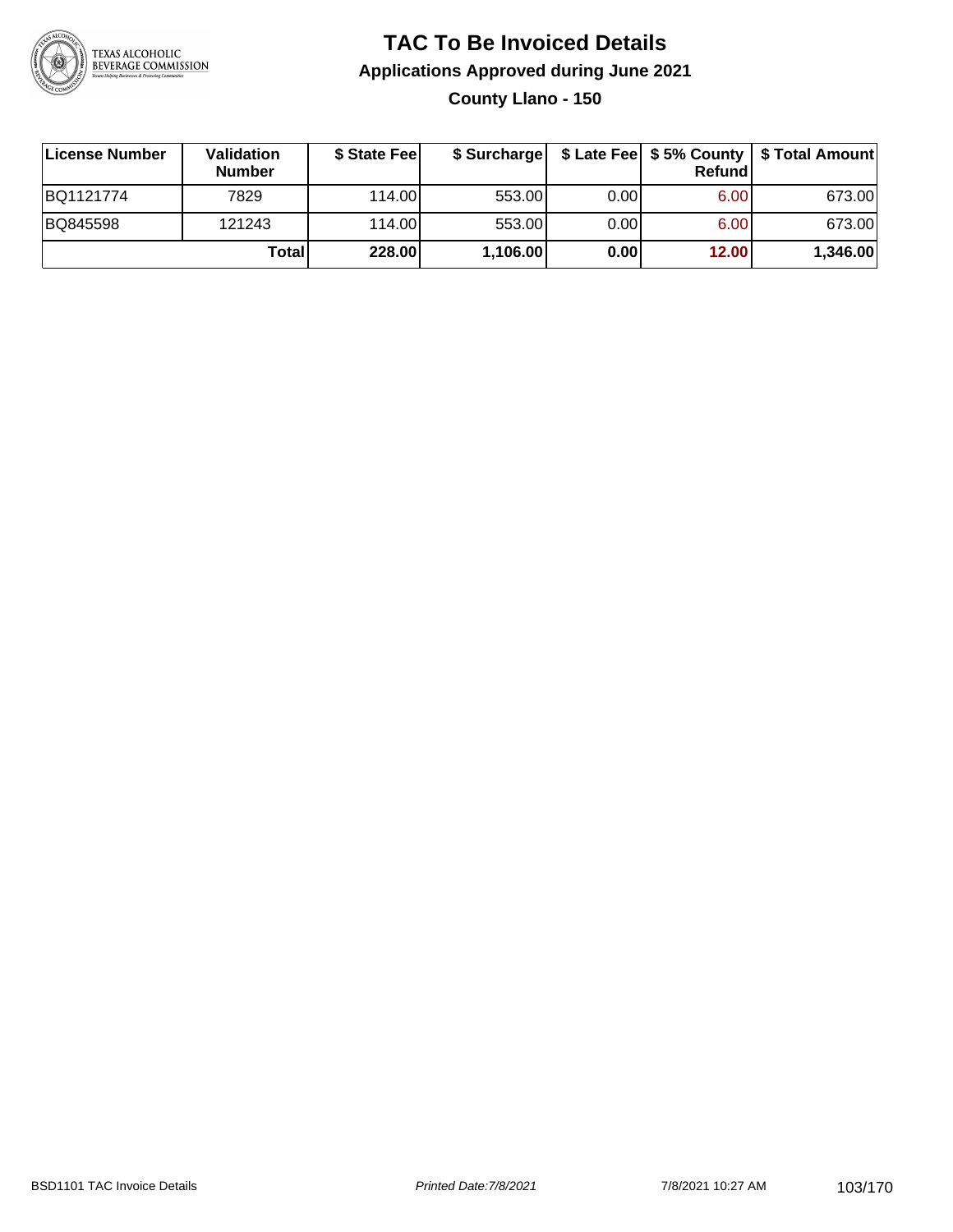

#### **TAC To Be Invoiced Details Applications Approved during June 2021 County Lubbock - 152**

| <b>License Number</b> | <b>Validation</b><br><b>Number</b> | \$ State Fee | \$ Surcharge |      | \$ Late Fee   \$5% County<br>Refund | \$ Total Amount |
|-----------------------|------------------------------------|--------------|--------------|------|-------------------------------------|-----------------|
| BG1122017             | 7472                               | 332.50       | 553.00       | 0.00 | 17.50                               | 903.00          |
| BG1121351             | 7658                               | 332.50       | 553.00       | 0.00 | 17.50                               | 903.00          |
| BQ1121710             | 7886                               | 114.00       | 553.00       | 0.00 | 6.00                                | 673.00          |
| BQ1121650             | 7887                               | 114.00       | 553.00       | 0.00 | 6.00                                | 673.00          |
| BQ1122049             | 7996                               | 114.00       | 553.00       | 0.00 | 6.00                                | 673.00          |
| BG1123503             | 8268                               | 332.50       | 553.00       | 0.00 | 17.50                               | 903.00          |
| BP1123503             | 8268                               | 950.00       | 426.00       | 0.00 | 50.00                               | 1,426.00        |
| BF1122570             | 8283                               | 114.00       | 553.00       | 0.00 | 6.00                                | 673.00          |
| BF1122573             | 8284                               | 114.00       | 553.00       | 0.00 | 6.00                                | 673.00          |
| BG1057653             | 121466                             | 332.50       | 553.00       | 0.00 | 17.50                               | 903.00          |
| BQ779875              | 512359                             | 114.00       | 553.00       | 0.00 | 6.00                                | 673.00          |
| BQ779885              | 512382                             | 114.00       | 553.00       | 0.00 | 6.00                                | 673.00          |
| BQ845276              | 512383                             | 114.00       | 553.00       | 0.00 | 6.00                                | 673.00          |
| BQ779900              | 512386                             | 114.00       | 553.00       | 0.00 | 6.00                                | 673.00          |
| BQ779881              | 512387                             | 114.00       | 553.00       | 0.00 | 6.00                                | 673.00          |
| BQ779896              | 512389                             | 114.00       | 553.00       | 0.00 | 6.00                                | 673.00          |
| BQ779880              | 512406                             | 114.00       | 553.00       | 0.00 | 6.00                                | 673.00          |
|                       | <b>Total</b>                       | 3,648.00     | 9,274.00     | 0.00 | 192.00                              | 13,114.00       |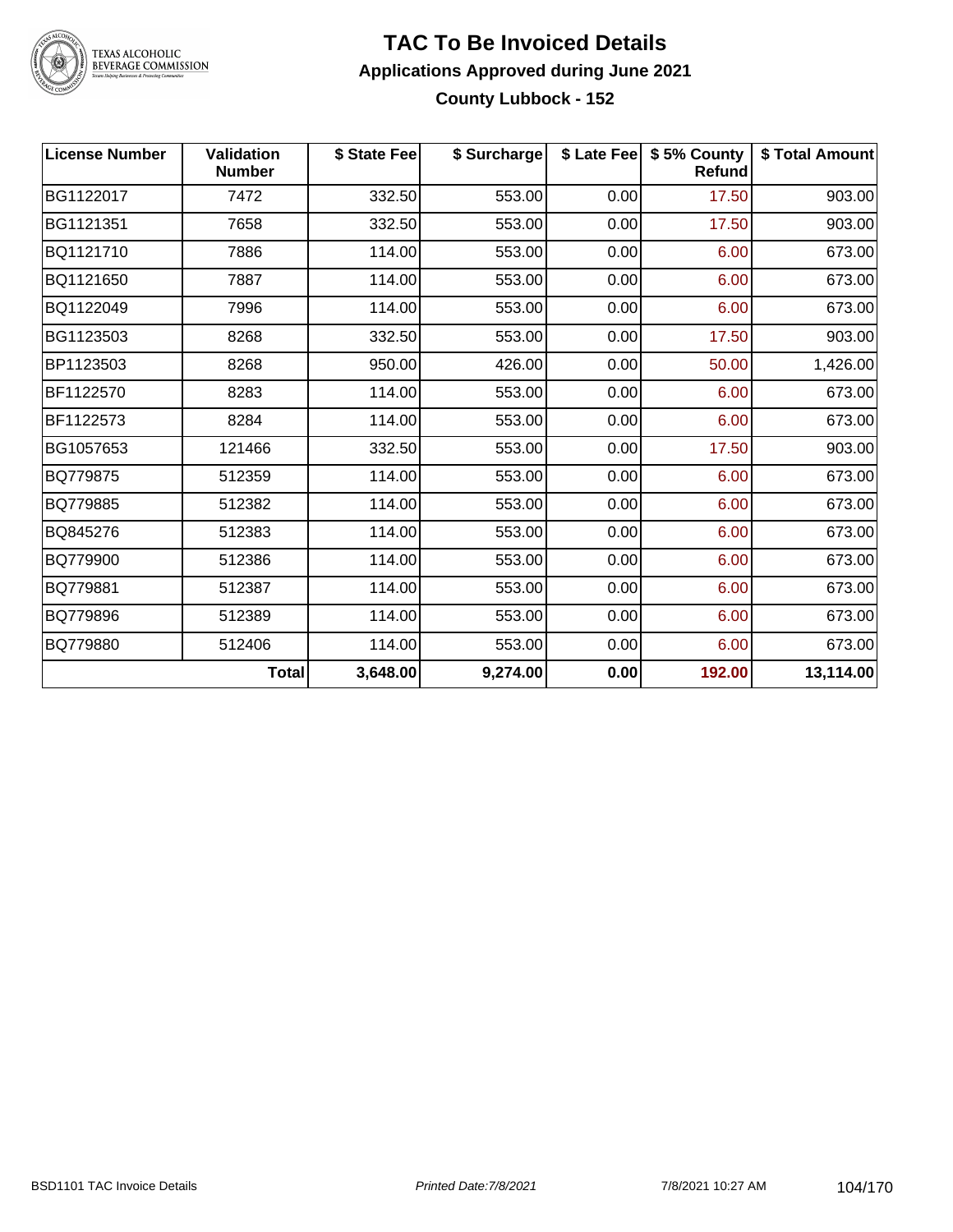

#### **TAC To Be Invoiced Details Applications Approved during June 2021 County Lynn - 153**

| License Number | Validation<br><b>Number</b> | \$ State Fee |        |      | Refundl | \$ Surcharge   \$ Late Fee   \$5% County   \$ Total Amount |
|----------------|-----------------------------|--------------|--------|------|---------|------------------------------------------------------------|
| BG1123343      | 8441                        | 332.50       | 553.00 | 0.00 | 17.50   | 903.00                                                     |
|                | Totall                      | 332.50       | 553.00 | 0.00 | 17.50   | 903.00                                                     |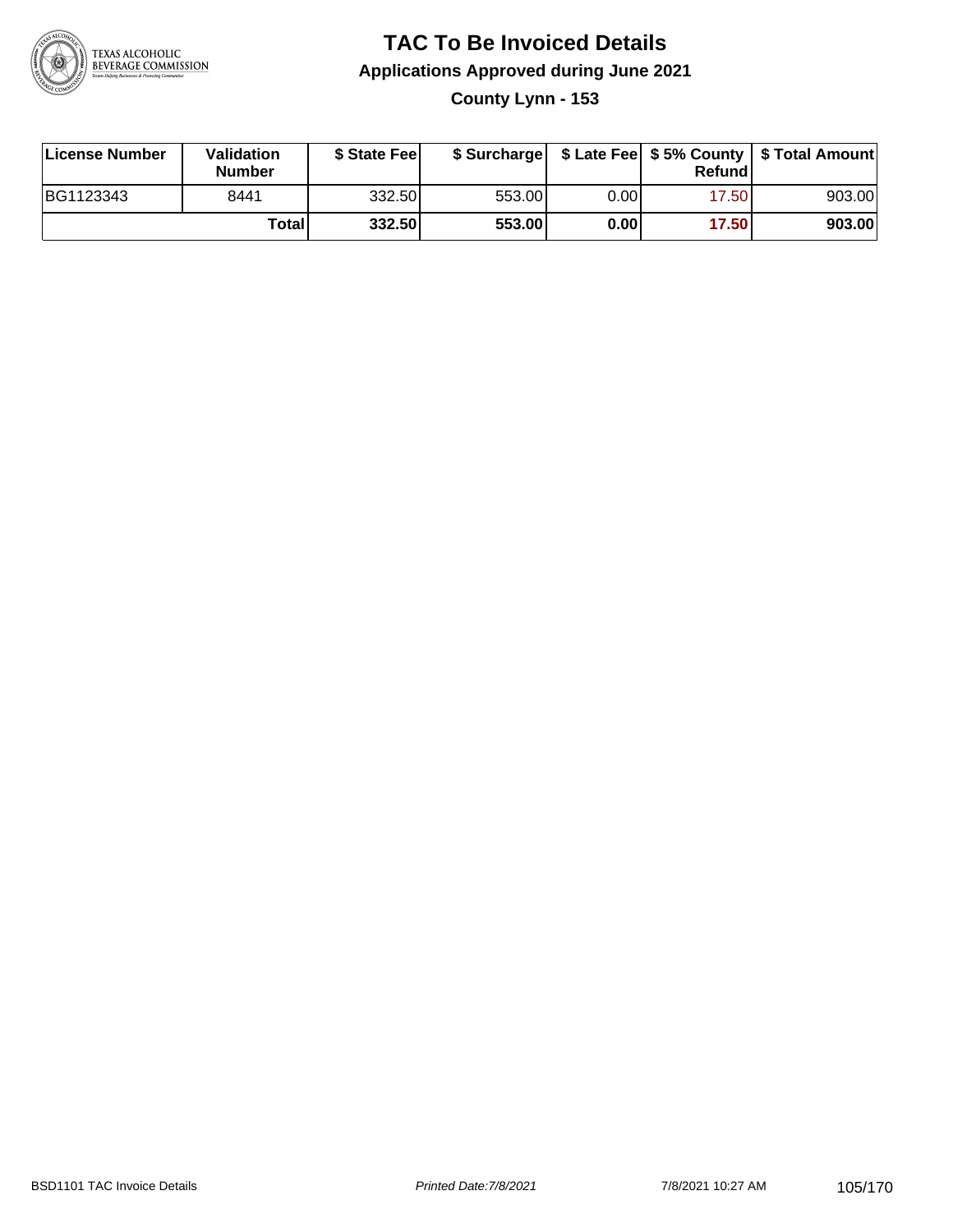

#### **TAC To Be Invoiced Details Applications Approved during June 2021 County McLennan - 155**

| <b>License Number</b> | <b>Validation</b><br><b>Number</b> | \$ State Fee | \$ Surcharge | \$ Late Fee | \$5% County<br><b>Refund</b> | \$ Total Amount |
|-----------------------|------------------------------------|--------------|--------------|-------------|------------------------------|-----------------|
| BG1120686             | 6943                               | 332.50       | 553.00       | 0.00        | 17.50                        | 903.00          |
| BG1121192             | 7717                               | 332.50       | 553.00       | 0.00        | 17.50                        | 903.00          |
| BF1122637             | 8146                               | 114.00       | 553.00       | 0.00        | 6.00                         | 673.00          |
| BQ986366              | 119988                             | 114.00       | 553.00       | 0.00        | 6.00                         | 673.00          |
| BQ910234              | 121049                             | 114.00       | 553.00       | 0.00        | 6.00                         | 673.00          |
| BQ844993              | 121489                             | 114.00       | 553.00       | 0.00        | 6.00                         | 673.00          |
| BQ844994              | 121489                             | 114.00       | 553.00       | 0.00        | 6.00                         | 673.00          |
|                       | Total                              | 1,235.00     | 3,871.00     | 0.00        | 65.00                        | 5,171.00        |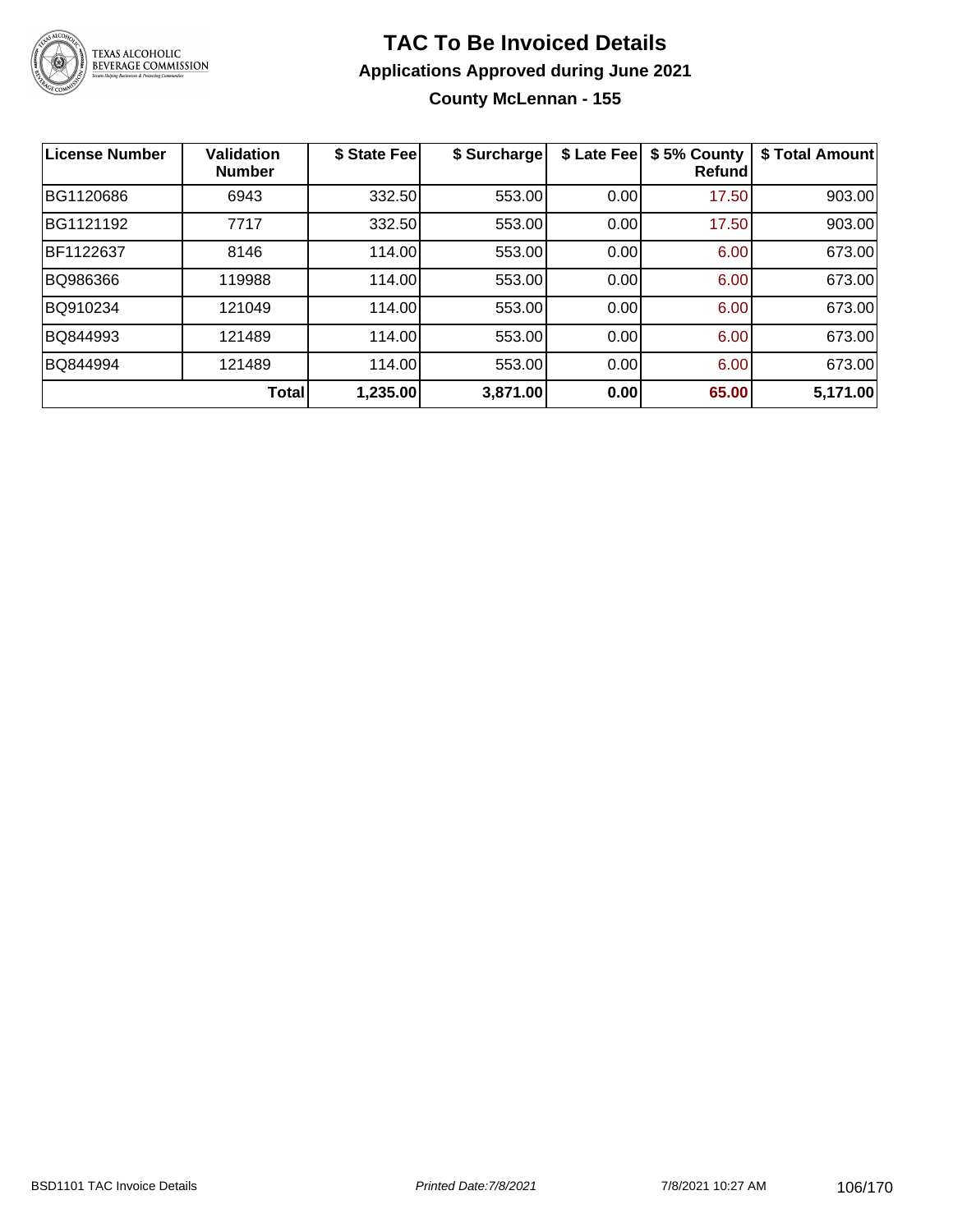

# **TAC To Be Invoiced Details Applications Approved during June 2021 County Matagorda - 161**

| ∣License Number | Validation<br><b>Number</b> | \$ State Fee | \$ Surcharge | \$ Late Fee | \$5% County<br>Refund | \$ Total Amount |
|-----------------|-----------------------------|--------------|--------------|-------------|-----------------------|-----------------|
| BQ1122065       | 7269                        | 114.00       | 553.00       | 0.00        | 6.00                  | 673.00          |
| BG776774        | 120927                      | 332.50       | 553.00       | 0.00        | 17.50                 | 903.00          |
| BQ913136        | 120993                      | 114.00       | 553.00       | 0.00        | 6.00                  | 673.00          |
| BQ846505        | 512376                      | 114.00       | 553.00       | 0.00        | 6.00                  | 673.00          |
|                 | Total                       | 674.50       | 2,212.00     | 0.00        | 35.50                 | 2,922.00        |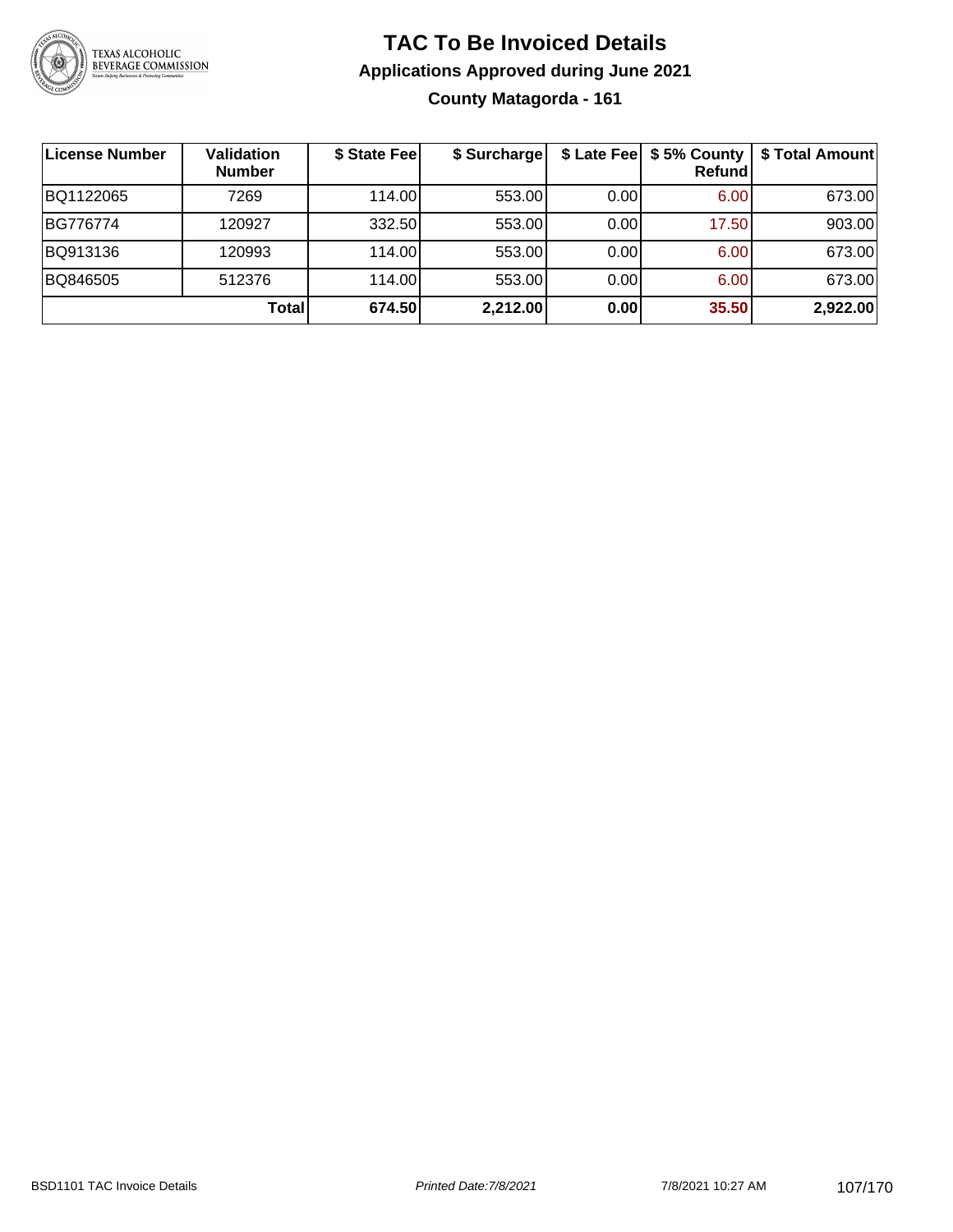

# **TAC To Be Invoiced Details Applications Approved during June 2021 County Maverick - 162**

| <b>License Number</b> | <b>Validation</b><br><b>Number</b> | \$ State Fee | \$ Surcharge | \$ Late Fee | \$5% County<br>Refundl | \$ Total Amount |
|-----------------------|------------------------------------|--------------|--------------|-------------|------------------------|-----------------|
| BQ1122923             | 8240                               | 114.00       | 553.00       | 0.00        | 6.00                   | 673.00          |
| BG1122131             | 8269                               | 332.50       | 553.00       | 0.00        | 17.50                  | 903.00          |
| BQ912153              | 121171                             | 114.00       | 553.00       | 0.00        | 6.00                   | 673.00          |
| BG1059575             | 121278                             | 332.50       | 553.00       | 0.00        | 17.50                  | 903.00          |
| BQ913311              | 121489                             | 114.00       | 553.00       | 0.00        | 6.00                   | 673.00          |
| BQ914704              | 122308                             | 114.00       | 553.00       | 0.00        | 6.00                   | 673.00          |
|                       | Total                              | 1,121.00     | 3,318.00     | 0.00        | 59.00                  | 4,498.00        |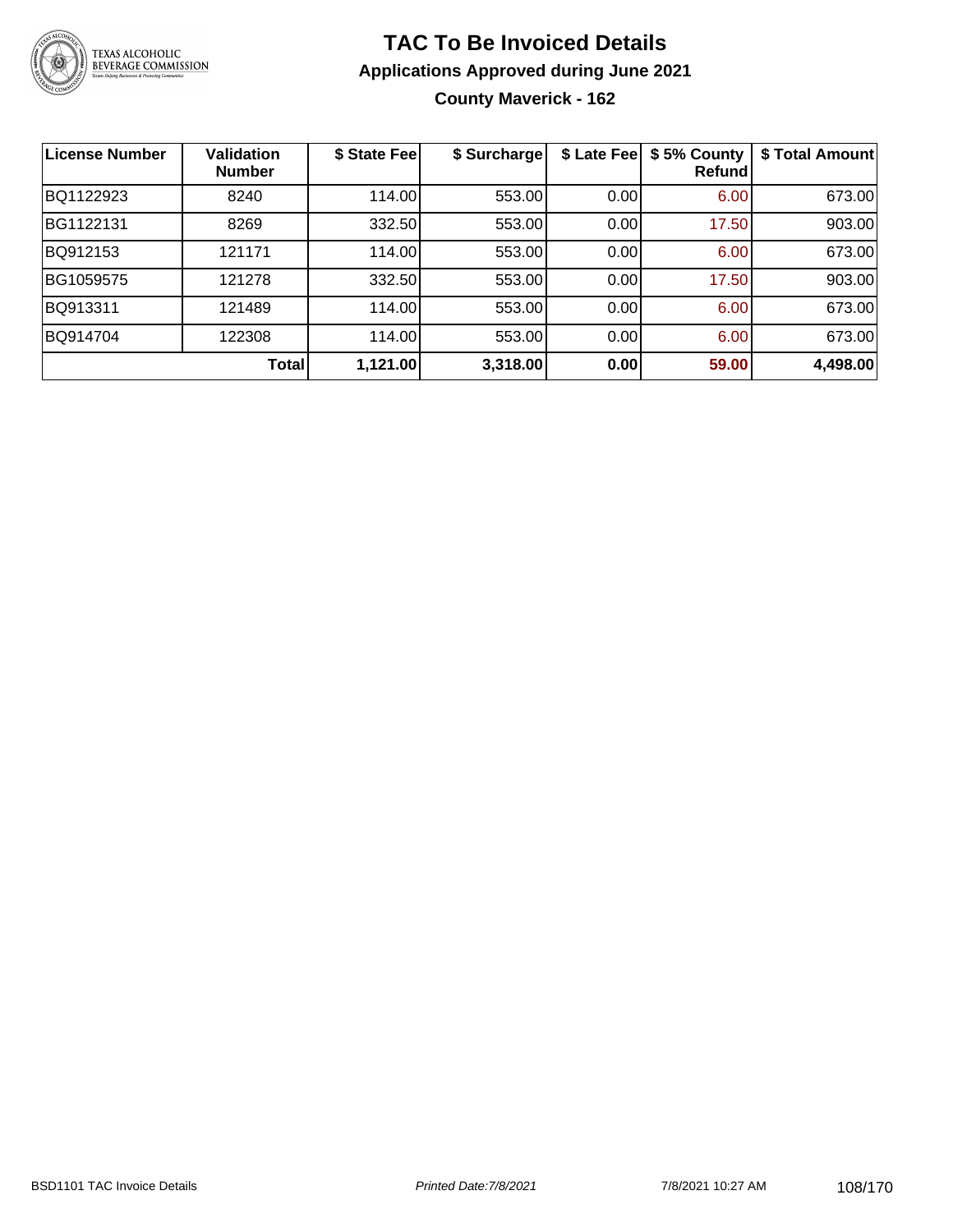

### **TAC To Be Invoiced Details Applications Approved during June 2021 County Medina - 163**

| License Number | <b>Validation</b><br><b>Number</b> | \$ State Fee | \$ Surcharge |      | Refundl | \$ Late Fee   \$5% County   \$ Total Amount |
|----------------|------------------------------------|--------------|--------------|------|---------|---------------------------------------------|
| BG1122562      | 7659                               | 332.50       | 553.00       | 0.00 | 17.50   | 903.00                                      |
| BQ1123367      | 8421                               | 114.00L      | 553.00       | 0.00 | 6.00    | 673.00                                      |
| BG777326       | 118429                             | 332.50       | 553.00       | 0.00 | 17.50   | 903.00                                      |
|                | Total                              | 779.00       | 1,659.00     | 0.00 | 41.00   | 2,479.00                                    |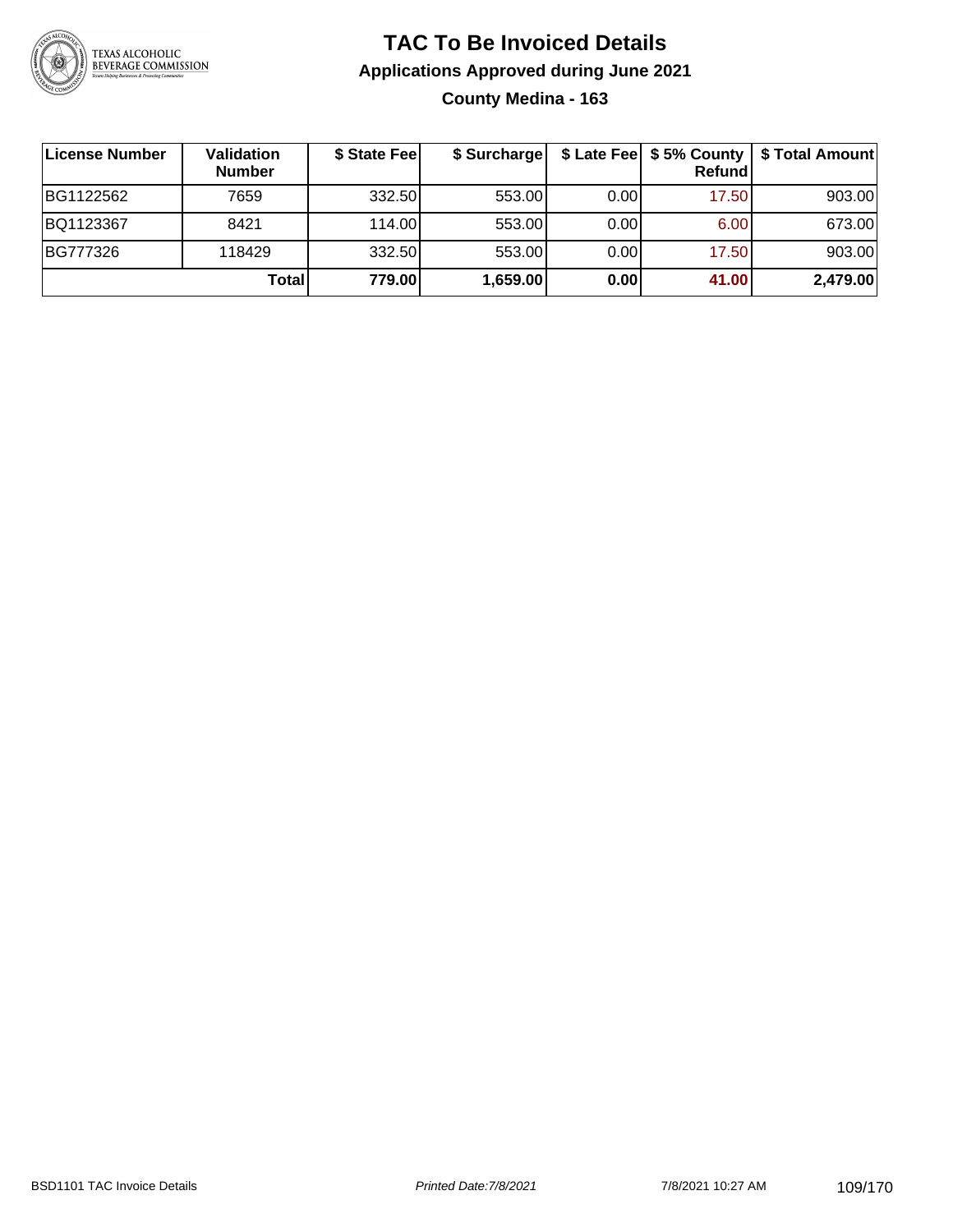

## **TAC To Be Invoiced Details Applications Approved during June 2021 County Midland - 165**

| <b>License Number</b> | <b>Validation</b><br><b>Number</b> | \$ State Fee | \$ Surcharge | \$ Late Fee | \$5% County<br>Refundl | \$ Total Amount |
|-----------------------|------------------------------------|--------------|--------------|-------------|------------------------|-----------------|
| BG1121050             | 7057                               | 332.50       | 553.00       | 0.00        | 17.50                  | 903.00          |
| BG1122127             | 8037                               | 332.50       | 553.00       | 0.00        | 17.50                  | 903.00          |
| BG985543              | 121302                             | 332.50       | 553.00       | 0.00        | 17.50                  | 903.00          |
| BQ913199              | 121820                             | 114.00       | 553.00       | 0.00        | 6.00                   | 673.00          |
| BG986677              | 121977                             | 332.50       | 553.00       | 0.00        | 17.50                  | 903.00          |
| BQ987323              | 512365                             | 114.00       | 553.00       | 0.00        | 6.00                   | 673.00          |
| BQ987949              | 512393                             | 114.00       | 553.00       | 0.00        | 6.00                   | 673.00          |
|                       | Total                              | 1,672.00     | 3,871.00     | 0.00        | 88.00                  | 5,631.00        |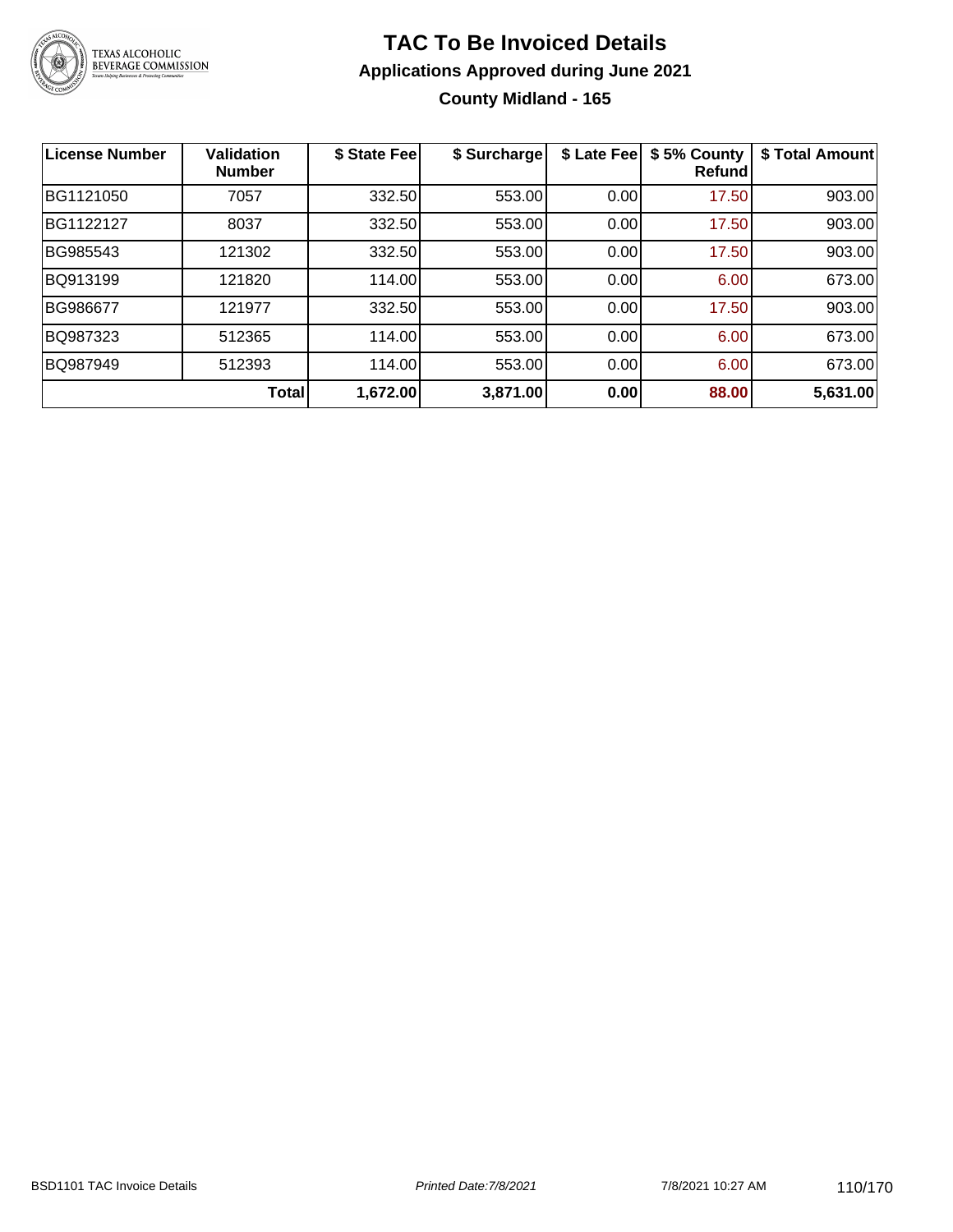

#### **TAC To Be Invoiced Details Applications Approved during June 2021 County Montague - 169**

| License Number | <b>Validation</b><br><b>Number</b> | \$ State Fee    |        |      | Refund | \$ Surcharge   \$ Late Fee   \$5% County   \$ Total Amount |
|----------------|------------------------------------|-----------------|--------|------|--------|------------------------------------------------------------|
| BQ1122078      | 7803                               | 114.00 <b>1</b> | 553.00 | 0.00 | 6.00   | 673.00                                                     |
|                | Totall                             | 114.00          | 553.00 | 0.00 | 6.00   | 673.00                                                     |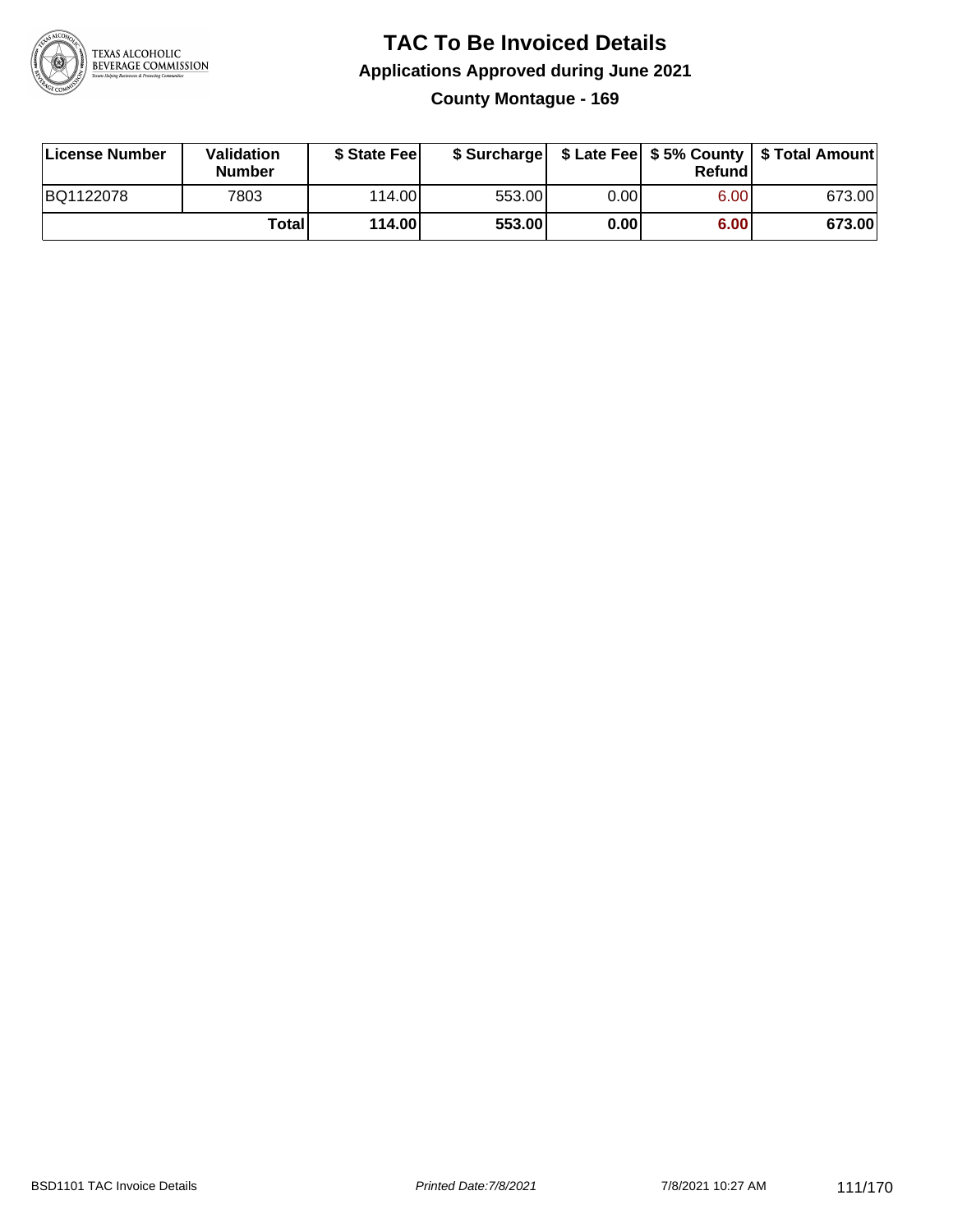

# TEXAS ALCOHOLIC<br>BEVERAGE COMMISSION

#### **TAC To Be Invoiced Details Applications Approved during June 2021 County Montgomery - 170**

| <b>License Number</b> | Validation<br><b>Number</b> | \$ State Fee | \$ Surcharge |      | \$ Late Fee   \$5% County<br><b>Refund</b> | \$ Total Amount |
|-----------------------|-----------------------------|--------------|--------------|------|--------------------------------------------|-----------------|
| BG1121881             | 7193                        | 332.50       | 553.00       | 0.00 | 17.50                                      | 903.00          |
| BF1122318             | 7367                        | 114.00       | 553.00       | 0.00 | 6.00                                       | 673.00          |
| BQ1123439             | 7788                        | 114.00       | 553.00       | 0.00 | 6.00                                       | 673.00          |
| BG1122069             | 7950                        | 332.50       | 553.00       | 0.00 | 17.50                                      | 903.00          |
| BQ1122307             | 8262                        | 114.00       | 553.00       | 0.00 | 6.00                                       | 673.00          |
| BG1123179             | 8293                        | 332.50       | 553.00       | 0.00 | 17.50                                      | 903.00          |
| BQ1123385             | 8399                        | 114.00       | 553.00       | 0.00 | 6.00                                       | 673.00          |
| BG1122731             | 8681                        | 332.50       | 553.00       | 0.00 | 17.50                                      | 903.00          |
| BQ844988              | 119817                      | 114.00       | 553.00       | 0.00 | 6.00                                       | 673.00          |
| BQ984264              | 120252                      | 114.00       | 553.00       | 0.00 | 6.00                                       | 673.00          |
| BF984224              | 120462                      | 114.00       | 553.00       | 0.00 | 6.00                                       | 673.00          |
| BQ986369              | 120692                      | 114.00       | 553.00       | 0.00 | 6.00                                       | 673.00          |
| BQ844197              | 120845                      | 114.00       | 553.00       | 0.00 | 6.00                                       | 673.00          |
| BG1057428             | 120880                      | 332.50       | 553.00       | 0.00 | 17.50                                      | 903.00          |
| BQ911550              | 121078                      | 114.00       | 553.00       | 0.00 | 6.00                                       | 673.00          |
| BQ910507              | 121080                      | 114.00       | 553.00       | 0.00 | 6.00                                       | 673.00          |
| BQ1059588             | 121086                      | 114.00       | 553.00       | 0.00 | 6.00                                       | 673.00          |
| BQ910504              | 121088                      | 114.00       | 553.00       | 0.00 | 6.00                                       | 673.00          |
| BG1059403             | 121242                      | 332.50       | 553.00       | 0.00 | 17.50                                      | 903.00          |
| BG777403              | 121523                      | 332.50       | 553.00       | 0.00 | 17.50                                      | 903.00          |
| BG1059389             | 121640                      | 332.50       | 553.00       | 0.00 | 17.50                                      | 903.00          |
| BQ779437              | 121698                      | 114.00       | 553.00       | 0.00 | 6.00                                       | 673.00          |
| BQ913785              | 121898                      | 114.00       | 553.00       | 0.00 | 6.00                                       | 673.00          |
| BG1057771             | 512447                      | 332.50       | 553.00       | 0.00 | 17.50                                      | 903.00          |
| BG984235              | 512587                      | 332.50       | 553.00       | 0.00 | 17.50                                      | 903.00          |
| BQ778017              | 512851                      | 114.00       | 553.00       | 0.00 | 6.00                                       | 673.00          |
| BF984441              | 512896                      | 114.00       | 553.00       | 0.00 | 6.00                                       | 673.00          |
| BG777572              | 512911                      | 332.50       | 553.00       | 0.00 | 17.50                                      | 903.00          |
| BQ845697              | 513253                      | 114.00       | 553.00       | 0.00 | 6.00                                       | 673.00          |
| BQ845700              | 513253                      | 114.00       | 553.00       | 0.00 | 6.00                                       | 673.00          |
| BQ845701              | 513253                      | 114.00       | 553.00       | 0.00 | 6.00                                       | 673.00          |
|                       | <b>Total</b>                | 5,937.50     | 17,143.00    | 0.00 | 312.50                                     | 23,393.00       |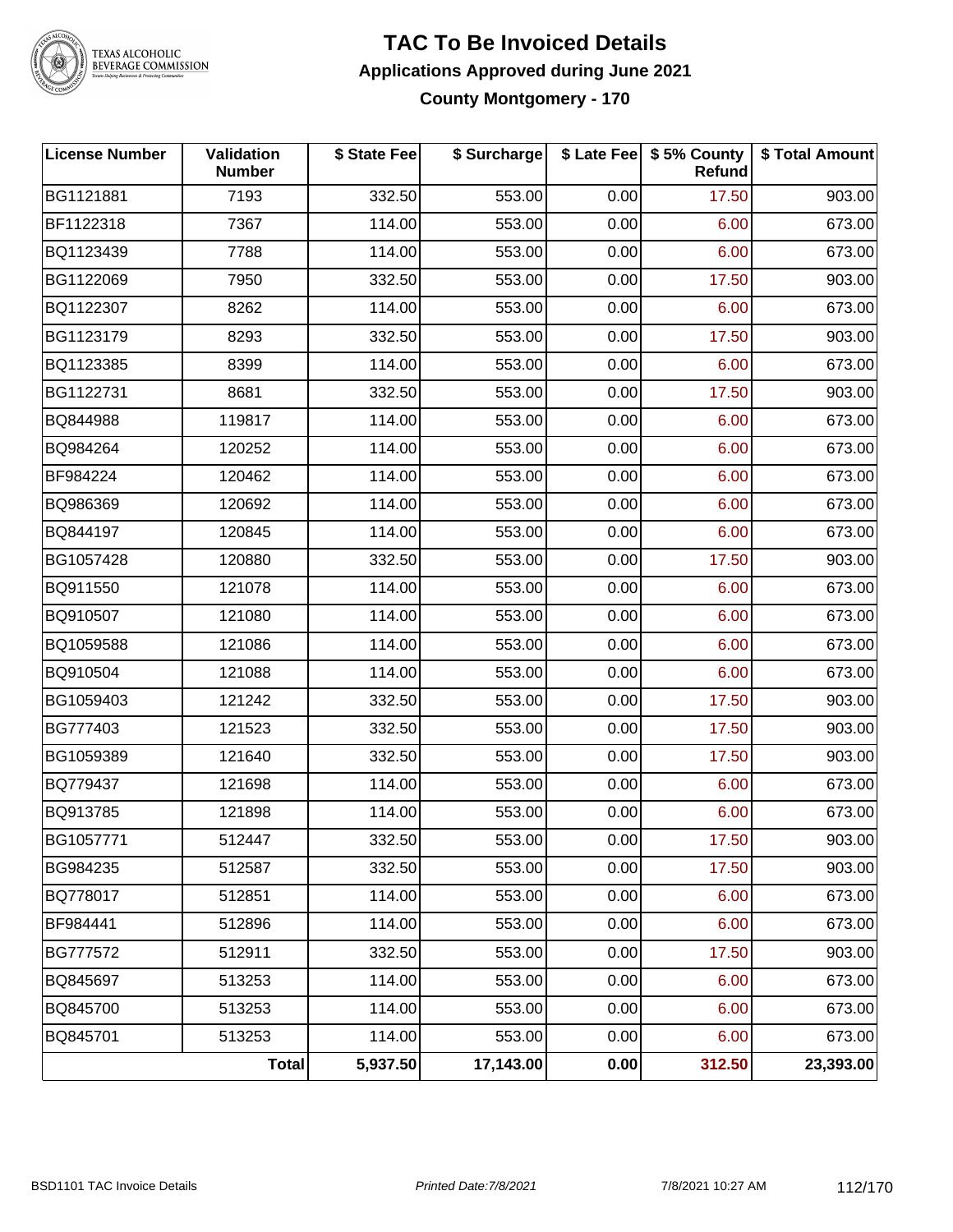

### **TAC To Be Invoiced Details Applications Approved during June 2021 County Moore - 171**

**License Number Validation Number \$ State Fee \$ Surcharge \$ Late Fee \$ 5% County Refund \$ Total Amount** BG1121381 7334 332.50 553.00 0.00 17.50 903.00 BQ843208 118214 114.00 553.00 0.00 6.00 673.00 BQ910102 121045 114.00 553.00 100.00 6.00 773.00 **Total 560.50 1,659.00 100.00 29.50 2,349.00**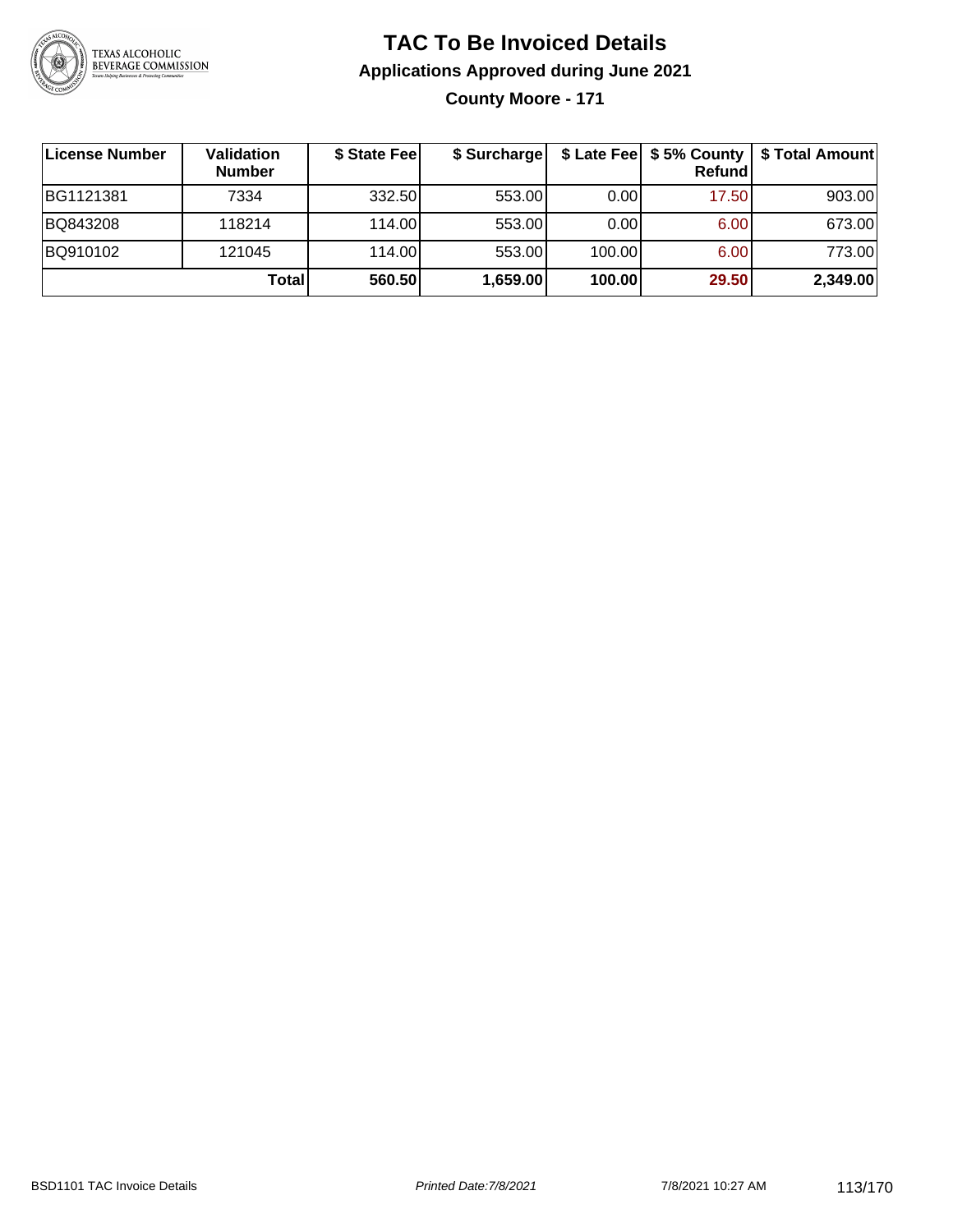

### **TAC To Be Invoiced Details Applications Approved during June 2021 County Morris - 172**

| License Number | Validation<br>Number | \$ State Feel |        |      | Refundl | \$ Surcharge   \$ Late Fee   \$5% County   \$ Total Amount |
|----------------|----------------------|---------------|--------|------|---------|------------------------------------------------------------|
| BQ1123314      | 8417                 | 114.00L       | 553.00 | 0.00 | 6.00    | 673.00                                                     |
|                | Total                | 114.00        | 553.00 | 0.00 | 6.00    | 673.00                                                     |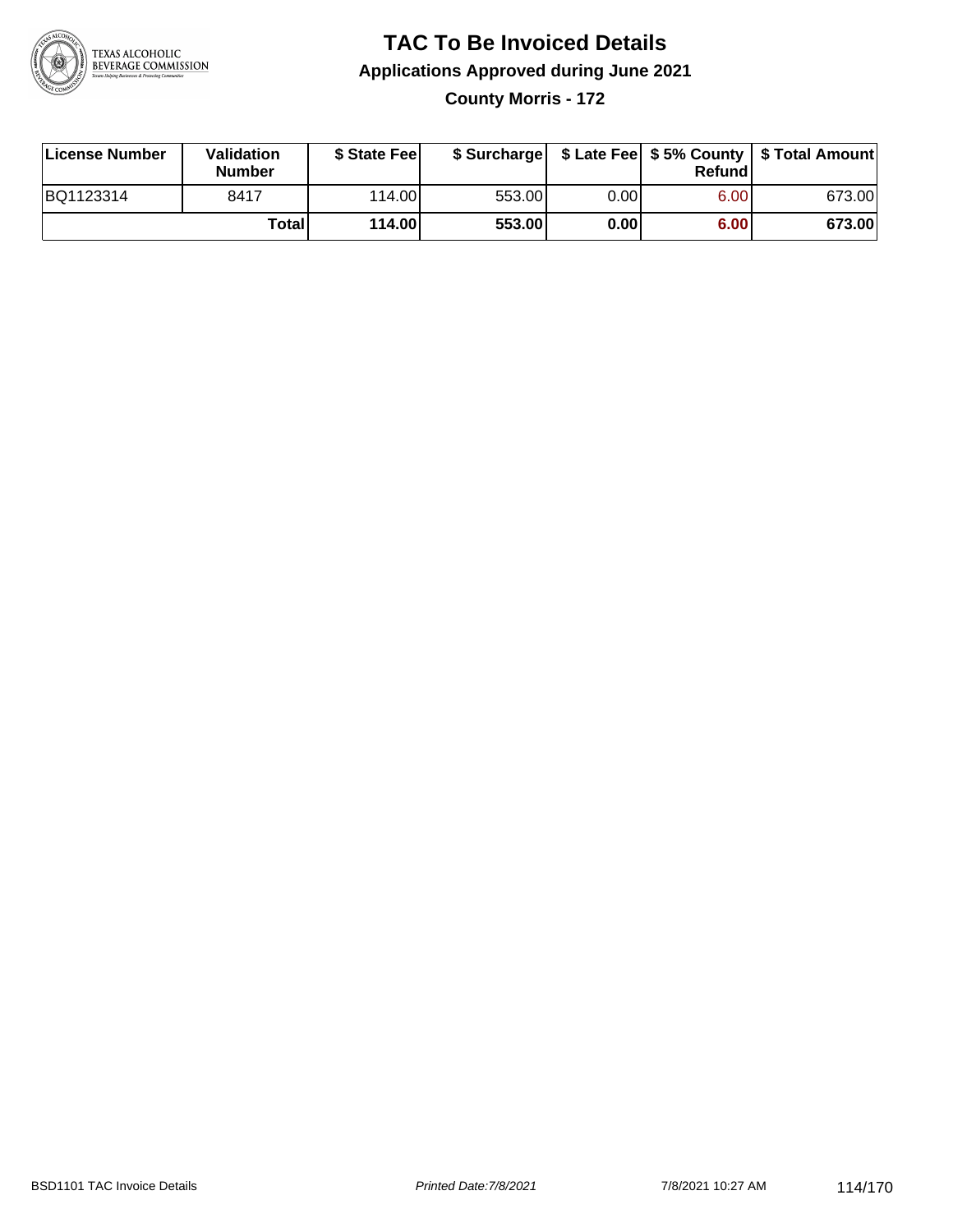

## **TAC To Be Invoiced Details Applications Approved during June 2021**

**County Nacogdoches - 174**

| License Number | <b>Validation</b><br><b>Number</b> | \$ State Feel |        |       | Refundl | \$ Surcharge   \$ Late Fee   \$5% County   \$ Total Amount |
|----------------|------------------------------------|---------------|--------|-------|---------|------------------------------------------------------------|
| BG987678       | 121591                             | 332.50        | 553.00 | 0.001 | 17.50   | 903.00                                                     |
|                | Totall                             | 332.50        | 553.00 | 0.00  | 17.50   | 903.00                                                     |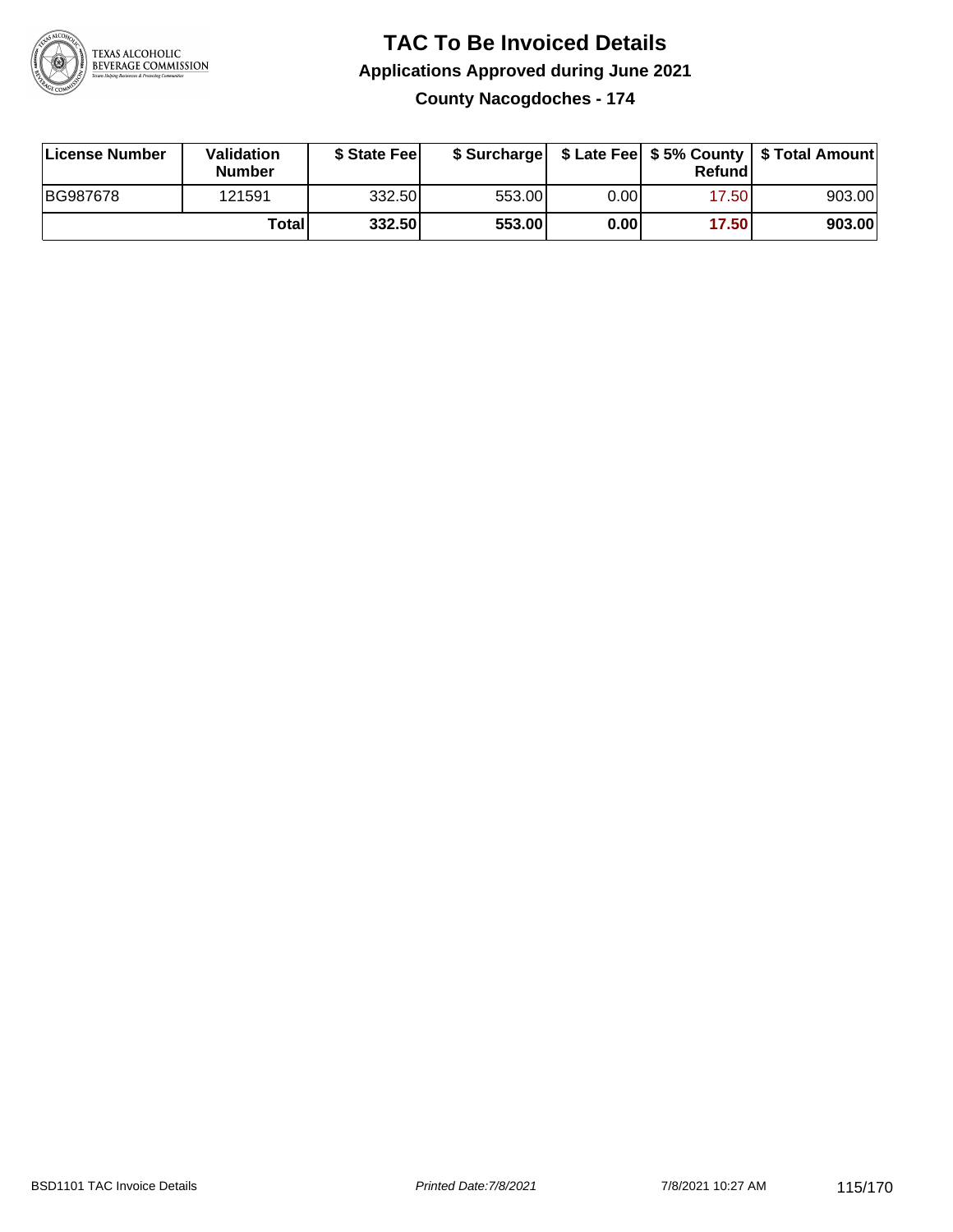

## **TAC To Be Invoiced Details Applications Approved during June 2021 County Navarro - 175**

| License Number | Validation<br><b>Number</b> | \$ State Fee | \$ Surcharge |      | \$ Late Fee   \$5% County<br><b>Refund</b> | \$ Total Amount |
|----------------|-----------------------------|--------------|--------------|------|--------------------------------------------|-----------------|
| BQ1123496      | 8430                        | 114.00       | 553.00       | 0.00 | 6.00                                       | 673.00          |
| BQ914393       | 122121                      | 114.00L      | 553.00       | 0.00 | 6.00                                       | 673.00          |
| BQ846532       | 512377                      | 114.00       | 553.00       | 0.00 | 6.00                                       | 673.00          |
|                | Total                       | 342.00       | 1,659.00     | 0.00 | 18.00                                      | 2,019.00        |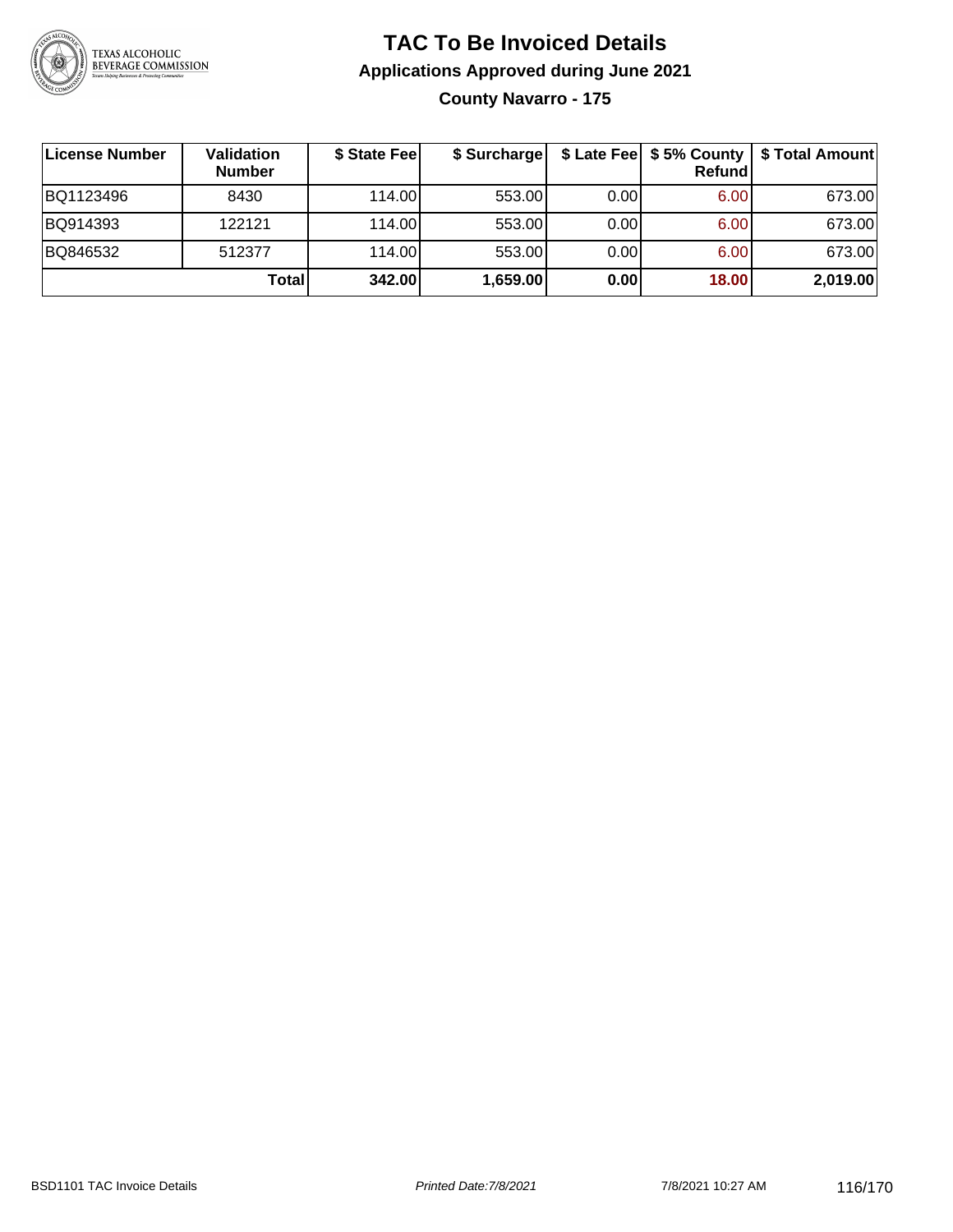

## **TAC To Be Invoiced Details Applications Approved during June 2021**

**County Nolan - 177**

| ∣License Number | <b>Validation</b><br><b>Number</b> | \$ State Feel |          |       | Refundl | \$ Surcharge   \$ Late Fee   \$5% County   \$ Total Amount |
|-----------------|------------------------------------|---------------|----------|-------|---------|------------------------------------------------------------|
| BG1060605       | 121660                             | 332.50        | 553.00   | 0.001 | 17.50   | 903.00                                                     |
| BG988478        | 122438                             | 332.50        | 553.00   | 0.00  | 17.50   | 903.00                                                     |
|                 | Totall                             | 665.00        | 1,106.00 | 0.00  | 35.00   | 1,806.00                                                   |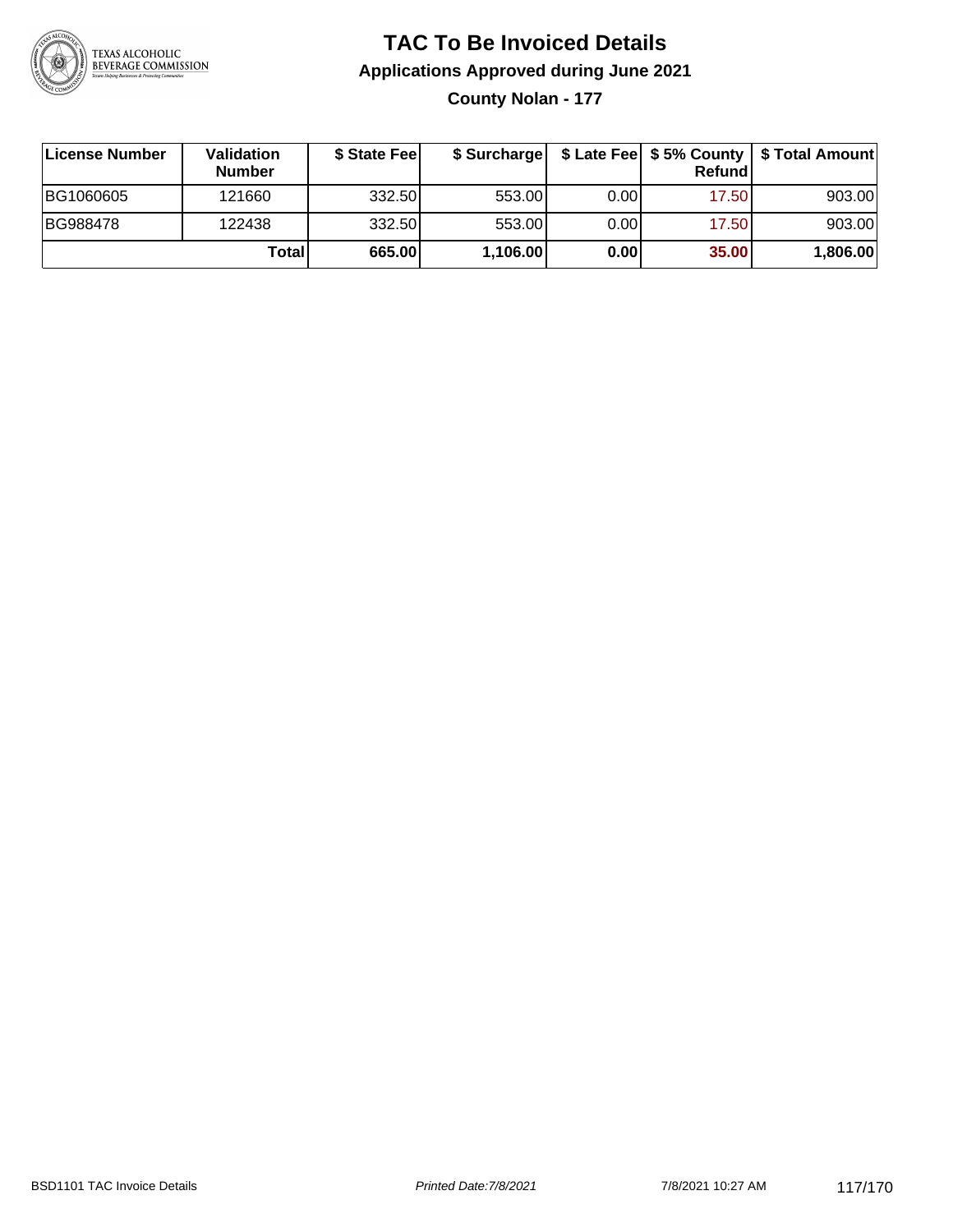

# TEXAS ALCOHOLIC<br>BEVERAGE COMMISSION

#### **TAC To Be Invoiced Details Applications Approved during June 2021 County Nueces - 178**

| <b>License Number</b> | <b>Validation</b><br><b>Number</b> | \$ State Fee | \$ Surcharge |        | \$ Late Fee   \$5% County<br>Refund | \$ Total Amount |
|-----------------------|------------------------------------|--------------|--------------|--------|-------------------------------------|-----------------|
| BQ1121998             | 8081                               | 114.00       | 553.00       | 0.00   | 6.00                                | 673.00          |
| BL72603               | 8104                               | 475.00       | 327.00       | 0.00   | 25.00                               | 827.00          |
| BG1122563             | 8253                               | 332.50       | 553.00       | 0.00   | 17.50                               | 903.00          |
| BG1123267             | 8260                               | 332.50       | 553.00       | 0.00   | 17.50                               | 903.00          |
| BQ1123406             | 8483                               | 114.00       | 553.00       | 0.00   | 6.00                                | 673.00          |
| BG771312              | 113810                             | 332.50       | 553.00       | 0.00   | 17.50                               | 903.00          |
| BL771312              | 113810                             | 475.00       | 327.00       | 0.00   | 25.00                               | 827.00          |
| BQ839554              | 118368                             | 114.00       | 553.00       | 0.00   | 6.00                                | 673.00          |
| BG840865              | 120446                             | 332.50       | 553.00       | 0.00   | 17.50                               | 903.00          |
| BQ986586              | 120737                             | 114.00       | 553.00       | 0.00   | 6.00                                | 673.00          |
| BQ910093              | 121041                             | 114.00       | 553.00       | 100.00 | 6.00                                | 773.00          |
| BQ910087              | 121042                             | 114.00       | 553.00       | 100.00 | 6.00                                | 773.00          |
| BG777893              | 121304                             | 332.50       | 553.00       | 0.00   | 17.50                               | 903.00          |
| BG914533              | 122015                             | 332.50       | 553.00       | 0.00   | 17.50                               | 903.00          |
| BG987395              | 122089                             | 332.50       | 553.00       | 0.00   | 17.50                               | 903.00          |
| BL987395              | 122089                             | 475.00       | 327.00       | 0.00   | 25.00                               | 827.00          |
| BF1061918             | 122562                             | 114.00       | 553.00       | 0.00   | 6.00                                | 673.00          |
| BQ845596              | 512378                             | 114.00       | 553.00       | 0.00   | 6.00                                | 673.00          |
| BG1059357             | 513307                             | 332.50       | 553.00       | 0.00   | 17.50                               | 903.00          |
|                       | <b>Total</b>                       | 4,997.00     | 9,829.00     | 200.00 | 263.00                              | 15,289.00       |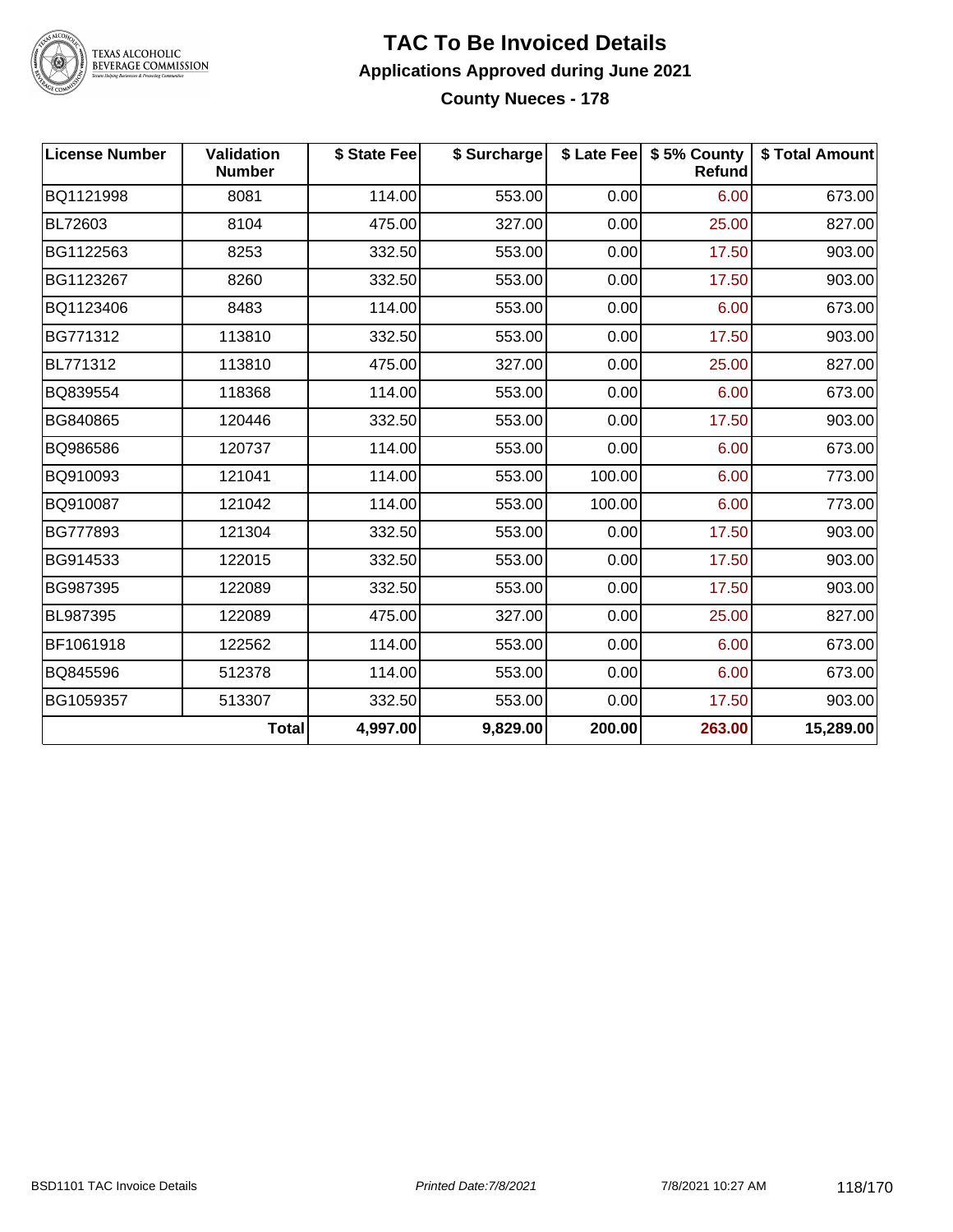

#### **TAC To Be Invoiced Details Applications Approved during June 2021 County Ochiltree - 179**

| License Number | Validation<br><b>Number</b> | \$ State Fee    |        |       | Refundl | \$ Surcharge   \$ Late Fee   \$5% County   \$ Total Amount |
|----------------|-----------------------------|-----------------|--------|-------|---------|------------------------------------------------------------|
| BQ843257       | 118215                      | 114.00 <b>1</b> | 553.00 | 0.001 | 6.00    | 673.00                                                     |
|                | Totall                      | 114.00          | 553.00 | 0.001 | 6.00    | 673.00                                                     |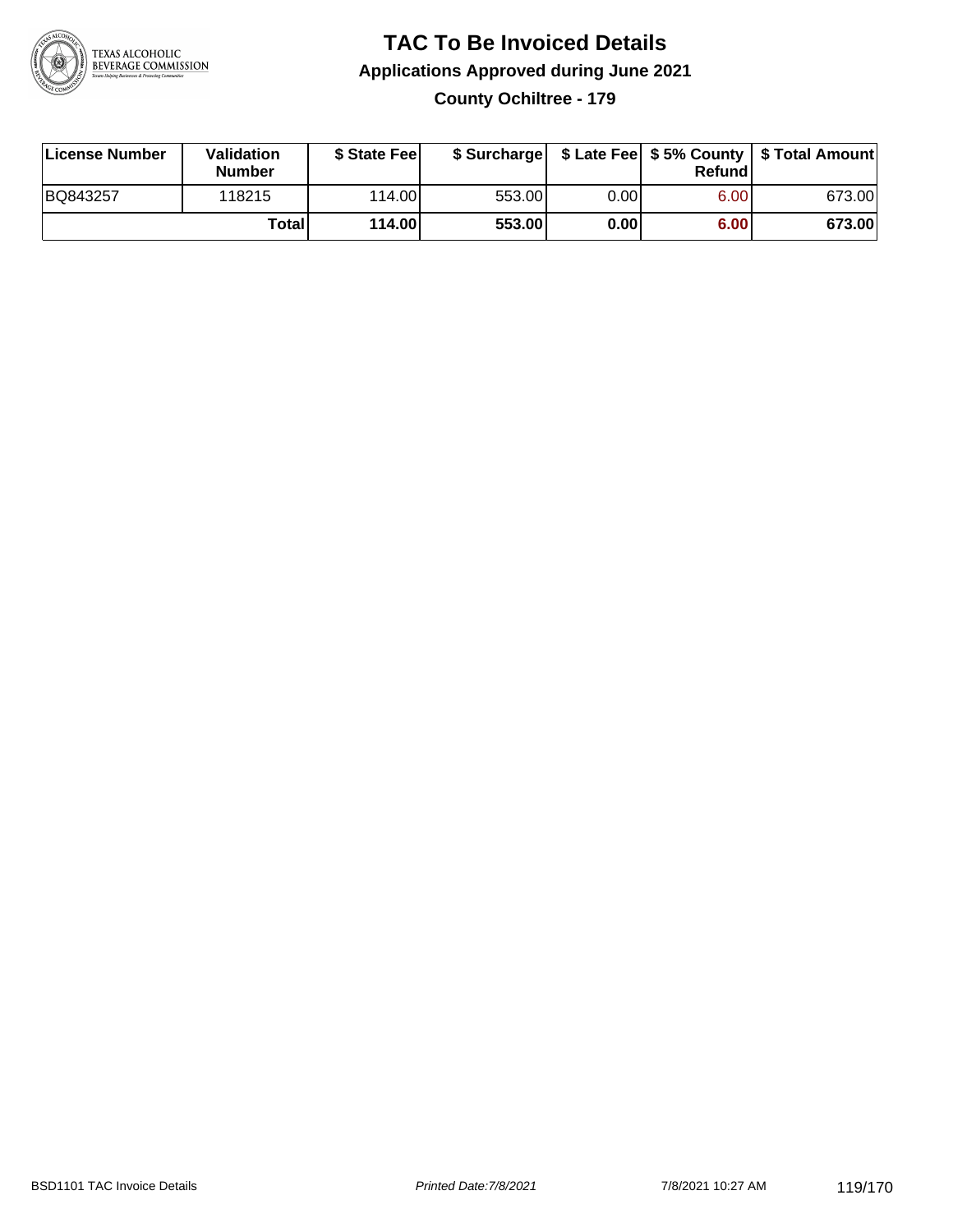

## **TAC To Be Invoiced Details Applications Approved during June 2021 County Orange - 181**

| <b>License Number</b> | <b>Validation</b><br><b>Number</b> | \$ State Fee | \$ Surcharge | \$ Late Fee | \$5% County<br>Refund | \$ Total Amount |
|-----------------------|------------------------------------|--------------|--------------|-------------|-----------------------|-----------------|
| BF1120765             | 7374                               | 114.00       | 553.00       | 0.00        | 6.00                  | 673.00          |
| BF1122295             | 7913                               | 114.00       | 553.00       | 0.00        | 6.00                  | 673.00          |
| BQ844712              | 122010                             | 114.00       | 553.00       | 0.00        | 6.00                  | 673.00          |
| <b>BF987577</b>       | 122017                             | 114.00       | 553.00       | 0.00        | 6.00                  | 673.00          |
| BQ1059790             | 122018                             | 114.00       | 553.00       | 0.00        | 6.00                  | 673.00          |
| BQ985520              | 512750                             | 114.00       | 553.00       | 0.00        | 6.00                  | 673.00          |
|                       | Total                              | 684.00       | 3,318.00     | 0.00        | 36.00                 | 4,038.00        |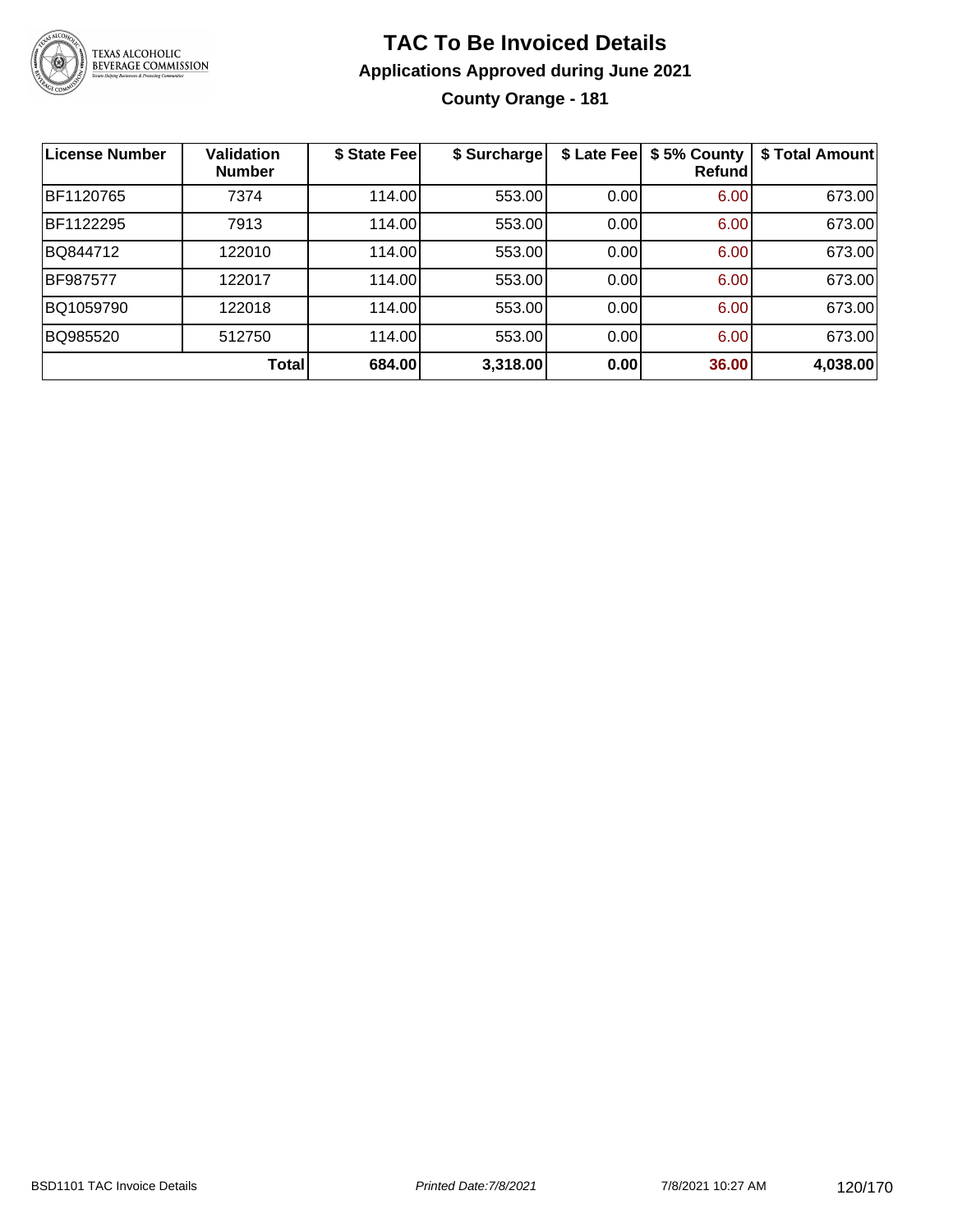

## **TAC To Be Invoiced Details Applications Approved during June 2021 County Palo Pinto - 182**

| License Number | Validation<br><b>Number</b> | \$ State Fee | \$ Surcharge | \$ Late Fee | \$5% County<br>Refundl | \$ Total Amount |
|----------------|-----------------------------|--------------|--------------|-------------|------------------------|-----------------|
| BG1122088      | 7498                        | 332.50       | 553.00       | 0.00        | 17.50                  | 903.00          |
| BP1122088      | 7498                        | 950.00       | 426.00       | 0.00        | 50.00                  | 1,426.00        |
| BE1056288      | 120978                      | 285.00       | 553.00       | 0.00        | 15.00                  | 853.00          |
| BG1060919      | 122453                      | 332.50       | 553.00       | 0.00        | 17.50                  | 903.00          |
| BE909076       | 512547                      | 285.00       | 553.00       | 0.00        | 15.00                  | 853.00          |
|                | Total                       | 2,185.00     | 2,638.00     | 0.00        | 115.00                 | 4,938.00        |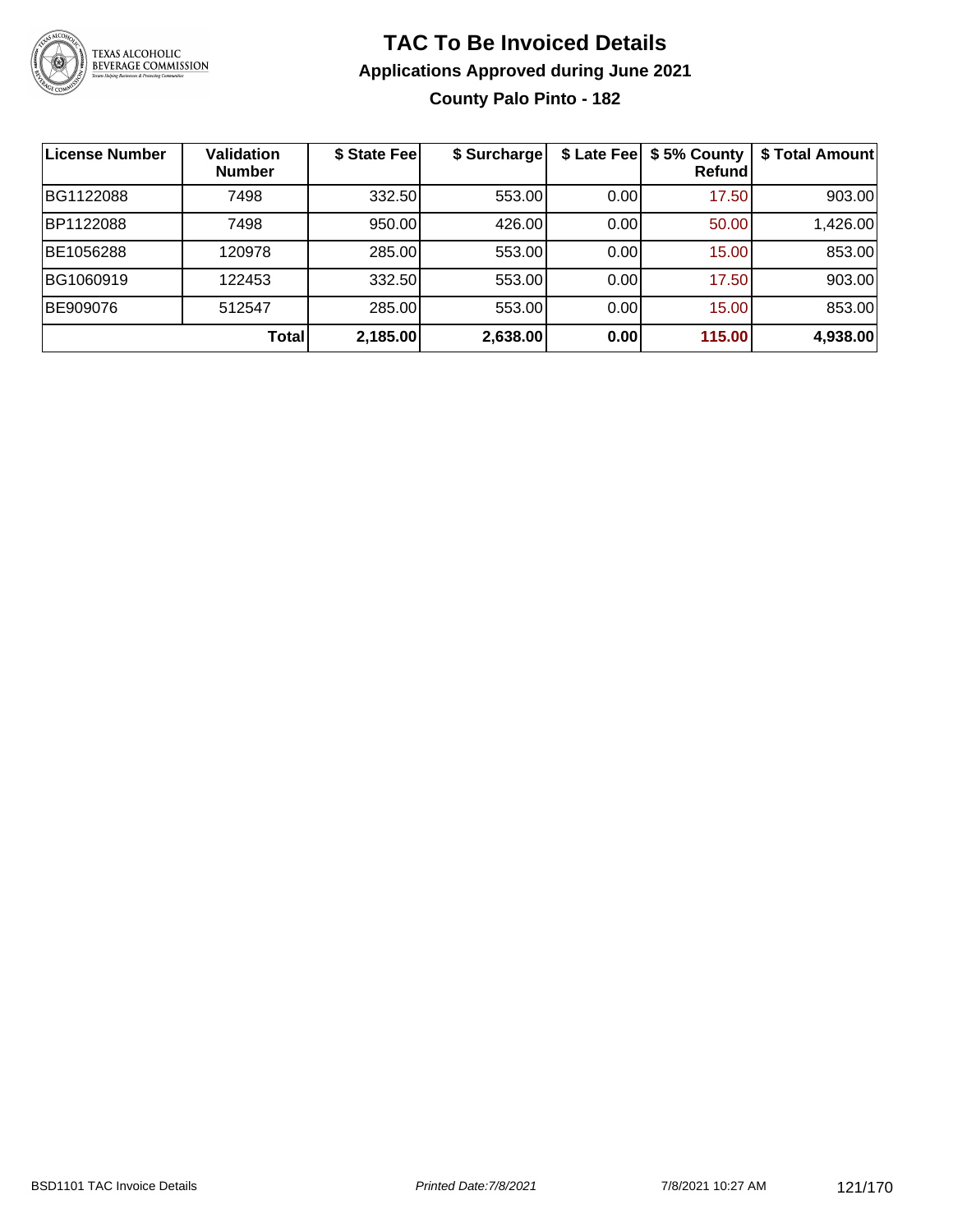

## **TAC To Be Invoiced Details Applications Approved during June 2021**

**County Parker - 184**

| License Number | <b>Validation</b><br><b>Number</b> | \$ State Fee | \$ Surcharge |      | \$ Late Fee   \$5% County  <br>Refundl | \$ Total Amount |
|----------------|------------------------------------|--------------|--------------|------|----------------------------------------|-----------------|
| BG1123326      | 8373                               | 332.50       | 553.00       | 0.00 | 17.50                                  | 903.00          |
| BQ985804       | 121363                             | 114.00       | 553.00       | 0.00 | 6.00                                   | 673.00          |
| BQ985887       | 121363                             | 114.00       | 553.00       | 0.00 | 6.00                                   | 673.00          |
| BQ1059358      | 510287                             | 114.00       | 553.00       | 0.00 | 6.00                                   | 673.00          |
|                | Total                              | 674.50       | 2,212.00     | 0.00 | 35.50                                  | 2,922.00        |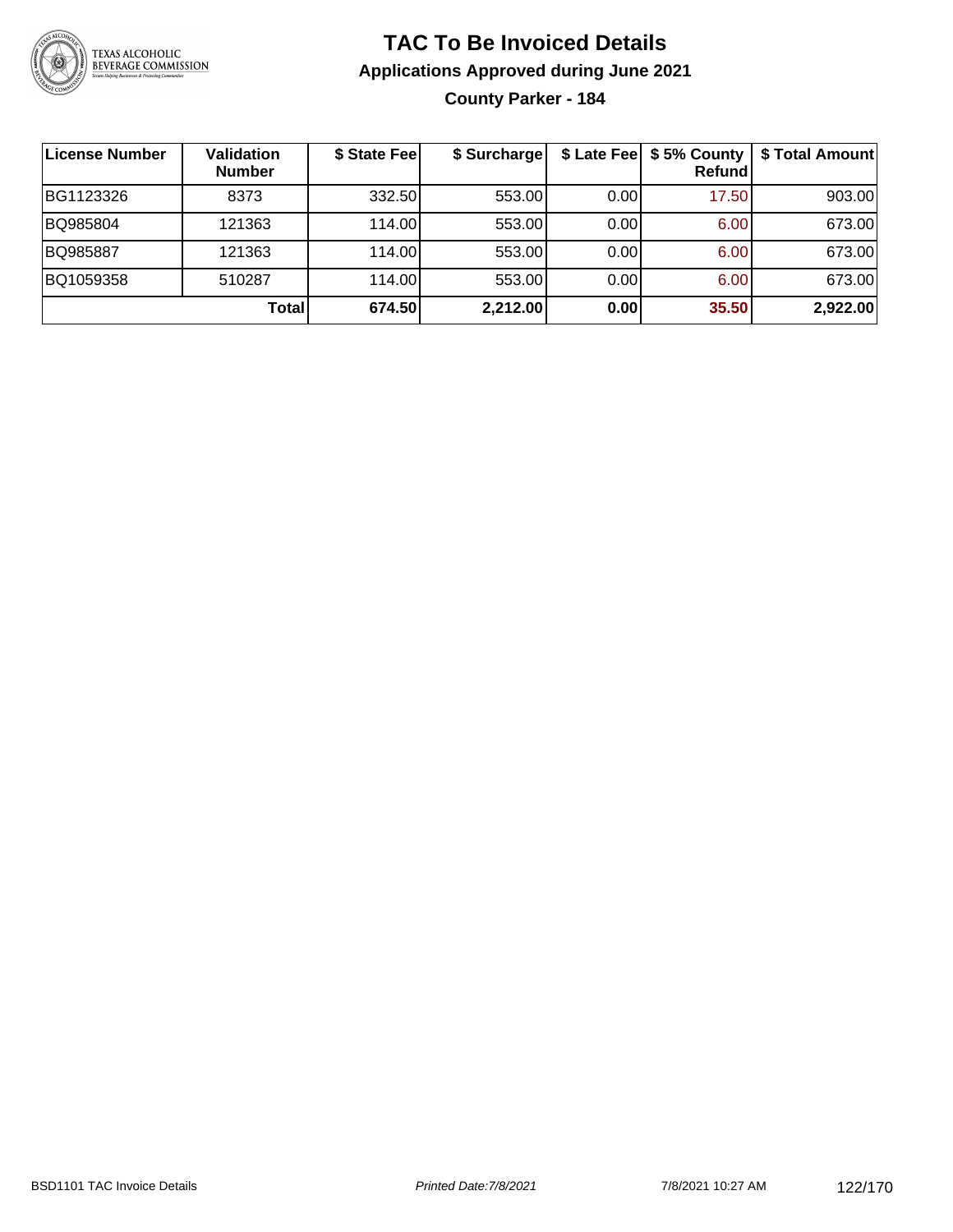

### **TAC To Be Invoiced Details Applications Approved during June 2021 County Polk - 187**

| License Number  | Validation<br>Number | \$ State Feel |        |      | Refundl | \$ Surcharge   \$ Late Fee   \$5% County   \$ Total Amount |
|-----------------|----------------------|---------------|--------|------|---------|------------------------------------------------------------|
| <b>BF911625</b> | 120382               | 114.00L       | 553.00 | 0.00 | 6.00    | 673.00                                                     |
|                 | Totall               | 114.00        | 553.00 | 0.00 | 6.00    | 673.00                                                     |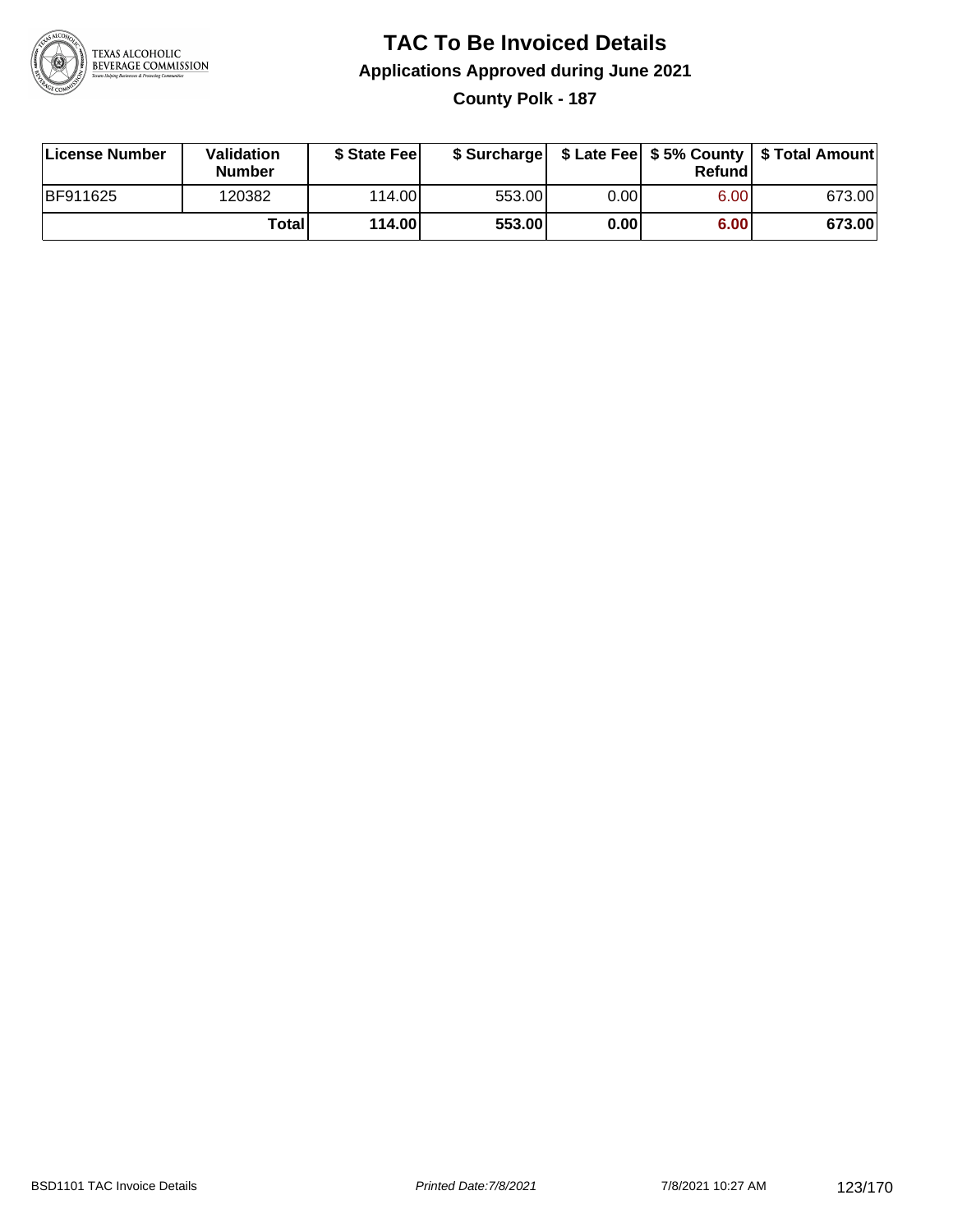

## **TAC To Be Invoiced Details Applications Approved during June 2021 County Potter - 188**

| License Number | <b>Validation</b><br><b>Number</b> | \$ State Fee | \$ Surcharge | \$ Late Fee | \$5% County<br><b>Refund</b> | \$ Total Amount |
|----------------|------------------------------------|--------------|--------------|-------------|------------------------------|-----------------|
| BQ776535       | 120508                             | 114.00       | 553.00       | 0.00        | 6.00                         | 673.00          |
| BQ911814       | 121169                             | 114.00       | 553.00       | 0.00        | 6.00                         | 673.00          |
| BQ1059664      | 121766                             | 114.00       | 553.00       | 0.00        | 6.00                         | 673.00          |
| BQ1059795      | 121768                             | 114.00       | 553.00       | 0.00        | 6.00                         | 673.00          |
| BQ914621       | 121902                             | 114.00       | 553.00       | 0.00        | 6.00                         | 673.00          |
|                | Total                              | 570.00       | 2,765.00     | 0.00        | 30.00                        | 3,365.00        |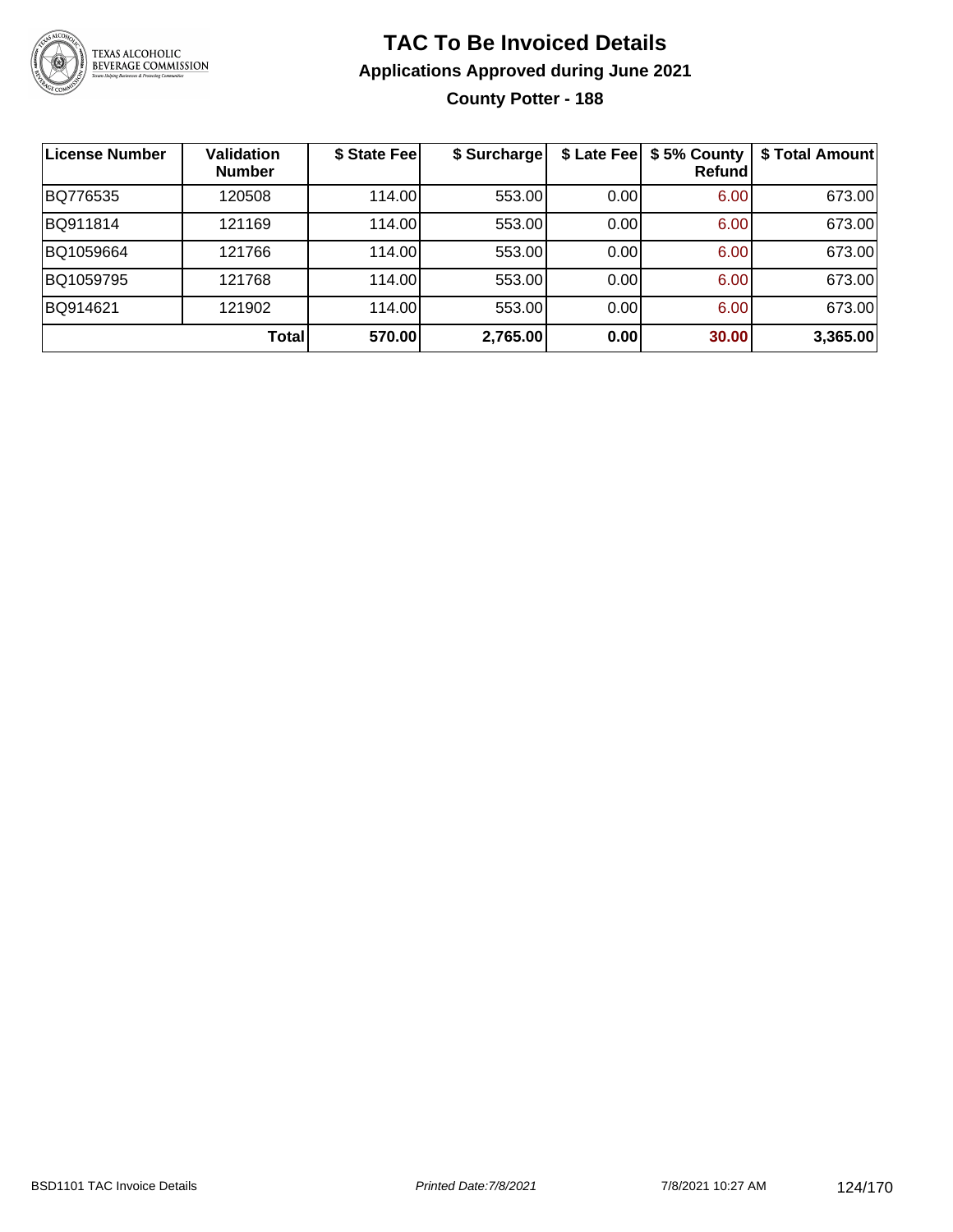

## **TAC To Be Invoiced Details Applications Approved during June 2021 County Presidio - 189**

| ∣License Number | Validation<br><b>Number</b> | \$ State Feel | \$ Surcharge |      | Refundl | \$ Late Fee   \$5% County   \$ Total Amount |
|-----------------|-----------------------------|---------------|--------------|------|---------|---------------------------------------------|
| BG1122746       | 7546                        | 332.50        | 553.00       | 0.00 | 17.50   | 903.00                                      |
| BQ1121472       | 7984                        | 114.00L       | 553.00       | 0.00 | 6.00    | 673.00                                      |
| BQ845106        | 121139                      | 114.00        | 553.00       | 0.00 | 6.00    | 673.00                                      |
|                 | <b>Total</b>                | 560.50        | 1,659.00     | 0.00 | 29.50   | 2,249.00                                    |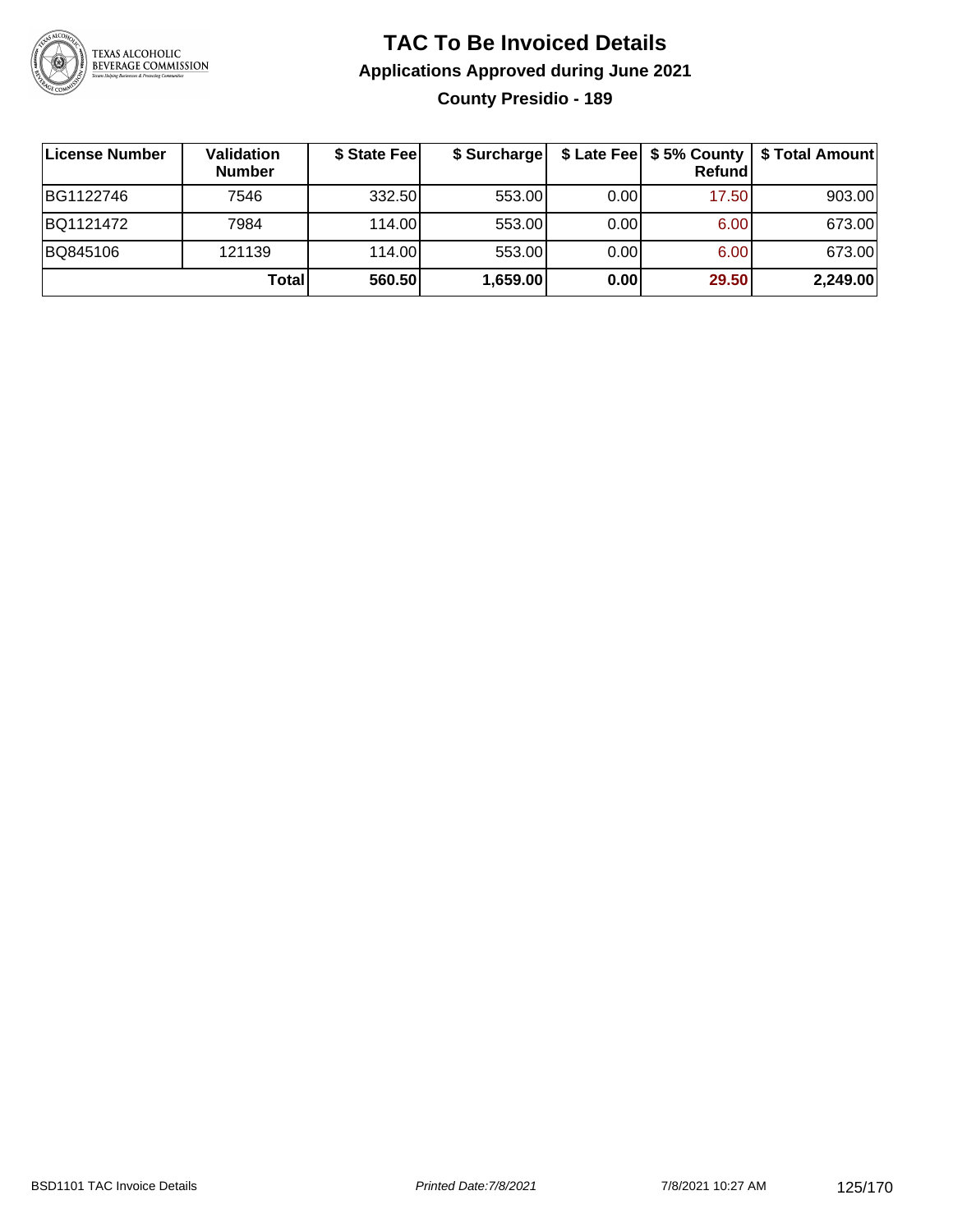

# **TAC To Be Invoiced Details Applications Approved during June 2021**

**County Rains - 190**

| License Number | Validation<br><b>Number</b> | \$ State Feel |        |      | Refundl | \$ Surcharge   \$ Late Fee   \$5% County   \$ Total Amount |
|----------------|-----------------------------|---------------|--------|------|---------|------------------------------------------------------------|
| BQ1060389      | 121786                      | 114.00        | 553.00 | 0.00 | 6.00    | 673.00                                                     |
|                | Totall                      | <b>114.00</b> | 553.00 | 0.00 | 6.00    | 673.00                                                     |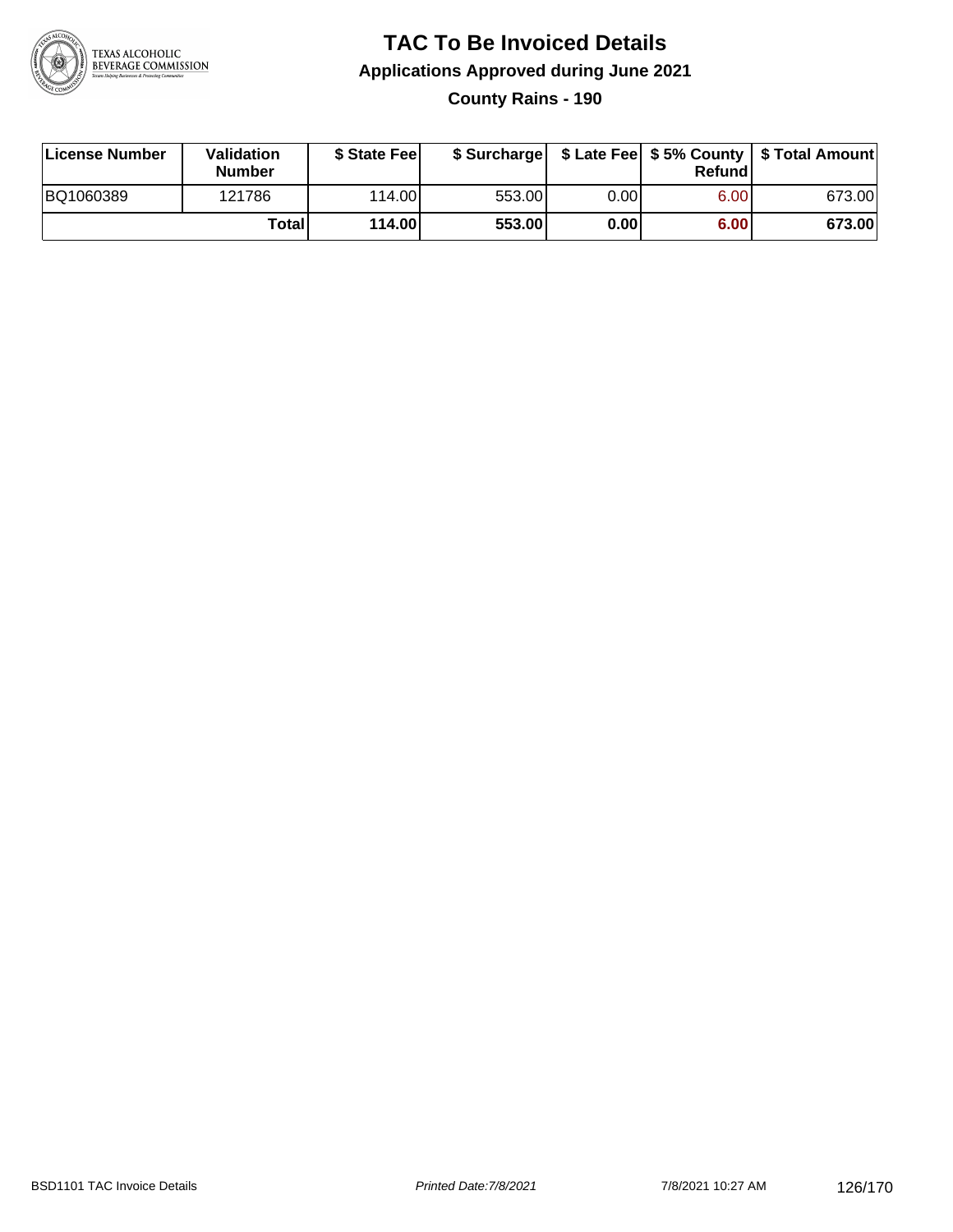

#### **TAC To Be Invoiced Details Applications Approved during June 2021 County Reeves - 195**

| License Number | Validation<br><b>Number</b> | \$ State Fee |        |      | Refund | \$ Surcharge   \$ Late Fee   \$5% County   \$ Total Amount |
|----------------|-----------------------------|--------------|--------|------|--------|------------------------------------------------------------|
| BG1123307      | 8403                        | 332.50       | 553.00 | 0.00 | 17.50  | 903.00                                                     |
|                | Totall                      | 332.50       | 553.00 | 0.00 | 17.50  | 903.00                                                     |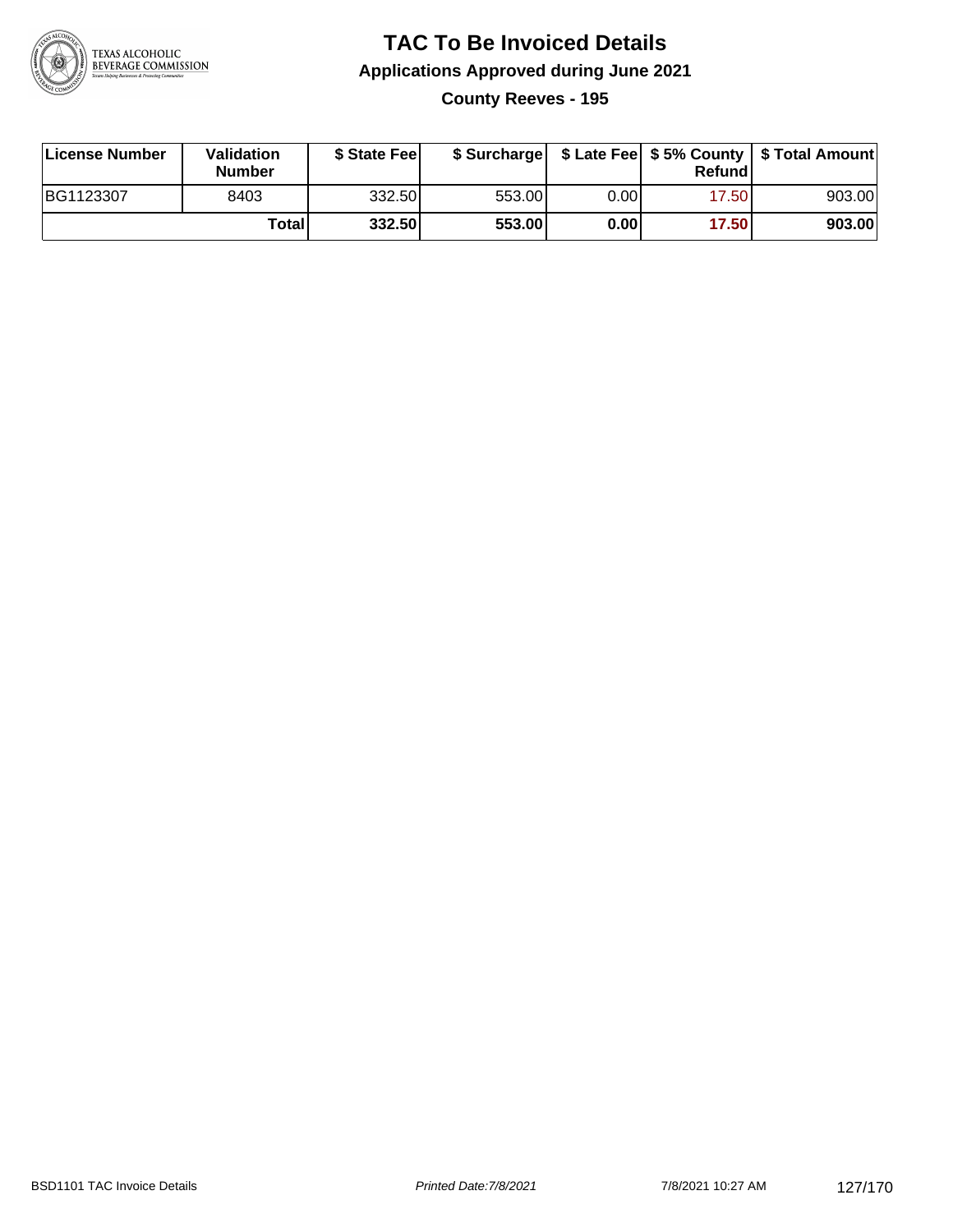

#### **TAC To Be Invoiced Details Applications Approved during June 2021 County Robertson - 198**

| <b>License Number</b> | <b>Validation</b><br><b>Number</b> | \$ State Fee | \$ Surcharge |      | \$ Late Fee   \$5% County<br><b>Refund</b> | \$ Total Amount |
|-----------------------|------------------------------------|--------------|--------------|------|--------------------------------------------|-----------------|
| BG1121680             | 7433                               | 332.50       | 553.00       | 0.00 | 17.50                                      | 903.00          |
| BQ1121322             | 7850                               | 114.00       | 553.00       | 0.00 | 6.00                                       | 673.00          |
| BQ885263              | 101571                             | 114.00       | 553.00       | 0.00 | 6.00                                       | 673.00          |
| BE619673              | 113250                             | 285.00       | 553.00       | 0.00 | 15.00                                      | 853.00          |
| BQ1055809             | 120204                             | 114.00       | 553.00       | 0.00 | 6.00                                       | 673.00          |
|                       | <b>Total</b>                       | 959.50       | 2,765.00     | 0.00 | 50.50                                      | 3,775.00        |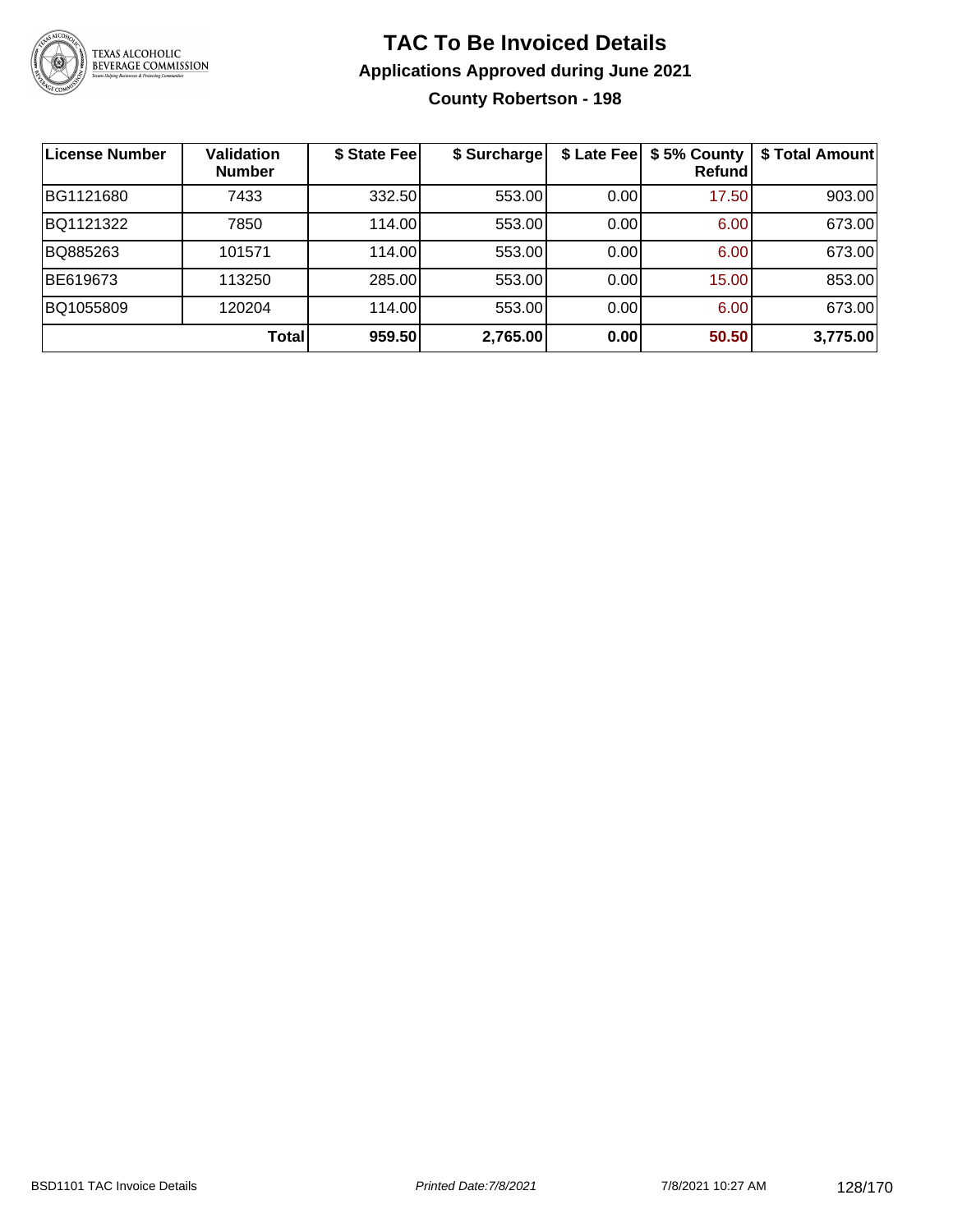

### **TAC To Be Invoiced Details Applications Approved during June 2021 County Rockwall - 199**

| License Number | Validation<br><b>Number</b> | \$ State Fee |        |      | Refund | \$ Surcharge   \$ Late Fee   \$5% County   \$ Total Amount |
|----------------|-----------------------------|--------------|--------|------|--------|------------------------------------------------------------|
| BG1122183      | 7989                        | 332.50       | 553.00 | 0.00 | 17.50  | 903.00                                                     |
|                | Totall                      | 332.50       | 553.00 | 0.00 | 17.50  | 903.00                                                     |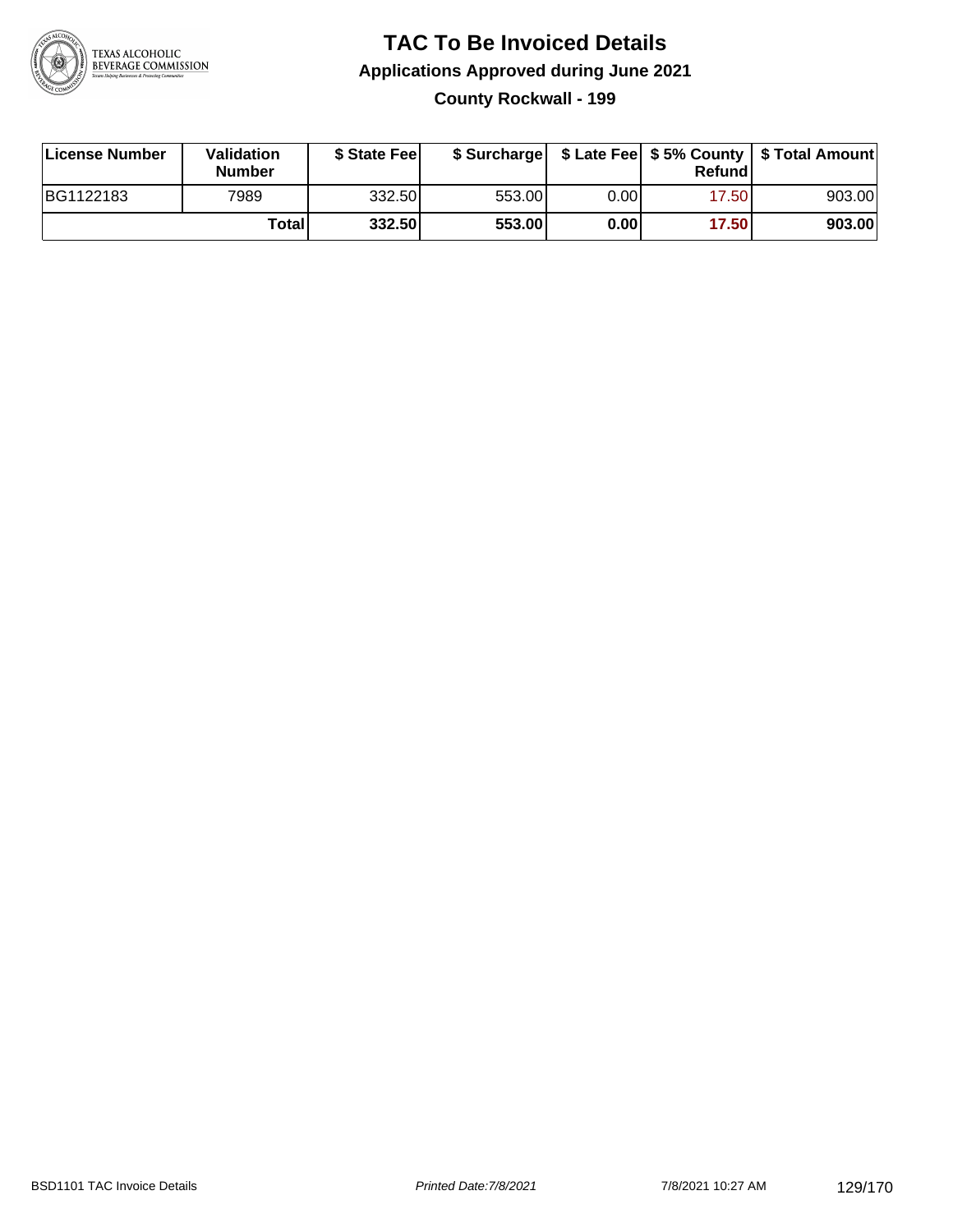

## **TAC To Be Invoiced Details Applications Approved during June 2021 County Rusk - 201**

| License Number | <b>Validation</b><br><b>Number</b> | \$ State Fee | \$ Surcharge |      | <b>Refund</b>     | \$ Late Fee   \$5% County   \$ Total Amount |
|----------------|------------------------------------|--------------|--------------|------|-------------------|---------------------------------------------|
| BQ1121424      | 8086                               | 114.00       | 553.00       | 0.00 | 6.00 <sub>1</sub> | 673.00                                      |
| BQ1057791      | 120038                             | 114.00       | 553.00       | 0.00 | 6.00              | 673.00                                      |
|                | <b>Total</b>                       | 228.00       | 1,106.00     | 0.00 | 12.00             | 1,346.00                                    |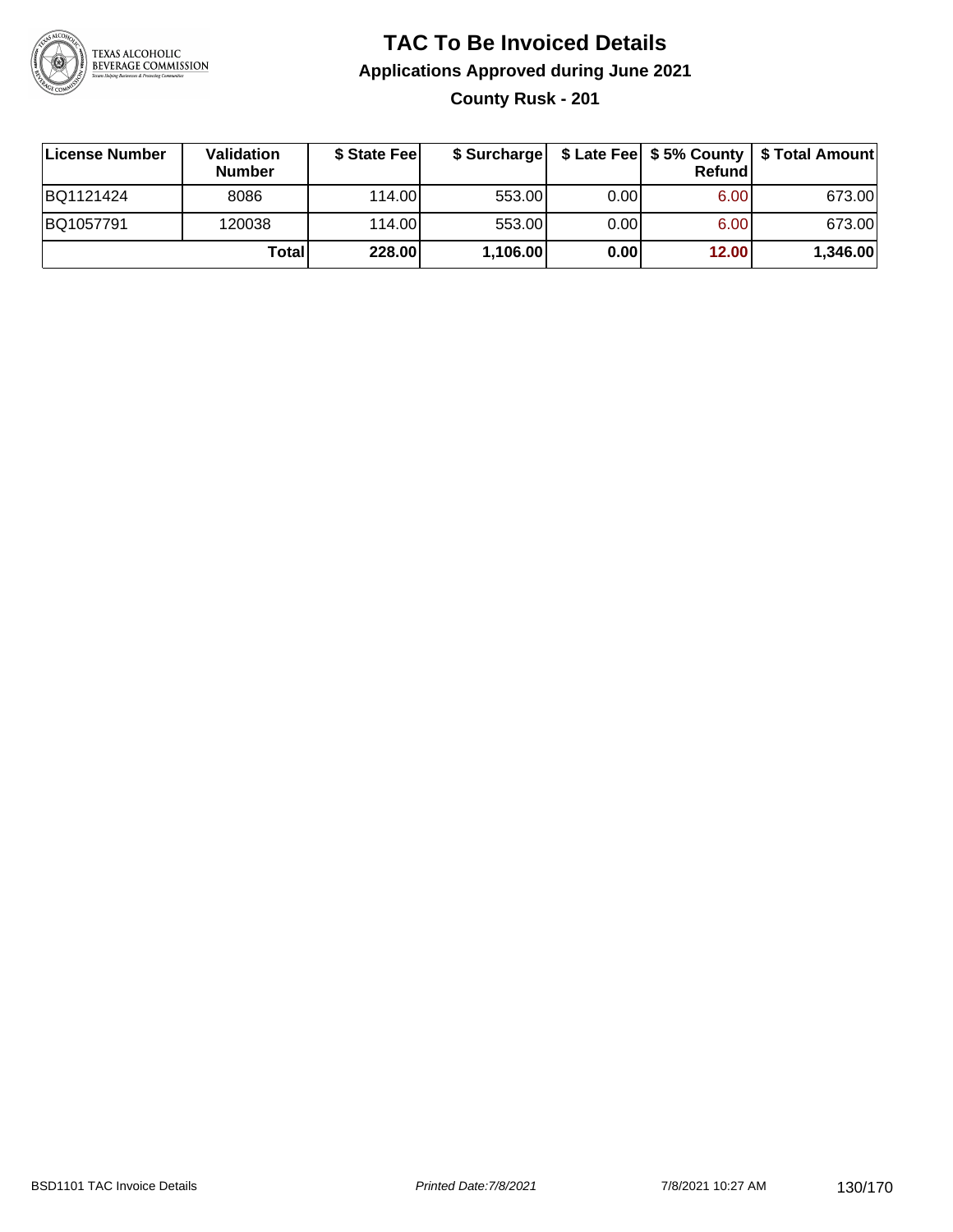

### **TAC To Be Invoiced Details Applications Approved during June 2021 County San Jacinto - 204**

| License Number | Validation<br><b>Number</b> | \$ State Feel | \$ Surcharge |      | Refundl | \$ Late Fee   \$5% County   \$ Total Amount |
|----------------|-----------------------------|---------------|--------------|------|---------|---------------------------------------------|
| BQ988023       | 512361                      | 114.00L       | 553.00       | 0.00 | 6.00    | 673.00                                      |
| BQ1059601      | 512391                      | 114.00L       | 553.00       | 0.00 | 6.00    | 673.00                                      |
|                | Total                       | 228.00        | 1,106.00     | 0.00 | 12.00   | 1,346.00                                    |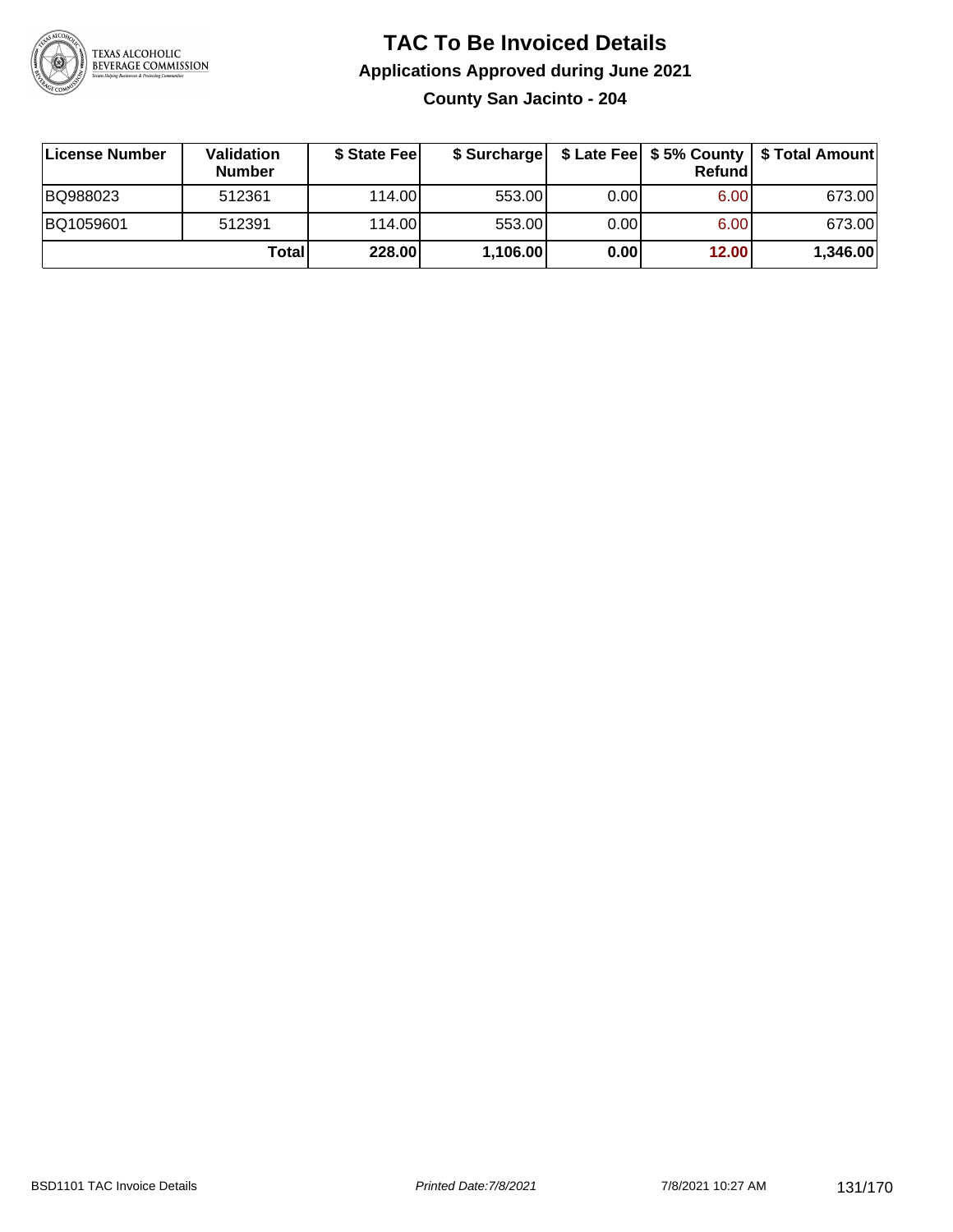

#### **TAC To Be Invoiced Details Applications Approved during June 2021 County San Patricio - 205**

| License Number | Validation<br><b>Number</b> | \$ State Feel |        |      | Refund | \$ Surcharge   \$ Late Fee   \$5% County   \$ Total Amount |
|----------------|-----------------------------|---------------|--------|------|--------|------------------------------------------------------------|
| BQ1123436      | 8340                        | 114.00L       | 553.00 | 0.00 | 6.00   | 673.00                                                     |
|                | <b>Total</b>                | 114.00        | 553.00 | 0.00 | 6.00   | 673.00                                                     |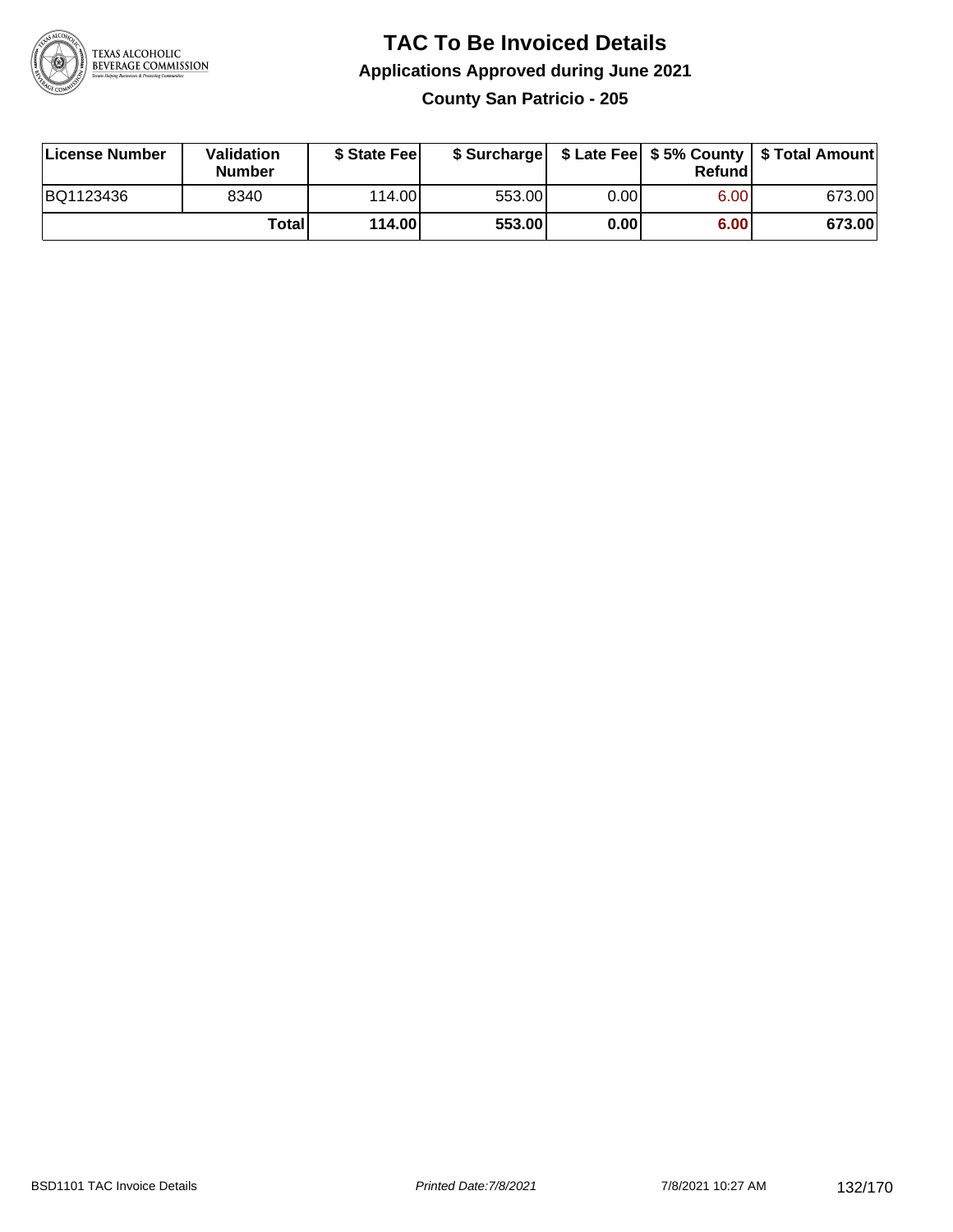

## **TAC To Be Invoiced Details Applications Approved during June 2021 County San Saba - 206**

| License Number | <b>Validation</b><br><b>Number</b> | \$ State Fee |          |       | <b>Refund</b> | \$ Surcharge   \$ Late Fee   \$5% County   \$ Total Amount |
|----------------|------------------------------------|--------------|----------|-------|---------------|------------------------------------------------------------|
| BQ1122466      | 6720                               | 114.00L      | 553.00   | 0.001 | 6.00          | 673.00                                                     |
| BQ778428       | 121410                             | 114.00L      | 553.00   | 0.00  | 6.00          | 673.00                                                     |
|                | Total                              | 228.00       | 1,106.00 | 0.00  | 12.00         | 1,346.00                                                   |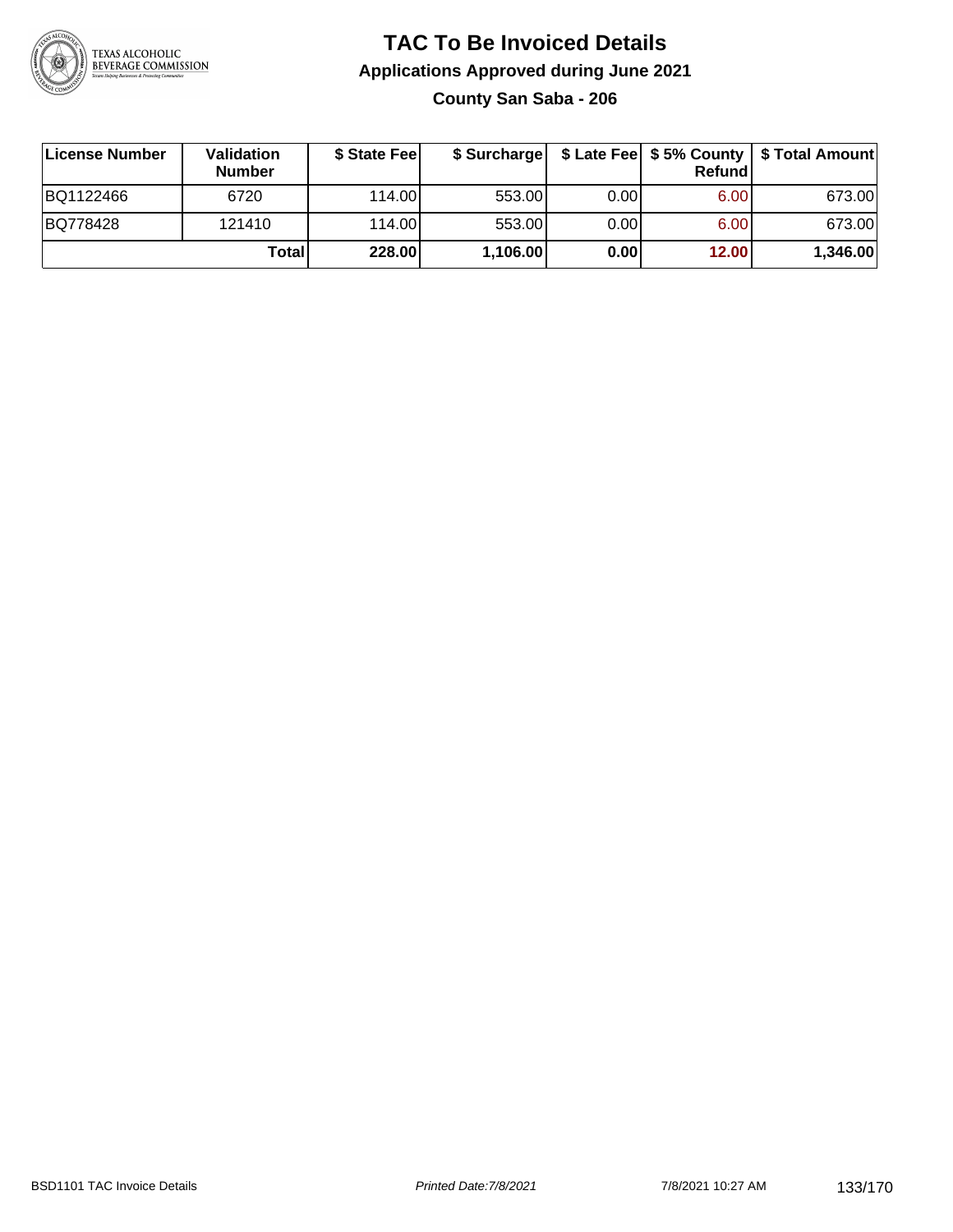

## **TAC To Be Invoiced Details Applications Approved during June 2021 County Smith - 212**

| License Number | <b>Validation</b><br><b>Number</b> | \$ State Fee | \$ Surcharge | \$ Late Fee | \$5% County<br><b>Refund</b> | \$ Total Amount |
|----------------|------------------------------------|--------------|--------------|-------------|------------------------------|-----------------|
| BQ841864       | 120217                             | 114.00       | 553.00       | 0.00        | 6.00                         | 673.00          |
| BG984495       | 120693                             | 332.50       | 553.00       | 0.00        | 17.50                        | 903.00          |
| BG985276       | 121637                             | 332.50       | 553.00       | 0.00        | 17.50                        | 903.00          |
| BQ912868       | 121946                             | 114.00       | 553.00       | 0.00        | 6.00                         | 673.00          |
| BQ1061633      | 512396                             | 114.00       | 553.00       | 0.00        | 6.00                         | 673.00          |
|                | Total                              | 1,007.00     | 2,765.00     | 0.00        | 53.00                        | 3,825.00        |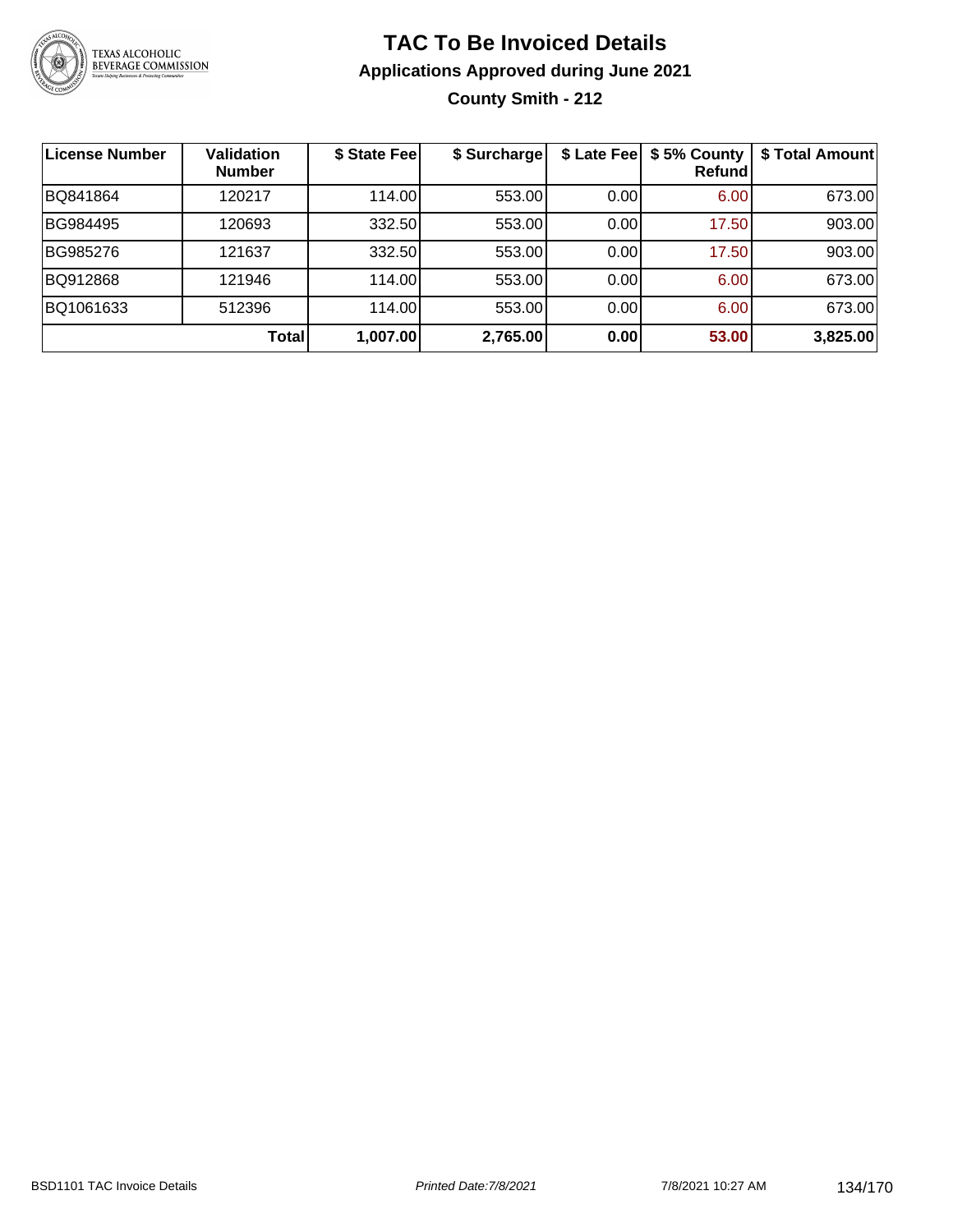

## **TAC To Be Invoiced Details Applications Approved during June 2021 County Starr - 214**

| License Number | <b>Validation</b><br><b>Number</b> | \$ State Fee | \$ Surcharge | \$ Late Fee | \$5% County<br>Refundl | \$ Total Amount |
|----------------|------------------------------------|--------------|--------------|-------------|------------------------|-----------------|
| BQ1120728      | 7738                               | 114.00       | 553.00       | 0.00        | 6.00                   | 673.00          |
| BG1122594      | 8195                               | 332.50       | 553.00       | 0.00        | 17.50                  | 903.00          |
| BQ987405       | 121121                             | 114.00       | 553.00       | 0.00        | 6.00                   | 673.00          |
| BQ989370       | 122626                             | 114.00       | 553.00       | 0.00        | 6.00                   | 673.00          |
| BG988083       | 122643                             | 332.50       | 553.00       | 0.00        | 17.50                  | 903.00          |
|                | Total                              | 1,007.00     | 2,765.00     | 0.00        | 53.00                  | 3,825.00        |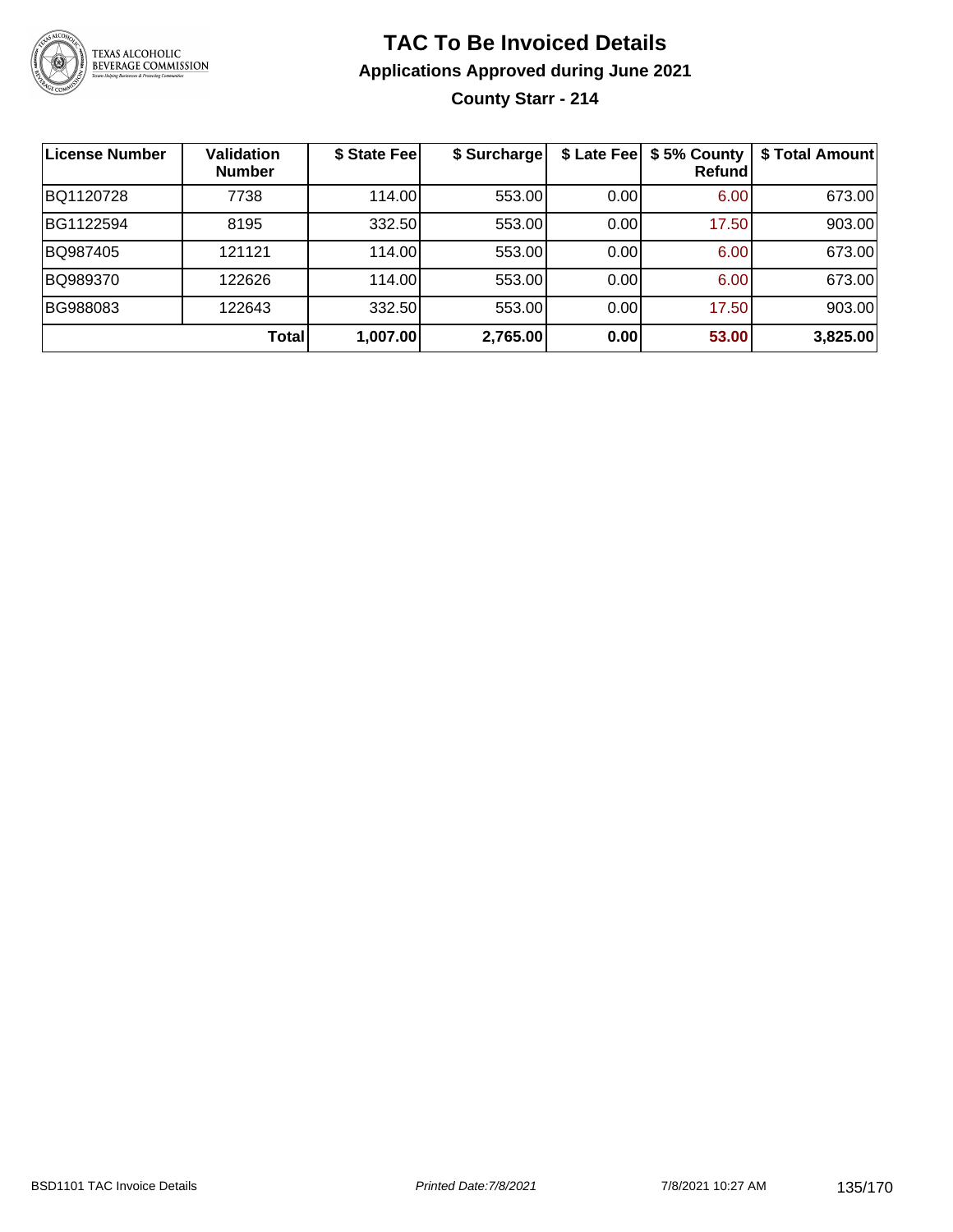

## **TAC To Be Invoiced Details Applications Approved during June 2021 County Stephens - 215**

| License Number | Validation<br><b>Number</b> | \$ State Fee  | \$ Surcharge |      | Refund | \$ Late Fee   \$5% County   \$ Total Amount |
|----------------|-----------------------------|---------------|--------------|------|--------|---------------------------------------------|
| BE910157       | 121017                      | 285.00        | 553.00       | 0.00 | 15.00  | 853.00                                      |
|                | Totall                      | <b>285.00</b> | 553.00       | 0.00 | 15.00  | 853.00                                      |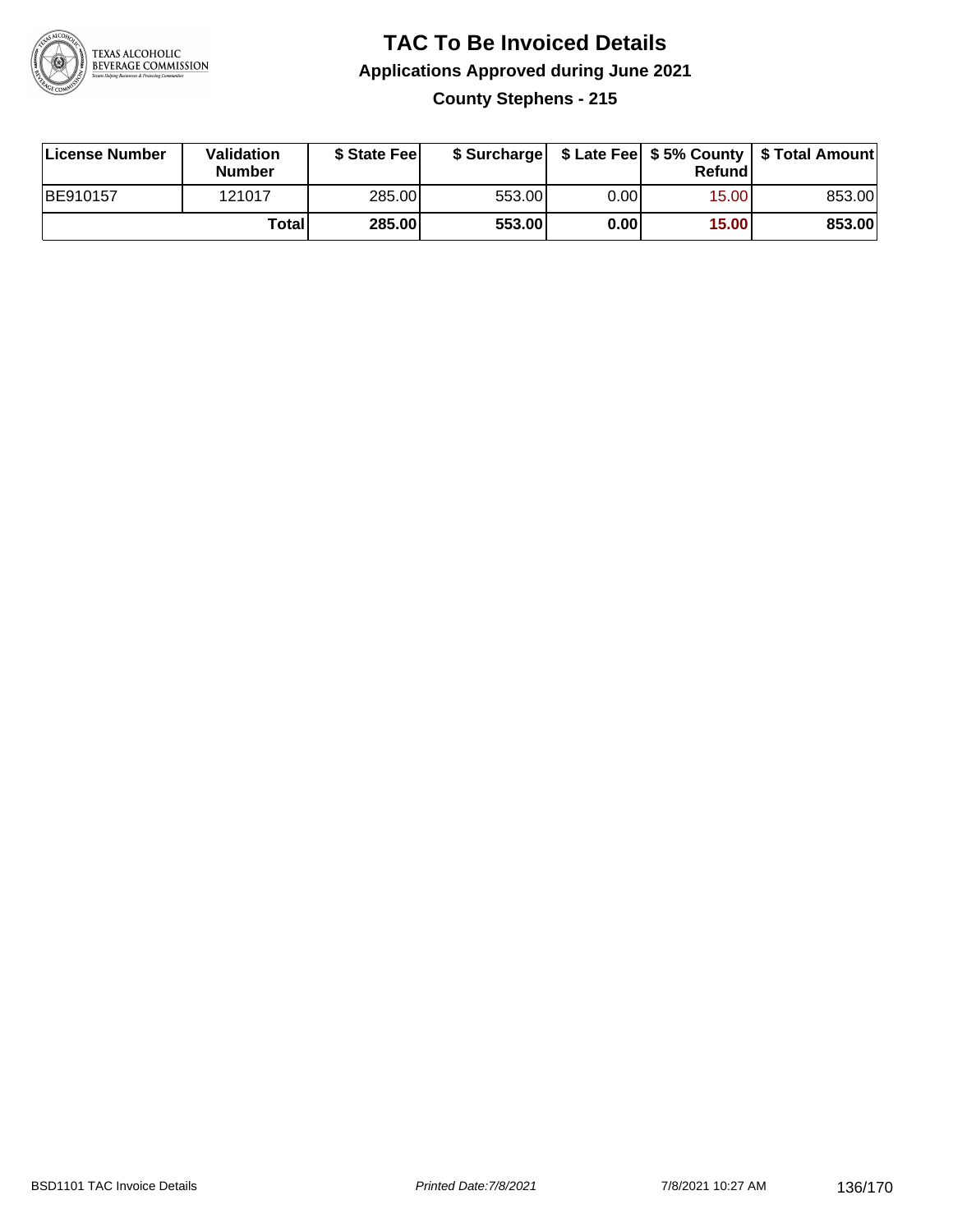

## **TAC To Be Invoiced Details Applications Approved during June 2021 County Sutton - 218**

| License Number | Validation<br><b>Number</b> | \$ State Feel |        |       | Refundl | \$ Surcharge   \$ Late Fee   \$5% County   \$ Total Amount |
|----------------|-----------------------------|---------------|--------|-------|---------|------------------------------------------------------------|
| BG980738       | 117895                      | 332.50        | 553.00 | 0.00  | 17.50   | 903.00                                                     |
|                | Totall                      | 332.50        | 553.00 | 0.001 | 17.50   | 903.00                                                     |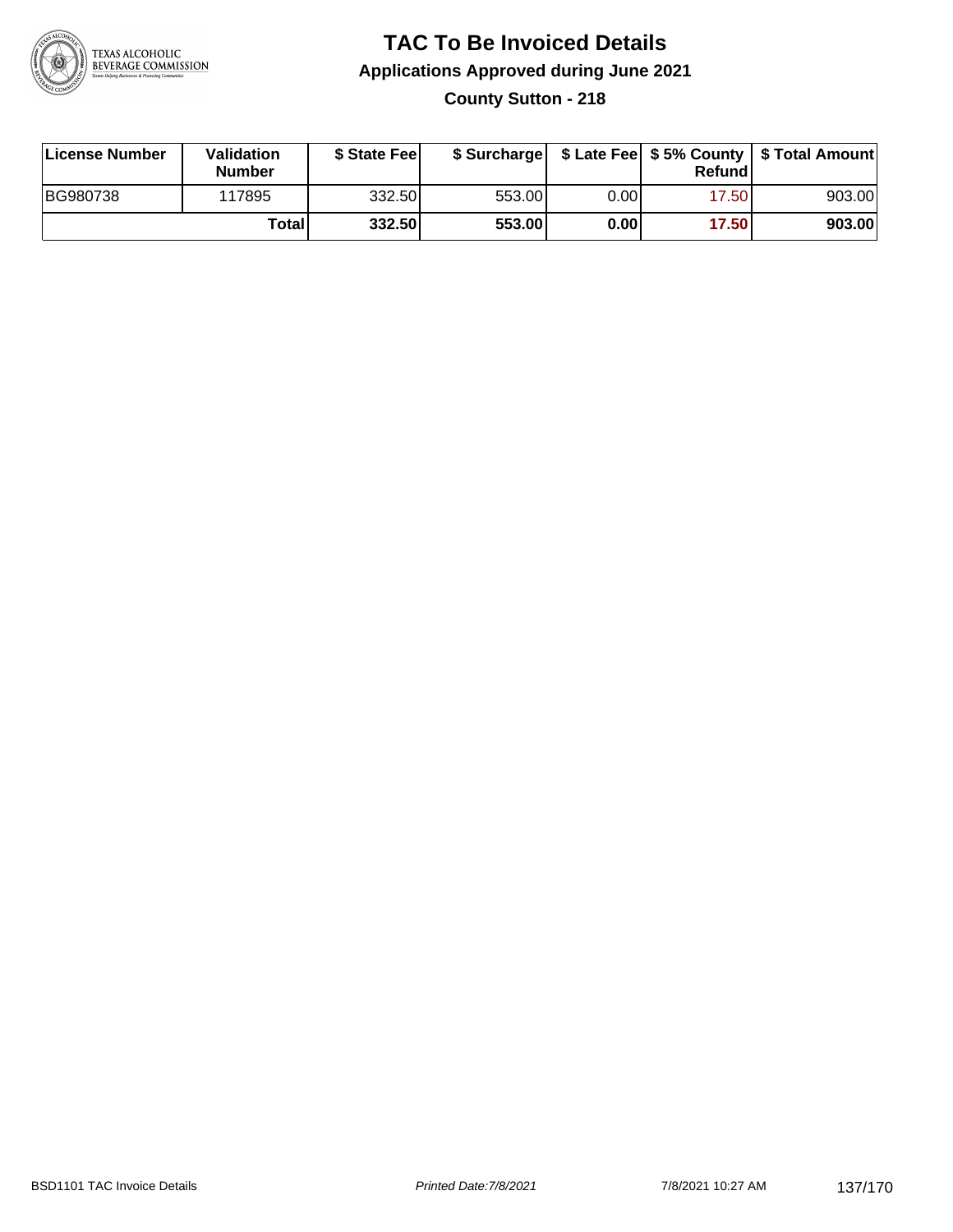

#### **TAC To Be Invoiced Details Applications Approved during June 2021 County Swisher - 219**

| License Number | Validation<br><b>Number</b> | \$ State Fee |        |      | Refund | \$ Surcharge   \$ Late Fee   \$5% County   \$ Total Amount |
|----------------|-----------------------------|--------------|--------|------|--------|------------------------------------------------------------|
| BF1123356      | 8330                        | 114.00L      | 553.00 | 0.00 | 6.00   | 673.00                                                     |
|                | Total                       | 114.00       | 553.00 | 0.00 | 6.00   | 673.00                                                     |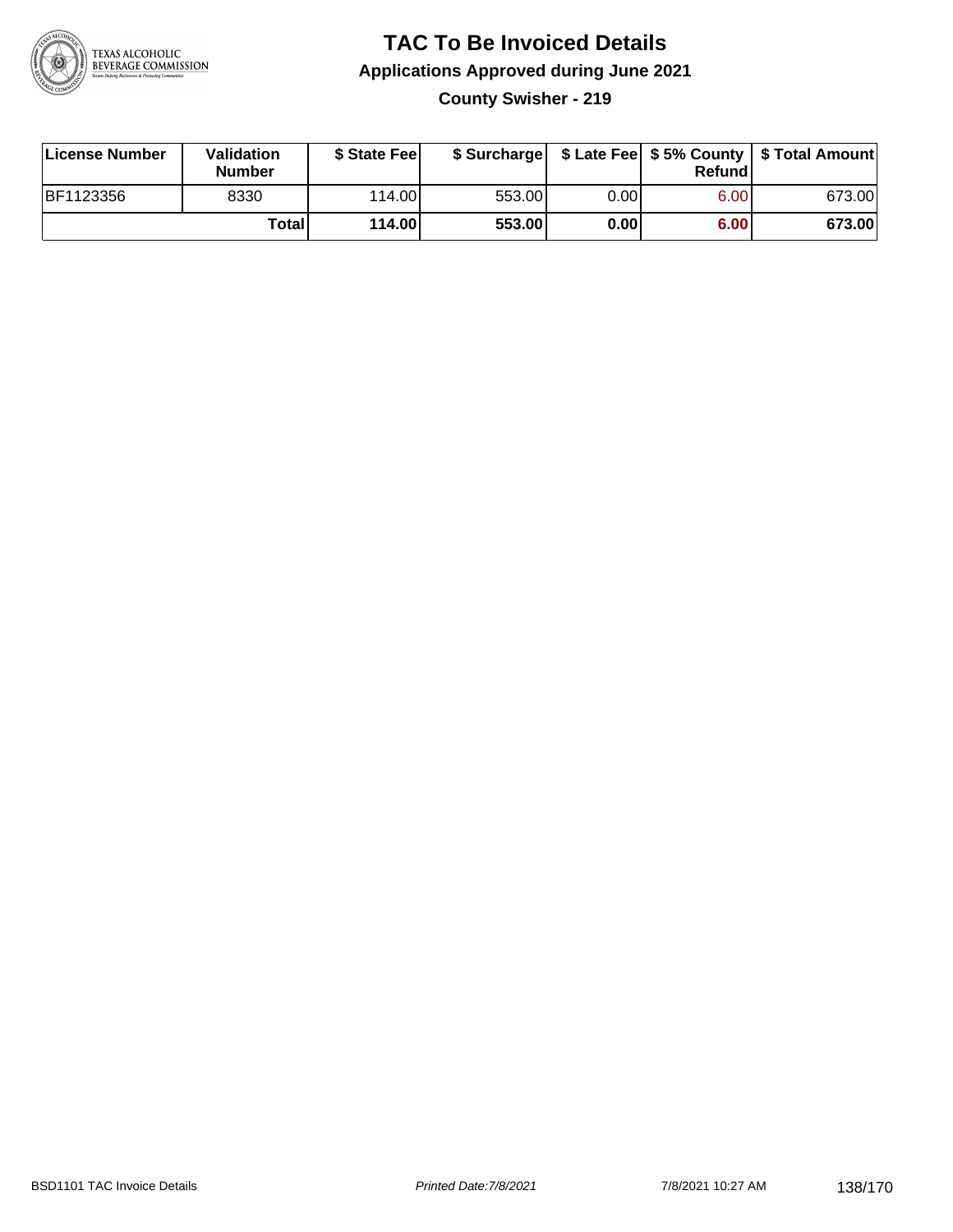

# TEXAS ALCOHOLIC<br>BEVERAGE COMMISSION

#### **TAC To Be Invoiced Details Applications Approved during June 2021 County Tarrant - 220**

| <b>License Number</b> | <b>Validation</b><br><b>Number</b> | \$ State Fee | \$ Surcharge |      | \$ Late Fee \$ 5% County<br><b>Refund</b> | \$ Total Amount |
|-----------------------|------------------------------------|--------------|--------------|------|-------------------------------------------|-----------------|
| BQ1120666             | 6828                               | 114.00       | 553.00       | 0.00 | 6.00                                      | 673.00          |
| BG1121399             | 7403                               | 1,900.00     | 553.00       | 0.00 | 100.00                                    | 2,553.00        |
| BQ1120670             | 7447                               | 114.00       | 553.00       | 0.00 | 6.00                                      | 673.00          |
| BQ1120837             | 7467                               | 114.00       | 553.00       | 0.00 | 6.00                                      | 673.00          |
| BC1120731             | 7521                               | 142.50       | 701.00       | 0.00 | 7.50                                      | 851.00          |
| BI1120732             | 7521                               | 38.00        | 278.00       | 0.00 | 2.00                                      | 318.00          |
| BQ1120738             | 7545                               | 114.00       | 553.00       | 0.00 | 6.00                                      | 673.00          |
| BG1121622             | 7673                               | 1,900.00     | 553.00       | 0.00 | 100.00                                    | 2,553.00        |
| BF1121044             | 7686                               | 114.00       | 553.00       | 0.00 | 6.00                                      | 673.00          |
| BG1120751             | 7688                               | 1,900.00     | 553.00       | 0.00 | 100.00                                    | 2,553.00        |
| BQ1121536             | 7775                               | 114.00       | 553.00       | 0.00 | 6.00                                      | 673.00          |
| BG1123291             | 7785                               | 1,900.00     | 553.00       | 0.00 | 100.00                                    | 2,553.00        |
| BG1121354             | 7790                               | 1,900.00     | 553.00       | 0.00 | 100.00                                    | 2,553.00        |
| BF1122366             | 7855                               | 114.00       | 553.00       | 0.00 | 6.00                                      | 673.00          |
| BQ1121082             | 7884                               | 114.00       | 553.00       | 0.00 | 6.00                                      | 673.00          |
| BF1122119             | 7904                               | 114.00       | 553.00       | 0.00 | 6.00                                      | 673.00          |
| BQ1121659             | 7951                               | 114.00       | 553.00       | 0.00 | 6.00                                      | 673.00          |
| BG1121655             | 8012                               | 1,900.00     | 553.00       | 0.00 | 100.00                                    | 2,553.00        |
| BQ1122961             | 8014                               | 114.00       | 553.00       | 0.00 | 6.00                                      | 673.00          |
| BQ1123022             | 8212                               | 114.00       | 553.00       | 0.00 | 6.00                                      | 673.00          |
| BG1122908             | 8219                               | 1,900.00     | 553.00       | 0.00 | 100.00                                    | 2,553.00        |
| BQ1122797             | 8243                               | 114.00       | 553.00       | 0.00 | 6.00                                      | 673.00          |
| BG1122085             | 8306                               | 1,900.00     | 553.00       | 0.00 | 100.00                                    | 2,553.00        |
| BQ1123293             | 8383                               | 114.00       | 553.00       | 0.00 | 6.00                                      | 673.00          |
| BQ1122525             | 8459                               | 114.00       | 553.00       | 0.00 | 6.00                                      | 673.00          |
| BG1122618             | 8497                               | 1,900.00     | 553.00       | 0.00 | 100.00                                    | 2,553.00        |
| BG1123376             | 8698                               | 1,900.00     | 553.00       | 0.00 | 100.00                                    | 2,553.00        |
| BG1123299             | 8762                               | 1,900.00     | 553.00       | 0.00 | 100.00                                    | 2,553.00        |
| BQ1046457             | 111094                             | 114.00       | 553.00       | 0.00 | 6.00                                      | 673.00          |
| BQ909101              | 119973                             | 114.00       | 553.00       | 0.00 | 6.00                                      | 673.00          |
| BQ843103              | 120234                             | 114.00       | 553.00       | 0.00 | 6.00                                      | 673.00          |
| BQ984503              | 120244                             | 114.00       | 553.00       | 0.00 | 6.00                                      | 673.00          |
| BQ842091              | 120282                             | 114.00       | 553.00       | 0.00 | 6.00                                      | 673.00          |
| BQ1058555             | 120360                             | 114.00       | 553.00       | 0.00 | 6.00                                      | 673.00          |
| BF912340              | 120904                             | 114.00       | 553.00       | 0.00 | 6.00                                      | 673.00          |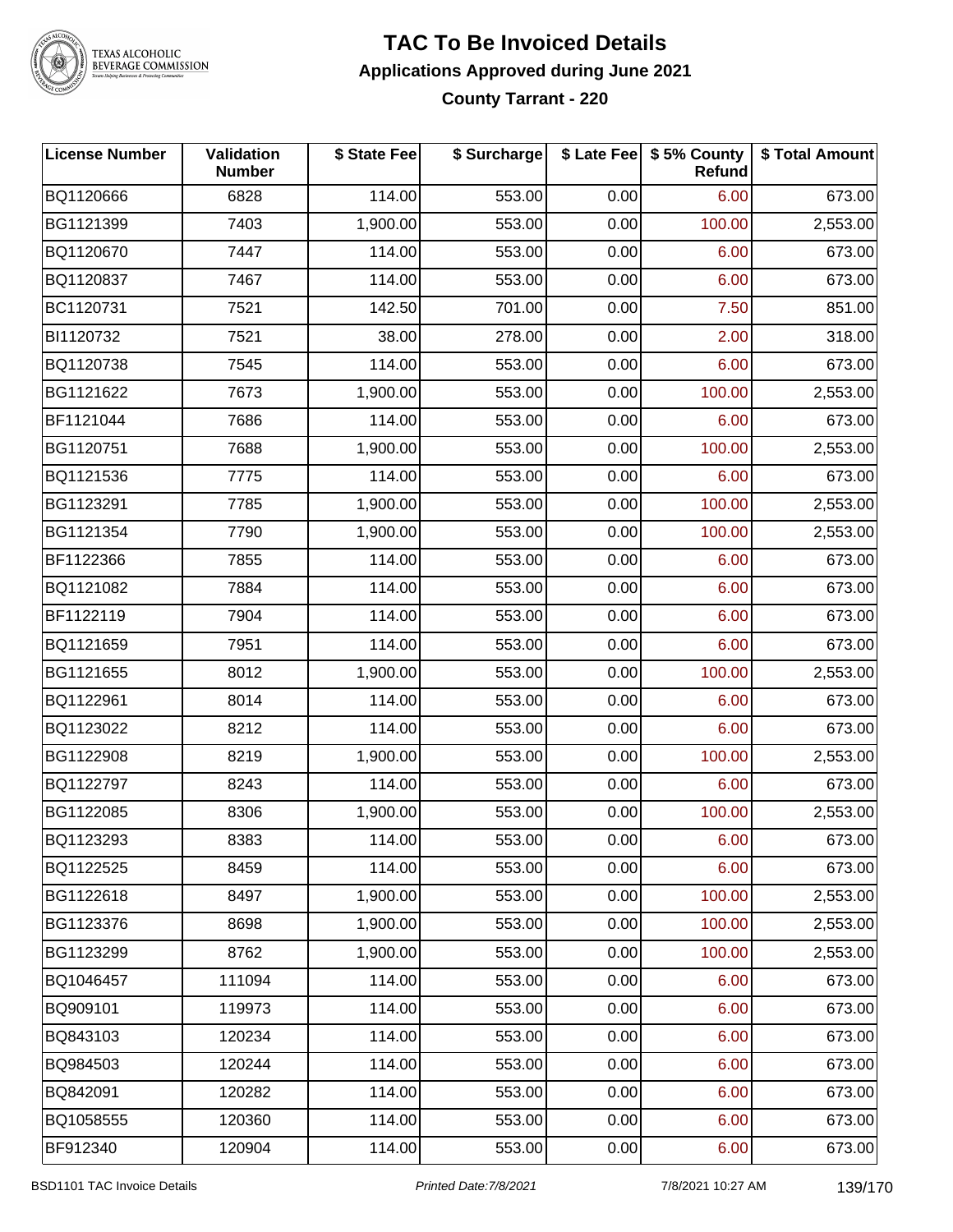| <b>License Number</b> | Validation<br><b>Number</b> | \$ State Fee | \$ Surcharge |      | \$ Late Fee   \$5% County<br><b>Refund</b> | \$ Total Amount |
|-----------------------|-----------------------------|--------------|--------------|------|--------------------------------------------|-----------------|
| BQ845534              | 121295                      | 114.00       | 553.00       | 0.00 | 6.00                                       | 673.00          |
| BF986909              | 121345                      | 114.00       | 553.00       | 0.00 | 6.00                                       | 673.00          |
| BQ1059839             | 121424                      | 114.00       | 553.00       | 0.00 | 6.00                                       | 673.00          |
| BG1059423             | 121477                      | 1,425.00     | 553.00       | 0.00 | 75.00                                      | 2,053.00        |
| BQ1056285             | 121489                      | 114.00       | 553.00       | 0.00 | 6.00                                       | 673.00          |
| BQ779599              | 121658                      | 114.00       | 553.00       | 0.00 | 6.00                                       | 673.00          |
| BG911638              | 121683                      | 1,425.00     | 553.00       | 0.00 | 75.00                                      | 2,053.00        |
| BF985685              | 121763                      | 114.00       | 553.00       | 0.00 | 6.00                                       | 673.00          |
| BF1060725             | 121866                      | 114.00       | 553.00       | 0.00 | 6.00                                       | 673.00          |
| BQ1060123             | 121882                      | 114.00       | 553.00       | 0.00 | 6.00                                       | 673.00          |
| BG1057577             | 122044                      | 1,425.00     | 553.00       | 0.00 | 75.00                                      | 2,053.00        |
| BQ779488              | 122088                      | 114.00       | 553.00       | 0.00 | 6.00                                       | 673.00          |
| BF1060611             | 122122                      | 114.00       | 553.00       | 0.00 | 6.00                                       | 673.00          |
| BG1054439             | 122139                      | 1,425.00     | 553.00       | 0.00 | 75.00                                      | 2,053.00        |
| BG844181              | 122159                      | 1,425.00     | 553.00       | 0.00 | 75.00                                      | 2,053.00        |
| BQ1060864             | 122245                      | 114.00       | 553.00       | 0.00 | 6.00                                       | 673.00          |
| BQ911838              | 122267                      | 114.00       | 553.00       | 0.00 | 6.00                                       | 673.00          |
| BQ912973              | 122271                      | 114.00       | 553.00       | 0.00 | 6.00                                       | 673.00          |
| BG875248              | 123802                      | 1,425.00     | 553.00       | 0.00 | 75.00                                      | 2,053.00        |
| BL875248              | 123802                      | 475.00       | 327.00       | 0.00 | 25.00                                      | 827.00          |
| BQ982604              | 511478                      | 114.00       | 553.00       | 0.00 | 6.00                                       | 673.00          |
| BQ989067              | 512409                      | 114.00       | 553.00       | 0.00 | 6.00                                       | 673.00          |
| BQ780278              | 512416                      | 114.00       | 553.00       | 0.00 | 6.00                                       | 673.00          |
| BQ780260              | 512417                      | 114.00       | 553.00       | 0.00 | 6.00                                       | 673.00          |
| BG776538              | 512502                      | 1,425.00     | 553.00       | 0.00 | 75.00                                      | 2,053.00        |
| BG910333              | 512836                      | 1,425.00     | 553.00       | 0.00 | 75.00                                      | 2,053.00        |
| BF777167              | 513129                      | 114.00       | 553.00       | 0.00 | 6.00                                       | 673.00          |
| BG1057399             | 513232                      | 1,425.00     | 553.00       | 0.00 | 75.00                                      | 2,053.00        |
|                       | <b>Total</b>                | 38,940.50    | 34,486.00    | 0.00 | 2,049.50                                   | 75,476.00       |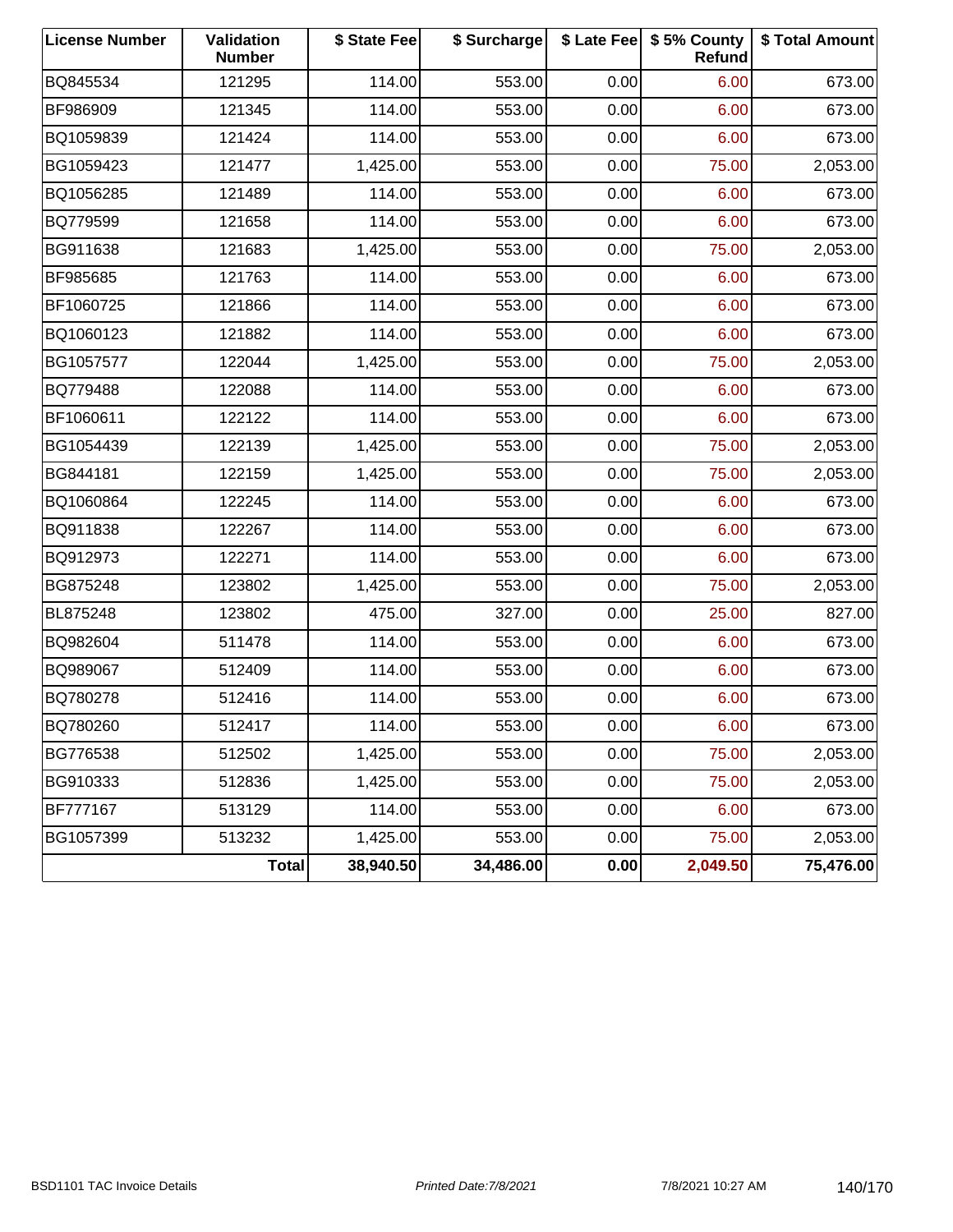

# **TAC To Be Invoiced Details Applications Approved during June 2021**

**County Taylor - 221**

| <b>License Number</b> | <b>Validation</b><br><b>Number</b> | \$ State Fee | \$ Surcharge | \$ Late Fee | \$5% County<br><b>Refund</b> | \$ Total Amount |
|-----------------------|------------------------------------|--------------|--------------|-------------|------------------------------|-----------------|
| BG1122071             | 7559                               | 332.50       | 553.00       | 0.00        | 17.50                        | 903.00          |
| BQ910588              | 121082                             | 114.00       | 553.00       | 0.00        | 6.00                         | 673.00          |
| BQ988359              | 121765                             | 114.00       | 553.00       | 0.00        | 6.00                         | 673.00          |
| BQ1060093             | 121765                             | 114.00       | 553.00       | 0.00        | 6.00                         | 673.00          |
| BQ988925              | 512368                             | 114.00       | 553.00       | 0.00        | 6.00                         | 673.00          |
| BQ988924              | 512375                             | 114.00       | 553.00       | 0.00        | 6.00                         | 673.00          |
|                       | Total                              | 902.50       | 3,318.00     | 0.00        | 47.50                        | 4,268.00        |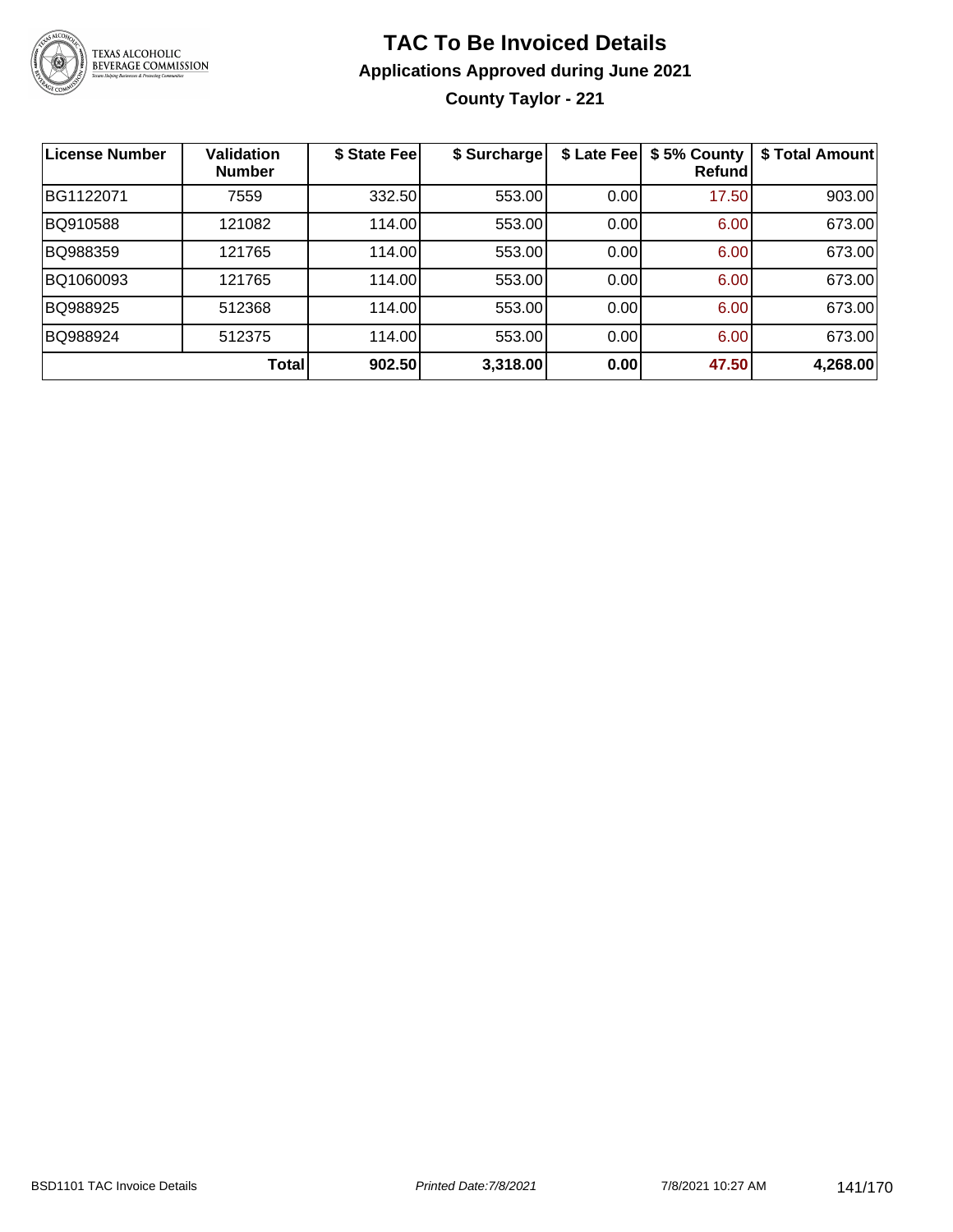

### **TAC To Be Invoiced Details Applications Approved during June 2021 County Titus - 225**

| License Number | Validation<br>Number | \$ State Fee    |        |      | Refundl | \$ Surcharge   \$ Late Fee   \$5% County   \$ Total Amount |
|----------------|----------------------|-----------------|--------|------|---------|------------------------------------------------------------|
| BQ1061926      | 512367               | 114.00 <b>1</b> | 553.00 | 0.00 | 6.00    | 673.00                                                     |
|                | Totall               | 114.00          | 553.00 | 0.00 | 6.00    | 673.00                                                     |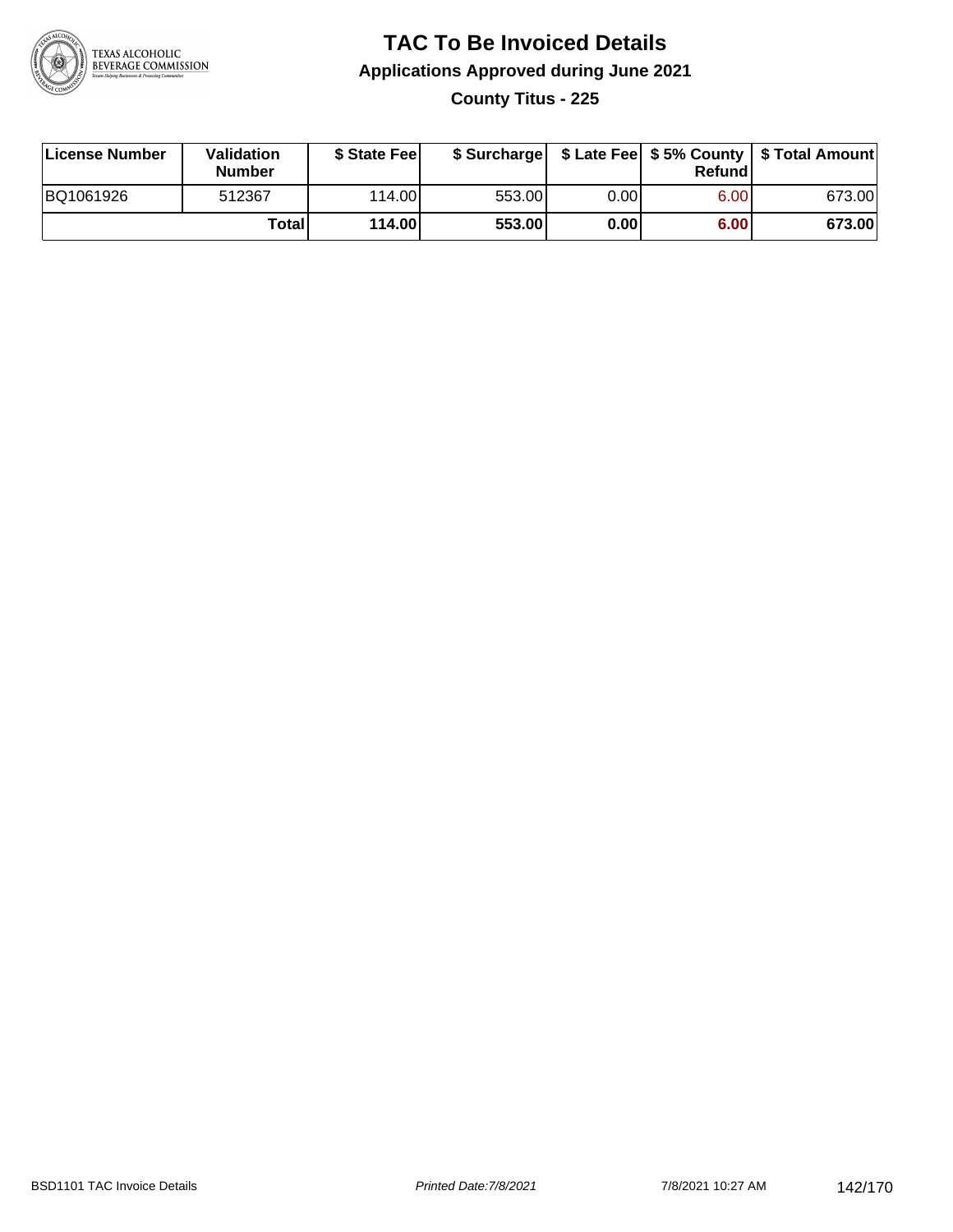

### **TAC To Be Invoiced Details Applications Approved during June 2021 County Tom Green - 226**

| License Number | <b>Validation</b><br><b>Number</b> | \$ State Fee | \$ Surcharge | \$ Late Fee | \$5% County<br>Refund | \$ Total Amount |
|----------------|------------------------------------|--------------|--------------|-------------|-----------------------|-----------------|
| BF1122063      | 8145                               | 114.00       | 553.00       | 0.00        | 6.00                  | 673.00          |
| BF1122405      | 8178                               | 114.00       | 553.00       | 0.00        | 6.00                  | 673.00          |
| BG1123371      | 8442                               | 332.50       | 553.00       | 0.00        | 17.50                 | 903.00          |
| BG985055       | 120388                             | 332.50       | 553.00       | 0.00        | 17.50                 | 903.00          |
| BQ1061057      | 122241                             | 114.00       | 553.00       | 0.00        | 6.00                  | 673.00          |
|                | <b>Total</b>                       | 1,007.00     | 2,765.00     | 0.00        | 53.00                 | 3,825.00        |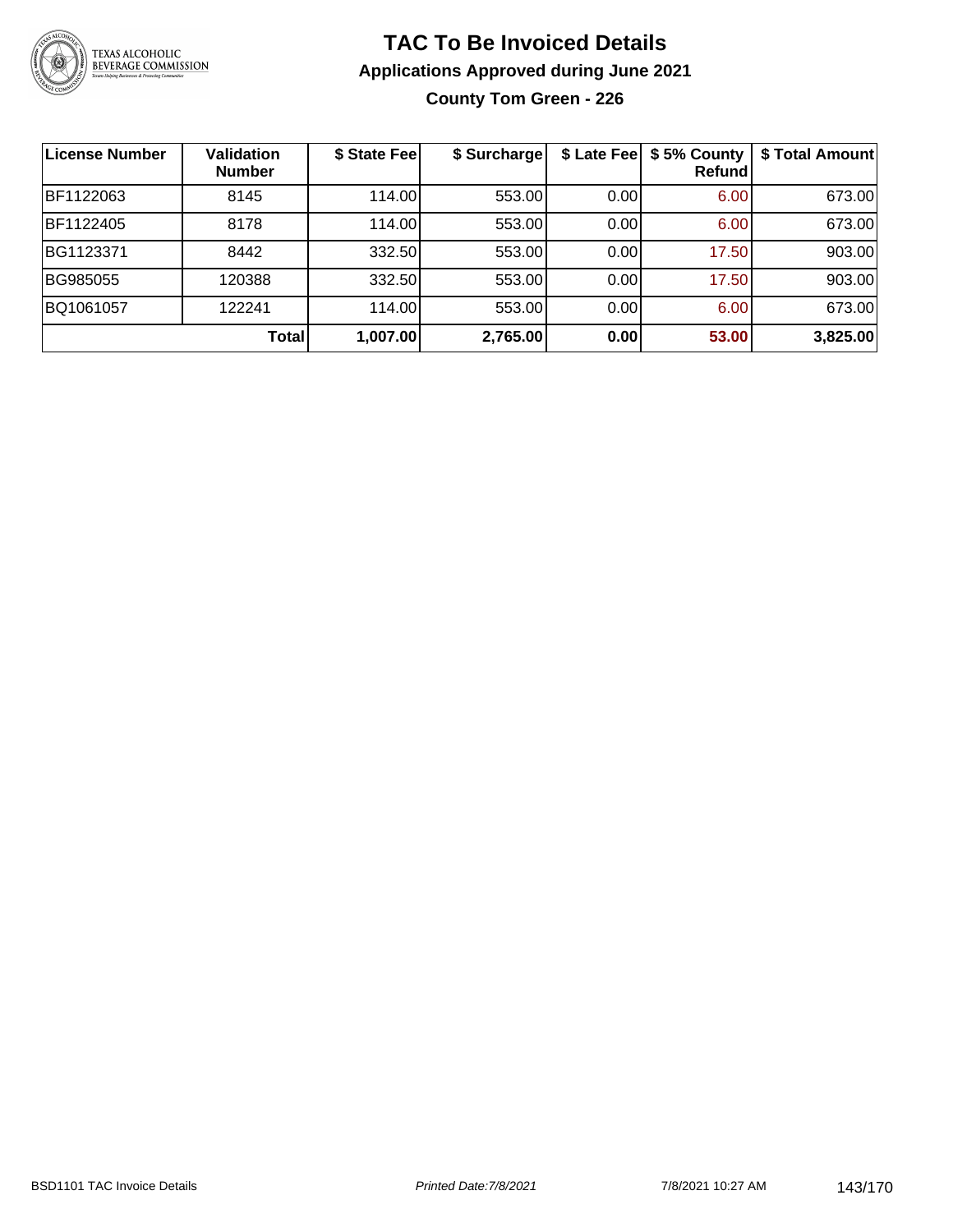

TEXAS ALCOHOLIC<br>BEVERAGE COMMISSION

#### **TAC To Be Invoiced Details Applications Approved during June 2021 County Travis - 227**

| <b>License Number</b> | Validation<br><b>Number</b> | \$ State Fee | \$ Surcharge |      | \$ Late Fee   \$5% County  <br>Refund | \$ Total Amount |
|-----------------------|-----------------------------|--------------|--------------|------|---------------------------------------|-----------------|
| BF1120780             | 7156                        | 114.00       | 553.00       | 0.00 | 6.00                                  | 673.00          |
| BG1122666             | 7251                        | 332.50       | 553.00       | 0.00 | 17.50                                 | 903.00          |
| BG1122792             | 7253                        | 332.50       | 553.00       | 0.00 | 17.50                                 | 903.00          |
| BA1120822             | 7262                        | 1,425.00     | 651.00       | 0.00 | 75.00                                 | 2,151.00        |
| BQ1121716             | 7300                        | 114.00       | 553.00       | 0.00 | 6.00                                  | 673.00          |
| BF1120796             | 7301                        | 114.00       | 553.00       | 0.00 | 6.00                                  | 673.00          |
| BG1122696             | 7444                        | 332.50       | 553.00       | 0.00 | 17.50                                 | 903.00          |
| BA1120712             | 7716                        | 1,425.00     | 651.00       | 0.00 | 75.00                                 | 2,151.00        |
| BG1122801             | 7797                        | 332.50       | 553.00       | 0.00 | 17.50                                 | 903.00          |
| BQ1122560             | 8013                        | 114.00       | 553.00       | 0.00 | 6.00                                  | 673.00          |
| BQ1122561             | 8013                        | 114.00       | 553.00       | 0.00 | 6.00                                  | 673.00          |
| BQ1122592             | 8013                        | 114.00       | 553.00       | 0.00 | 6.00                                  | 673.00          |
| BQ1122608             | 8013                        | 114.00       | 553.00       | 0.00 | 6.00                                  | 673.00          |
| BQ1123481             | 8125                        | 114.00       | 553.00       | 0.00 | 6.00                                  | 673.00          |
| BG1122987             | 8278                        | 332.50       | 553.00       | 0.00 | 17.50                                 | 903.00          |
| BQ1122564             | 8290                        | 114.00       | 553.00       | 0.00 | 6.00                                  | 673.00          |
| BG1123532             | 8315                        | 332.50       | 553.00       | 0.00 | 17.50                                 | 903.00          |
| BQ1122113             | 8334                        | 114.00       | 553.00       | 0.00 | 6.00                                  | 673.00          |
| BQ1122450             | 8377                        | 114.00       | 553.00       | 0.00 | 6.00                                  | 673.00          |
| BF1123475             | 8453                        | 114.00       | 553.00       | 0.00 | 6.00                                  | 673.00          |
| BF1122830             | 8564                        | 114.00       | 553.00       | 0.00 | 6.00                                  | 673.00          |
| BQ833208              | 110575                      | 114.00       | 553.00       | 0.00 | 6.00                                  | 673.00          |
| BQ911997              | 120278                      | 114.00       | 553.00       | 0.00 | 6.00                                  | 673.00          |
| BG1055667             | 120604                      | 332.50       | 553.00       | 0.00 | 17.50                                 | 903.00          |
| BQ1059481             | 120717                      | 114.00       | 553.00       | 0.00 | 6.00                                  | 673.00          |
| BG842345              | 120746                      | 332.50       | 553.00       | 0.00 | 17.50                                 | 903.00          |
| BL842345              | 120746                      | 475.00       | 327.00       | 0.00 | 25.00                                 | 827.00          |
| BQ912798              | 120756                      | 114.00       | 553.00       | 0.00 | 6.00                                  | 673.00          |
| BG845264              | 120779                      | 332.50       | 553.00       | 0.00 | 17.50                                 | 903.00          |
| BG1058843             | 120792                      | 332.50       | 553.00       | 0.00 | 17.50                                 | 903.00          |
| BF910760              | 120856                      | 114.00       | 553.00       | 0.00 | 6.00                                  | 673.00          |
| BG841737              | 120918                      | 332.50       | 553.00       | 0.00 | 17.50                                 | 903.00          |
| BF985500              | 121019                      | 114.00       | 553.00       | 0.00 | 6.00                                  | 673.00          |
| BQ910772              | 121089                      | 114.00       | 553.00       | 0.00 | 6.00                                  | 673.00          |
| BG913888              | 121626                      | 332.50       | 553.00       | 0.00 | 17.50                                 | 903.00          |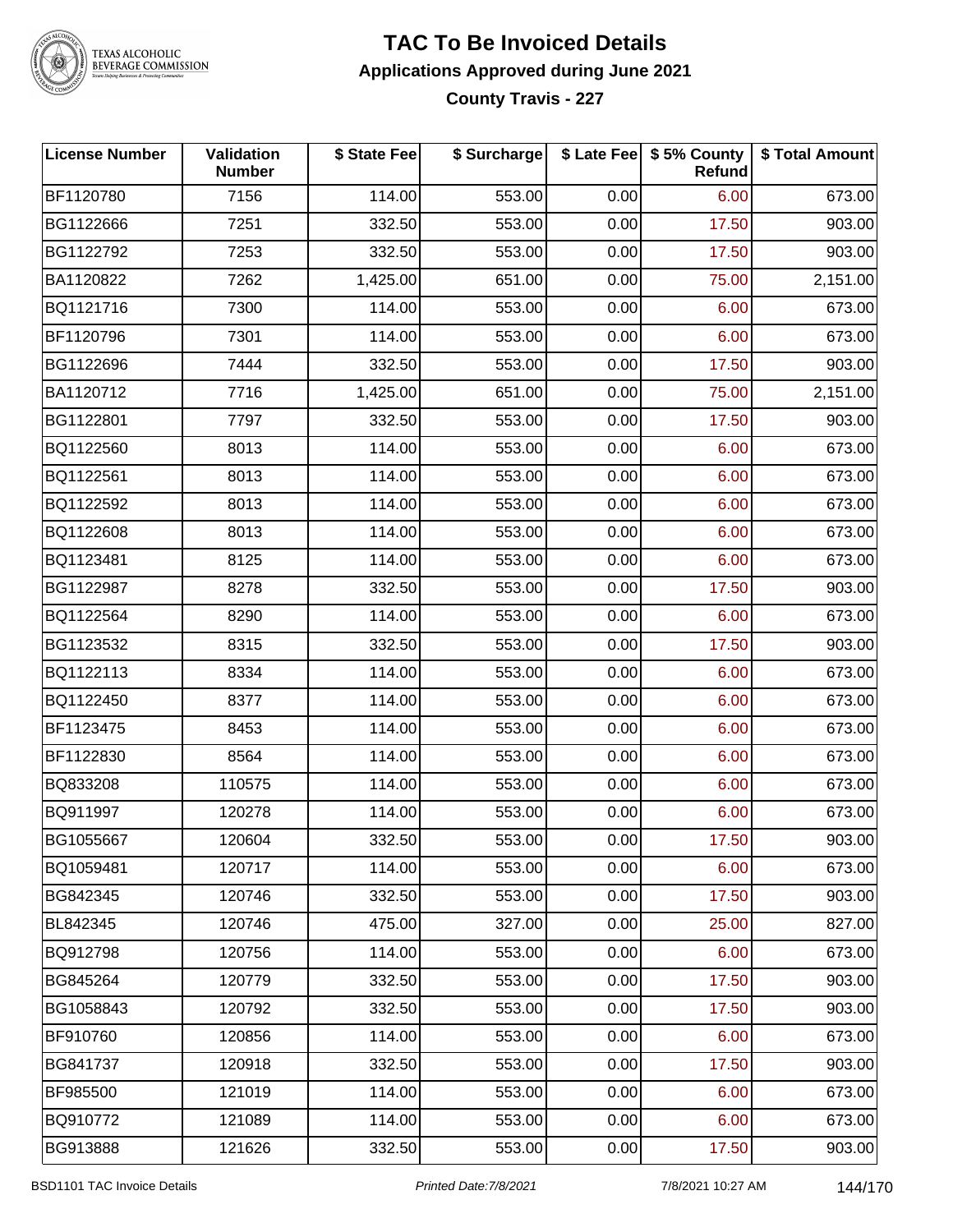| <b>License Number</b> | <b>Validation</b><br><b>Number</b> | \$ State Fee | \$ Surcharge |      | \$ Late Fee   \$5% County<br>Refund | \$ Total Amount |
|-----------------------|------------------------------------|--------------|--------------|------|-------------------------------------|-----------------|
| BG1059758             | 121663                             | 332.50       | 553.00       | 0.00 | 17.50                               | 903.00          |
| BQ779785              | 121708                             | 114.00       | 553.00       | 0.00 | 6.00                                | 673.00          |
| BQ845763              | 121981                             | 114.00       | 553.00       | 0.00 | 6.00                                | 673.00          |
| BG913932              | 122002                             | 332.50       | 553.00       | 0.00 | 17.50                               | 903.00          |
| BQ1060893             | 122183                             | 114.00       | 553.00       | 0.00 | 6.00                                | 673.00          |
| BG1060139             | 122232                             | 332.50       | 553.00       | 0.00 | 17.50                               | 903.00          |
| BG915114              | 122422                             | 332.50       | 553.00       | 0.00 | 17.50                               | 903.00          |
| BG1014200             | 509429                             | 332.50       | 553.00       | 0.00 | 17.50                               | 903.00          |
| BG977804              | 509446                             | 332.50       | 553.00       | 0.00 | 17.50                               | 903.00          |
| BP977804              | 509446                             | 950.00       | 426.00       | 0.00 | 50.00                               | 1,426.00        |
| BG1045313             | 512620                             | 332.50       | 553.00       | 0.00 | 17.50                               | 903.00          |
| BQ984458              | 512725                             | 114.00       | 553.00       | 0.00 | 6.00                                | 673.00          |
| BG1052238             | 512781                             | 332.50       | 553.00       | 0.00 | 17.50                               | 903.00          |
| BQ843763              | 512992                             | 114.00       | 553.00       | 0.00 | 6.00                                | 673.00          |
| BG636216              | 513454                             | 332.50       | 553.00       | 0.00 | 17.50                               | 903.00          |
| BG1043750             | 513678                             | 332.50       | 553.00       | 0.00 | 17.50                               | 903.00          |
| BG1056170             | 513878                             | 332.50       | 553.00       | 0.00 | 17.50                               | 903.00          |
|                       | <b>Total</b>                       | 14,772.50    | 28,599.00    | 0.00 | 777.50                              | 44,149.00       |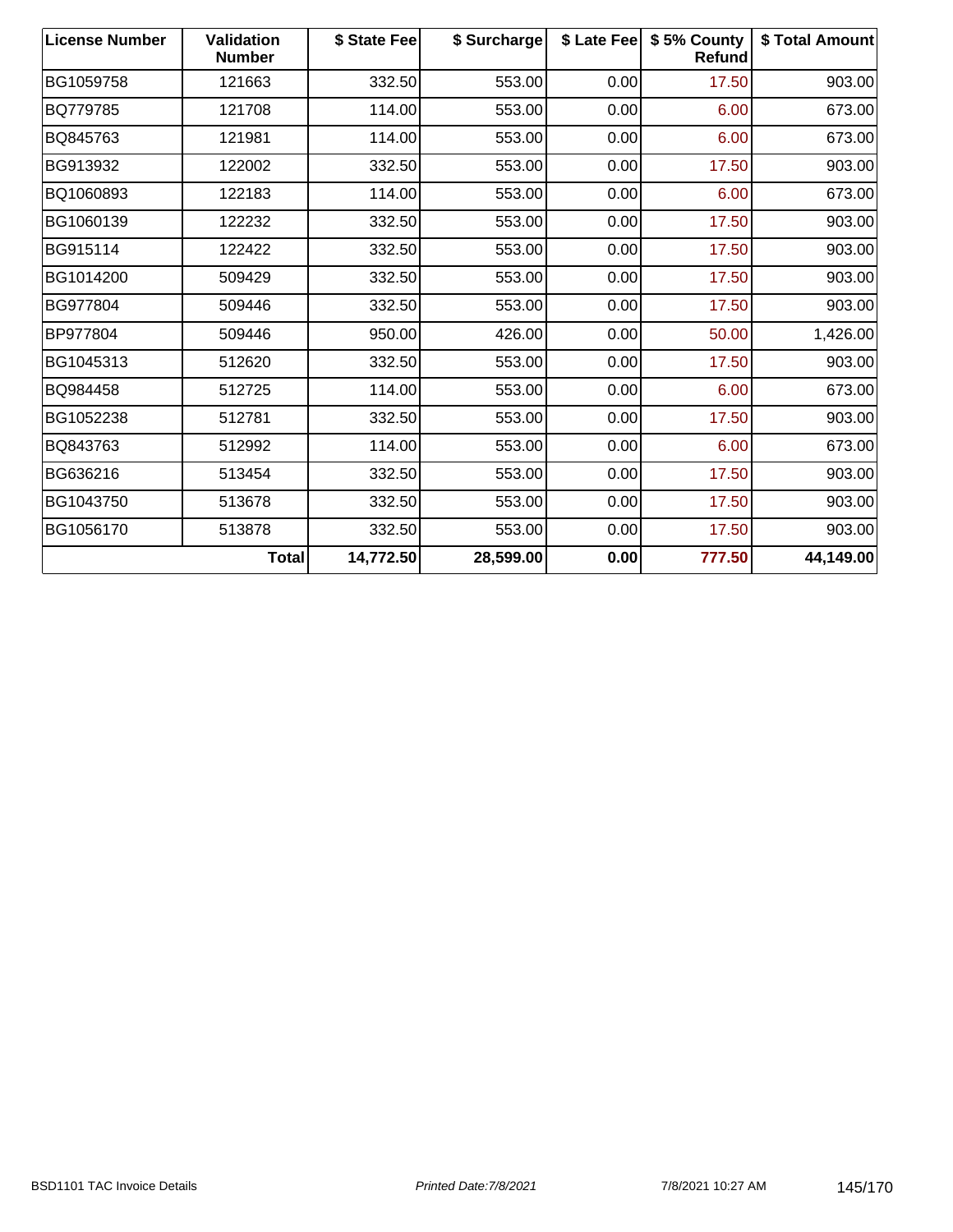

# **TAC To Be Invoiced Details Applications Approved during June 2021 County Trinity - 228**

| License Number | <b>Validation</b><br><b>Number</b> | \$ State Feel | \$ Surcharge |       | Refund | \$ Late Fee   \$5% County   \$ Total Amount |
|----------------|------------------------------------|---------------|--------------|-------|--------|---------------------------------------------|
| BG1123172      | 8455                               | 332.50        | 553.00       | 0.001 | 17.50  | 903.00                                      |
| BQ1057484      | 512081                             | 114.00L       | 553.00       | 0.00  | 6.00   | 673.00                                      |
|                | Total                              | 446.50        | 1,106.00     | 0.00  | 23.50  | 1,576.00                                    |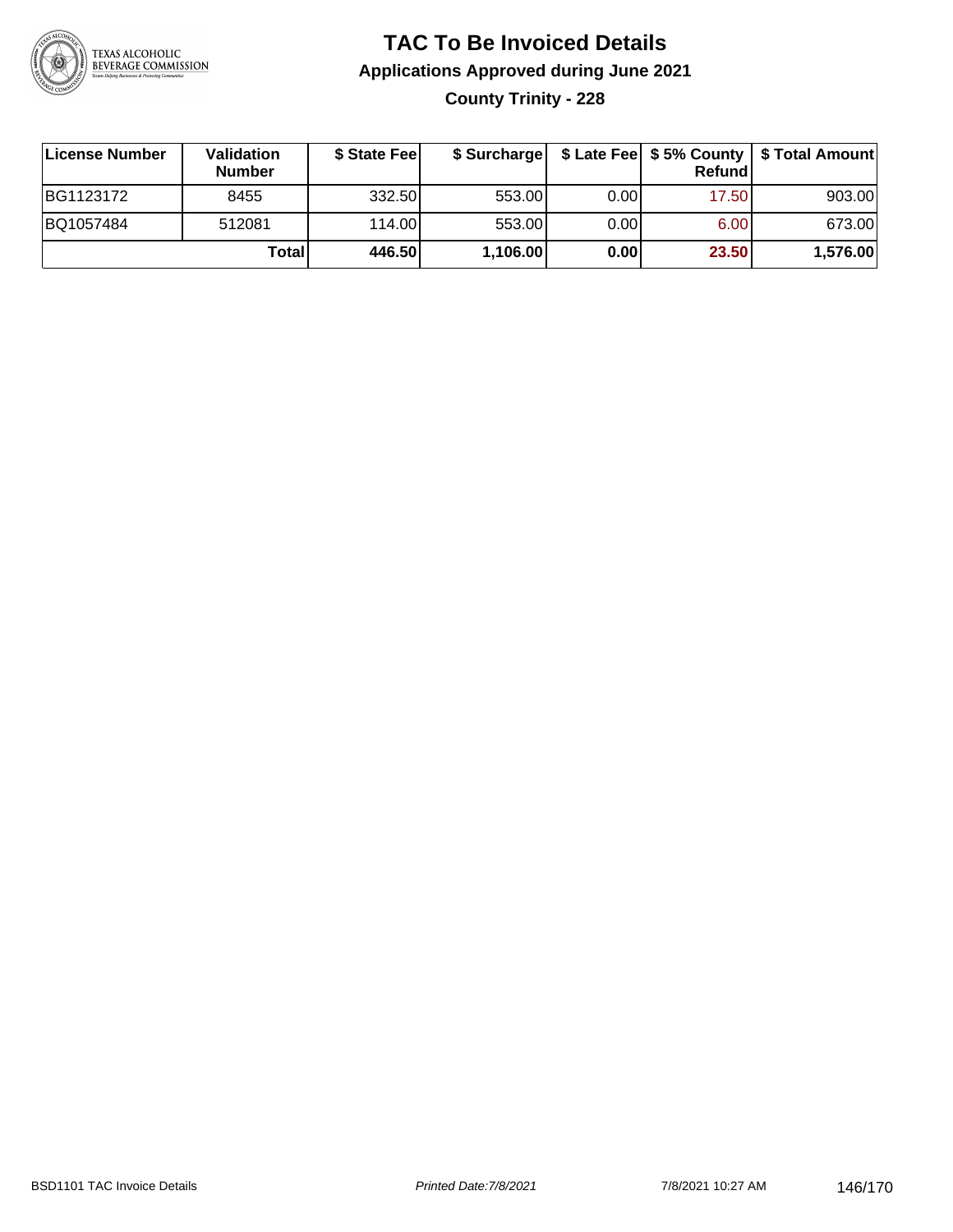

# **TAC To Be Invoiced Details Applications Approved during June 2021 County Upshur - 230**

| License Number  | <b>Validation</b><br><b>Number</b> | \$ State Fee | \$ Surcharge |      | <b>Refund</b> | \$ Late Fee   \$5% County   \$ Total Amount |
|-----------------|------------------------------------|--------------|--------------|------|---------------|---------------------------------------------|
| <b>BF911737</b> | 121138                             | 114.00L      | 553.00       | 0.00 | 6.00          | 673.00                                      |
| BQ914834        | 122206                             | 114.00L      | 553.00       | 0.00 | 6.00          | 673.00                                      |
|                 | Total                              | 228.00       | 1,106.00     | 0.00 | 12.00         | 1,346.00                                    |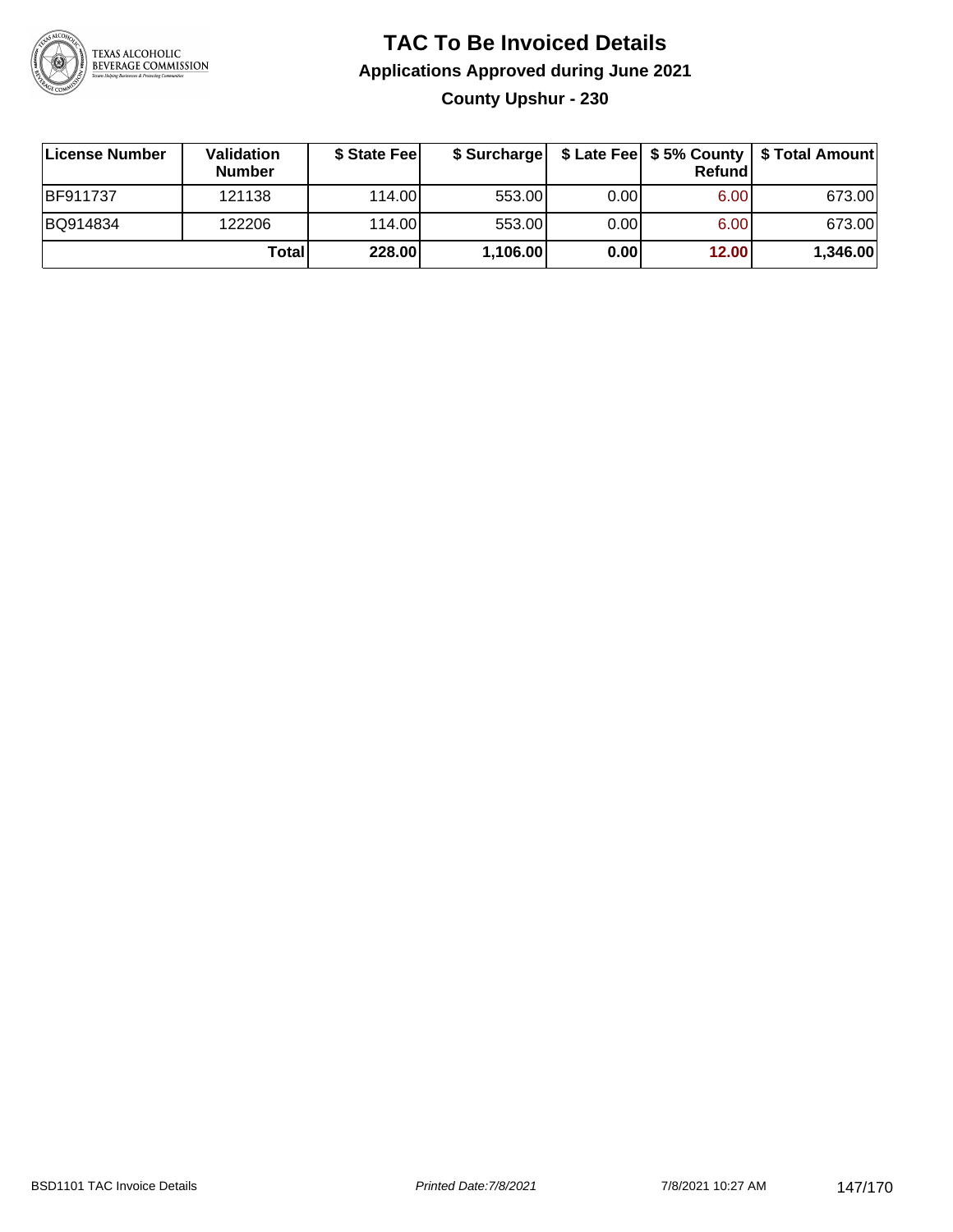

# **TAC To Be Invoiced Details Applications Approved during June 2021 County Uvalde - 232**

| License Number | <b>Validation</b><br><b>Number</b> | \$ State Fee |          |        | <b>Refund</b> | \$ Surcharge   \$ Late Fee   \$5% County   \$ Total Amount |
|----------------|------------------------------------|--------------|----------|--------|---------------|------------------------------------------------------------|
| BF1123075      | 8433                               | 114.00L      | 553.00   | 0.001  | 6.00          | 673.00                                                     |
| BG983792       | 121320                             | 332.50       | 553.00   | 100.00 | 17.50         | 1,003.00                                                   |
|                | Total                              | 446.50       | 1,106.00 | 100.00 | 23.50         | 1,676.00                                                   |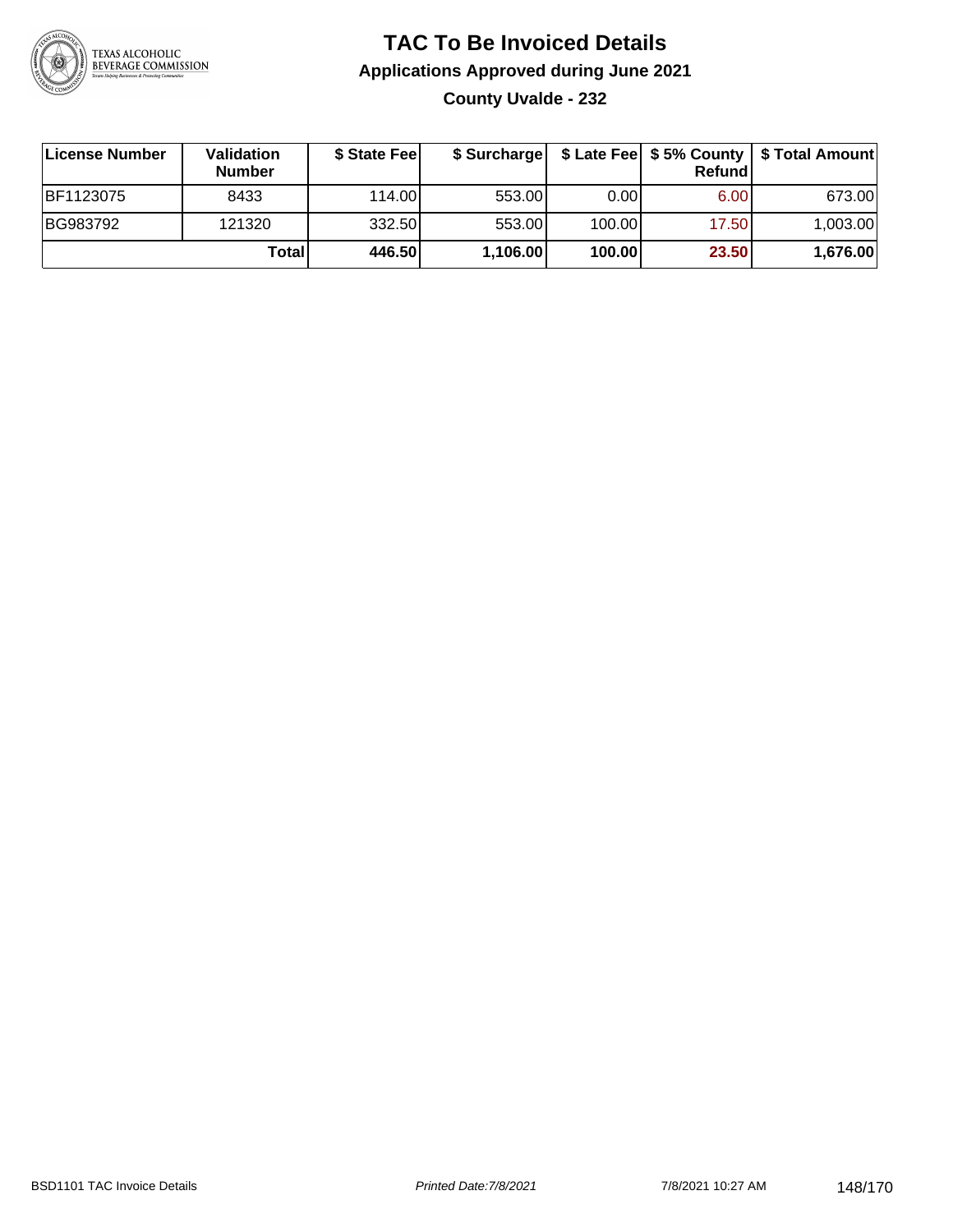

## **TAC To Be Invoiced Details Applications Approved during June 2021 County Val Verde - 233**

| License Number | Validation<br><b>Number</b> | \$ State Fee |        |      | Refund | \$ Surcharge   \$ Late Fee   \$5% County   \$ Total Amount |
|----------------|-----------------------------|--------------|--------|------|--------|------------------------------------------------------------|
| BC1057252      | 513553                      | 142.50       | 701.00 | 0.00 | 7.50   | 851.00                                                     |
|                | Total                       | 142.50       | 701.00 | 0.00 | 7.50   | 851.00                                                     |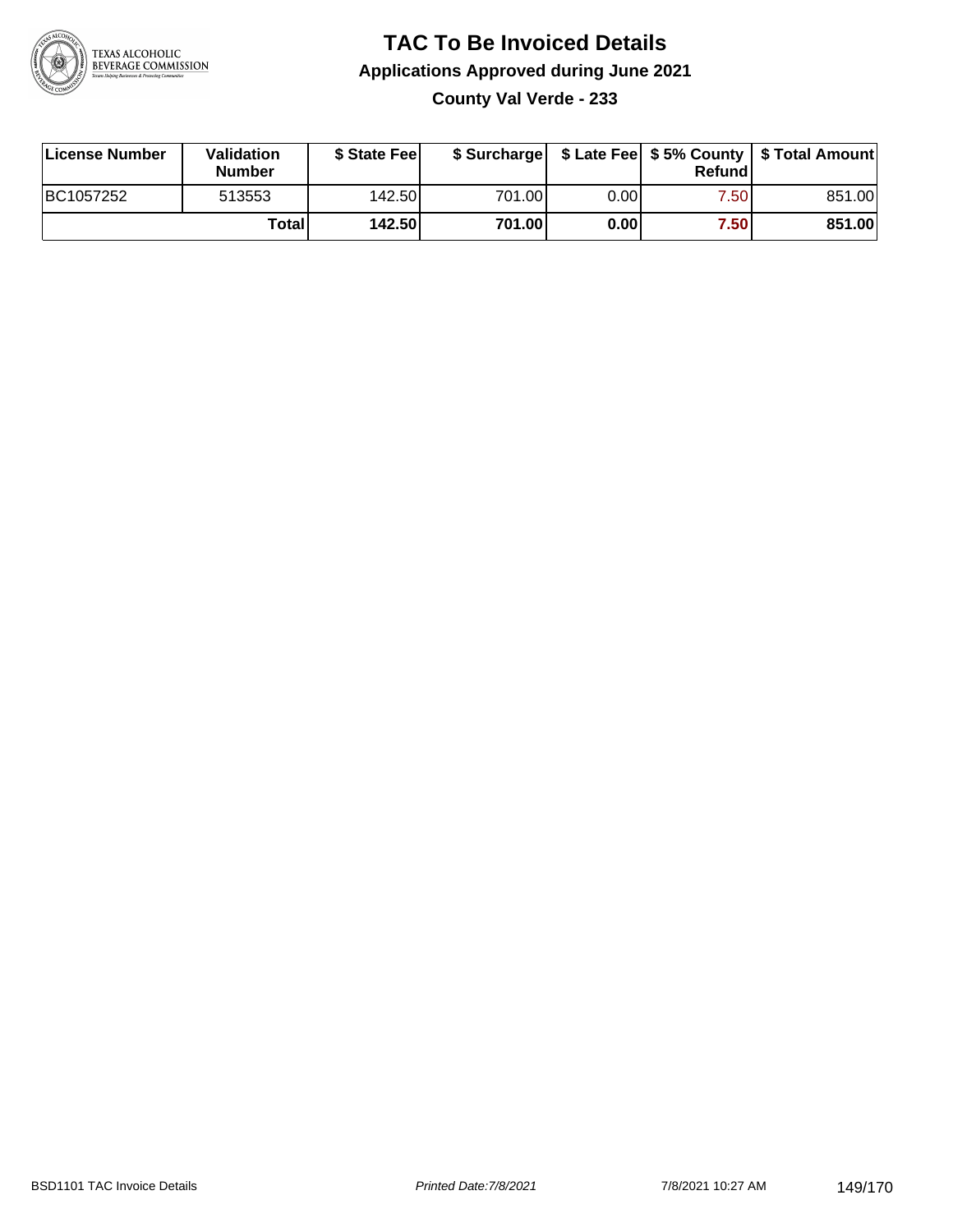

## **TAC To Be Invoiced Details Applications Approved during June 2021 County Van Zandt - 234**

| License Number | <b>Validation</b><br><b>Number</b> | \$ State Feel | \$ Surcharge |      | Refund | \$ Late Fee   \$5% County   \$ Total Amount |
|----------------|------------------------------------|---------------|--------------|------|--------|---------------------------------------------|
| BQ1122180      | 7602                               | 114.00L       | 553.00       | 0.00 | 6.00   | 673.00                                      |
| BQ911429       | 120473                             | 114.00L       | 553.00       | 0.00 | 6.00   | 673.00                                      |
| BQ987676       | 121899                             | 114.00L       | 553.00       | 0.00 | 6.00   | 673.00                                      |
|                | Total                              | 342.00        | 1,659.00     | 0.00 | 18.00  | 2,019.00                                    |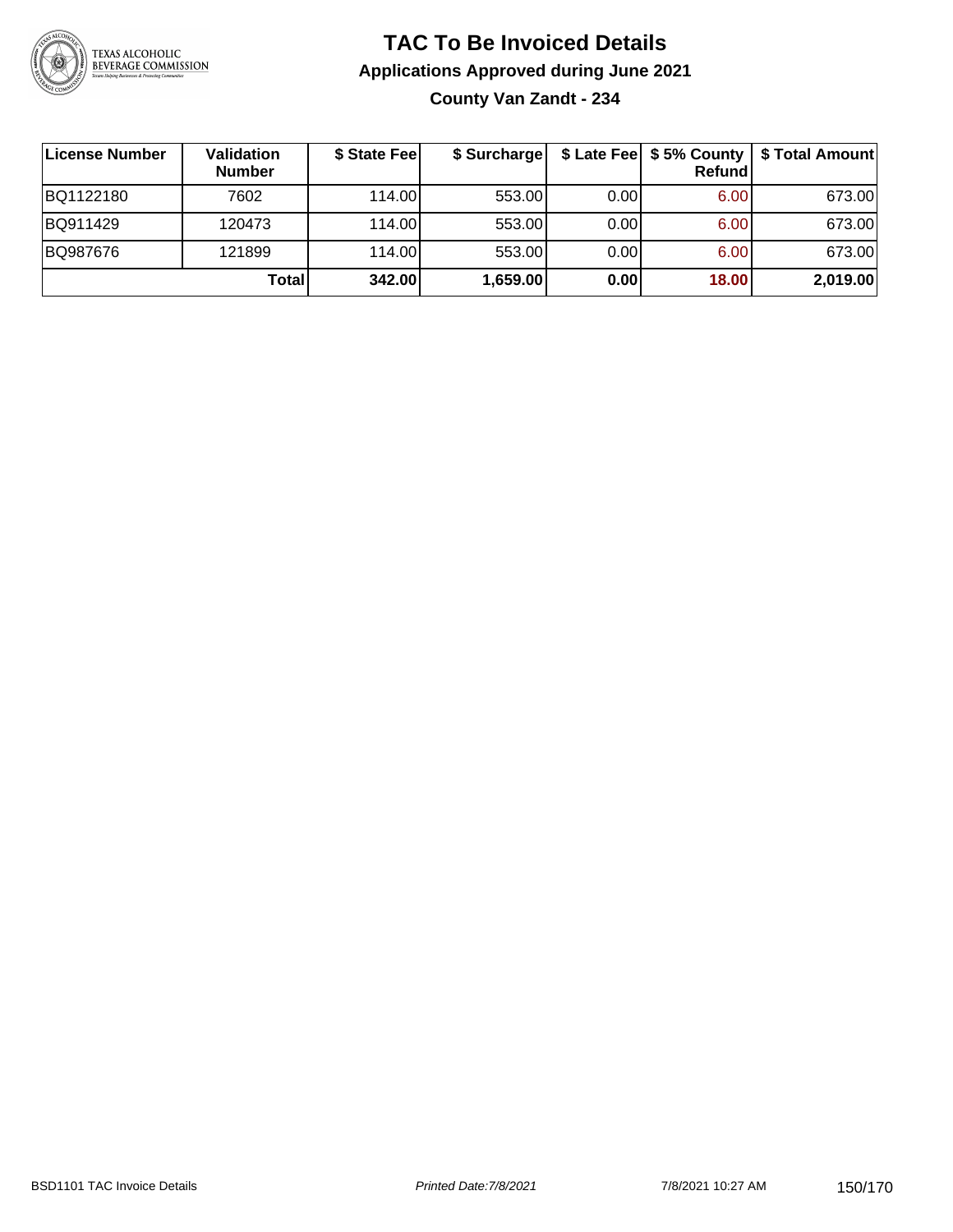

## **TAC To Be Invoiced Details Applications Approved during June 2021 County Victoria - 235**

| License Number | <b>Validation</b><br><b>Number</b> | \$ State Fee | \$ Surcharge |      | Refundl | \$ Late Fee   \$5% County   \$ Total Amount |
|----------------|------------------------------------|--------------|--------------|------|---------|---------------------------------------------|
| BQ1120683      | 7506                               | 114.00L      | 553.00       | 0.00 | 6.00    | 673.00                                      |
| BF1123066      | 8344                               | 114.00L      | 553.00       | 0.00 | 6.00    | 673.00                                      |
| BF1059911      | 122366                             | 114.00       | 553.00       | 0.00 | 6.00    | 673.00                                      |
|                | Total                              | 342.00       | 1,659.00     | 0.00 | 18.00   | 2,019.00                                    |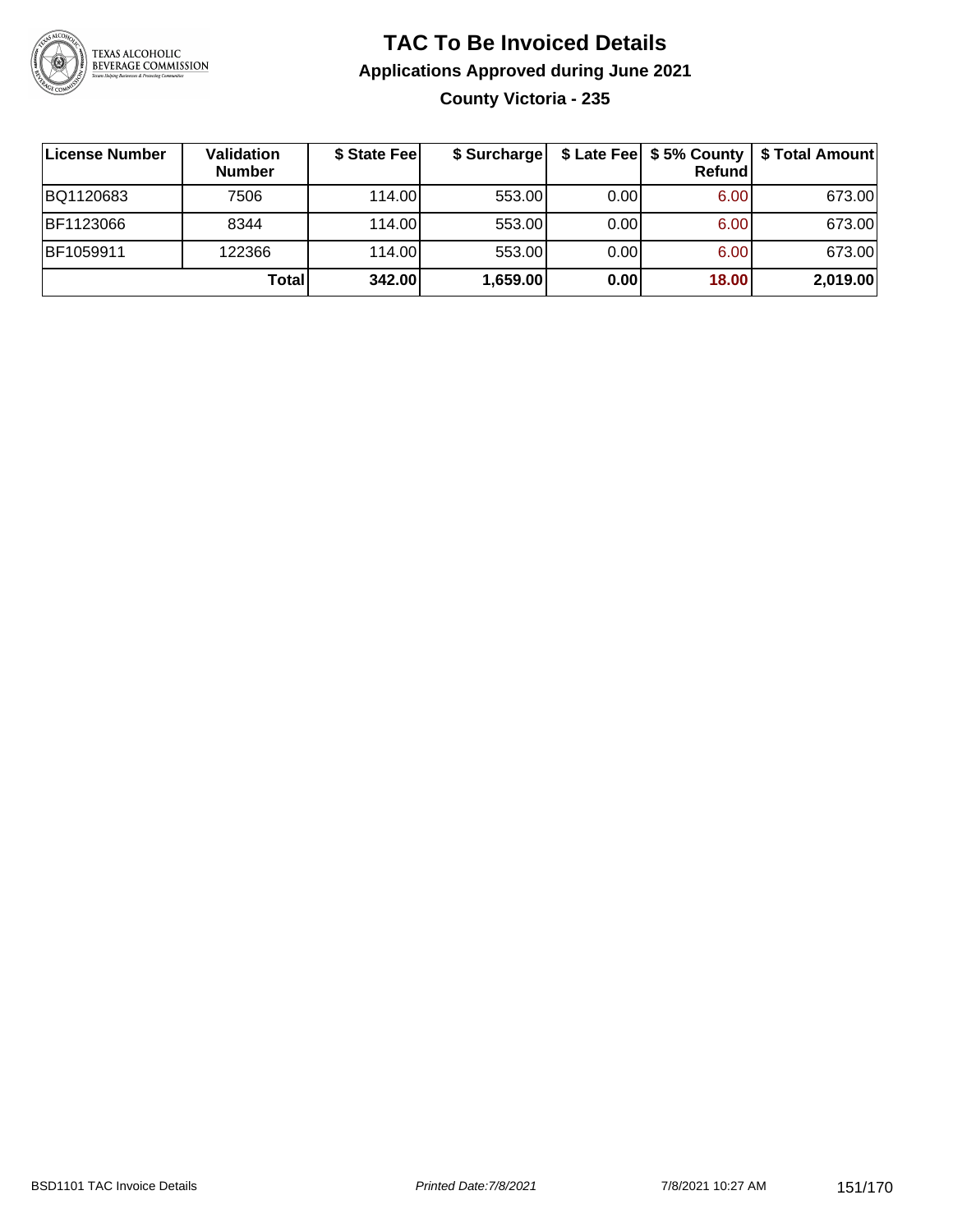

## **TAC To Be Invoiced Details Applications Approved during June 2021 County Walker - 236**

| License Number | Validation<br><b>Number</b> | \$ State Fee | \$ Surcharge |      | Refundl | \$ Late Fee   \$5% County   \$ Total Amount |
|----------------|-----------------------------|--------------|--------------|------|---------|---------------------------------------------|
| BQ914696       | 122388                      | 114.00L      | 553.00       | 0.00 | 6.00    | 673.00                                      |
|                | <b>Total</b>                | 114.00       | 553.00       | 0.00 | 6.00    | 673.00                                      |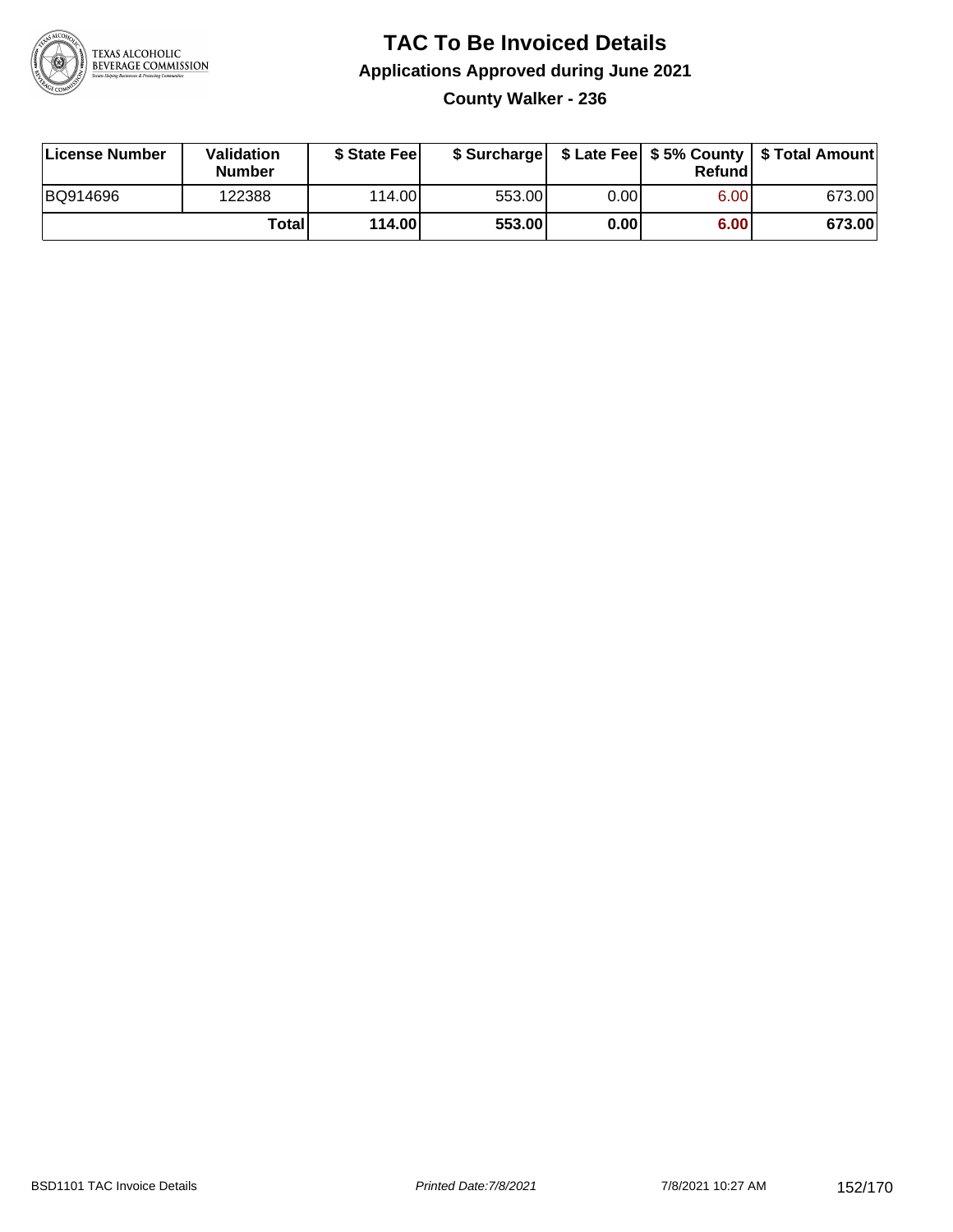

## **TAC To Be Invoiced Details Applications Approved during June 2021 County Waller - 237**

| License Number | Validation<br><b>Number</b> | \$ State Fee | \$ Surcharge |      | <b>Refund</b>     | \$ Late Fee   \$5% County   \$ Total Amount |
|----------------|-----------------------------|--------------|--------------|------|-------------------|---------------------------------------------|
| BG913325       | 121150                      | 332.50       | 553.00       | 0.00 | 17.50             | 903.00                                      |
| BP913325       | 121150                      | 950.00       | 426.00       | 0.00 | 50.00             | 1,426.00                                    |
| BQ779485       | 121735                      | 114.00       | 553.00       | 0.00 | 6.00 <sub>1</sub> | 673.00                                      |
|                | <b>Total</b>                | 1,396.50     | 1,532.00     | 0.00 | 73.50             | 3,002.00                                    |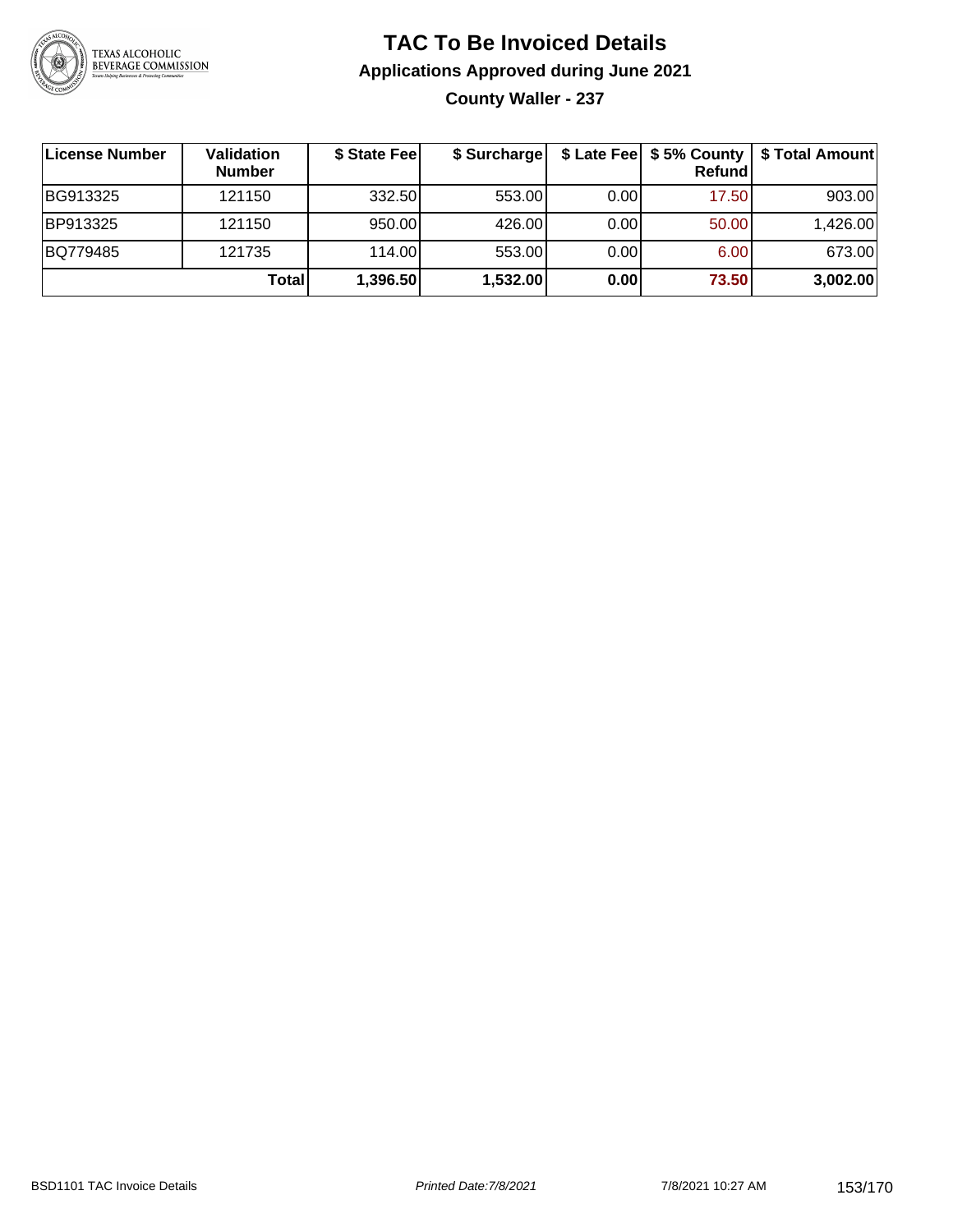

# **TAC To Be Invoiced Details Applications Approved during June 2021 County Ward - 238**

| License Number | <b>Validation</b><br><b>Number</b> | \$ State Fee |          |      | Refund | \$ Surcharge   \$ Late Fee   \$5% County   \$ Total Amount |
|----------------|------------------------------------|--------------|----------|------|--------|------------------------------------------------------------|
| BE1122703      | 7922                               | 285.00       | 553.00   | 0.00 | 15.00  | 853.00                                                     |
| BQ1060156      | 121821                             | 114.00L      | 553.00   | 0.00 | 6.00   | 673.00                                                     |
|                | Totall                             | 399.00       | 1,106.00 | 0.00 | 21.00  | 1,526.00                                                   |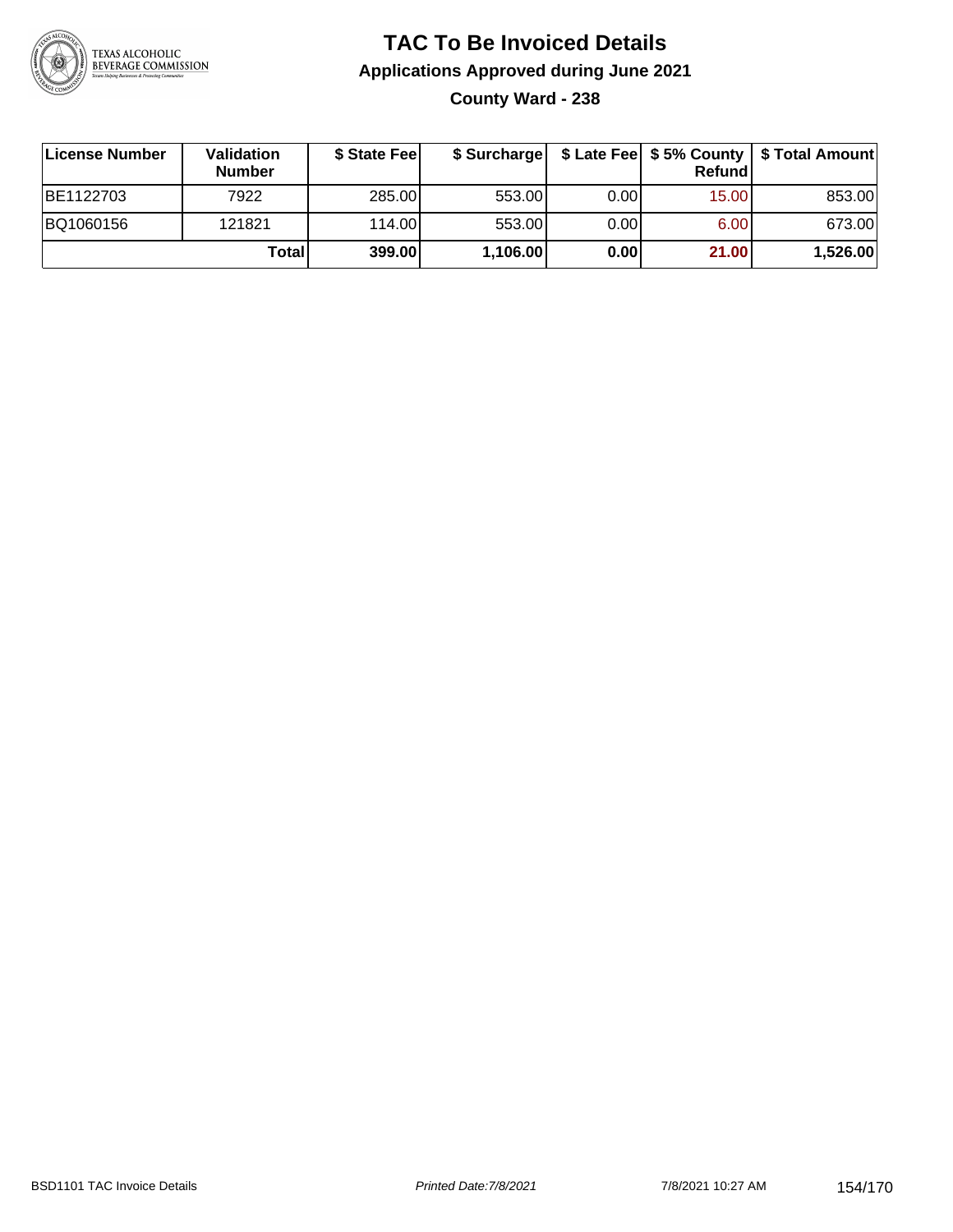

## **TAC To Be Invoiced Details Applications Approved during June 2021 County Washington - 239**

| License Number | <b>Validation</b><br><b>Number</b> | \$ State Fee | \$ Surcharge | \$ Late Fee | \$5% County<br>Refund | \$ Total Amount |
|----------------|------------------------------------|--------------|--------------|-------------|-----------------------|-----------------|
| BF1123262      | 7422                               | 114.00       | 553.00       | 0.00        | 6.00                  | 673.00          |
| BG1123290      | 8532                               | 332.50       | 553.00       | 0.00        | 17.50                 | 903.00          |
| BG1052731      | 116483                             | 332.50       | 553.00       | 0.00        | 17.50                 | 903.00          |
| BG844090       | 121263                             | 332.50       | 553.00       | 0.00        | 17.50                 | 903.00          |
| BG761356       | 508994                             | 332.50       | 553.00       | 0.00        | 17.50                 | 903.00          |
| BG458011       | 509212                             | 332.50       | 553.00       | 0.00        | 17.50                 | 903.00          |
|                | Total                              | 1,776.50     | 3,318.00     | 0.00        | 93.50                 | 5,188.00        |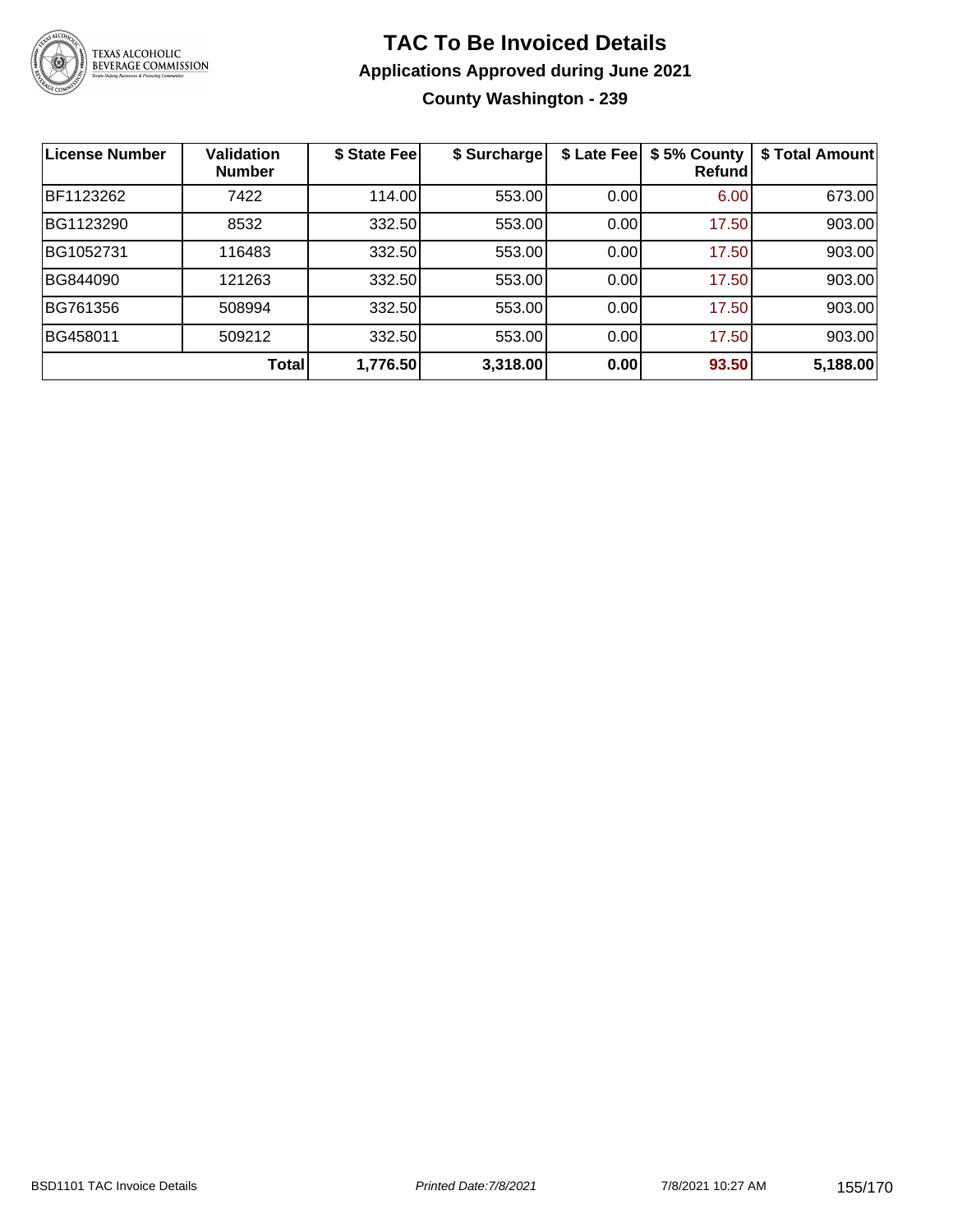

# **TAC To Be Invoiced Details Applications Approved during June 2021 County Webb - 240**

| <b>License Number</b> | <b>Validation</b><br><b>Number</b> | \$ State Fee | \$ Surcharge | \$ Late Fee | \$5% County<br>Refundl | \$ Total Amount |
|-----------------------|------------------------------------|--------------|--------------|-------------|------------------------|-----------------|
| BG1122990             | 8342                               | 332.50       | 553.00       | 0.00        | 17.50                  | 903.00          |
| BQ1059563             | 121228                             | 114.00       | 553.00       | 0.00        | 6.00                   | 673.00          |
| BQ1059474             | 121229                             | 114.00       | 553.00       | 0.00        | 6.00                   | 673.00          |
| BQ1059850             | 121230                             | 114.00       | 553.00       | 0.00        | 6.00                   | 673.00          |
| BG910058              | 121606                             | 332.50       | 553.00       | 0.00        | 17.50                  | 903.00          |
| BQ988382              | 121673                             | 114.00       | 553.00       | 0.00        | 6.00                   | 673.00          |
| BQ1059748             | 122239                             | 114.00       | 553.00       | 0.00        | 6.00                   | 673.00          |
|                       | Total                              | 1,235.00     | 3,871.00     | 0.00        | 65.00                  | 5,171.00        |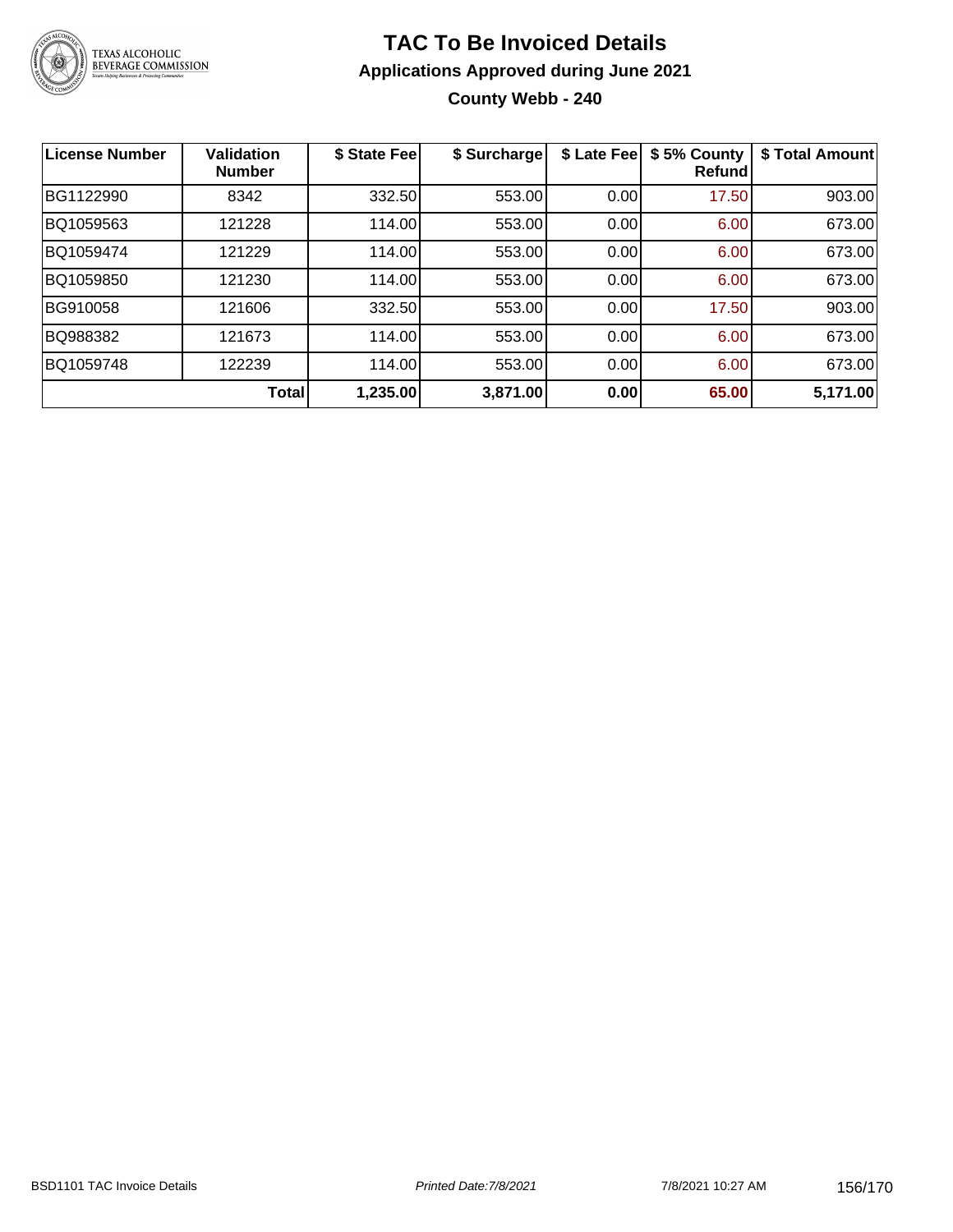

# **TAC To Be Invoiced Details Applications Approved during June 2021 County Wharton - 241**

| <b>License Number</b> | <b>Validation</b><br><b>Number</b> | \$ State Fee | \$ Surcharge | \$ Late Fee | \$5% County<br>Refund | \$ Total Amount |
|-----------------------|------------------------------------|--------------|--------------|-------------|-----------------------|-----------------|
| BQ1121051             | 7274                               | 114.00       | 553.00       | 0.00        | 6.00                  | 673.00          |
| BF1123464             | 8465                               | 114.00       | 553.00       | 0.00        | 6.00                  | 673.00          |
| BQ1059367             | 121297                             | 114.00       | 553.00       | 0.00        | 6.00                  | 673.00          |
| BG985675              | 512729                             | 332.50       | 553.00       | 0.00        | 17.50                 | 903.00          |
| BL985675              | 512729                             | 475.00       | 327.00       | 0.00        | 25.00                 | 827.00          |
| BG1055658             | 512742                             | 332.50       | 553.00       | 0.00        | 17.50                 | 903.00          |
|                       | Total                              | 1,482.00     | 3,092.00     | 0.00        | 78.00                 | 4,652.00        |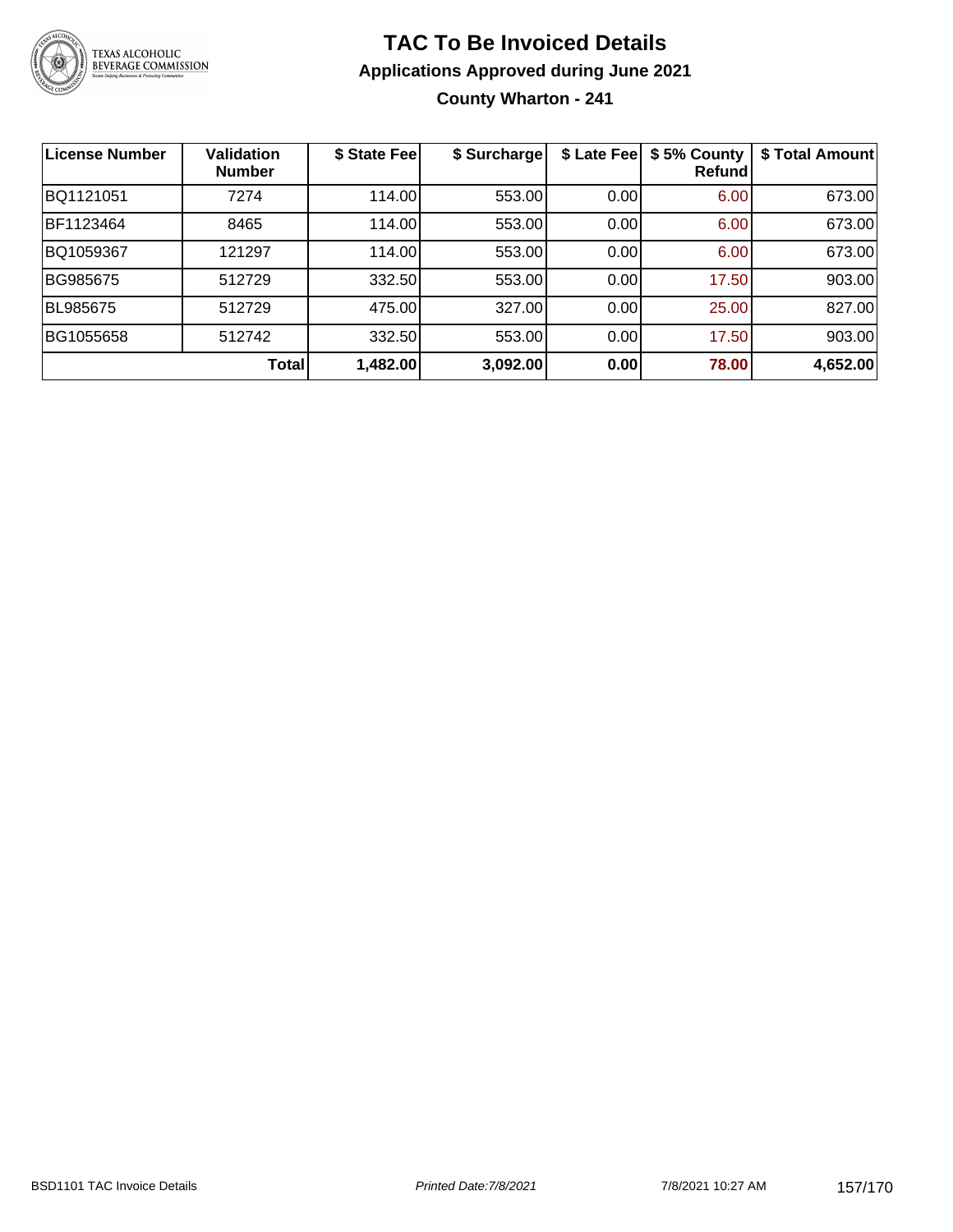

### **TAC To Be Invoiced Details Applications Approved during June 2021 County Wheeler - 242**

| License Number | Validation<br><b>Number</b> | \$ State Feel | \$ Surcharge |      | Refund | \$ Late Fee   \$5% County   \$ Total Amount |
|----------------|-----------------------------|---------------|--------------|------|--------|---------------------------------------------|
| BG1057478      | 513059                      | 332.50        | 553.00       | 0.00 | 17.50  | 903.00                                      |
|                | Totall                      | 332.50        | 553.00       | 0.00 | 17.50  | 903.00                                      |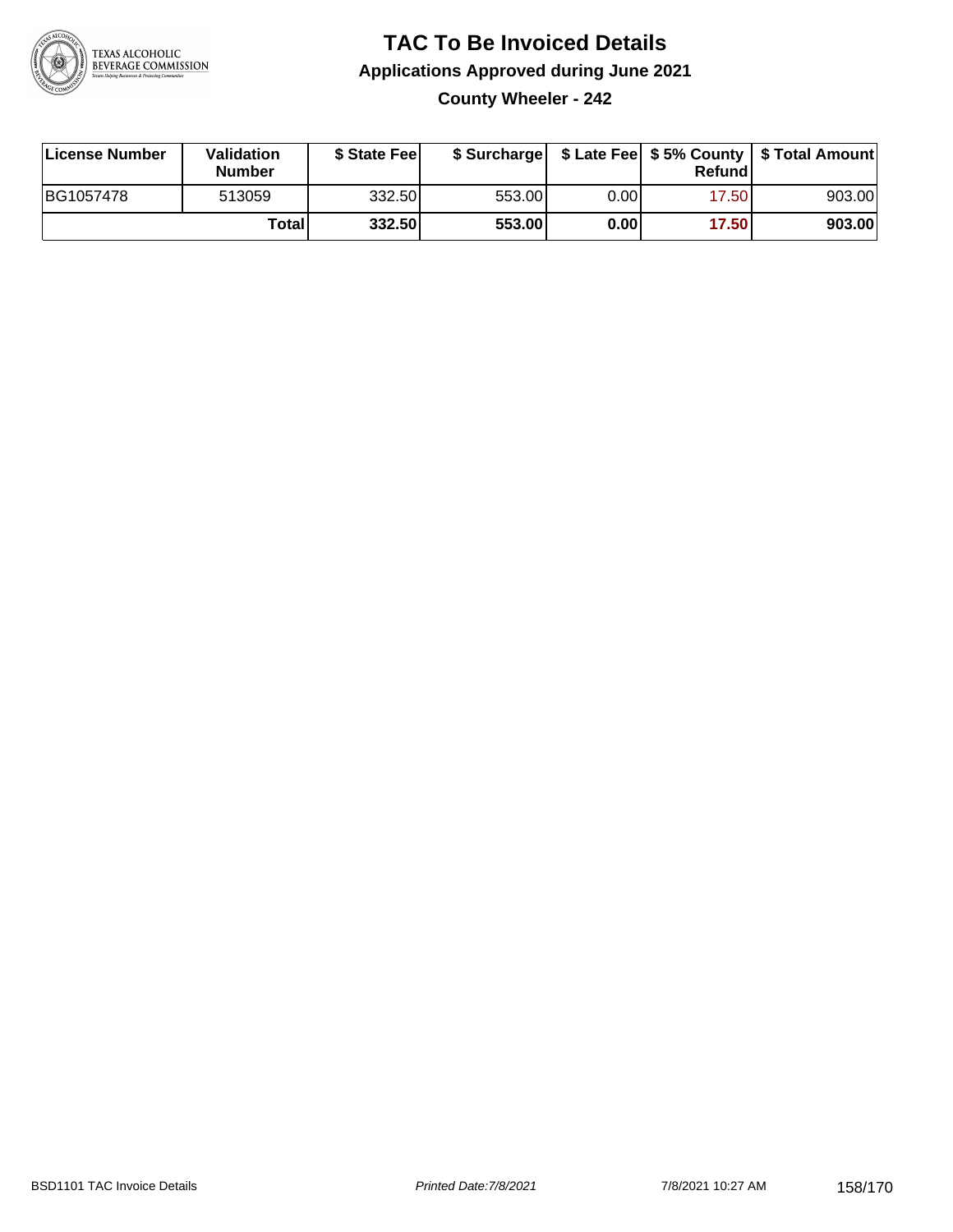

# **TAC To Be Invoiced Details Applications Approved during June 2021 County Wichita - 243**

| <b>License Number</b> | <b>Validation</b><br><b>Number</b> | \$ State Fee | \$ Surcharge | \$ Late Fee | \$5% County<br><b>Refund</b> | \$ Total Amount |
|-----------------------|------------------------------------|--------------|--------------|-------------|------------------------------|-----------------|
| BF1121454             | 7459                               | 114.00       | 553.00       | 0.00        | 6.00                         | 673.00          |
| BQ777254              | 120012                             | 114.00       | 553.00       | 0.00        | 6.00                         | 673.00          |
| BQ984161              | 120623                             | 114.00       | 553.00       | 0.00        | 6.00                         | 673.00          |
| BQ845247              | 121016                             | 114.00       | 553.00       | 0.00        | 6.00                         | 673.00          |
| BF1060078             | 121365                             | 114.00       | 553.00       | 0.00        | 6.00                         | 673.00          |
| BF845553              | 121582                             | 114.00       | 553.00       | 0.00        | 6.00                         | 673.00          |
| BF1060083             | 121906                             | 114.00       | 553.00       | 0.00        | 6.00                         | 673.00          |
| BQ846533              | 122254                             | 114.00       | 553.00       | 0.00        | 6.00                         | 673.00          |
| BQ779392              | 122313                             | 114.00       | 553.00       | 0.00        | 6.00                         | 673.00          |
|                       | <b>Total</b>                       | 1,026.00     | 4,977.00     | 0.00        | 54.00                        | 6,057.00        |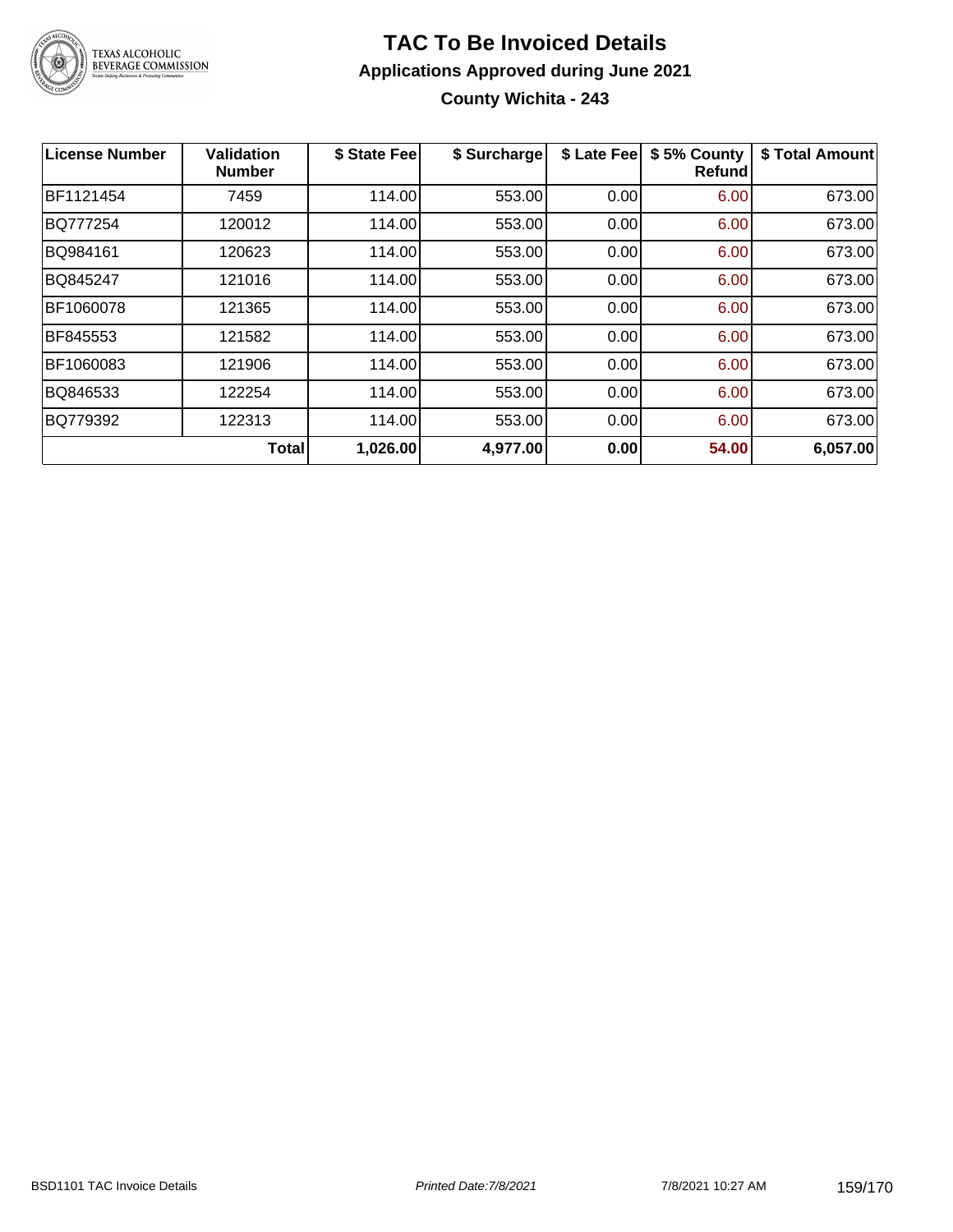

## **TAC To Be Invoiced Details Applications Approved during June 2021 County Wilbarger - 244**

| License Number | Validation<br>Number | \$ State Fee    |        |      | Refundl | \$ Surcharge   \$ Late Fee   \$5% County   \$ Total Amount |
|----------------|----------------------|-----------------|--------|------|---------|------------------------------------------------------------|
| BQ1120787      | 7450                 | 114.00 <b>1</b> | 553.00 | 0.00 | 6.00    | 673.00                                                     |
|                | Totall               | 114.00          | 553.00 | 0.00 | 6.00    | 673.00                                                     |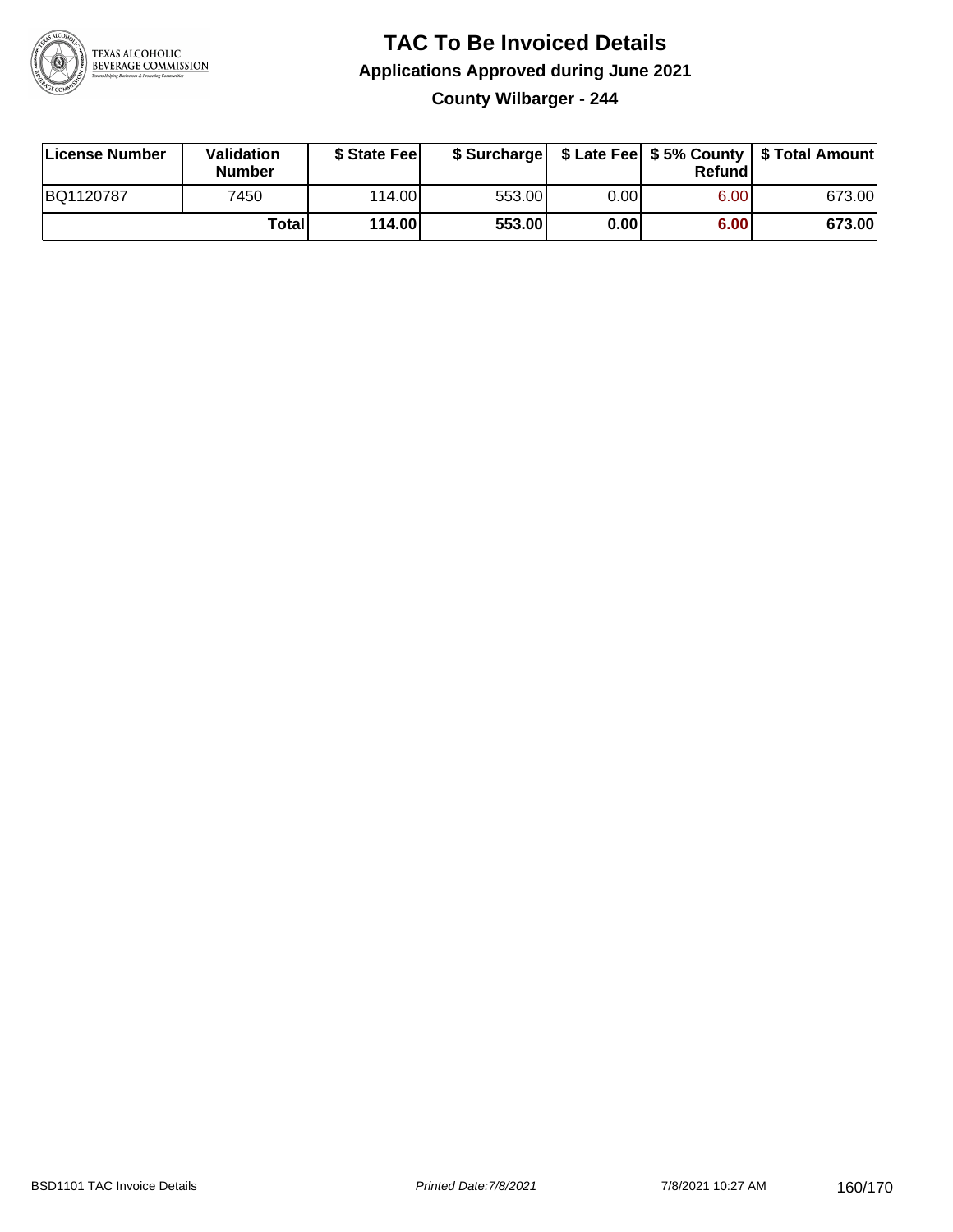

## **TAC To Be Invoiced Details Applications Approved during June 2021 County Willacy - 245**

| License Number | Validation<br><b>Number</b> | \$ State Feel |        |      | Refundl | \$ Surcharge   \$ Late Fee   \$5% County   \$ Total Amount |
|----------------|-----------------------------|---------------|--------|------|---------|------------------------------------------------------------|
| BG1122609      | 7185                        | 332.50        | 553.00 | 0.00 | 17.50   | 903.00                                                     |
|                | Totall                      | 332.50        | 553.00 | 0.00 | 17.50   | 903.00                                                     |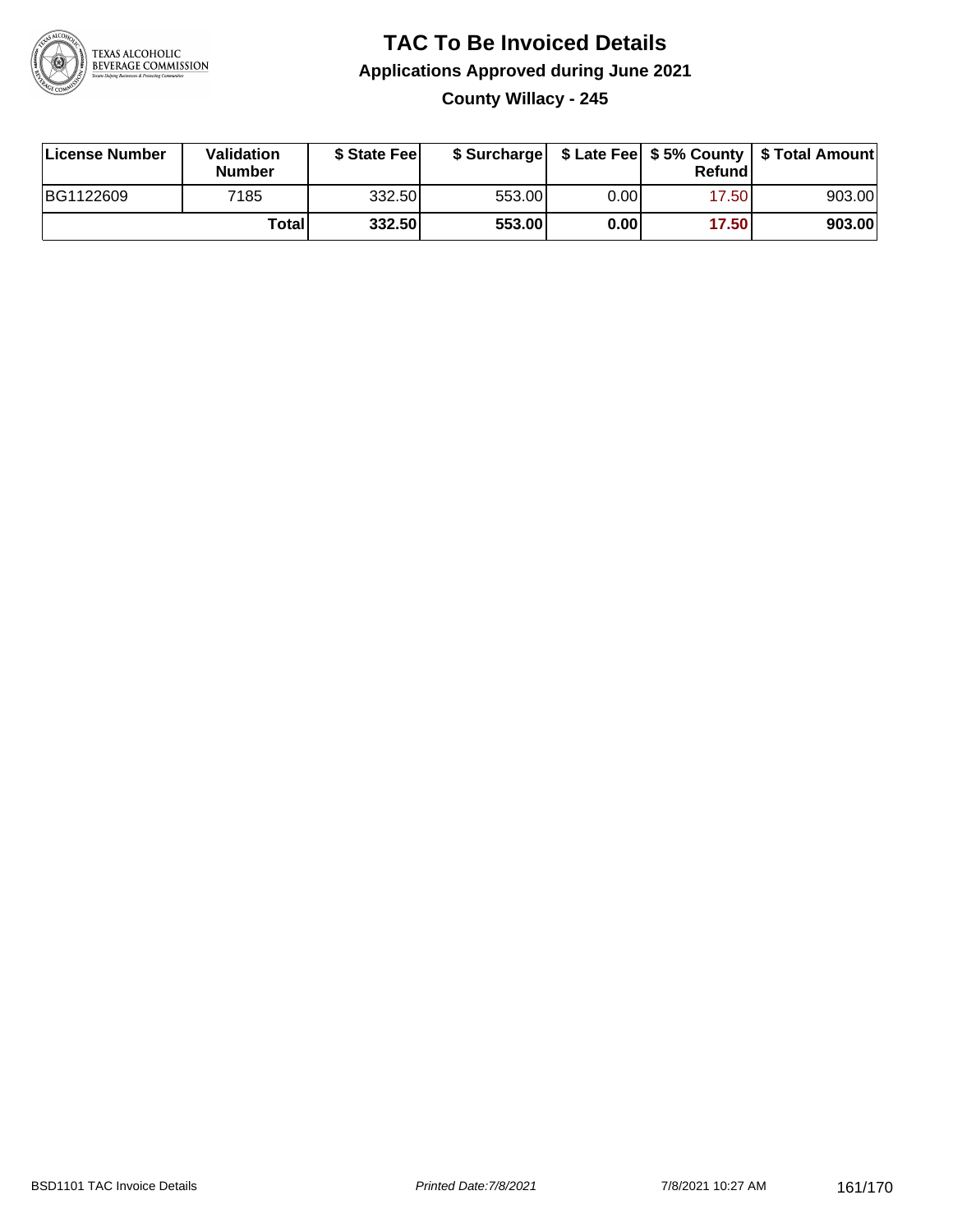

## **TAC To Be Invoiced Details Applications Approved during June 2021 County Williamson - 246**

| <b>License Number</b> | Validation<br><b>Number</b> | \$ State Fee | \$ Surcharge |        | \$ Late Fee   \$5% County<br>Refund | \$ Total Amount |
|-----------------------|-----------------------------|--------------|--------------|--------|-------------------------------------|-----------------|
| BG1123201             | 6223                        | 332.50       | 553.00       | 0.00   | 17.50                               | 903.00          |
| BG1120754             | 7167                        | 332.50       | 553.00       | 0.00   | 17.50                               | 903.00          |
| BQ1120699             | 7416                        | 114.00       | 553.00       | 0.00   | 6.00                                | 673.00          |
| BQ1122494             | 7828                        | 114.00       | 553.00       | 0.00   | 6.00                                | 673.00          |
| BF1121873             | 7832                        | 114.00       | 553.00       | 0.00   | 6.00                                | 673.00          |
| BG1123251             | 7902                        | 332.50       | 553.00       | 0.00   | 17.50                               | 903.00          |
| BQ1122554             | 7961                        | 114.00       | 553.00       | 0.00   | 6.00                                | 673.00          |
| BQ1122555             | 7961                        | 114.00       | 553.00       | 0.00   | 6.00                                | 673.00          |
| BQ1122556             | 7961                        | 114.00       | 553.00       | 0.00   | 6.00                                | 673.00          |
| BQ1122557             | 7961                        | 114.00       | 553.00       | 0.00   | 6.00                                | 673.00          |
| BQ1122558             | 7961                        | 114.00       | 553.00       | 0.00   | 6.00                                | 673.00          |
| BQ1122559             | 7961                        | 114.00       | 553.00       | 0.00   | 6.00                                | 673.00          |
| BQ1122580             | 7961                        | 114.00       | 553.00       | 0.00   | 6.00                                | 673.00          |
| BQ1122583             | 7961                        | 114.00       | 553.00       | 0.00   | 6.00                                | 673.00          |
| BQ1122584             | 7961                        | 114.00       | 553.00       | 0.00   | 6.00                                | 673.00          |
| BQ1122586             | 7961                        | 114.00       | 553.00       | 0.00   | 6.00                                | 673.00          |
| BQ1122590             | 7961                        | 114.00       | 553.00       | 0.00   | 6.00                                | 673.00          |
| BQ1122591             | 7961                        | 114.00       | 553.00       | 0.00   | 6.00                                | 673.00          |
| BQ1121693             | 8072                        | 114.00       | 553.00       | 0.00   | 6.00                                | 673.00          |
| BQ1034160             | 100285                      | 114.00       | 553.00       | 0.00   | 6.00                                | 673.00          |
| BF776119              | 120879                      | 114.00       | 553.00       | 100.00 | 6.00                                | 773.00          |
| BF912473              | 121050                      | 114.00       | 553.00       | 0.00   | 6.00                                | 673.00          |
| BQ845628              | 121282                      | 114.00       | 553.00       | 0.00   | 6.00                                | 673.00          |
| BQ1058539             | 121676                      | 114.00       | 553.00       | 0.00   | 6.00                                | 673.00          |
| BQ1057654             | 121677                      | 114.00       | 553.00       | 0.00   | 6.00                                | 673.00          |
| BQ779119              | 121729                      | 114.00       | 553.00       | 0.00   | 6.00                                | 673.00          |
| BG1060109             | 121974                      | 332.50       | 553.00       | 0.00   | 17.50                               | 903.00          |
| BG989105              | 122399                      | 332.50       | 553.00       | 0.00   | 17.50                               | 903.00          |
| BQ1057131             | 512998                      | 114.00       | 553.00       | 0.00   | 6.00                                | 673.00          |
| BQ1056992             | 512999                      | 114.00       | 553.00       | 0.00   | 6.00                                | 673.00          |
|                       | Total                       | 4,512.50     | 16,590.00    | 100.00 | 237.50                              | 21,440.00       |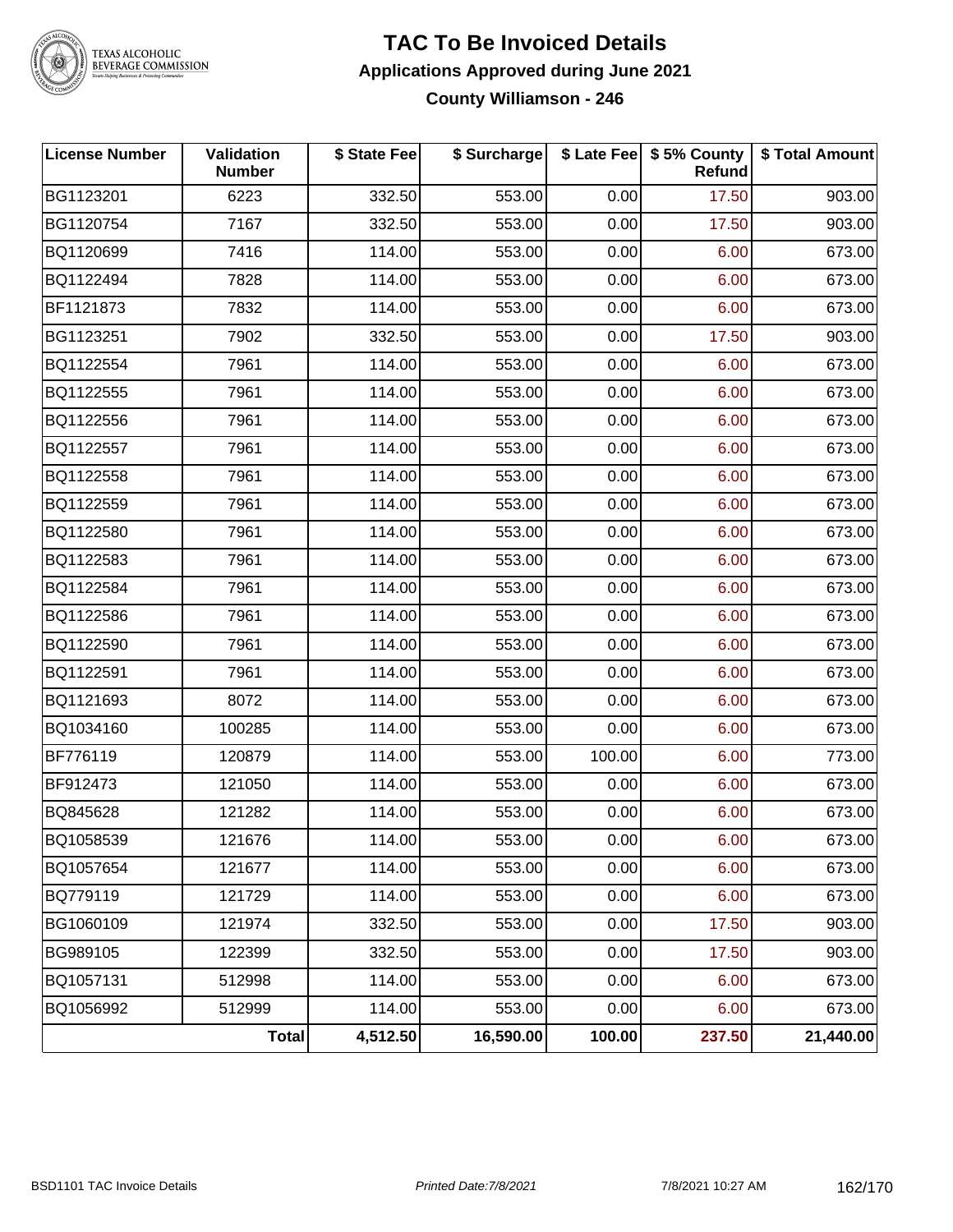

# **TAC To Be Invoiced Details Applications Approved during June 2021 County Wilson - 247**

| License Number | <b>Validation</b><br><b>Number</b> | \$ State Fee | \$ Surcharge |      | \$ Late Fee   \$5% County<br>Refund | \$ Total Amount |
|----------------|------------------------------------|--------------|--------------|------|-------------------------------------|-----------------|
| BF1121406      | 7898                               | 114.00       | 553.00       | 0.00 | 6.00                                | 673.00          |
| BQ778754       | 121155                             | 114.00L      | 553.00       | 0.00 | 6.00                                | 673.00          |
| BQ845321       | 121289                             | 114.00       | 553.00       | 0.00 | 6.00                                | 673.00          |
|                | Total                              | 342.00       | 1,659.00     | 0.00 | 18.00                               | 2,019.00        |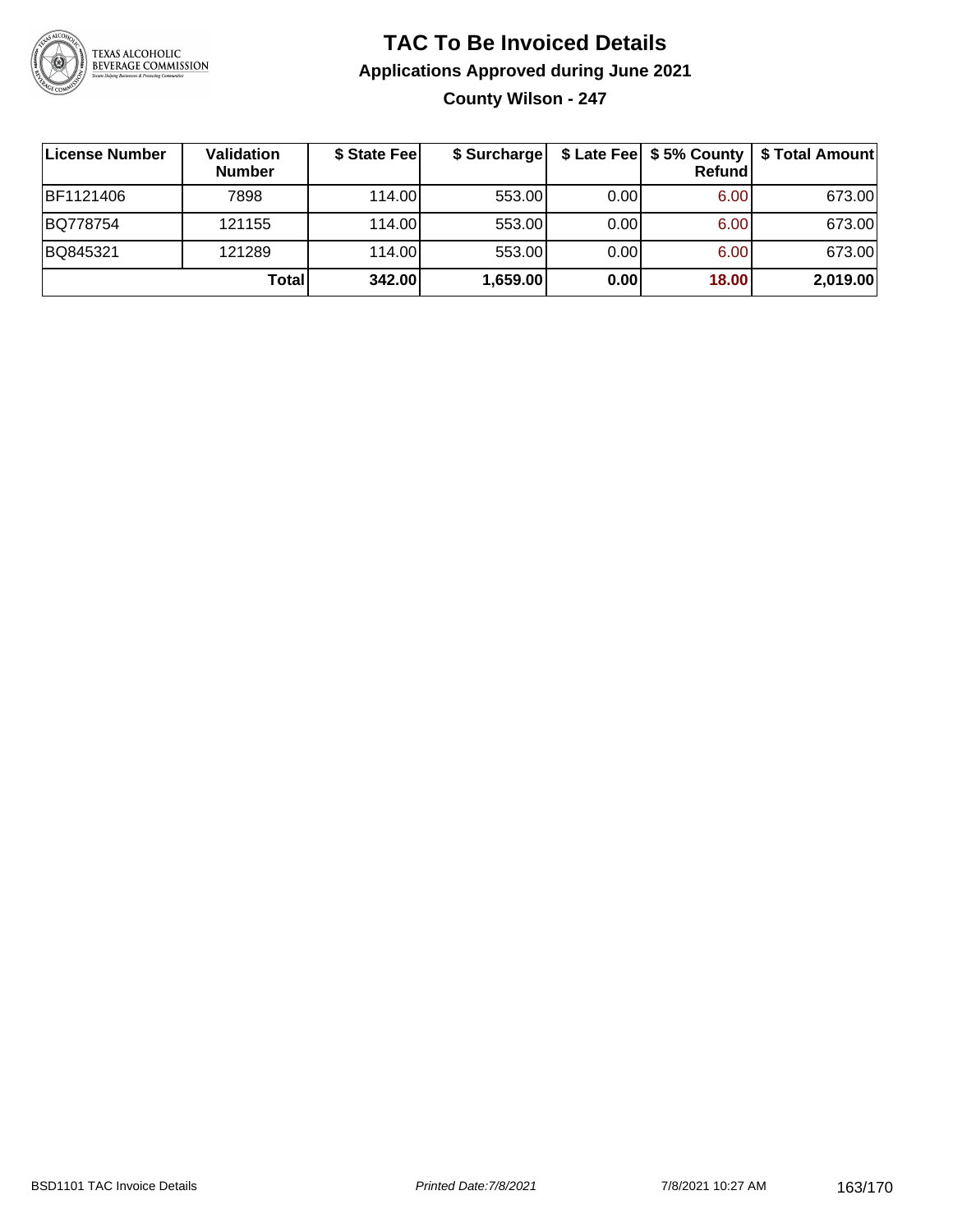

## **TAC To Be Invoiced Details Applications Approved during June 2021 County Wise - 249**

| License Number | Validation<br><b>Number</b> | \$ State Feel |        |      | Refundl | \$ Surcharge   \$ Late Fee   \$5% County   \$ Total Amount |
|----------------|-----------------------------|---------------|--------|------|---------|------------------------------------------------------------|
| BQ909236       | 119991                      | 114.00L       | 553.00 | 0.00 | 6.00    | 673.00                                                     |
|                | <b>Total</b>                | 114.00        | 553.00 | 0.00 | 6.00    | 673.00                                                     |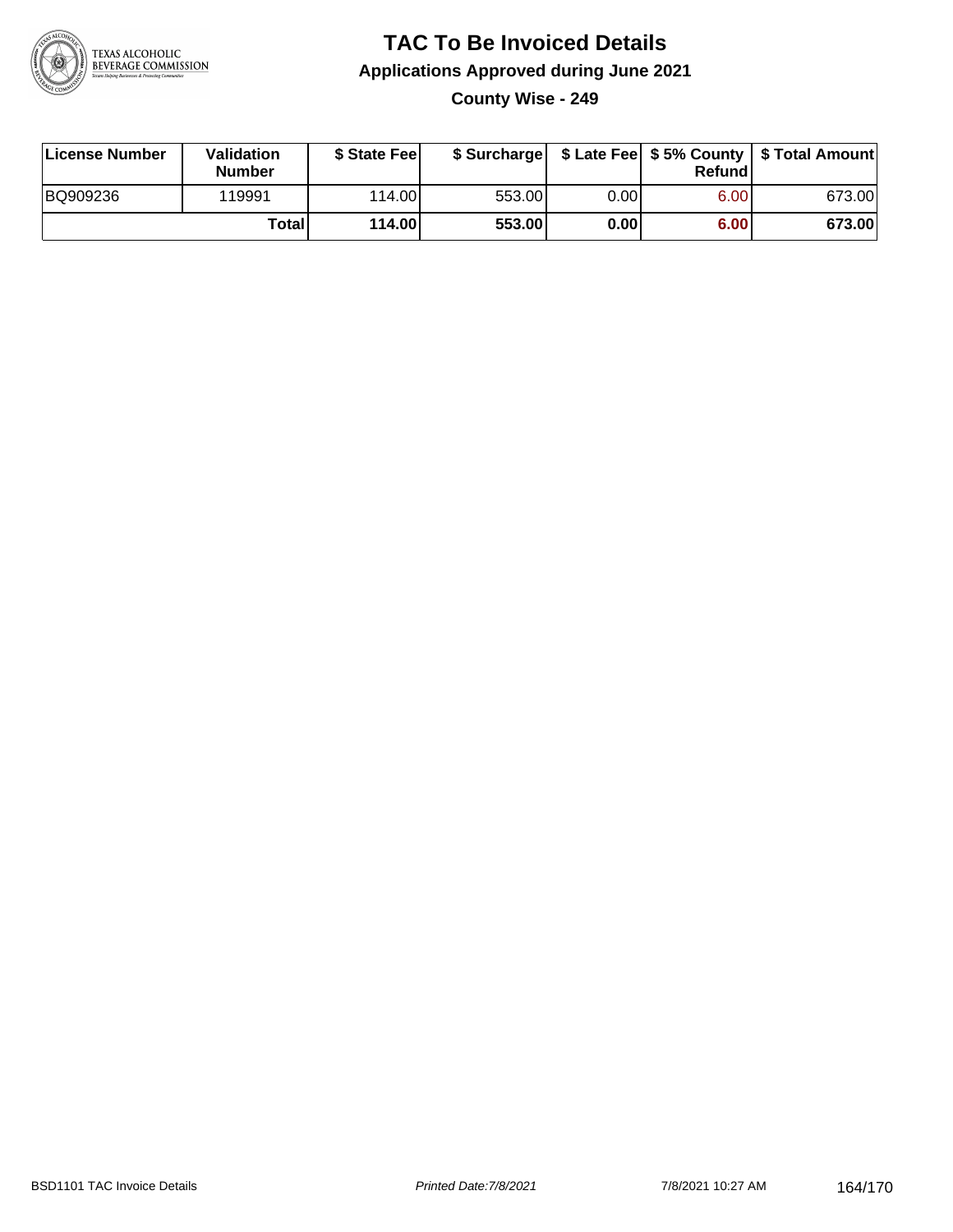

# **TAC To Be Invoiced Details Applications Approved during June 2021 County Wood - 250**

| License Number | <b>Validation</b><br><b>Number</b> | \$ State Fee | \$ Surcharge |      | Refundl | \$ Late Fee   \$5% County   \$ Total Amount |
|----------------|------------------------------------|--------------|--------------|------|---------|---------------------------------------------|
| BQ1121712      | 7981                               | 114.00L      | 553.00       | 0.00 | 6.00    | 673.00                                      |
| BQ778521       | 120950                             | 114.00L      | 553.00       | 0.00 | 6.00    | 673.00                                      |
| BQ912578       | 121179                             | 114.00       | 553.00       | 0.00 | 6.00    | 673.00                                      |
| BQ778514       | 121305                             | 114.00L      | 553.00       | 0.00 | 6.00    | 673.00                                      |
|                | <b>Total</b>                       | 456.00       | 2,212.00     | 0.00 | 24.00   | 2,692.00                                    |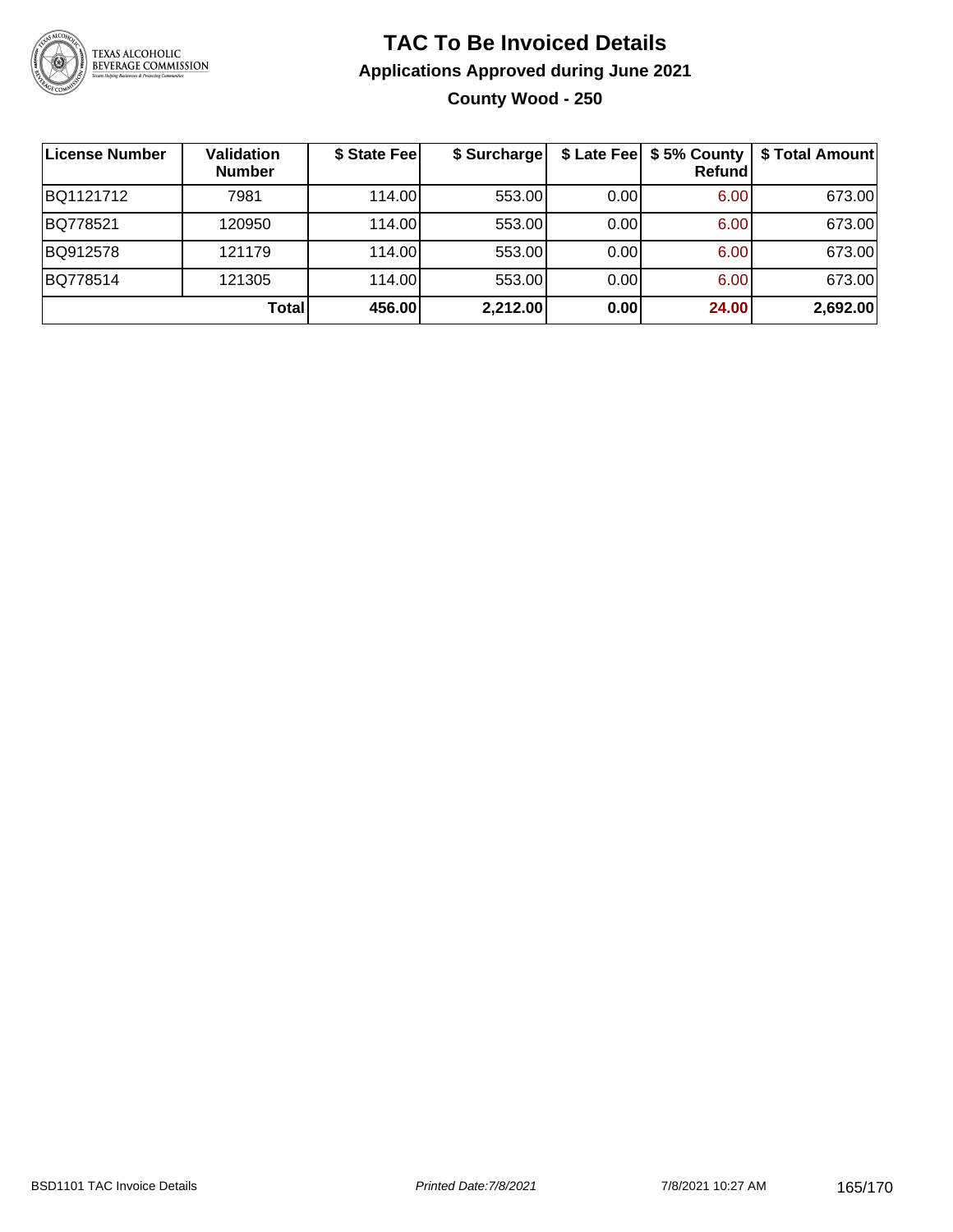

# **TAC To Be Invoiced Details Applications Approved during June 2021 County Yoakum - 251**

**License Number Validation Number \$ State Fee \$ Surcharge \$ Late Fee \$ 5% County Refund \$ Total Amount** BQ845491 | 121765 | 114.00| 553.00| 0.00| 6.00| 673.00 BQ845497 | 121765 | 114.00| 553.00| 0.00| 6.00| 673.00 **Total 228.00 1,106.00 0.00 12.00 1,346.00**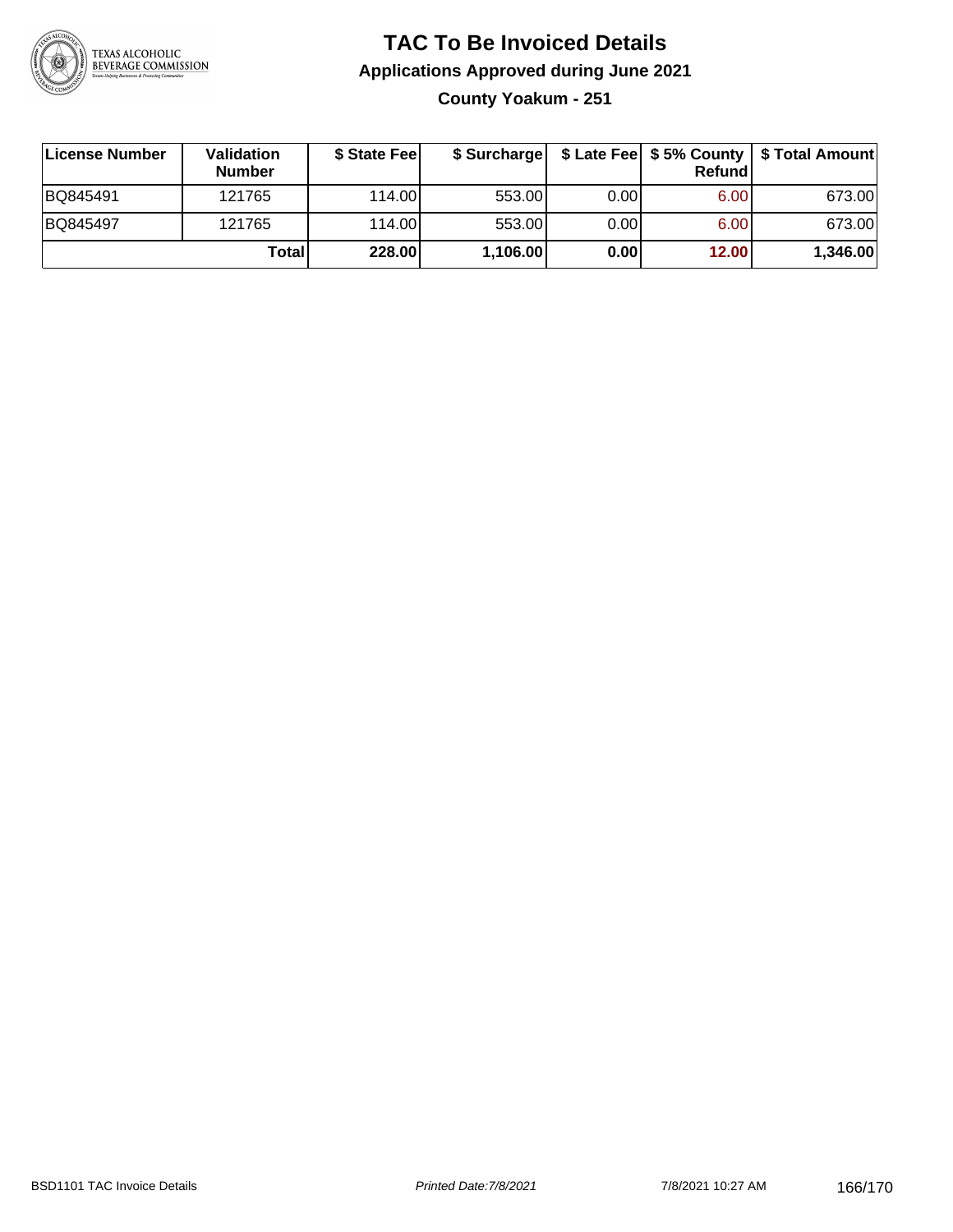

# **TAC To Be Invoiced Details Applications Approved during June 2021 County Young - 252**

| License Number | Validation<br><b>Number</b> | \$ State Fee |        |      | Refundl | \$ Surcharge   \$ Late Fee   \$5% County   \$ Total Amount |
|----------------|-----------------------------|--------------|--------|------|---------|------------------------------------------------------------|
| BQ1120800      | 6802                        | 114.00L      | 553.00 | 0.00 | 6.00    | 673.00                                                     |
|                | <b>Total</b>                | 114.00       | 553.00 | 0.00 | 6.00    | 673.00                                                     |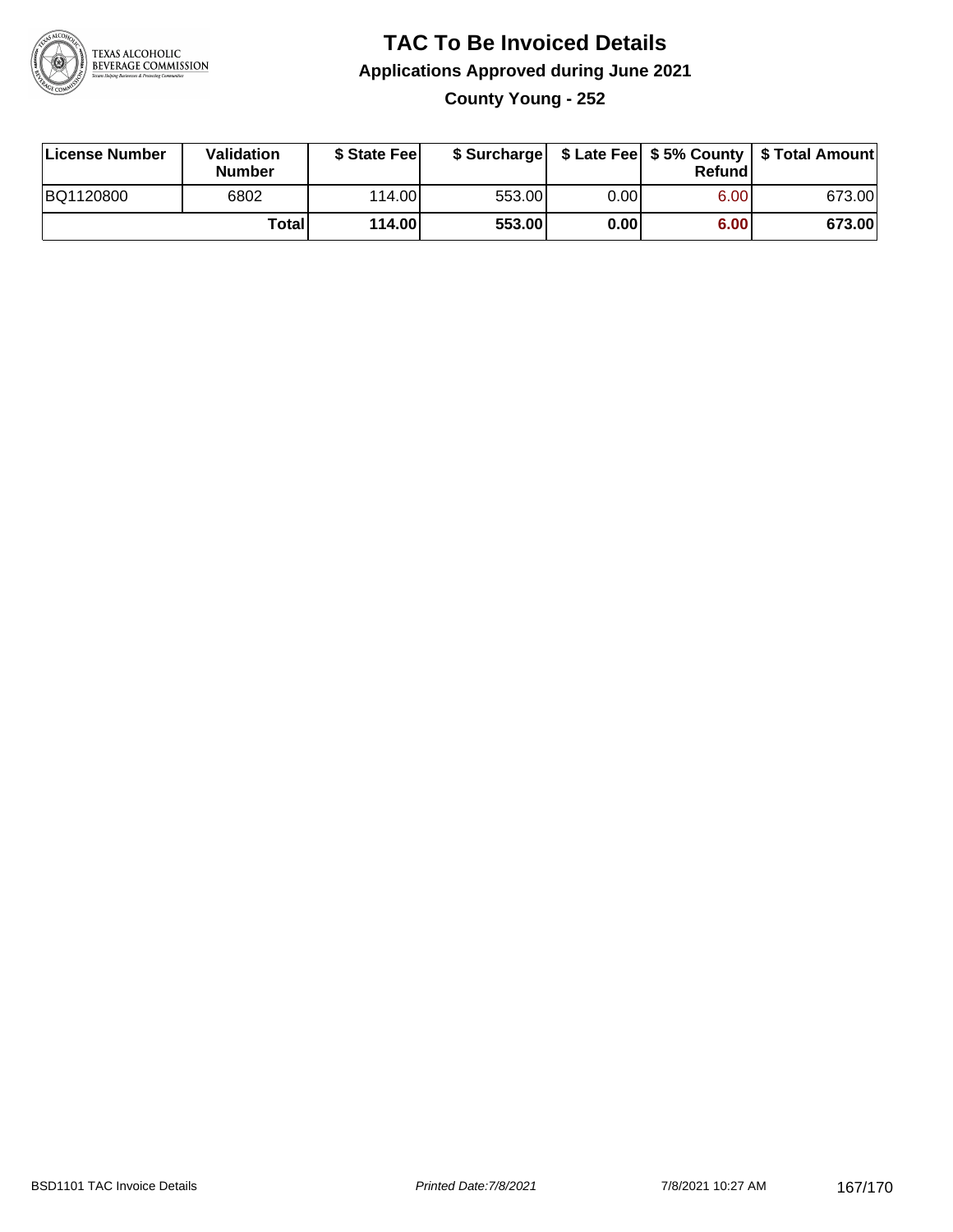

## **TAC To Be Invoiced Details Applications Approved during June 2021 County Zapata - 253**

| License Number   | Validation<br><b>Number</b> | \$ State Feel |        |      | Refund | \$ Surcharge   \$ Late Fee   \$5% County   \$ Total Amount |
|------------------|-----------------------------|---------------|--------|------|--------|------------------------------------------------------------|
| <b>BF1122090</b> | 7475                        | 114.00L       | 553.00 | 0.00 | 6.00   | 673.00                                                     |
|                  | Totall                      | 114.00        | 553.00 | 0.00 | 6.00   | 673.00                                                     |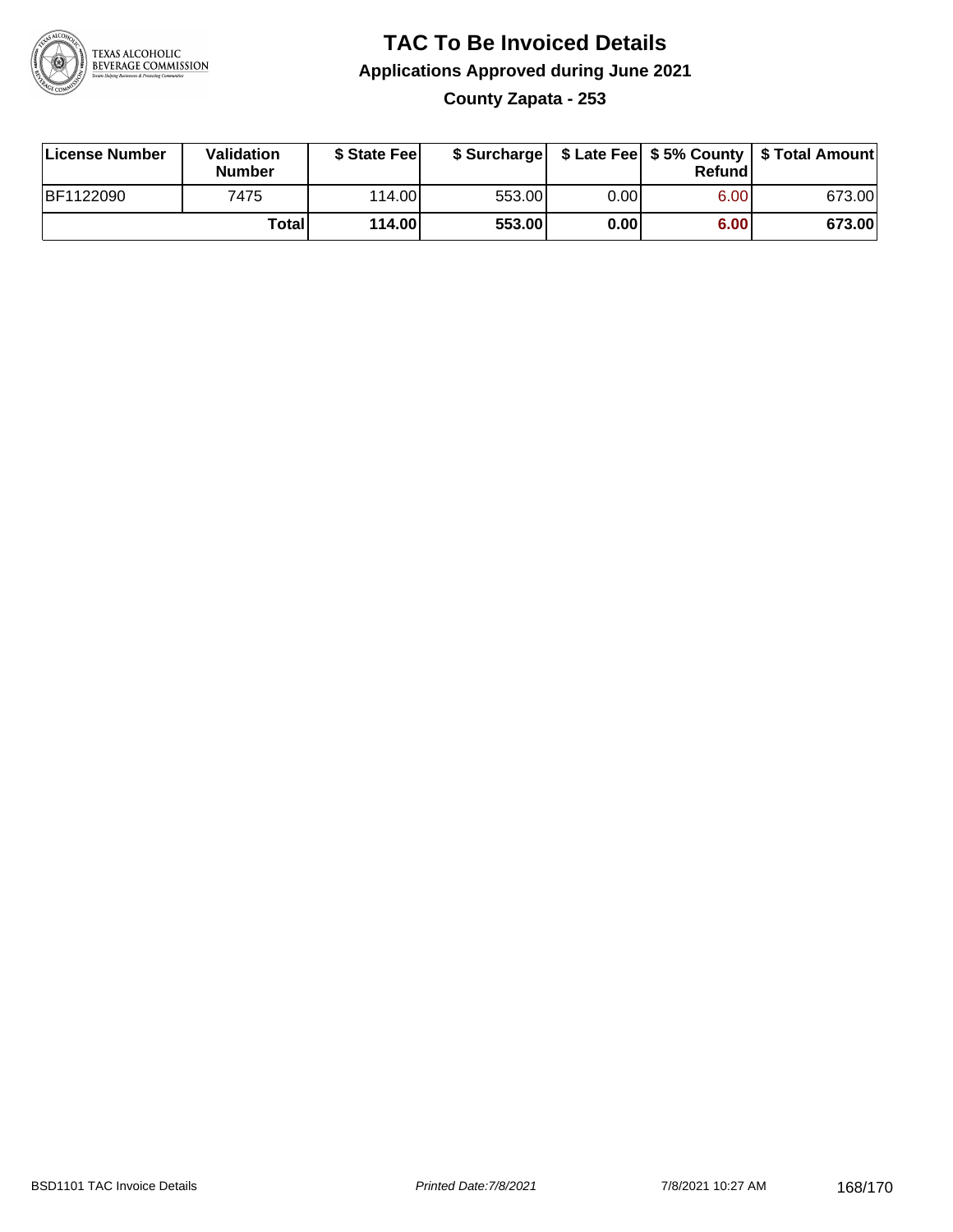

## **TAC To Be Invoiced Details Applications Approved during June 2021 County Zavala - 254**

| License Number | Validation<br><b>Number</b> | \$ State Feel |        |      | Refundl | \$ Surcharge   \$ Late Fee   \$5% County   \$ Total Amount |
|----------------|-----------------------------|---------------|--------|------|---------|------------------------------------------------------------|
| BF1056277      | 511063                      | 114.00L       | 553.00 | 0.00 | 6.00    | 673.00                                                     |
|                | Totall                      | 114.00        | 553.00 | 0.00 | 6.00    | 673.00                                                     |